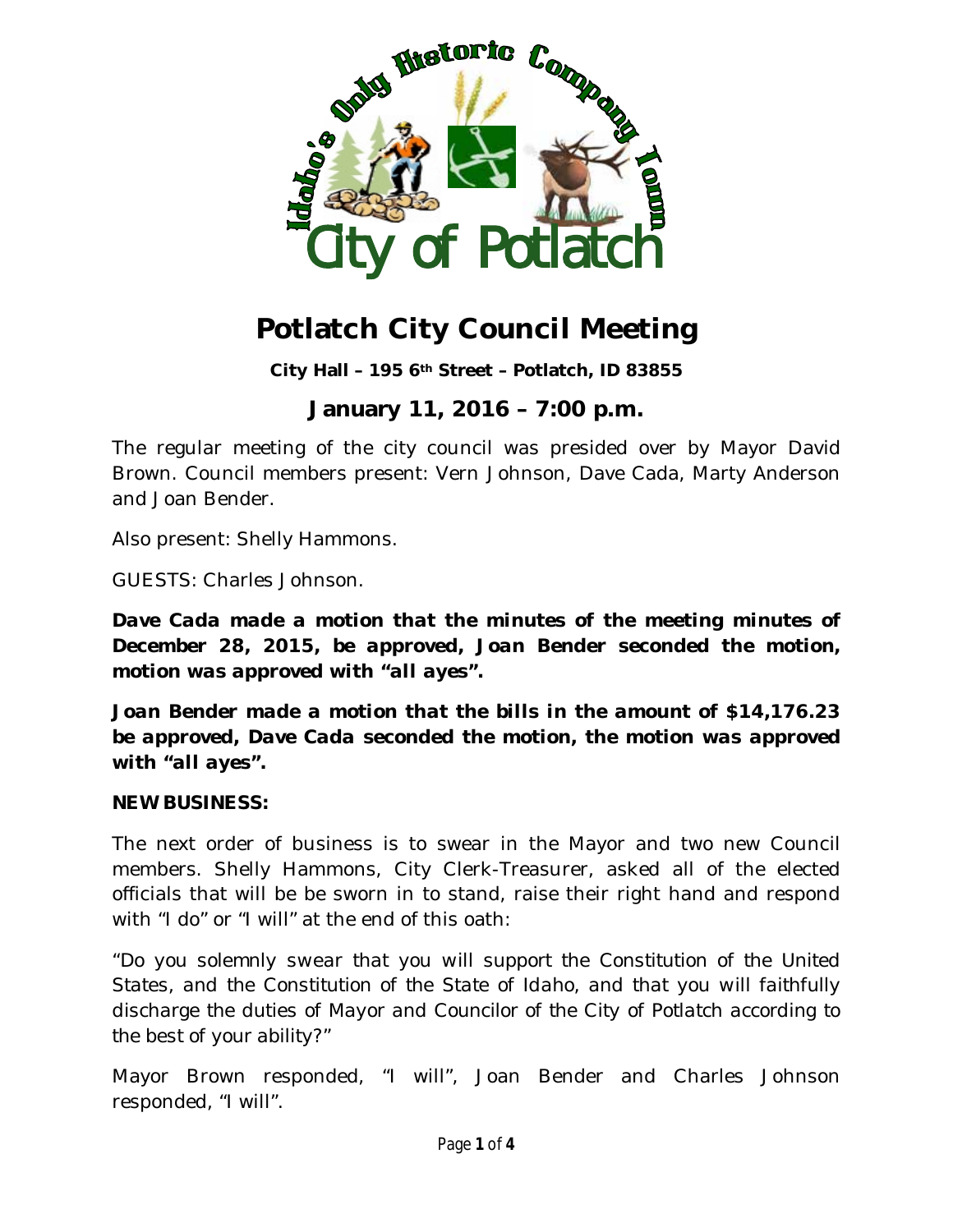The Council then had nominations for Council President. Joan Bender nominated Dave Cada for Council President.

*Joan Bender made a motion that Dave Cada be selected as the new City Council President, Charles Johnson seconded the motion. Roll call vote: Marty Anderson, aye; Joan Bender, Aye and Charles Johnson, aye.*

*Marty Anderson made a motion to renew the liquor licenses for 2016 for: \*Floyd's Harvest Foods \*Four Star Supply Co., Inc. and \*Codi Jo's Wagon Wheel, Dave Cada seconded the motion, the motion was approved with "all ayes".*

The Council discussed and reviewed the extended Area of Impact map from Latah County. The City must have a Public Hearing when extending the Area of Impact. This new map includes all of the areas where the City's water lines run and also includes the Potlatch Corporation land across the river.

### *Dave Cada made a motion that the City extend the City's Area of Impact that is reflected in the new map from Latah County (legal descriptions are also included), Joan Bender seconded the motion, the motion was approved with "all ayes".*

The Council discussed the Idaho Department of Parks and Recreation RV Grant application and what the City wanted included in this application:

\*Pave the road from the substation in and around the loop in the RV Park, pave the areas beside each RV pad for parking, the City has received three bids from three asphalt companies for the paving project. The paving project must be engineered and next Tuesday, Jan. 12, Rim Rock Consulting, Inc., will be in Potlatch to survey the road and the RV Park. Tom Moore, City's engineering, will also be onsite while the surveying is done.

The Council discussed the paving project and decided to scale it back and start paving the road from the back end of the Depot and then around the RV Park loop.

The City would also like to build three cabins and place them next to three RV pads for sleeping cabins, the electrical upgrade would then bring power to each cabin. Each cabin would have one air conditioner/heater, one light inside, one electrical outlet inside and one porch light. The cabins would be 12'x12' with a 4' porch. The Mayor said that the City crew would be able to build all of the cabins if the grant would pay for the material to build them.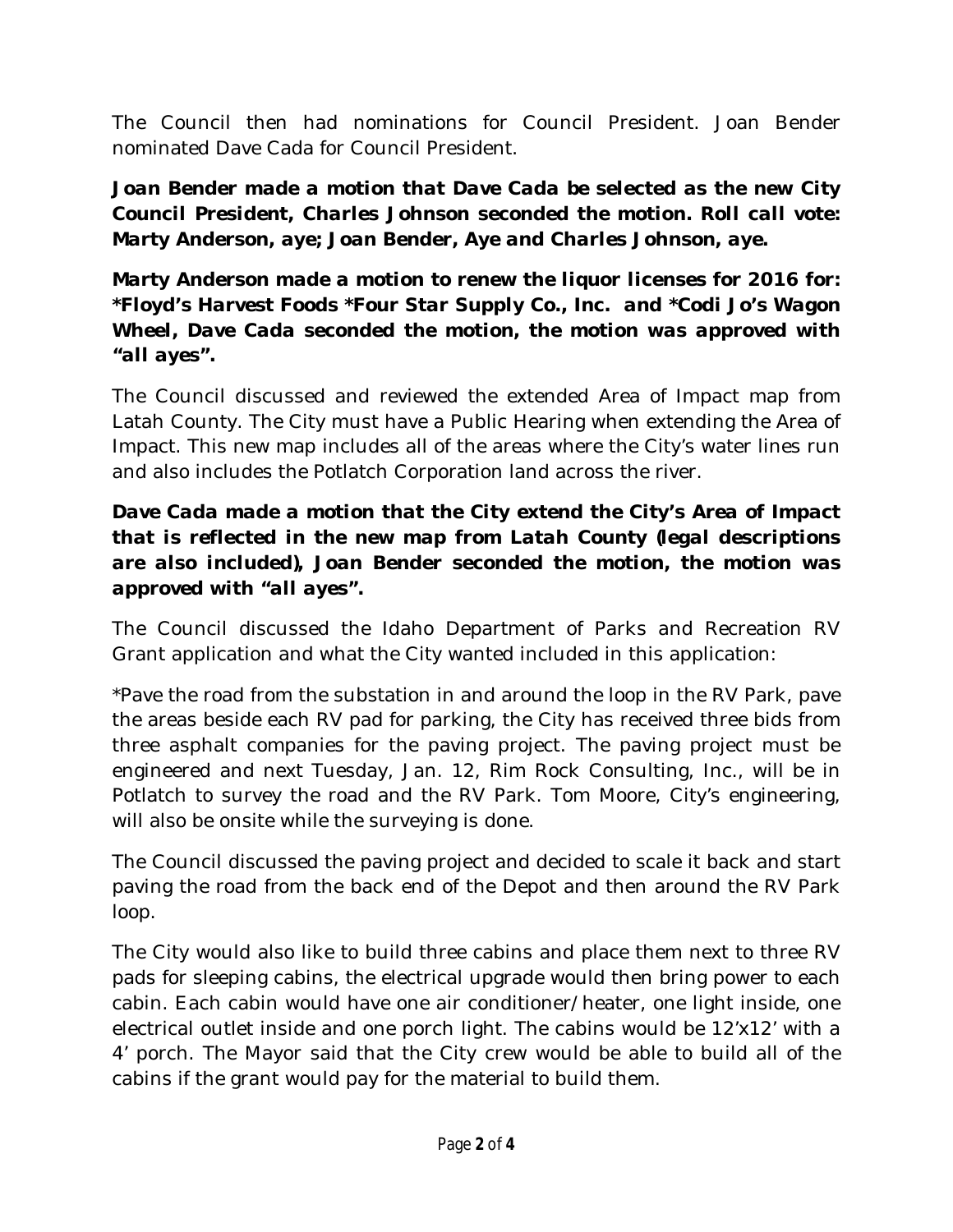The last item that the Council discussed was building a small Laundromat for the RV park users since there isn't a Laundromat in Potlatch. The building would be placed near the bathroom/shower room building.

The Mayor said that the City has also received three electrical bids but they are all a little different.

The Council discussed these items and agreed that they would like to see them included in the RV grant application.

#### **REPORTS:**

#### 1. **Mayor–David Brown,**

The Mayor and Daniel Brown have been working on getting all of the Christmas lights down in the park for the last few weeks. The City crew has helped this week and last weekend was a workday for the public on Saturday. The lights are all down now.

Ben Anderberg will be pouring his foundation this week for his pellet plant.

Jim Lemieux of Potlatch Corporation is still working with Potlatch Corporation regarding the road onto the Mill site.

**2. Parks - Joan Bender,** nothing at this time on the park.

The Food Pantry has an appointment to meet with David Carr to see if the Lion's Club building is feasible to use for a Food Pantry. They will determine what the cost for remodeling will be. The main part of the building is not big enough for storage and they would have to use the upstairs to store things (they are trying to get away from taking food us and down stairs). Tom and Joan Bender have been working on potential grants for the Food Pantry.

**3. Pool & Cemetery - Dave Cada,** nothing at this time.

**4. Charles Johnson - Water & Sewer,** all good.

**5. Streets - Martin Anderson**, nothing at this time.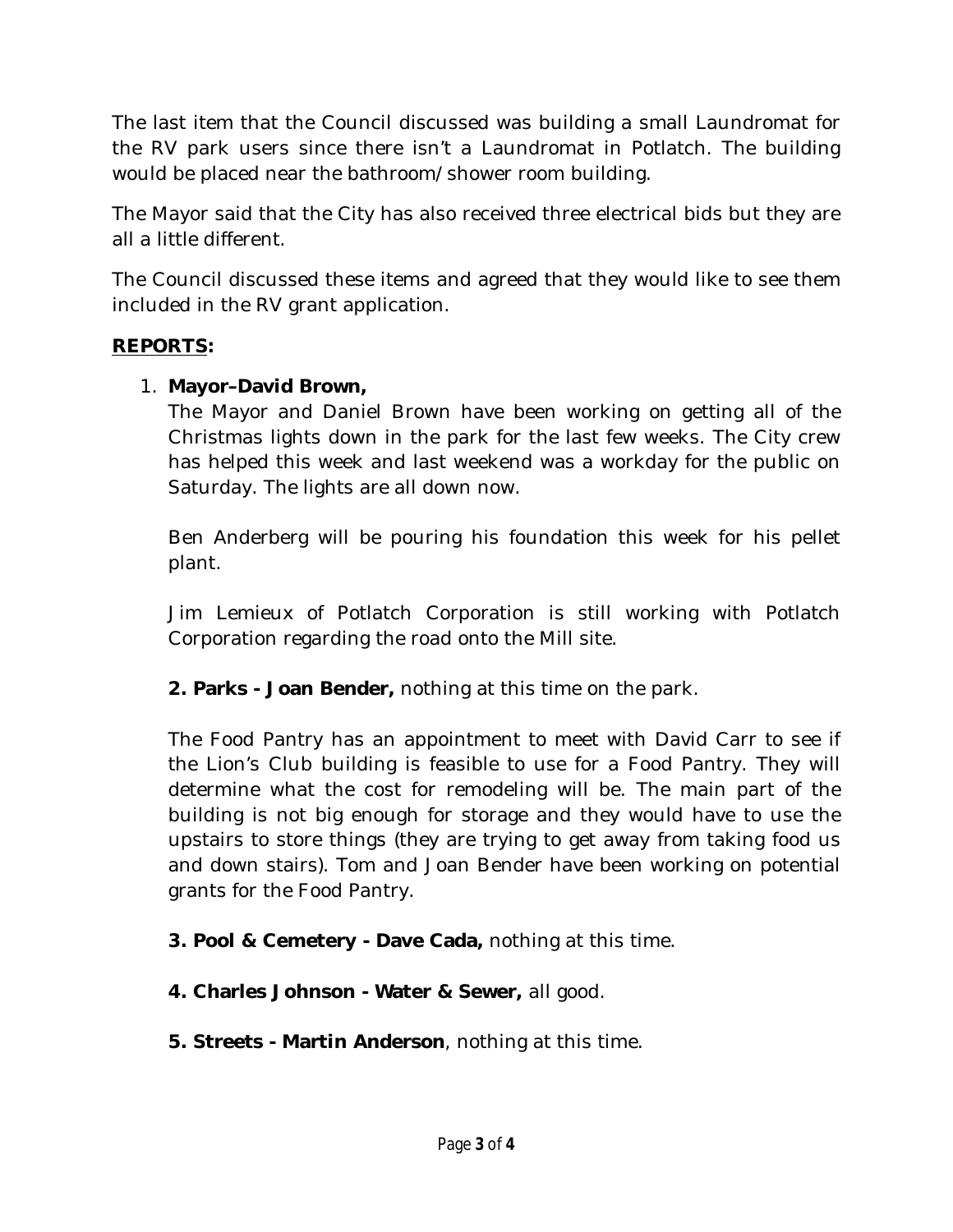**6. Scenic 6 -David Cada**, the public meeting for the Country Music Festival is still on for January 21. The Railroad Depot is looking good. The lights are up and the floors are in. Two office spaces are spoken for and are mostly done.

Last week they worked for three days on the food for the upcoming railroad meeting in May. There will be over 100 people touring Potlatch when the groups comes the end of May.

**7. Clerk- Shelly Hammons,** nothing at this time.

*Marty Anderson made a motion to adjourn the meeting, seconded by Joan Bender, the motion was carried with "all ayes", meeting adjourned at 7:35 p.m.*

David L. Brown, Mayor

\_\_\_\_\_\_\_\_\_\_\_\_\_\_\_\_\_\_\_\_\_\_\_\_\_\_\_\_\_\_\_\_\_\_\_

ATTEST:

\_\_\_\_\_\_\_\_\_\_\_\_\_\_\_\_\_\_\_\_\_\_\_\_\_\_\_\_\_\_\_\_\_\_\_\_\_\_\_\_\_ Shelly M. Hammons, City Clerk-Treasurer

**The next Council meeting will be January 25, 2016.**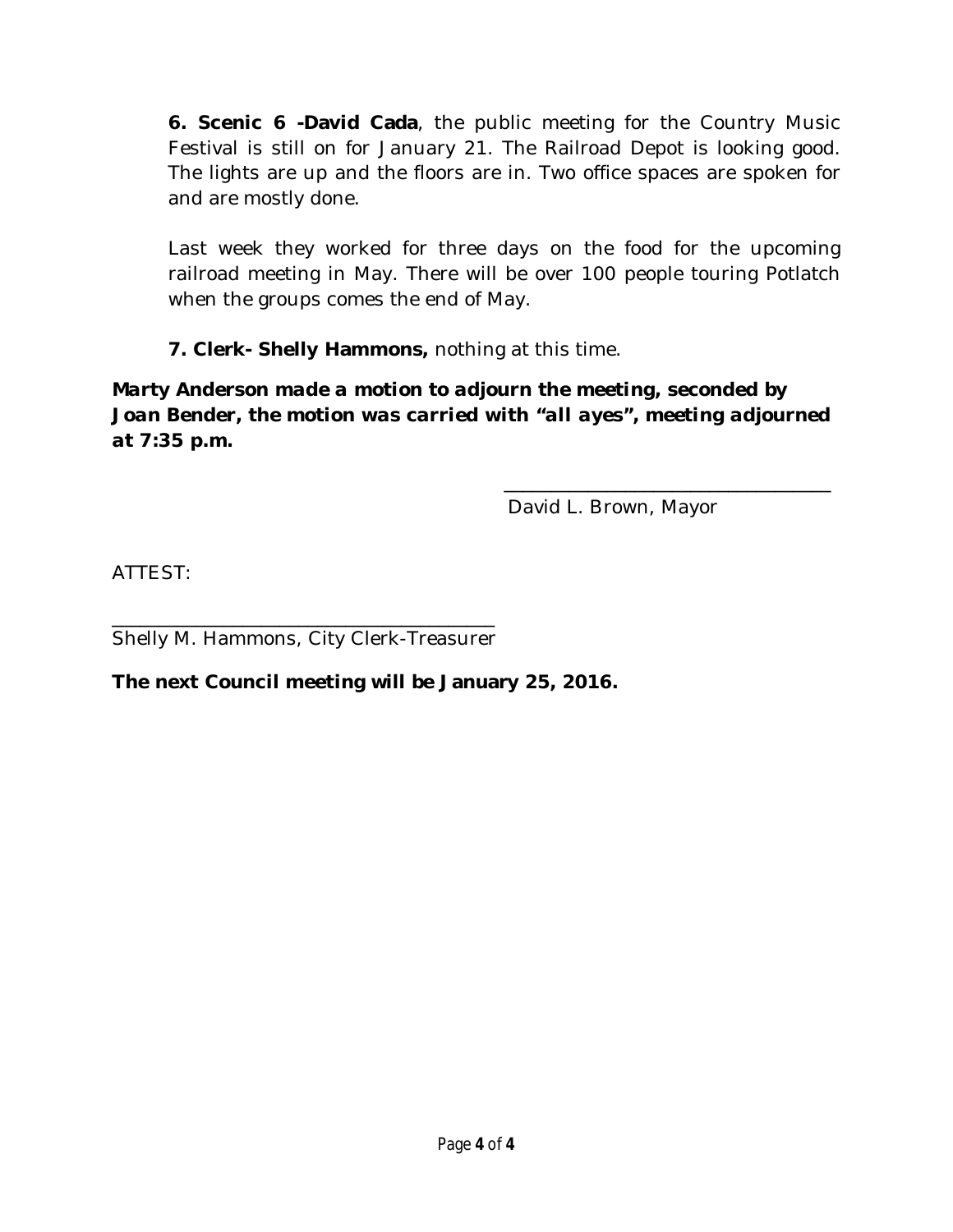

# **Potlatch City Council Meeting**

**City Hall – 195 6th Street – Potlatch, ID 83855**

# **January 25, 2016 – 7:00 p.m.**

The regular meeting of the city council was presided over by Mayor David Brown. Council members present: Dave Cada, Marty Anderson, Joan Bender and Charlie Johnson.

Also present: Shelly Hammons.

GUESTS: Gwen Rowe and Johanna Raines.

*Dave Cada made a motion that the minutes of the meeting minutes of January 11, 2016, be approved, Joan Bender seconded the motion, motion was approved with "all ayes".*

#### **NEW BUSINESS:**

The Mayor told the Council that the landscape architect, Steve Austin, will be in Potlatch, Saturday, January 30, 2016. He will look at the Swenson Park area to make his design.

Marty Anderson asked about the housing for Potlatch? The Mayor said that Clearwater Economic Development Association is going to have a seminar in Potlatch in February for Potlatch and the surrounding communities to attend. There will be different agencies attending that may be able to build several moderate income houses in Potlatch.

*Dave Cada made a motion that the City change the addresses of the businesses in the mini-mall on Pine Street (see address list attached). Joan Bender seconded the motion, the motion was approved with "all ayes".*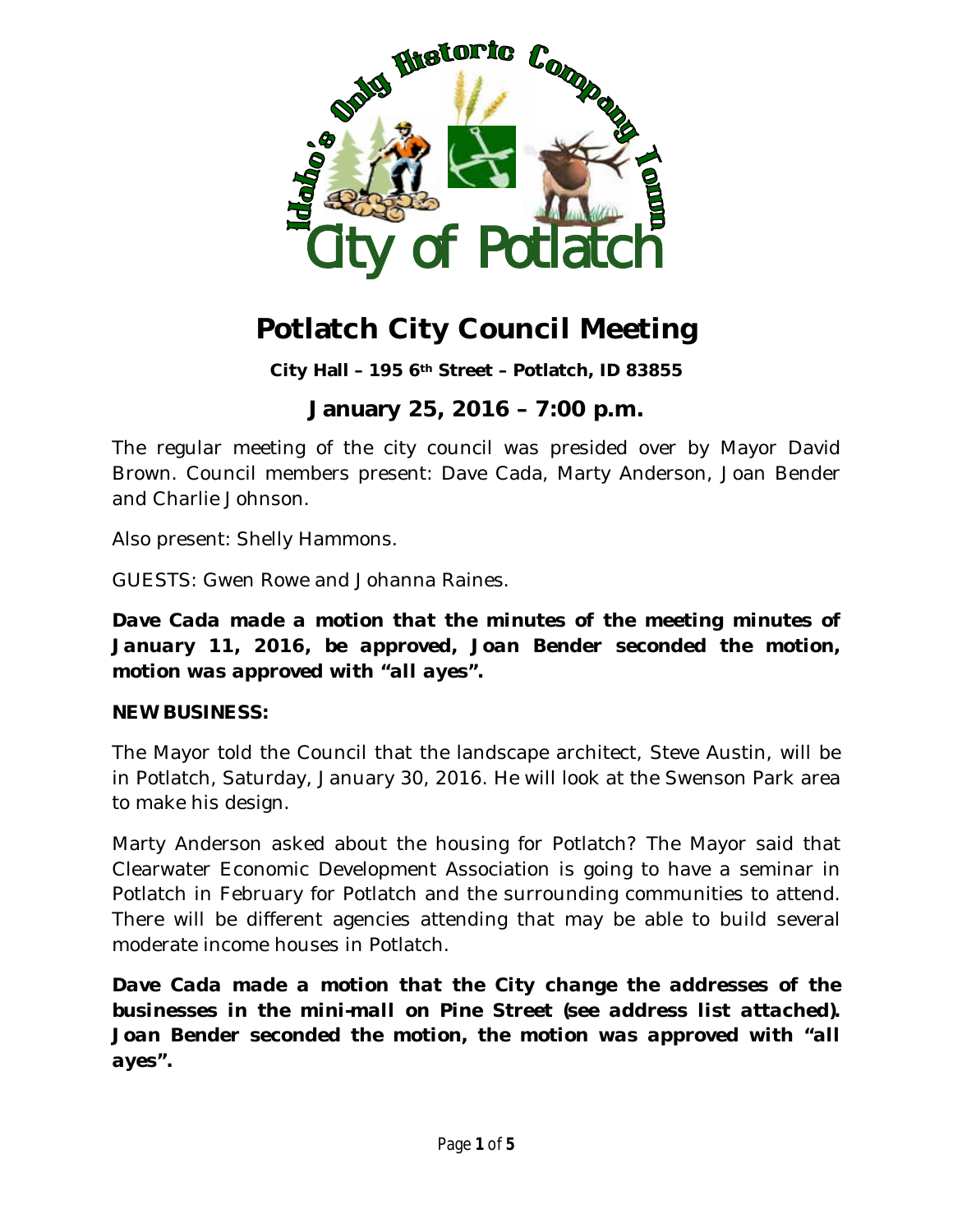*Joan Bender made a motion that the signature cards at U.S. Bank be changed to include the following names: \*Mayor, David Brown; Council President, Dave Cada and City Clerk-Treasurer, Shelly Hammons. Charlie Johnson seconded the motion, the motion was approved with "all ayes".*

The Mayor told the Council that the Idaho Parks and Recreation RV Grant is ready to be submitted by Friday, January 29, 2016. The City is applying for the following items in the 2017 RV Park grant:

## **SCENIC 6 RV PARK RENOVATION PROJECT : PHASE III**

## **This project would:**

- 1. Install three (3) storm water drains
- 2. Upgrade the RV Park electrical system
- 3. Pave the road around the RV Park
- 4. Build six sleeper cabins
- 5. Install electricity to all six sleeper cabins
- 6. Pour eight (8) concrete parking pads
- 7. Pour concrete RV pad and sidewalk to Host Cabin
- 8. Pour a 20'x44'x4" Pickle Ball Court

## **Grant amount requested: \$178,842 City Match: \$30,347**

Dave Cada asked how the sidewalk project is going? The Mayor said that the project should go out for big in February.

### **REPORTS:**

 **1. Mayor–David Brown,** nothing at this time.

## **2. Parks - Joan Bender,** nothing at this time on the park.

The Potlatch Food Pantry met with David Carr to look at the Lion's Club building and Mr. Carr said that the minimum to put a foundation under that building would be \$25,000. If the Food Pantry were in that building, it would have to conform to all of the Building Codes for a public building. Concerned that if the building were lifted to put the foundation under, the sheetrock on the walls would crack.

The Food Pantry Board has agreed to move forward and build a new building for the Food Pantry. They are applying for grants. Tom and Joan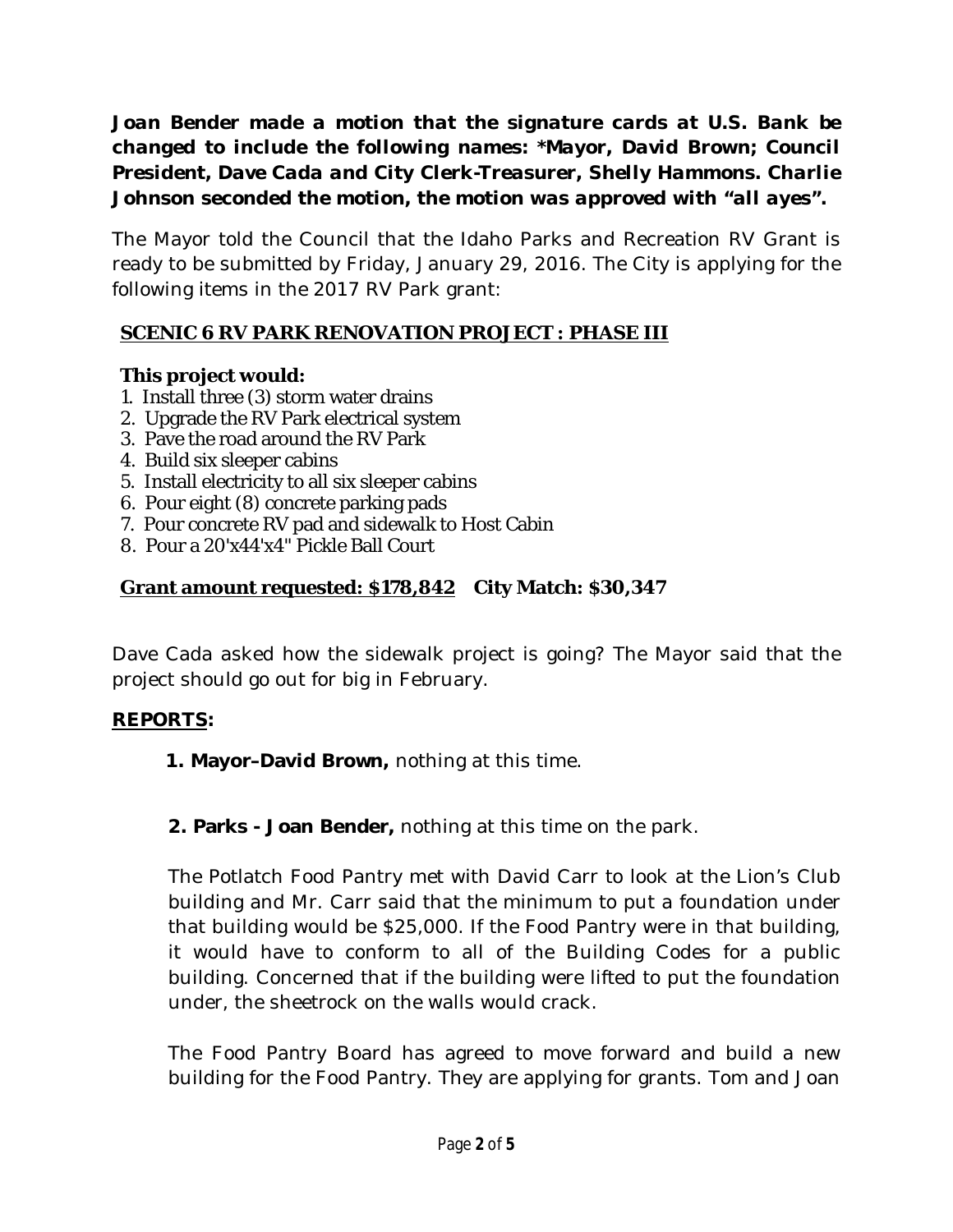Bender met with Brett Bennett and Mr. Bennett has agreed to donate all of the framing lumber for the Potlatch Food Pantry building.

The Mayor and Tom and Joan Bender met last week and walked the property where the new Food Pantry building will be built. The building is going to be 36'x24' with a 5' overhang and 2' on the back and front. The building will be built on the land across the parking lot from City Hall against the bank on Pine Street.

The dumpsters are a concern when the building is built but there is enough room to move the dumpsters a little.

The Potlatch Food Pantry would like to have a Memorandum of Understanding signed with the City for a 100 year lease on the building for the Food Pantry. When the time comes, the MOU must be approved by the City's attorney and the Planning and Zoning Commission.

**3. Pool & Cemetery - Dave Cada,** it is not quite swimming weather yet. Dave suggested that the City advertise for lifeguards in the CIA or in the University of Idaho newsletter. The deck of the pool still needs to be fixed before swimming season. The Council discussed going up to the pool and touring the facility to see what needs to be fixed. Ask Tia McKinney, Pool Manager, to attend the next Council meeting.

**4. Charles Johnson - Water & Sewer,** all good. The Mayor explained that the City has been working with Strom Electric on the telemetry system between the City's wells and the reservoir. The system helps regulate how much water is pumped up to the reservoir. The City has three wells but mainly in the winter, the Park well runs the town. During the summer, the Ridge well is the main well. The telemetry system must be fixed because the water continues to pump up to the reservoir and it overflows in the summer.

**5. Streets - Martin Anderson**, nothing at this time. The Mayor explained about the new gas tax money that the City will be receiving from the state in quarterly increments. The money is only to be spent on maintenance of the roads in town: \*Rehabilitation of road \*Chip sealing/Seal coating \*Grading/blading \*Striping \*Traffic control and all other maintenance. When the City submits the Annual Road and Street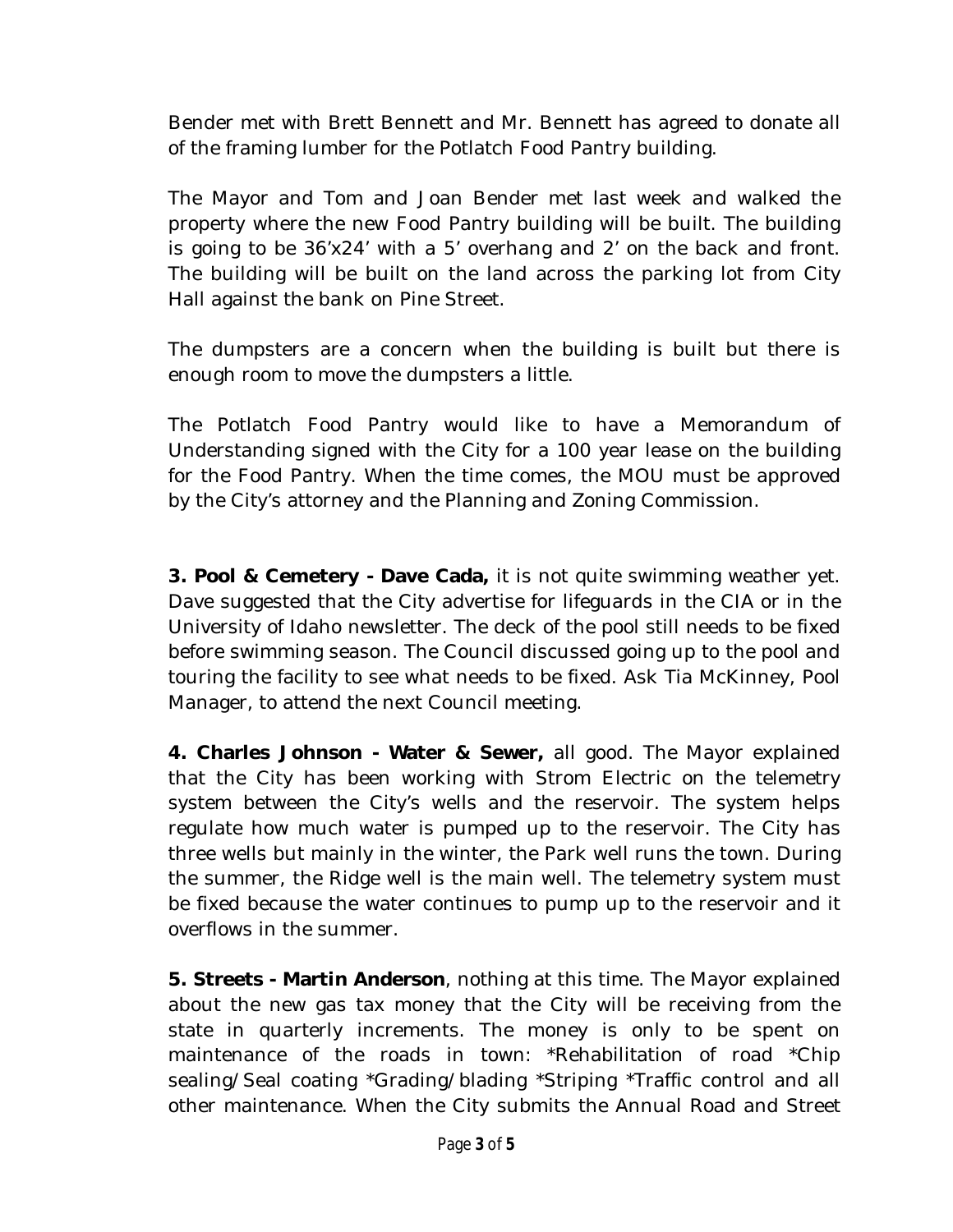Report in December, all of the new monies must be accounted for in the report and what the money was spent on.

The City of Lewiston sent out an e-mail to the rural cities asking if there are any projects that will need done when they do the City of Lewiston projects. The City of Potlatch would be able to piggyback off of Lewiston's project and have road work done here. Shelly will find out what the cost of chip sealing is for 2016.

**6. Scenic 6 -David Cada**, there was a community meeting on January 21 at the Rebekah Hall to see how many would be interested in helping with the Country Music Festival this summer. Over 30 people attended the meeting and they voted to go ahead with the Festival. The date that was chosen was Saturday, August 6, 2016. The Festival would be in the Lion's Club Park from 10 a.m. to 5 p.m. This is the same day as the Fiddle Show but the Fiddle Show doesn't start until 6:00 p.m.

They are still working on renovating the Railroad Depot. The upper east side of the building is absolutely beautiful. All of the original hardwood floors have been redone, the walls are painted and the lights have been installed. The doors from the Portland Depot have been installed (wood frames with large glass inserts), the stairway have been redone and stained. The depot volunteers are to be commended on their hard labor  $\sim$ the building is very pretty!

**7. Clerk- Shelly Hammons,** nothing at this time.

*Marty Anderson made a motion that the bills in the amount of \$25,069.20 be approved, Dave Cada seconded the motion, the motion was approved with "all ayes". Joan Bender had a question about the Strom Electric bill.*

*Marty Anderson made a motion to adjourn the meeting, seconded by Joan Bender, the motion was carried with "all ayes", meeting adjourned at 7:35 p.m.*

David L. Brown, Mayor

\_\_\_\_\_\_\_\_\_\_\_\_\_\_\_\_\_\_\_\_\_\_\_\_\_\_\_\_\_\_\_\_\_\_\_

ATTEST: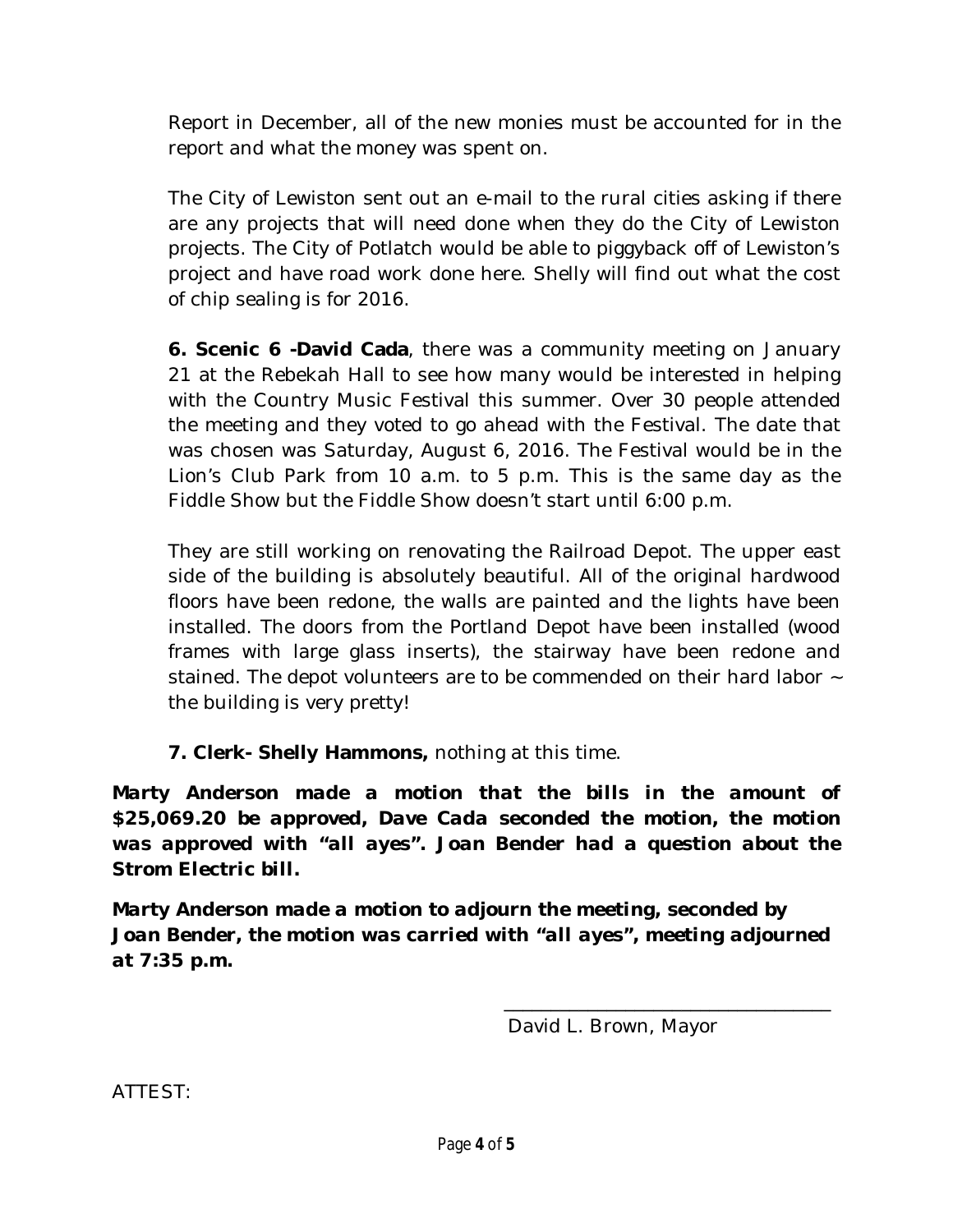\_\_\_\_\_\_\_\_\_\_\_\_\_\_\_\_\_\_\_\_\_\_\_\_\_\_\_\_\_\_\_\_\_\_\_\_\_\_\_\_\_ Shelly M. Hammons, City Clerk-Treasurer

## **The next Council meeting will be February 8, 2016.**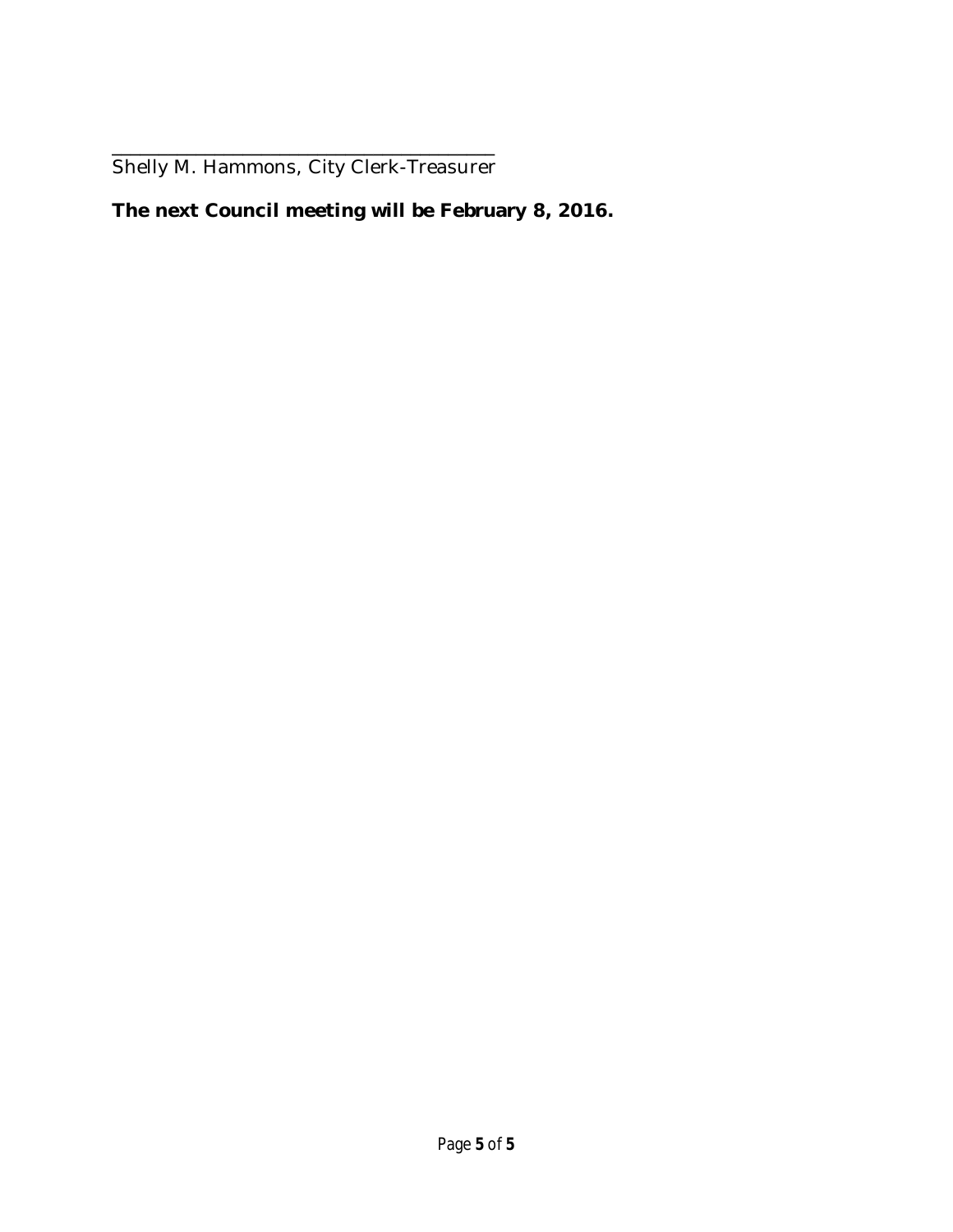

# **Potlatch … SPECIAL …City Council Meeting**

**City Hall – 195 6th Street – Potlatch, ID 83855**

# **January 28, 2016 – 10:30 a.m.**

The regular meeting of the city council was presided over by Mayor David Brown. Council members present: Dave Cada, Marty Anderson, Joan Bender. Charlie Johnson was absent.

Also present: Shelly Hammons.

GUESTS: None.

#### **NEW BUSINESS:**

Latah County Youth Advocacy Council is applying for a 21st Century Grant through the Idaho Department of Education. The City of Potlatch and the Potlatch School District #285 are the sponsors of the grant. In order to apply for this grant, they must have a Memorandum of Understanding between the City and the School District and the City Council must review the MOU. The Council discussed this grant and Dave Cada said that the Scenic 6 Economic Council was in agreement of this grant and it would be good for the community.

*Dave Cada made a motion that the Mayor sign the Memorandum of Understanding with the Potlatch School District #285 for the 21st Century Grant. Joan Bender seconded the motion, the motion was approved with "all ayes".*

The Council discussed garbage requirements for businesses in Potlatch. After much discussion, it was decided that every business must have a roll cart (minimum of 35 gal.). Shelly will contact Will Herrington, City Attorney, and have him make an ordinance of the garbage requirements and bring it to the next Council meeting.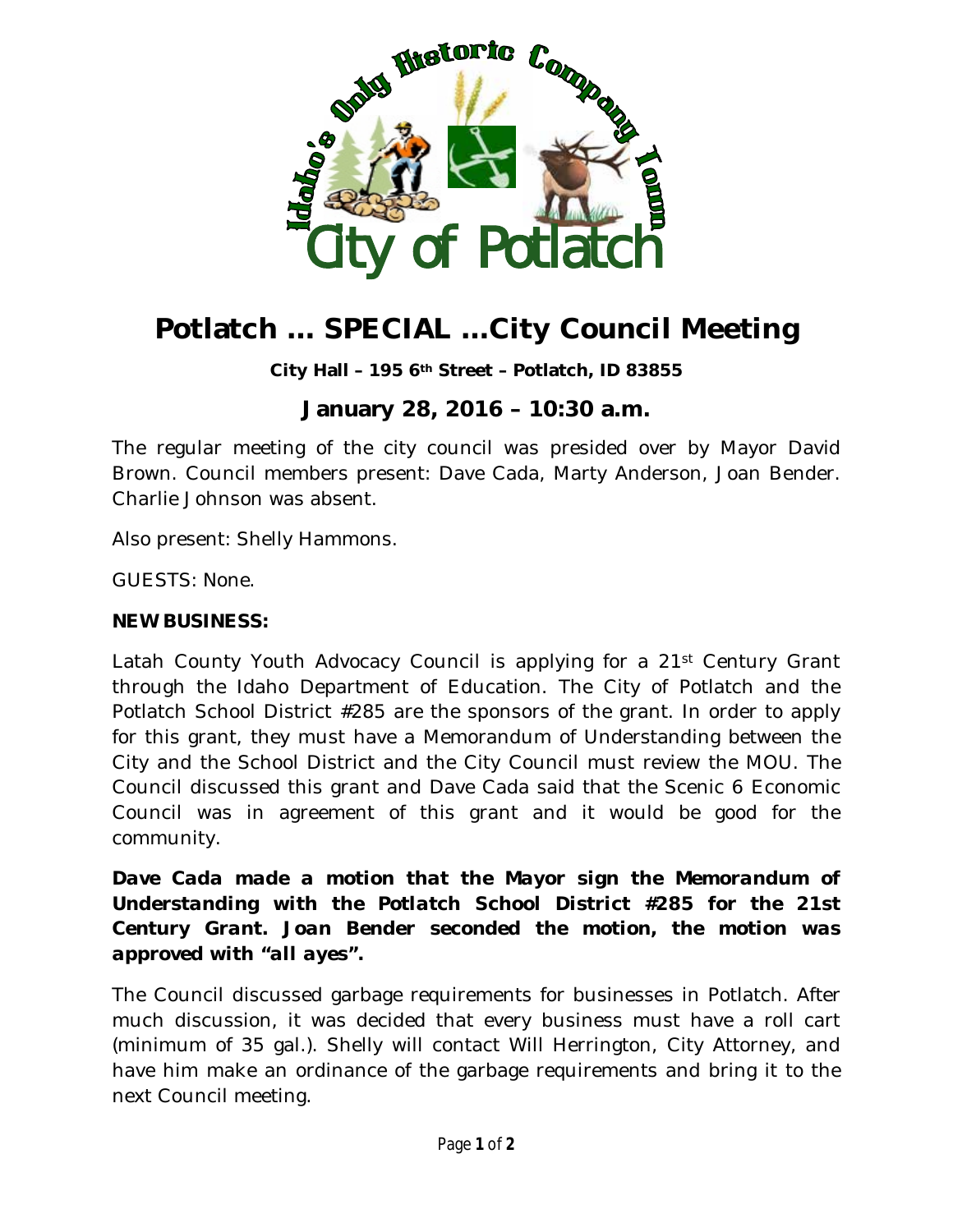*Dave Cada made a motion that the City will make an Ordinance of the garbage requirements for businesses in Potlatch, Marty Anderson seconded the motion, the motion was approved with "all ayes".*

*Joan Bender made a motion to adjourn the meeting, seconded by Marty Anderson, the motion was carried with "all ayes", meeting adjourned at 11:00 a.m.*

David L. Brown, Mayor

\_\_\_\_\_\_\_\_\_\_\_\_\_\_\_\_\_\_\_\_\_\_\_\_\_\_\_\_\_\_\_\_\_\_\_

ATTEST:

\_\_\_\_\_\_\_\_\_\_\_\_\_\_\_\_\_\_\_\_\_\_\_\_\_\_\_\_\_\_\_\_\_\_\_\_\_\_\_\_\_ Shelly M. Hammons, City Clerk-Treasurer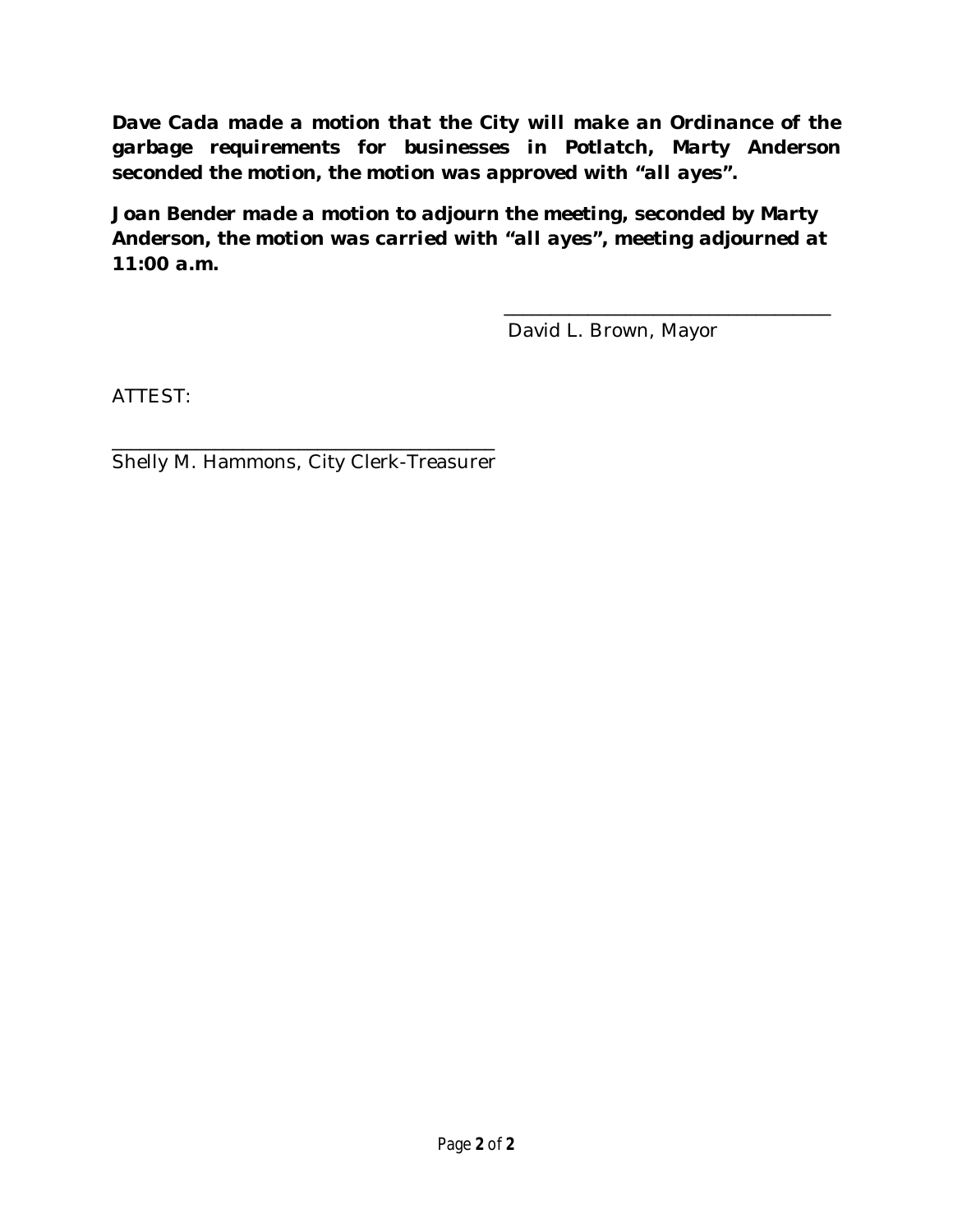

# **Potlatch City Council Meeting**

**City Hall – 195 6th Street – Potlatch, ID 83855**

# **February 8, 2016 – 7:00 p.m.**

The regular meeting of the city council was presided over by Mayor David Brown. Council members present: Marty Anderson, Joan Bender and Charlie Johnson. Dave Cada was absent.

Also present: Shelly Hammons.

GUESTS: Jennifer Wallace and Brent Bradberry of Habitat for Humanity; Nathan Lloyd, Jim McMillan, Sterling Lloyd, Vernon Johnson and Tia McKinney.

*Joan Bender made a motion that the minutes of the meeting minutes of January 25 and 28, 2016, be approved, Charlie Johnson seconded the motion, motion was approved with "all ayes".*

#### **NEW BUSINESS:**

Shelly asked the Council if they would like for her to set up separate City email accounts for them? Everyone would like a City e-mail account and Marty Anderson would still like things sent to him at his work e-mail account also. First Step Internet said that they would add four more e-mail accounts for the City at no cost.

Jennifer Wallace explained what Habitat for Humanity is and what their criteria is for building low to moderate income homes for people. Habitat for Humanity just finished their 15th home in Moscow and they are starting on the next one which will be finished in 2016 or 2017. Habitat for Humanity talked to the Council about the possibility of building one home in Potlatch in 2017. The City is going to donate one City lot to Habitat for Humanity to build the home on. Jennifer said that it usually takes between 9 and 10 months to build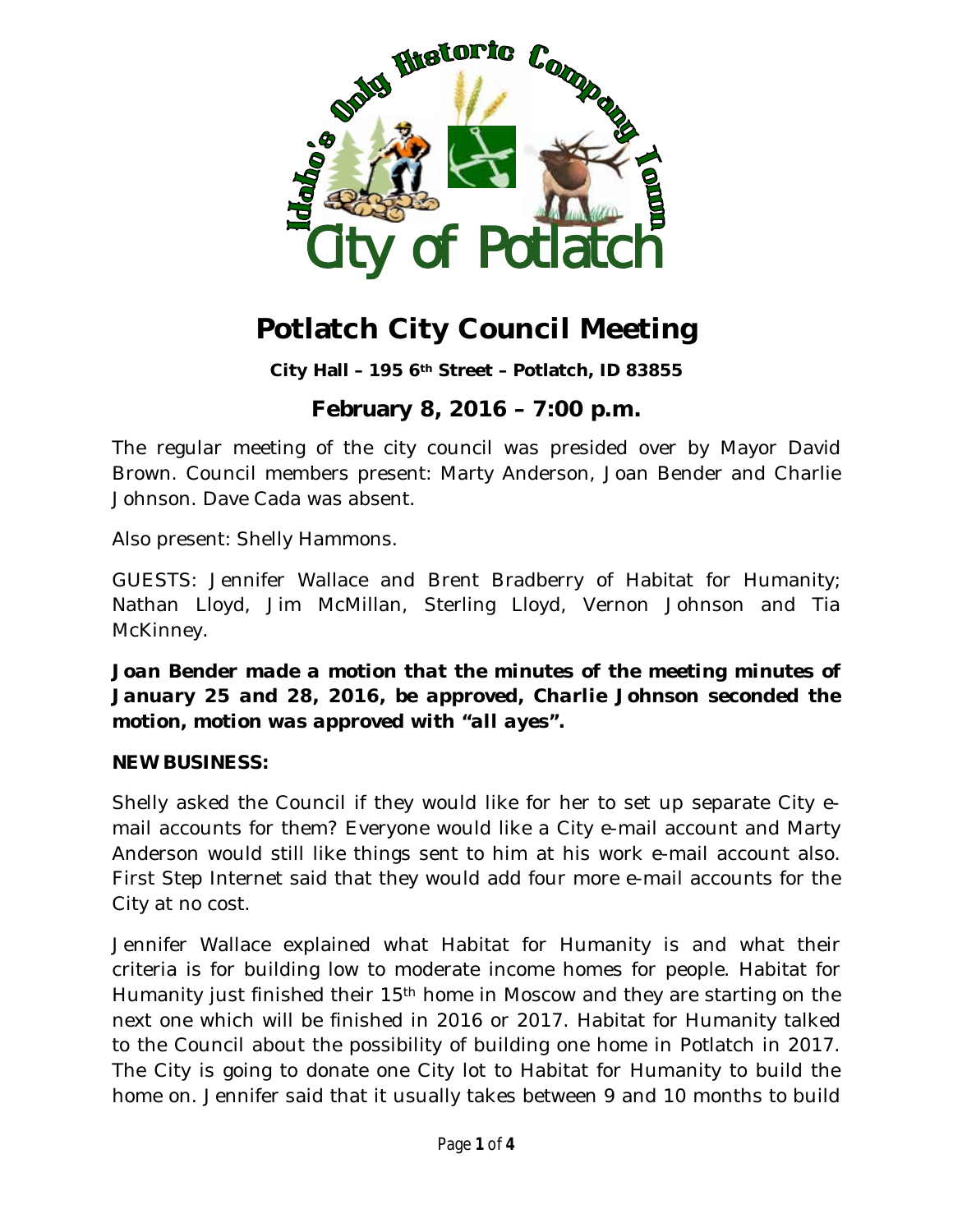the home and the potential homeowner must donate 300-500 hours of their time to help with the project. The Mayor explained that on March 16 from 10 a.m. to noon, the City of Potlatch will host a Housing Forum put on by Clearwater Economic Development Association. Jennifer explained that many of the homeowners are single mothers that must have a steady income that is 30/50% of area median income (near poverty line). The down payment is \$1,000.

Habitat for Humanity would like the upper lot because it is a little larger and would meet their requirements. The entrance to the lot would be accessed through the alley.

## *Marty Anderson made a motion that the City donate the upper lot to Habitat for Humanity, Joan Bender seconded the motion, the motion was approved with "all ayes".*

The Potlatch Food Pantry submitted a lease agreement to the City but it was tabled until the next City Council meeting.

Nathan Lloyd asked the City Council for approval to make new entrance signs for the City of Potlatch. The signs would be placed at the west and east entrance to Potlatch and would replace the existing signs by the Lion's Club. The signs will be built with cedar beams on the sides and top and placed in a concrete slab 2' in the ground. There will be solar lights on the top powered by solar panels. The lettering will be routed into the wood and then burned and seal coated (not painted). To remember the history of Potlatch, there will be cross cut saws and a circle saw in the display. If donations are made, the names of the donors will be engraved into the saw blade.

*Joan Bender made a motion to let Nathan Lloyd place two "Welcome to Potlatch" signs at the west and east end of Potlatch to replace the existing signs. Nathan must obtain permission from the Lion's Club to take the existing signs down and replace them. Also Nathan must make sure that there isn't a problem with the Idaho Transportation Department right-of-way. Charlie Johnson seconded the motion, the motion was approved with "all aye".*

Tia McKinney explained to the Council that last year the pool was written up by the Health Department because of the cracks in the deck of the pool. The City will check with Bryan Bryngelson to see if he will be able to repair the concrete on the pool deck. Tia said that the bathrooms must be fixed. Maybe put up bead board on the walls to make it easier to clean? Water aerobics will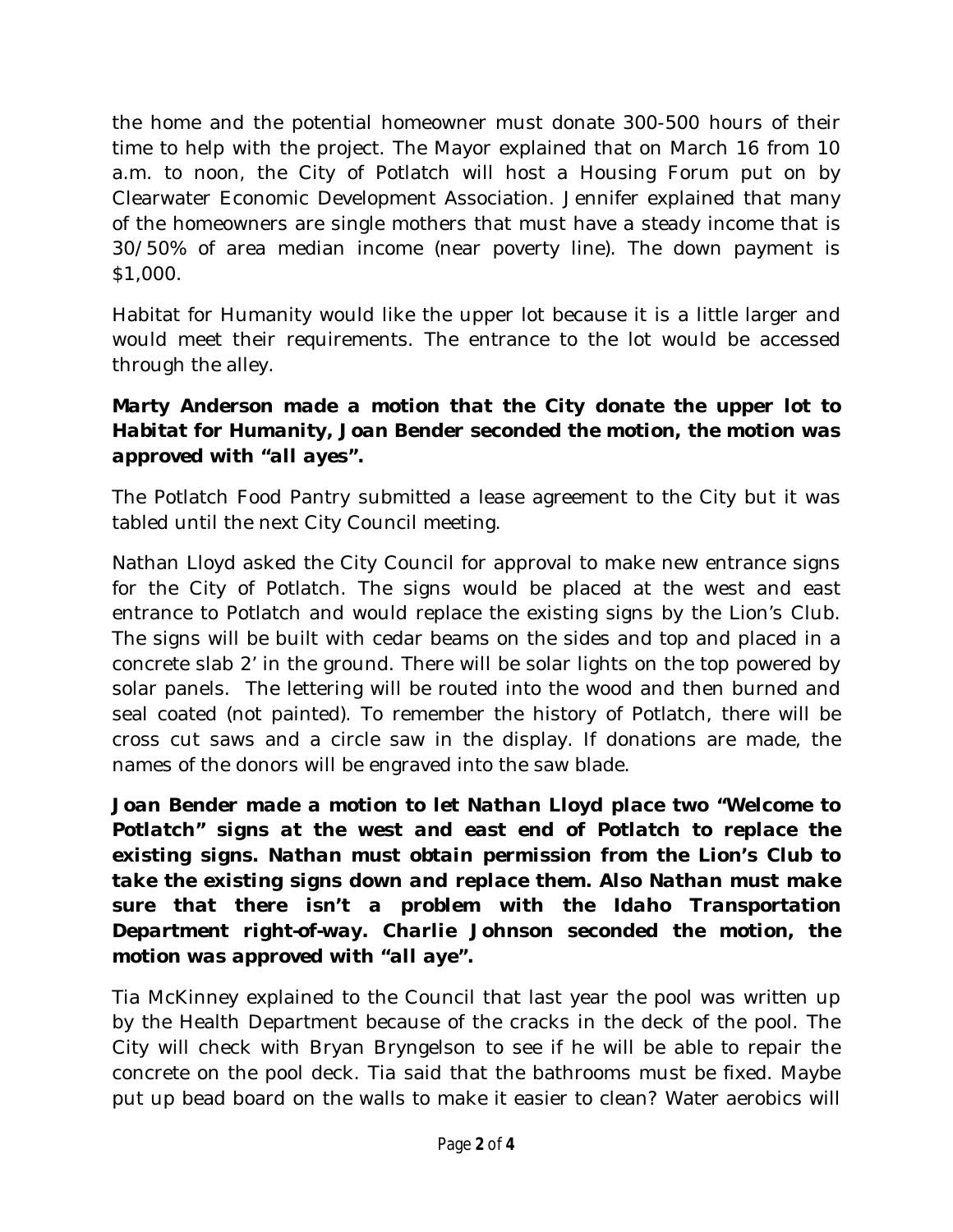be coming back this year in the evening and swimming lessons will be in the morning. Last year they had 45 pool parties out on the little patch of green lawn. The boiler, bleachers and the benches need repaired.

### **REPORTS:**

 **1. Mayor–David Brown,** the Mayor met with two people from Lewiston who are Pickle Ball players. They will help the City of Potlatch build a Pickle Ball Court in Potlatch and also help with tournaments. The Potlatch Recreation District will be paying for the Pickle Ball courts. They would like to use the existing tennis courts in the upper park and mark out Pickle Ball courts on them since there are already lights for night time playing. The Rec. District will build a couple of Pickle Ball courts in the Scenic 6 Park. This would be a big draw for Potlatch.

**2. Parks - Joan Bender,** the architects from WSU were here last weekend looking at the Swenson Park for their design. They are only going to design the park, not plant or build the park. They have added a little part of the cemetery into the design of the park and will place a bench by the trees. We will have to obtain a right-of-way agreement with ITD. Shelly spoke with Ken Helm and his only concern is that in 2019, they will be redoing the corners west of the cemetery and he doesn't want the park to be dug up during that construction.

## **3. Pool & Cemetery - Dave Cada,** absent.

**4. Charles Johnson - Water & Sewer,** all good.

**5. Streets - Martin Anderson**, the Mayor explained that the City is going to be receiving between extra funding from ITD and this works out to be approximately \$7,000-\$9,000 yearly. This money must be spent on maintaining the roads in Potlatch. The Mayor said that the City can borrow money from ourselves and pay it back if we use it for street paving. The City will work with the paving companies to make quotes on what it would cost to pave different roads in Potlatch.

**6. Scenic 6 -David Cada**, absent.

**7. Clerk- Shelly Hammons,** nothing at this time.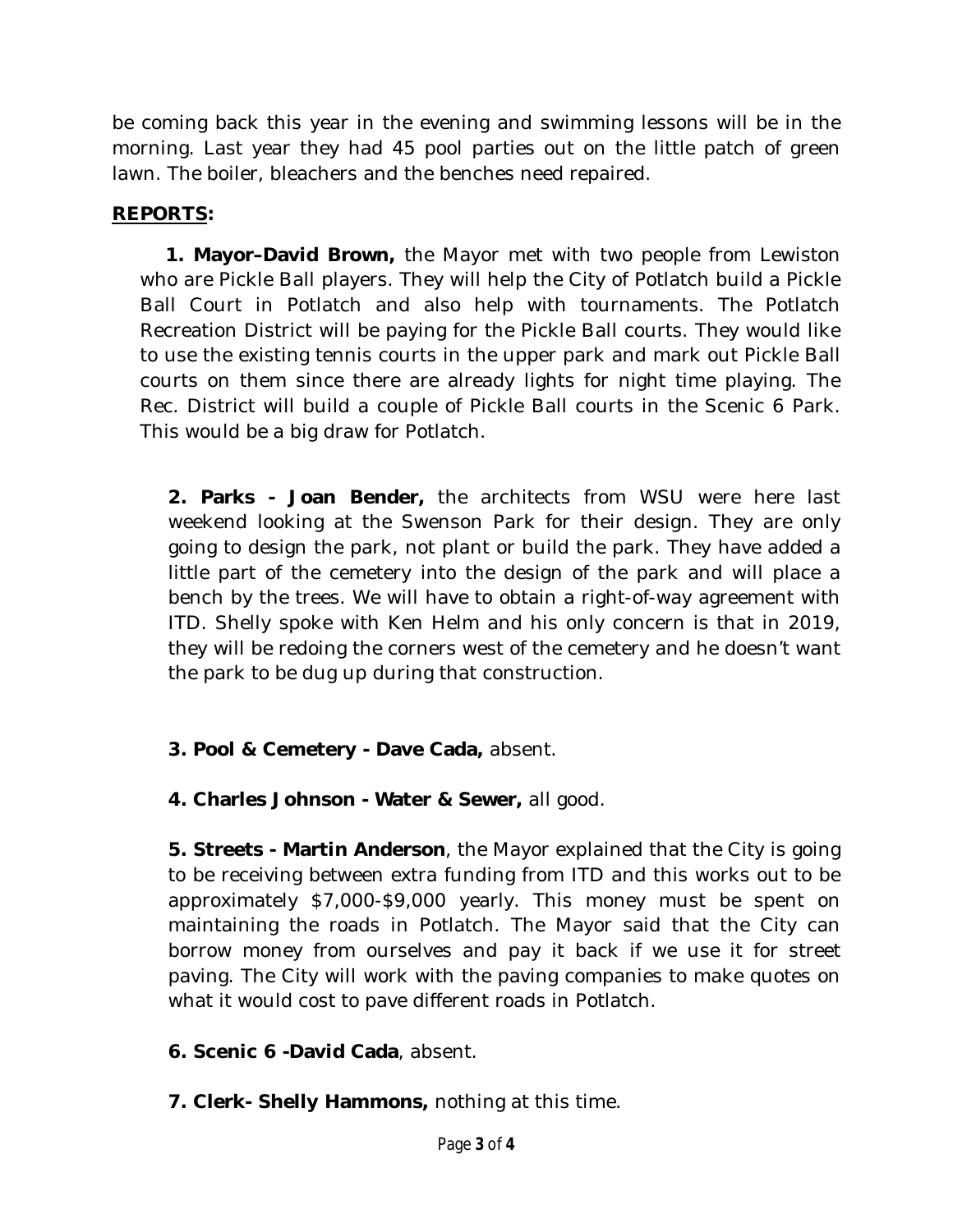*Joan Bender made a motion that the bills in the amount of \$13,380.84 be approved, Marty Anderson seconded the motion, the motion was approved with "all ayes".* 

*Marty Anderson made a motion to adjourn the meeting, seconded by Joan Bender, the motion was carried with "all ayes", meeting adjourned at 8:47 p.m.*

David L. Brown, Mayor

\_\_\_\_\_\_\_\_\_\_\_\_\_\_\_\_\_\_\_\_\_\_\_\_\_\_\_\_\_\_\_\_\_\_\_

ATTEST:

\_\_\_\_\_\_\_\_\_\_\_\_\_\_\_\_\_\_\_\_\_\_\_\_\_\_\_\_\_\_\_\_\_\_\_\_\_\_\_\_\_ Shelly M. Hammons, City Clerk-Treasurer

**The next Council meeting will be February 22, 2016.**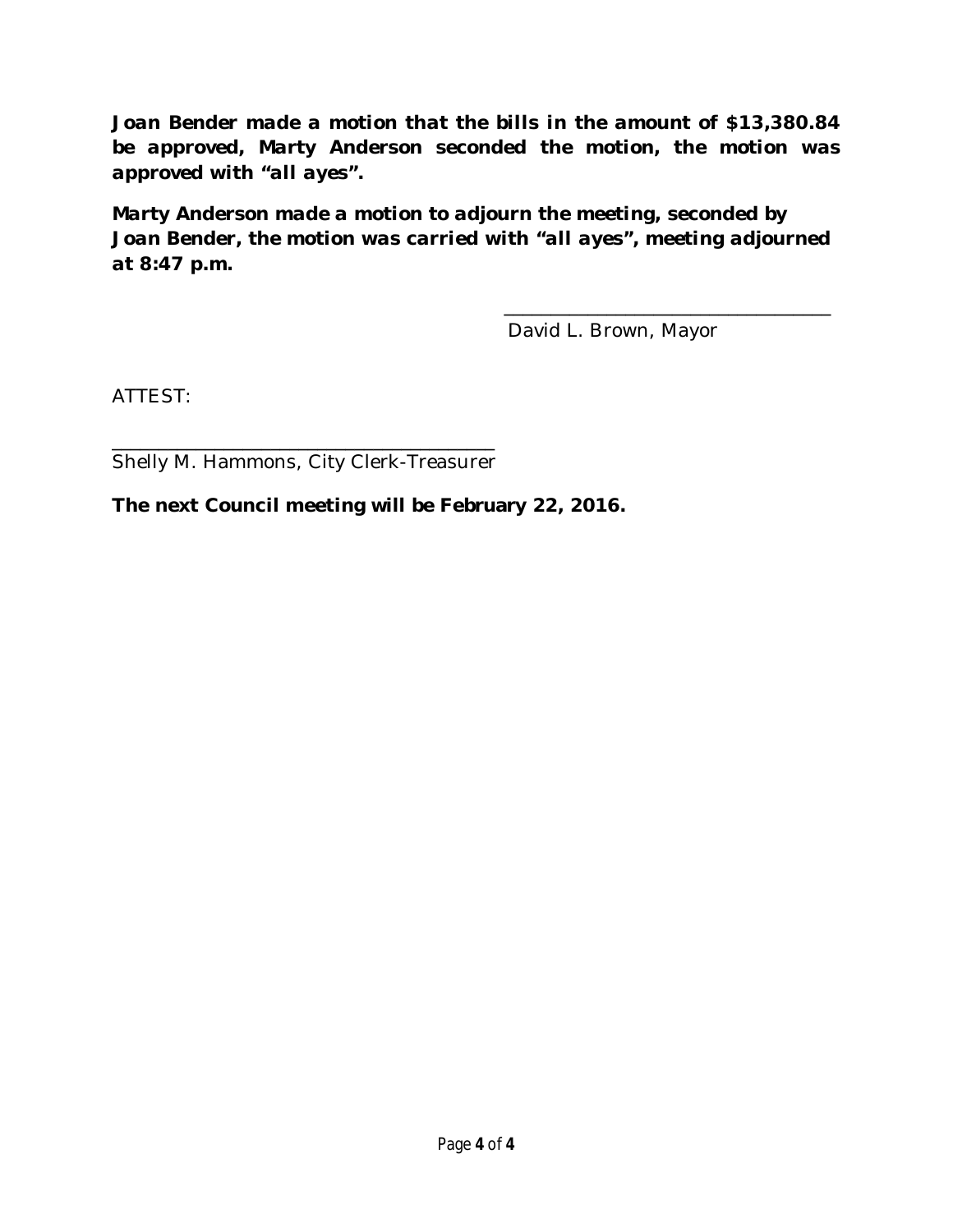

# **Potlatch City Council Meeting**

**City Hall – 195 6th Street – Potlatch, ID 83855**

# **February 22, 2016 – 6:56 p.m.**

The regular meeting of the city council was presided over by Mayor David Brown. Council members present: Dave Cada, Marty Anderson, Joan Bender and Charlie Johnson.

Also present: Shelly Hammons.

GUESTS: Garrion Harrison, James Huggins, Jeff Stolz, Tom Bender, Signe Stolz, Suzanne Qualmann and Johanna Raines.

*Joan Bender made a motion that the minutes of the meeting minutes of February 8, 2016, be approved, Dave Cada seconded the motion, motion was approved with "all ayes".*

#### **NEW BUSINESS:**

The next order of business is a proposed Ordinance who Title reads as follows:

AN ORDINANCE OF THE CITY OF POTLATCH, A MUNICIPAL CORPORATION OF THE STATE OF IDAHO; REPEALING THE CITY OF POTLATCH AREA OF CITY IMPACT MAP ORDINANCE; ADOPTING A MAP AND A LEGAL DESCRIPTION IDENTIFYING THE POTLATCH AREA OF CITY IMPACT; PROVIDING FOR SEVERABILITY; AND ESTABLISHING AN EFFECTIVE DATE. SECTION 3: LEGAL DESCRIPTION OF POTLATCH AREA OF CITY IMPACT: The City of Potlatch Area of City Impact is hereby described as follows: Excepting those areas within the corporate limits of the City of Potlatch and the City of Onaway - Section 1, the NE1/4 of the NE1/4 of Section 2 and also all of Section 2 lying East of Flannigan Creek Road, the N1/2 of the NE1/4 of Section 12, and the NE1/4 of the NW1/4 of Section 12, Township 41 North, Range 5 West, B.M.; and the S½ of Section 6, and the NW1/4 of the NW1/4 excepting the E1/2 of the E1/2 of the NW1/4 of the NW1/4 of Section 7, Township 41 North, Range 4 West, B.M.; and the S½ of the S½ of Section 36, and the SE¼ of the SE¼ of Section 35, Township 42 North, Range 5 West. Ordinance #502 shall be effective upon publication. A full text of the ordinance is available for public inspection at City Hall, 195  $6<sup>th</sup>$  St., Potlatch, 83855.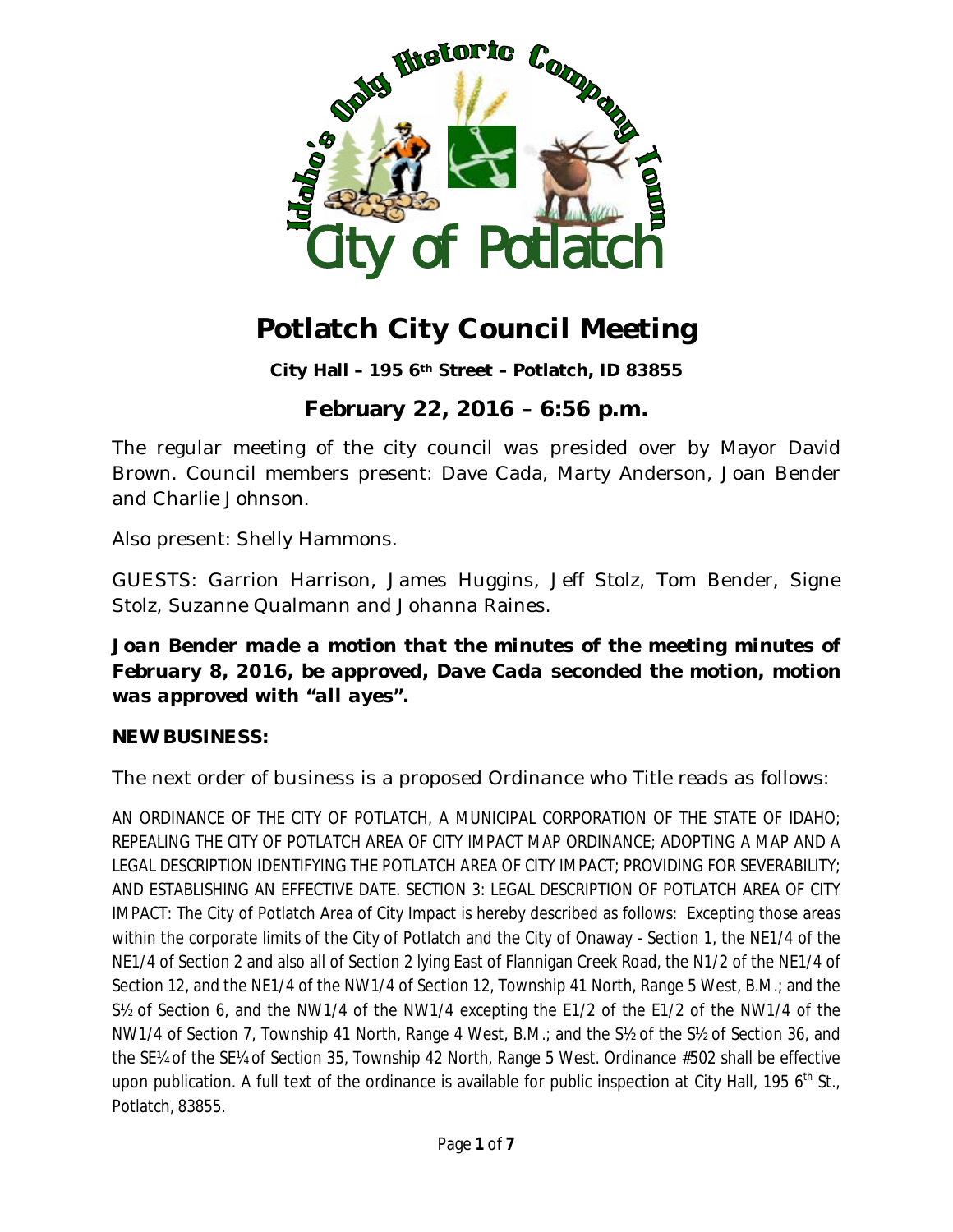IN WITNESS THEREOF, the City, by and through its Mayor, has executed this Ordinance.

The Mayor asked for a motion that the rules be suspended and the proposed ordinance pass its first reading by Title only.

Dave Cada made a motion that the rules be suspended and that the proposed ordinance pass its first reading by Title only and its second and third readings under suspension of the rules.

The Mayor asked if there was a second? Joan Bender seconded the motion.

The Mayor said, it has been moved by Dave Cada and seconded by Joan Bender that the rules be suspended and that the proposed ordinance pass its first reading by Title only and its second and third readings under suspension of the rules.

Discussion? None.

This is a ROLL CALL VOTE.

Charlie Johnson: aye Dave Cada: aye Marty Anderson: aye Joan Bender: aye

The ordinance passes its first reading by Title only and its second and third reading under suspension of the rules.

The Mayor asked for a motion that the ordinance be formally adopted (and the summary approved).

Dave Cada made the motion that the Ordinance #502 be formally adopted (and the summary approved).

Is there a second? Joan Bender seconded the motion.

It has been moved by Dave Cada and seconded by Joan Bender that Ordinance #502 be formally adopted and the summary approved.

This is a ROLL CALL VOTE: Johnson: aye; Cada: aye; Anderson: aye; Bender: aye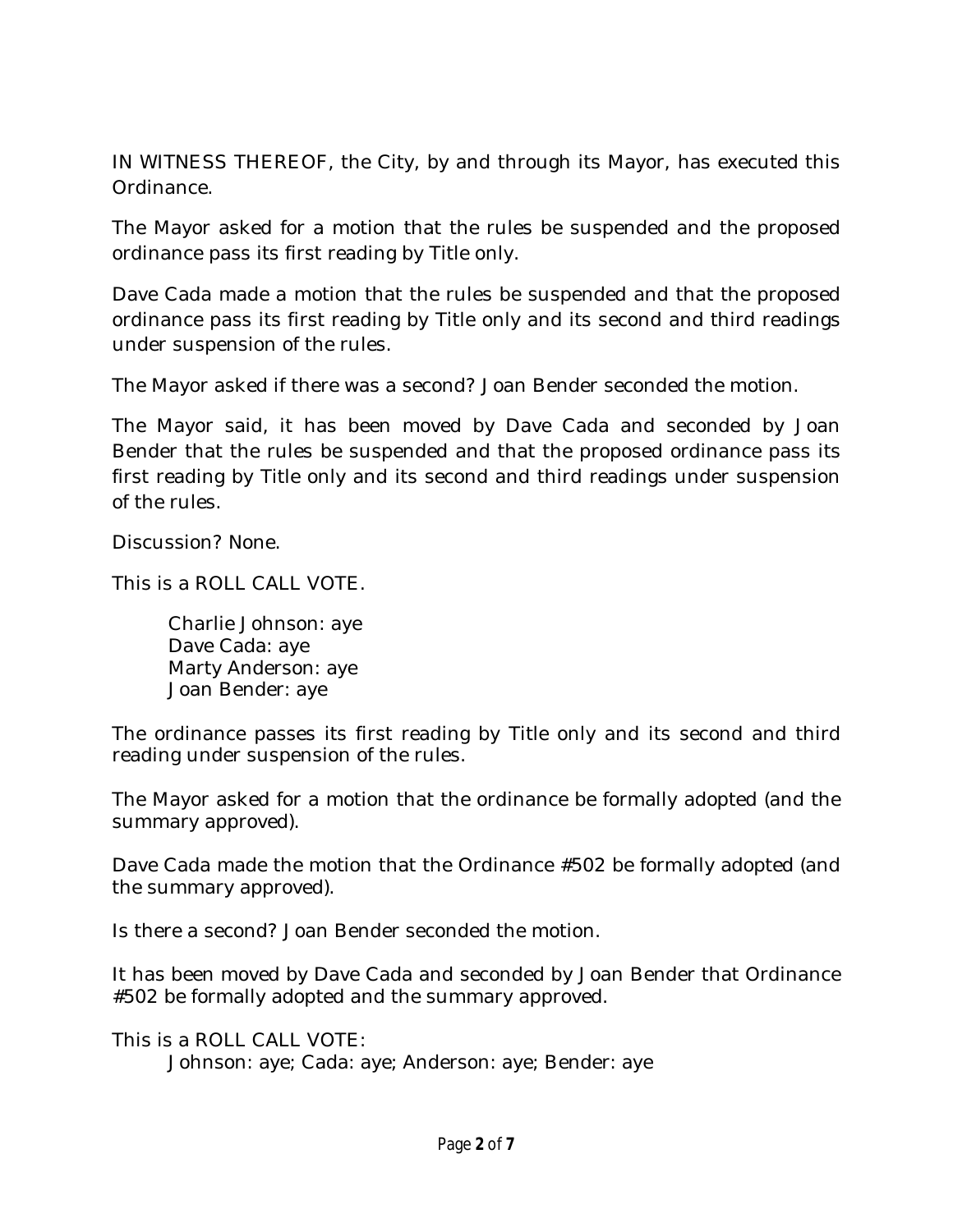The next order of business is a proposed Ordinance who Title reads as follows:

AN ORDINANCE OF THE CITY OF POTLATCH, A MUNICIPAL CORPORATION OF THE STATE OF IDAHO, EXPRESSING AN INTENT TO CONVEY REAL PROPERTY AT 620 PONDEROSA DRIVE OWNED BY THE CITY PURSUANT TO IDAHO CODE SECTION 50-1403; FINDING THAT SAID CONVEYANCE IS IN THE BEST INTEREST OF THE CITY; DIRECTING THAT SAID CONVEYANCE TO HABITAT FOR HUMANITY SHALL BE FOR THE PURPOSE OF PROVIDING DECENT, SAFE AFFORDABLE HOUSING TO A LOW TO MODERATE INCOME FAMILY; AUTHORIZING THE MAYOR AND CITY CLERK TO EXECUTE AND DELIVER A DEED FROM THE CITY TO THE HABITAT FOR HUMANITY; PROVIDING THAT THIS ORDINANCE SHALL BE IN FULL FORCE AND EFFECT FROM AND AFTER ITS PASSAGE, APPROVAL AND PUBLICATION ACCORDING TO LAW.

IN WITNESS THEREOF, the City, by and through its Mayor, has executed this Ordinance.

The Mayor asked for a motion that the rules be suspended and the proposed ordinance pass its first reading by Title only.

Dave Cada made a motion that the rules be suspended and that the proposed ordinance pass its first reading by Title only and its second and third readings under suspension of the rules.

The Mayor asked if there was a second? Joan Bender seconded the motion.

The Mayor said, it has been moved by Dave Cada and seconded by Joan Bender that the rules be suspended and that the proposed ordinance pass its first reading by Title only and its second and third readings under suspension of the rules.

Discussion? None.

This is a ROLL CALL VOTE.

Johnson: aye Cada: aye Anderson: aye Bender: aye

The ordinance passes its first reading by Title only and its second and third reading under suspension of the rules.

The Mayor asked for a motion that the ordinance be formally adopted (and the summary approved).

Dave Cada made the motion that the Ordinance #503 be formally adopted (and the summary approved).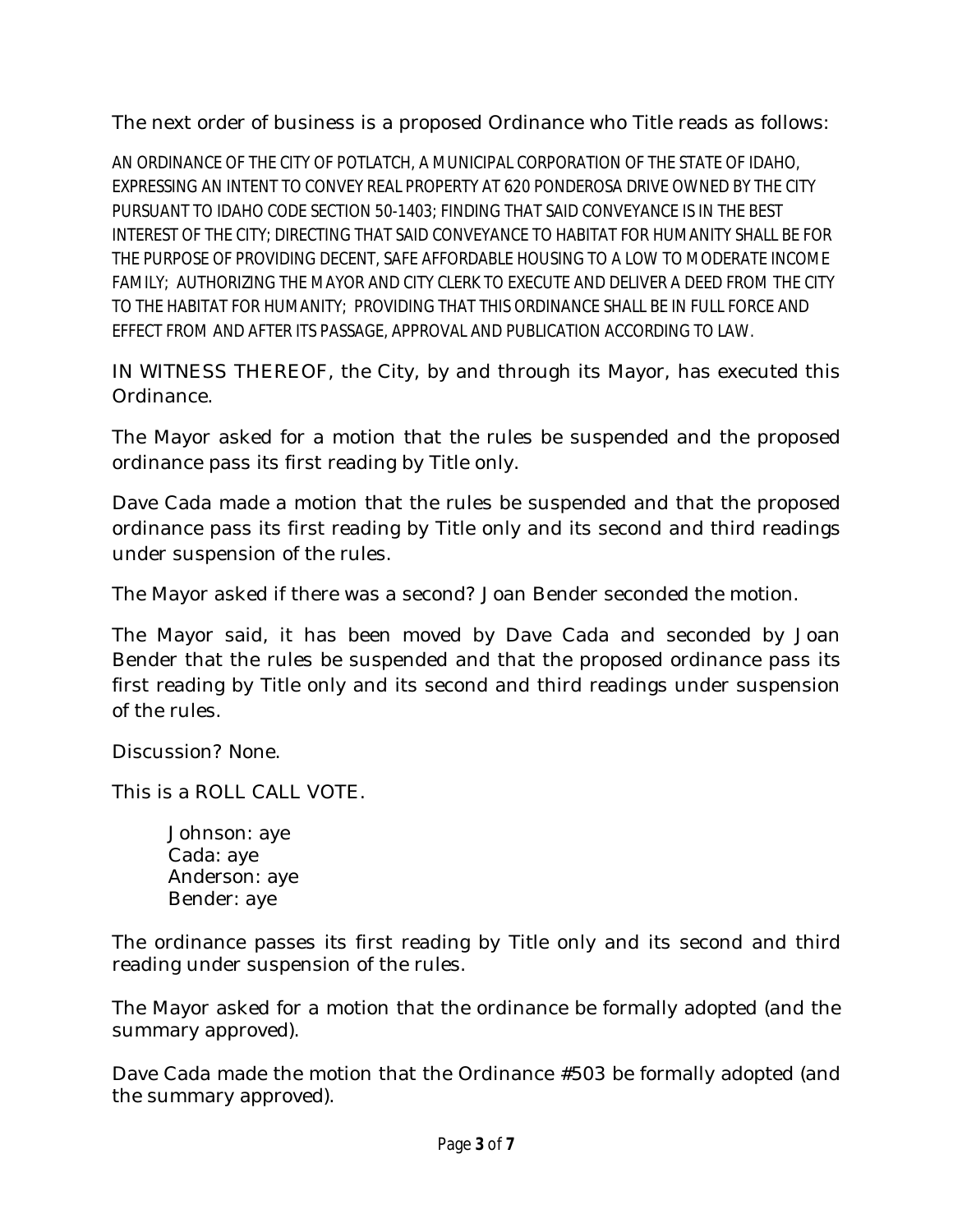Is there a second? Joan Bender seconded the motion.

It has been moved by Dave Cada and seconded by Joan Bender that Ordinance #502 be formally adopted and the summary approved.

This is a ROLL CALL VOTE: Bender: aye Anderson: aye Cada: aye Johnson: aye

Clearwater Economic Development Association's Annual Meeting will be Wednesday, April 20. If any Council members would like to attend, let Shelly know and she will register you. Dave Cada said that he would like to attend.

Dave Cada explained to the City Council about the DRAFT Transportation Report that Chris Danley has submitted. The Council looked it over and Dave said that Chris was happy when they were compiling the report with the progress that Potlatch has made: the activity in the Scenic 6 Park and the sidewalk.

Tom Bender requested that the Council waive the water and sewer fees for the Food Pantry building that is to be built. Tom also asked about the Public Works license requirement for public buildings being built in the City. Tamara Minor, Building Inspector, has told the Food Pantry that they must have a contractor with a Public Works license to build the building. Tom also wondered about the insurance for the building? Who must carry the insurance when it is being built? Shelly will check with ICRMP on this.

#### *Marty Anderson made a motion that the City donate the water and sewer hookup fees for the Food Pantry, Dave Cada seconded the motion, the motion was approved with "all ayes".*

Garrion Harrison is working on his senior project for the Potlatch High School. Garrion asked the Council for permission to build a Bocce Ball court in the Scenic 6 Park for his project. The design calls for the court to be 13'x91' but Garrion thought that he would build the Bocce Ball court 36'x13' and place it between the horseshoe pits. Garrion estimated the cost of building the court to be between \$1,000-\$1,500. The court would be able to be used as a Boule court also. Dave Cada is working with Garrion and mentoring him on the project.

#### *Dave Cada made a motion that the Council approve Garrion Harrison to build a Bocce Ball court in the Scenic 6 Park between the two horseshoe*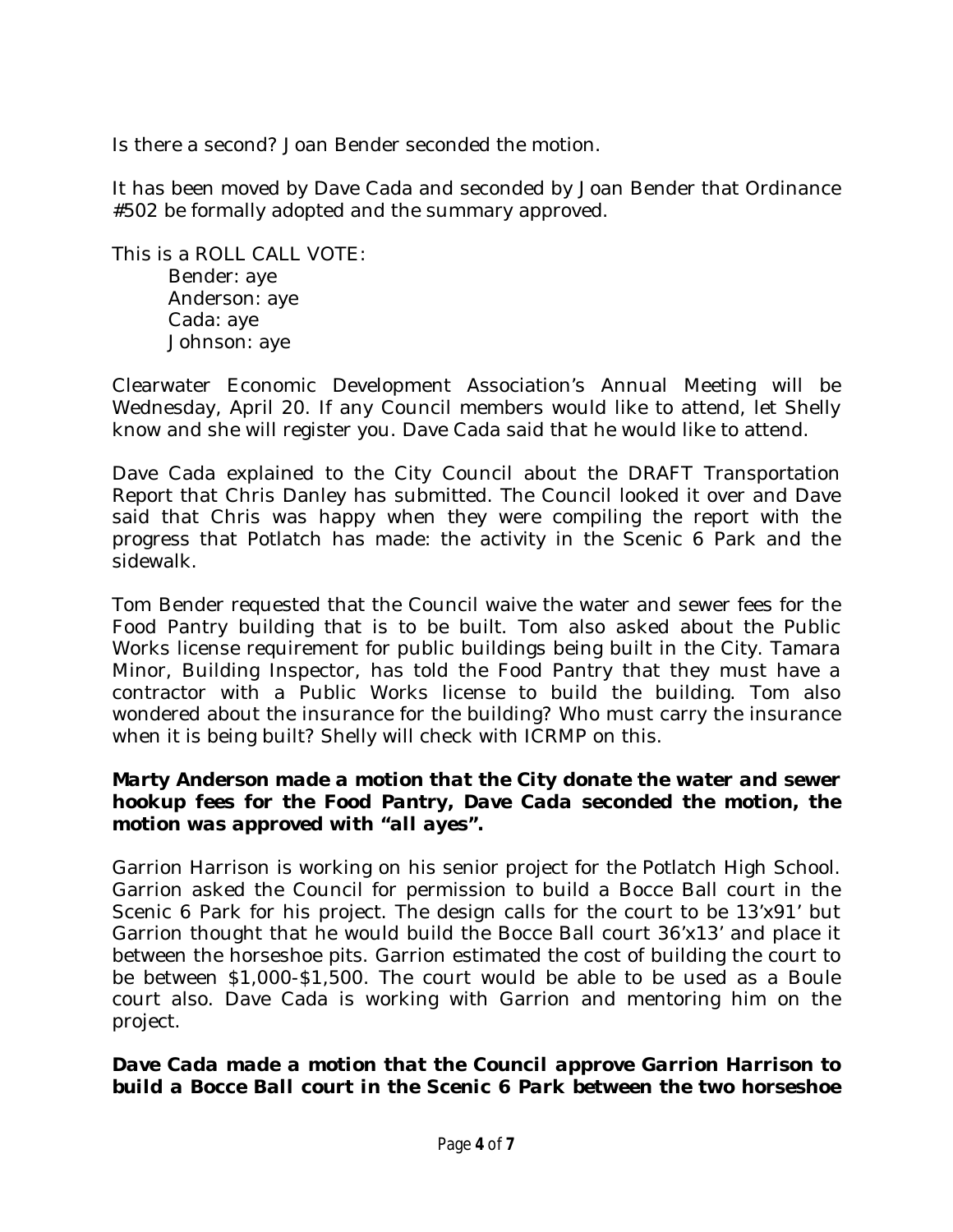*pits. Joan Bender seconded the motion, the motion was approved with "all ayes".*

#### *Marty Anderson made a motion to accept the 2016 Arbor Day Proclamation, Joan Bender seconded the motion, the motion was approved with "all ayes".*

James Huggins is working on his senior project with the Potlatch High School and he would like to place identifying plant markers on the native plants in the area between the Potlatch Library and the High School. Suzanne Qualmann has been mentoring James and they have talked with the Potlatch Tree Committee about this project. The money to put the plants and the trees in this area was from an Idaho Department of Lands grant many years ago. Suzanne has talked with David Stephenson from IDL about the Arbor Day grant that the City will apply for this year. David has said that the grant funds would be able to reimburse James up to \$300.00. Suzanne told the Council that she dug up a White Pine baby tree many years ago and planted it near the Potlatch Library and it is now 16' tall. The Council discussed this project, Shelly will work with Suzanne on the Arbor Day grant.

Dave Cada congratulated both young men for taking an interest in the beautification of Potlatch.

Johanna Raines attended the meeting to bring the Health Assessment forms from Gritman Medical for the public to complete. There are two forms to complete for each person and there are 50 survey forms. The Food Pantry thought that they would have their people complete the forms on Thursday when the Food Pantry is open.

### **REPORTS:**

 **1. Mayor–David Brown,** last week Ed Griner of Motley-Motley was in Potlatch and the Mayor and Tom Andres drove with all the streets of Potlatch with Ed. Ed sent a quote to the City on different areas of town where the roads must be repaired. The Mayor said that Idaho Transportation Department (LHTAC) has grant funds available to help with road repair. Small areas really need done now and there are several manholes that are sticking up pretty far in the road. Many of these roads were damaged in the water project and the sewer project. The roads were paved at that time; but where the pipes are located in the ground, the road surface is sinking.

The Council discussed the prices on the quote list and chose the priorities which would be number one and number two on the list. Marty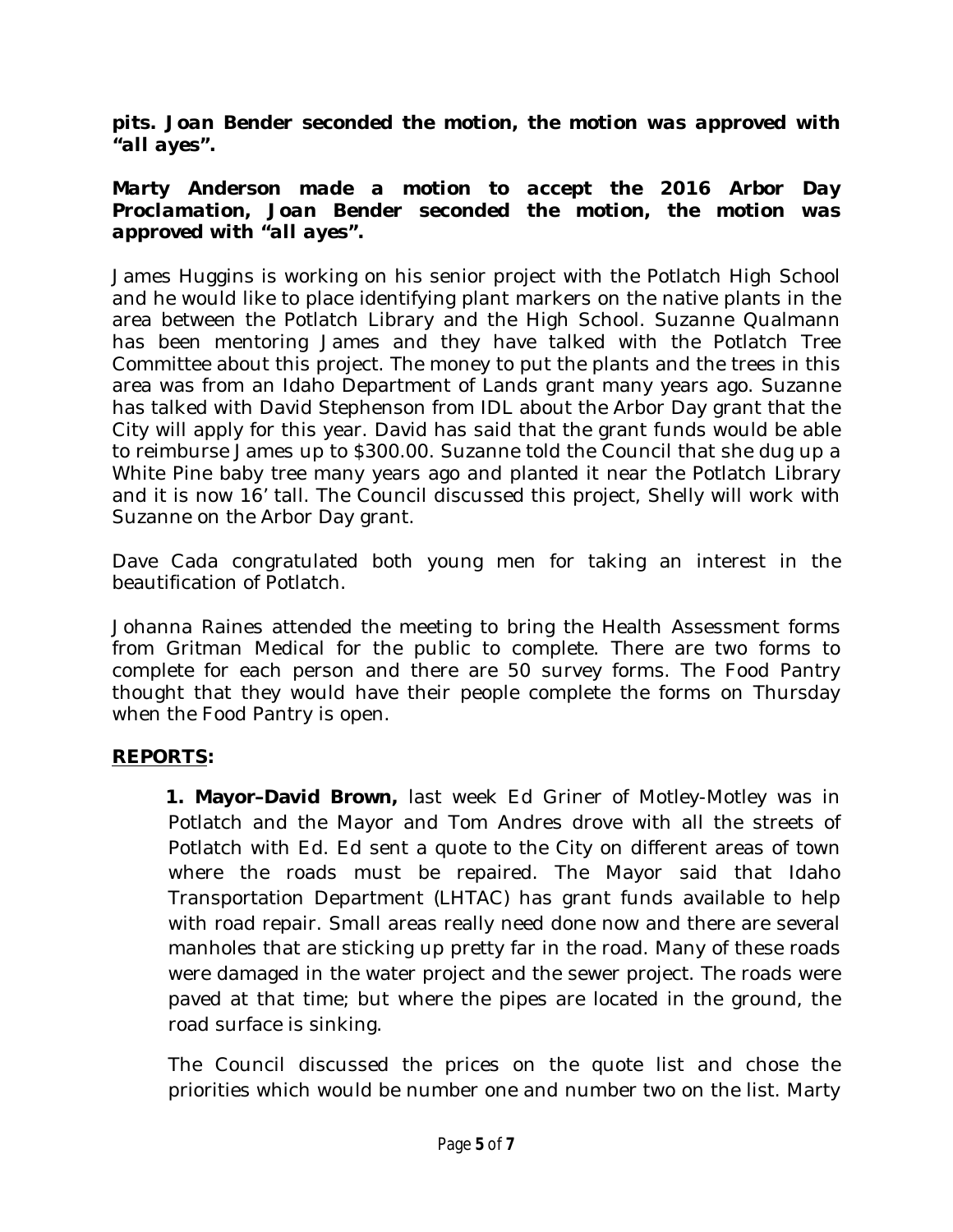asked if the Council hadn't approved to set aside \$50,000 to do road repair in an earlier Council meeting? Yes. The Council tabled this discussion until next meeting.

**2. Parks - Joan Bender,** Joan said that she looked at the Scenic 6 Depot and there aren't any rain gutters on the building. Joan asked about the RV grant that has been applied for and if some of that money would be able to help with the cost of rain gutters? The Mayor said no, that the Depot is not eligible for RV Park grant funds. Shelly will call Gutter Proz and ask them to submit a quote for the installation of gutters on the Depot building.

**3. Pool & Cemetery - Dave Cada,** nothing at this time. The Mayor told the Council that, Pool Manager, Tia McKinney's mother, Sherry Bartlett, passed away last weekend and he would like to see the City do something at the pool in dedication of Tia's mother. Sherry Bartlett was a supporter of the Potlatch Pool.

**4. Charles Johnson - Water & Sewer,** everything is good.

**5. Streets - Martin Anderson**, asked if the sidewalk project has gone out for bid yet? No. ITD must review the documents again. K.J. is hoping to get the project out for bid in the next few weeks.

**6. Scenic 6 -David Cada**, The upstairs rooms at the Railroad Depot are going well. Two offices are occupied now and all of the offices on the east side have been spoken for. The west side is largely sheet rocked and there is a big push to get everything done. Dave said that the end of June will be 15 years since the Depot restoration work began. They would like to have an Open House during Speeder Day in July.

Last Thursday there was a meeting in the Rebekah Hall and the consensus was to go forward with the Country Music Festival in Potlatch on Saturday, August 6, from 10 a.m.-5:00 p.m. This Festival will be piggybacking off of the Fiddle Show which will start at 6:00 p.m. in the High School on that date. They set up all committees for the festival planning. They will be including the Fiddle Show in all of their advertisements for the Country Music Festival.

**7. Clerk- Shelly Hammons,** nothing at this time.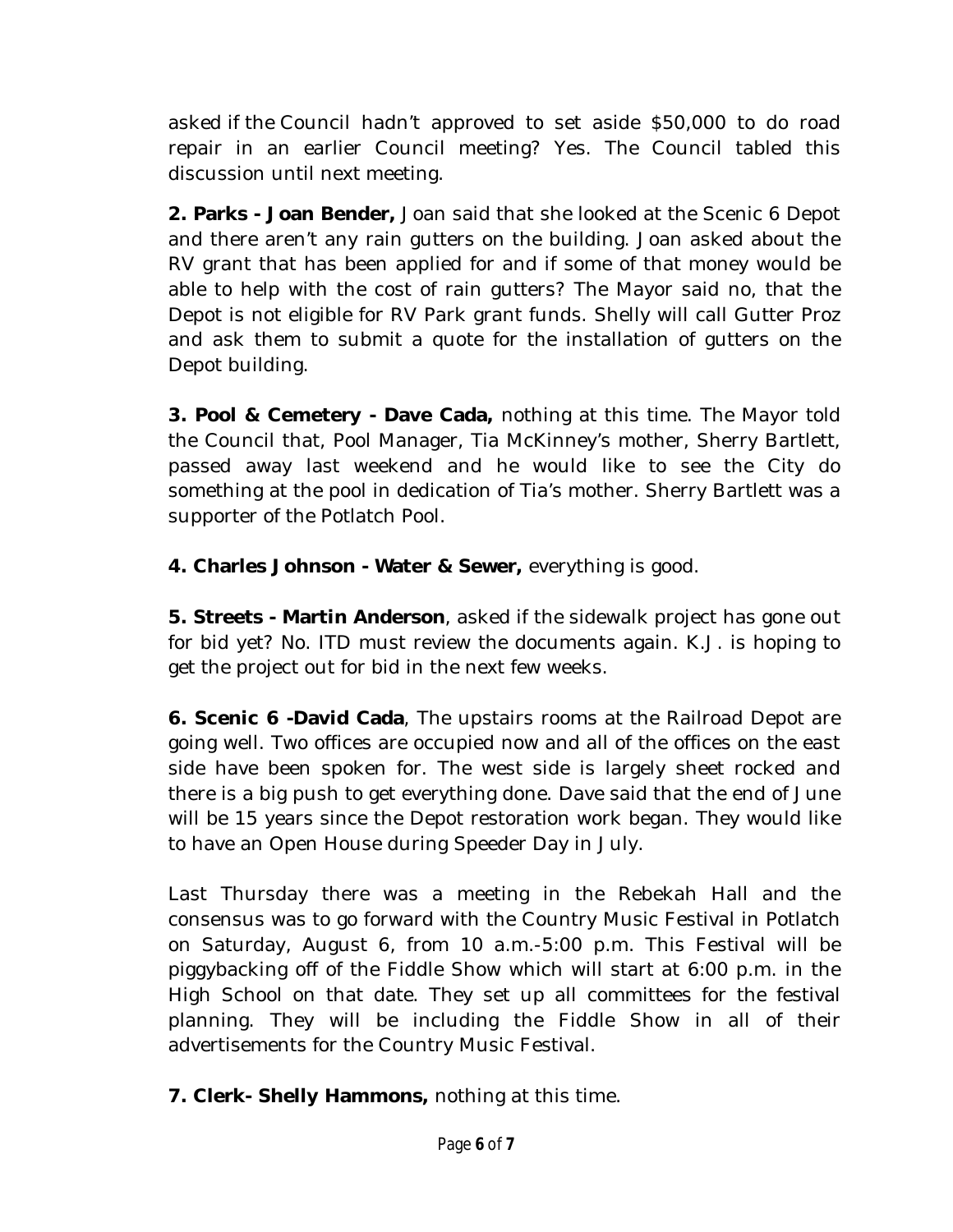*Marty Anderson made a motion that the bills in the amount of \$17,760.78 be approved, Joan Bender seconded the motion, the motion was approved with "all ayes".* 

*Marty Anderson made a motion to adjourn the meeting, seconded by Dave Cada, the motion was carried with "all ayes", meeting adjourned at 7:56 p.m.*

David L. Brown, Mayor

\_\_\_\_\_\_\_\_\_\_\_\_\_\_\_\_\_\_\_\_\_\_\_\_\_\_\_\_\_\_\_\_\_\_\_

ATTEST:

\_\_\_\_\_\_\_\_\_\_\_\_\_\_\_\_\_\_\_\_\_\_\_\_\_\_\_\_\_\_\_\_\_\_\_\_\_\_\_\_\_ Shelly M. Hammons, City Clerk-Treasurer

**The next Council meeting will be March 14, 2016.**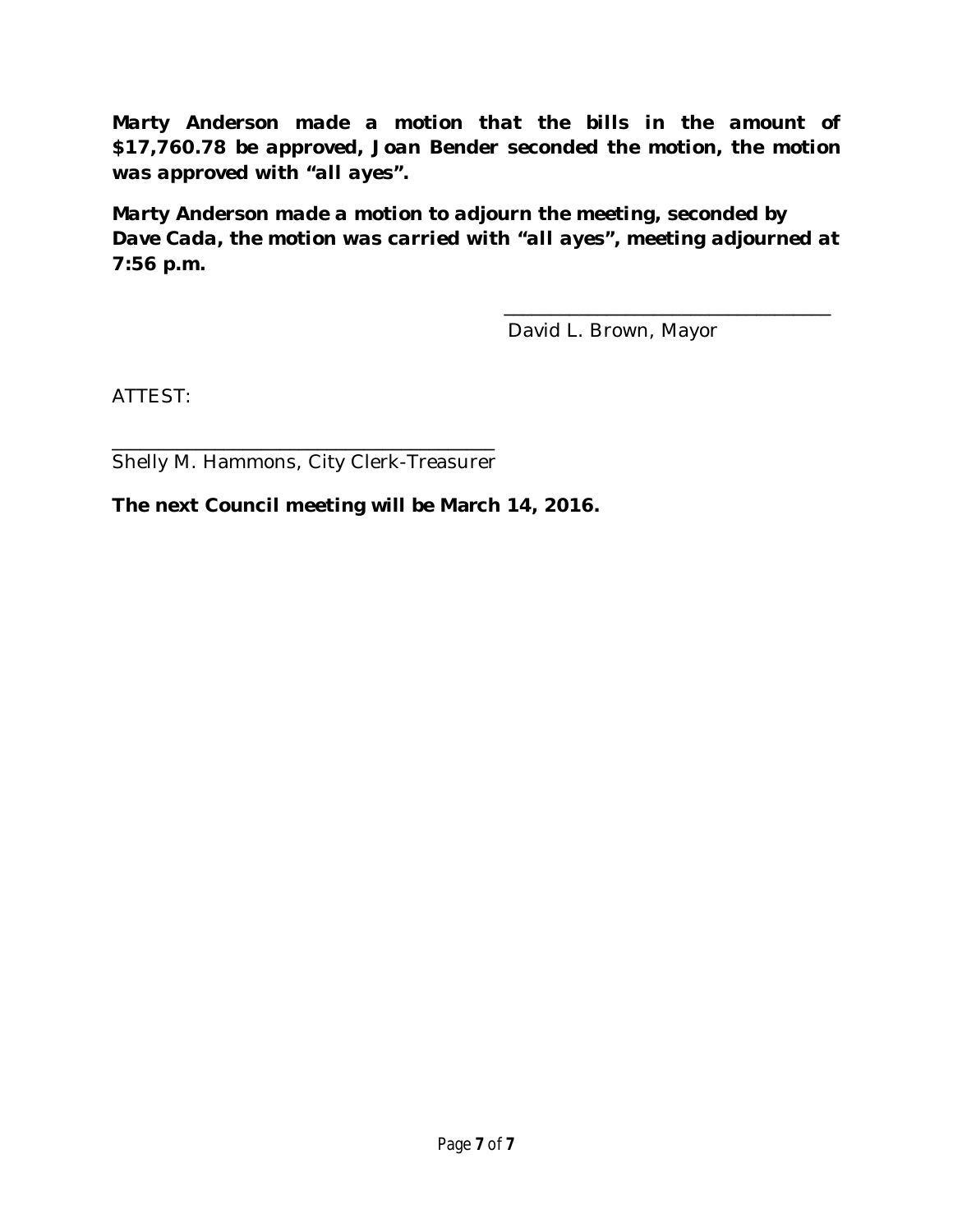

# **Potlatch City Council Meeting**

**City Hall – 195 6th Street – Potlatch, ID 83855**

# **March 14, 2016 – 7:00 p.m.**

The regular meeting of the city council was presided over by Mayor David Brown. Council members present: Dave Cada, Marty Anderson, Joan Bender and Charlie Johnson.

Also present: Shelly Hammons.

GUESTS:

*Dave Cada made a motion that the minutes of the meeting minutes of February 22, 2016, be approved, Joan Bender seconded the motion, motion was approved with "all ayes".*

#### **NEW BUSINESS:**

Dan Foreman is running for Latah County Sheriff and he and his wife, Maria, came to the Council meeting for Dan to introduce himself to the Council. Mr. Foreman gave a brief description of himself and explained that he is a retired Air Force officer. He is also a retired Latah County Police Officer but still working for the force (with no compensation because he loves his job).

Mr. Foreman said that his number one priority as Sheriff would be to protect lives and property of the citizens of Latah County. If Mr. Foreman were elected, he would make sure that the higher ranking officers would get out of the office and visit the rural communities. Mr. Foreman thanked the Council for allowing him to come and introduce himself and the Mayor thanked Mr. Foreman for coming.

The Potlatch Food Pantry had a lease agreement for the City to give them a lease for 100 years for \$1.00. Will Herrington, the City's attorney, reviewed the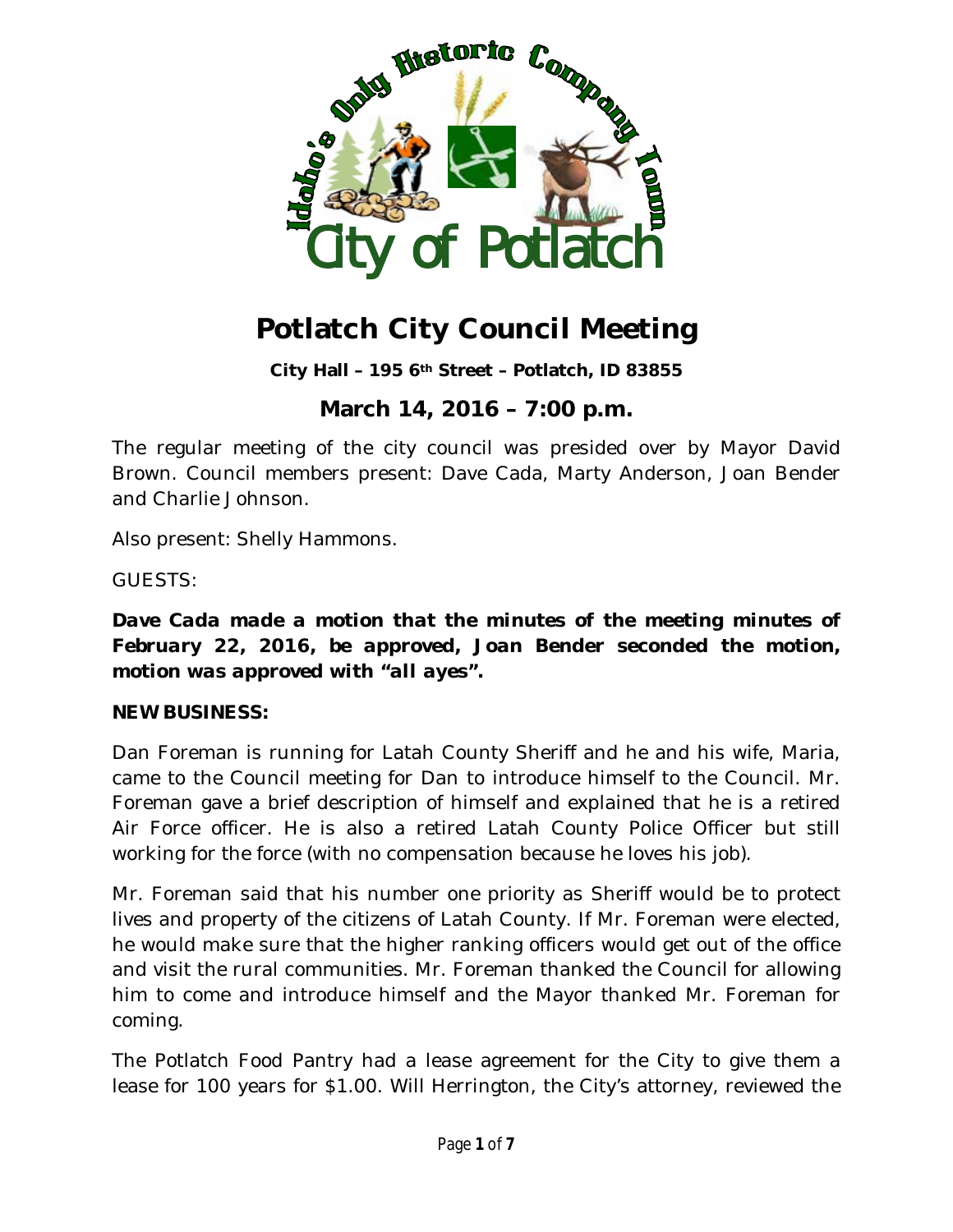lease and gave his opinion in an e-mail (see attached). Joan Bender had questions regarding the options that Will Herrington proposed. Shelly will schedule a Public Hearing for the lease agreement.

The Council reviewed the quotes for road repair that the City has received from Poe Asphalt, Motley-Motley and Herco Asphalt and Paving. The Council discussed each quote and agreed that the City will do the first three items on the quote list in separate repair jobs. The streets in question were damaged in the water and sewer projects in the early 2000s. Marty asked if the prepwork was included in the quotes? The Mayor said that the quote only involves what is listed. Tom and the City Crew can do the prep work for the street repairs.

The City will have to transfer \$50,000 from the water and \$50,000 from the sewer funds in the LGIP accounts into the City's general fund to help pay for the repairs. The Mayor has \$15,000-\$20,000 in the general fund in the 2015- 2016 Budget to help with the repairs.

## *Dave Cada made a motion that the City repair the first three items on the street quote list and accept Poe Asphalt as the lowest quote, Marty Anderson seconded the motion, the motion was approved with "all ayes.*

The Mayor told the Council that he has talked with Shirley Normington, Senior President, and Joe Rohn about different issues at the Senior Center. Mrs. Cada fell a couple of weeks ago going into the building. The Seniors' feel that something needs to be done about the entry into the building. Currently it is handicapped accessible but the ramp is a little steep. There is a sidewalk to the back door but there isn't a roof over the sidewalk and ice and snow build up on it during the winter. The Council discussed the different options for repair and agreed that covering the sidewalk would be the most cost effective approach. The Mayor said that the we will get prices and ideas from people on covering the sidewalk to the back door.

The Seniors would like to rename the Rebekah Hall into "City and Senior Center". They didn't want Potlatch in the name because it is located in Potlatch. They would like to put up a 3'x5' sign with the name of the building on it and change the light and take down the small sign on the front of the building.

### *Dave Cada made a motion that the building be renamed and the changes be made that the Senior Citizen's would like, Joan Bender seconded the motion, the motion was approved with "all ayes".*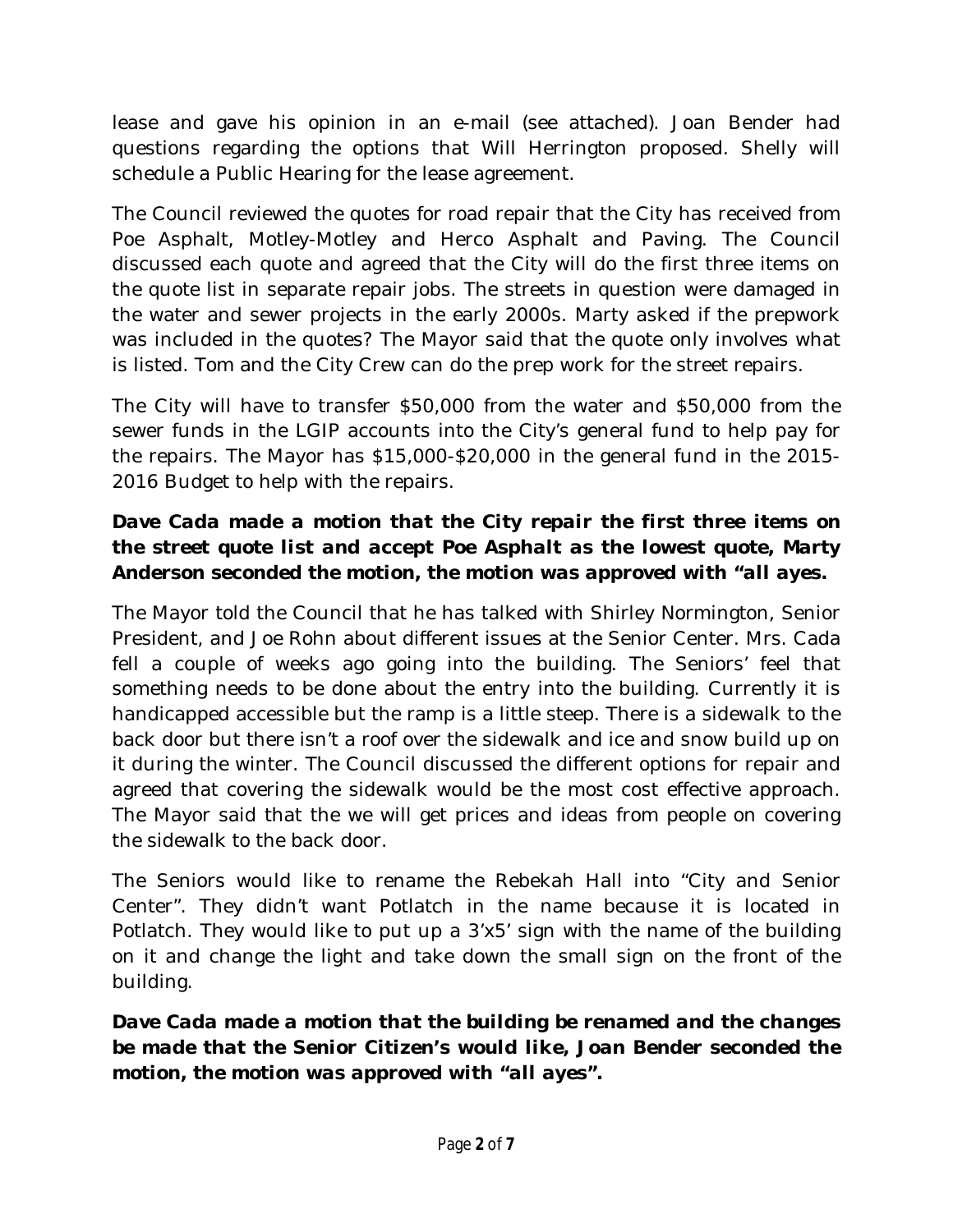The Mayor told the Council that he would like to see the sidewalks around town be repaired. There is an Ordinance that states that all sidewalks in front of resident's homes are the citizens' responsibility to repair. The City would conduct a sidewalk inventory with the top priorities and then send a letter to the customers asking them to repair their sidewalks.

Dave Cada said that he was 100% in favor of this idea. Dave and Elaine Clegg walked every sidewalk in Potlatch when they were making the "Safe Walks to School" report. There were many sidewalks in need of repair at that time. There are trees and shrubbery growing up and around the sidewalks and making them buckle.

Marty said that it would be hard to do since all but him don't have a sidewalk in front of their residence. The Mayor said that he has three rentals that would need the sidewalks repaired. Marty said that he would like to have more time to think about this. The Mayor said that the City could repair the sidewalks and then charge the homeowner and they would be able to pay in monthly installments. Joan Bender asked whose responsibility it was when the trees near the sidewalks are growing on City property and those trees are making the sidewalks heave?

The Council discussed this and will do more assessments regarding the sidewalk issue.

The next order of business is to pass Resolution No. 2016-03-14. Resolution No. 2016-03-14 in its entirety is on file in the City's Resolution File.

The following resolution was introduced by Councilman Dave Cada who moved for its adoption. Second by Marty Anderson.

The Mayor read the Resolution:

#### **RESOLUTION No. 2016-03-14**

A RESOLUTION OF THE CITY OF POTLATCH, A MUNICIPAL CORPORATION OF THE STATE OF IDAHO, PROVIDING FOR APPROVAL TO TRANSFER WATER AND SEWER FUNDS THAT ARE IN THE IDAHO STATE LGIP ACCOUNTS TO THE CITY'S GENERAL FUND TO REPAIR AND PAVE STREETS IN POTLATCH THAT WERE DAMAGED IN THE WATER AND SEWER PROJECT.

WHEREAS, the Council finds it necessary and in the public interest to use water and sewer funds for street repairs necessitated by installation of new water and sewer lines during 2003 to 2009.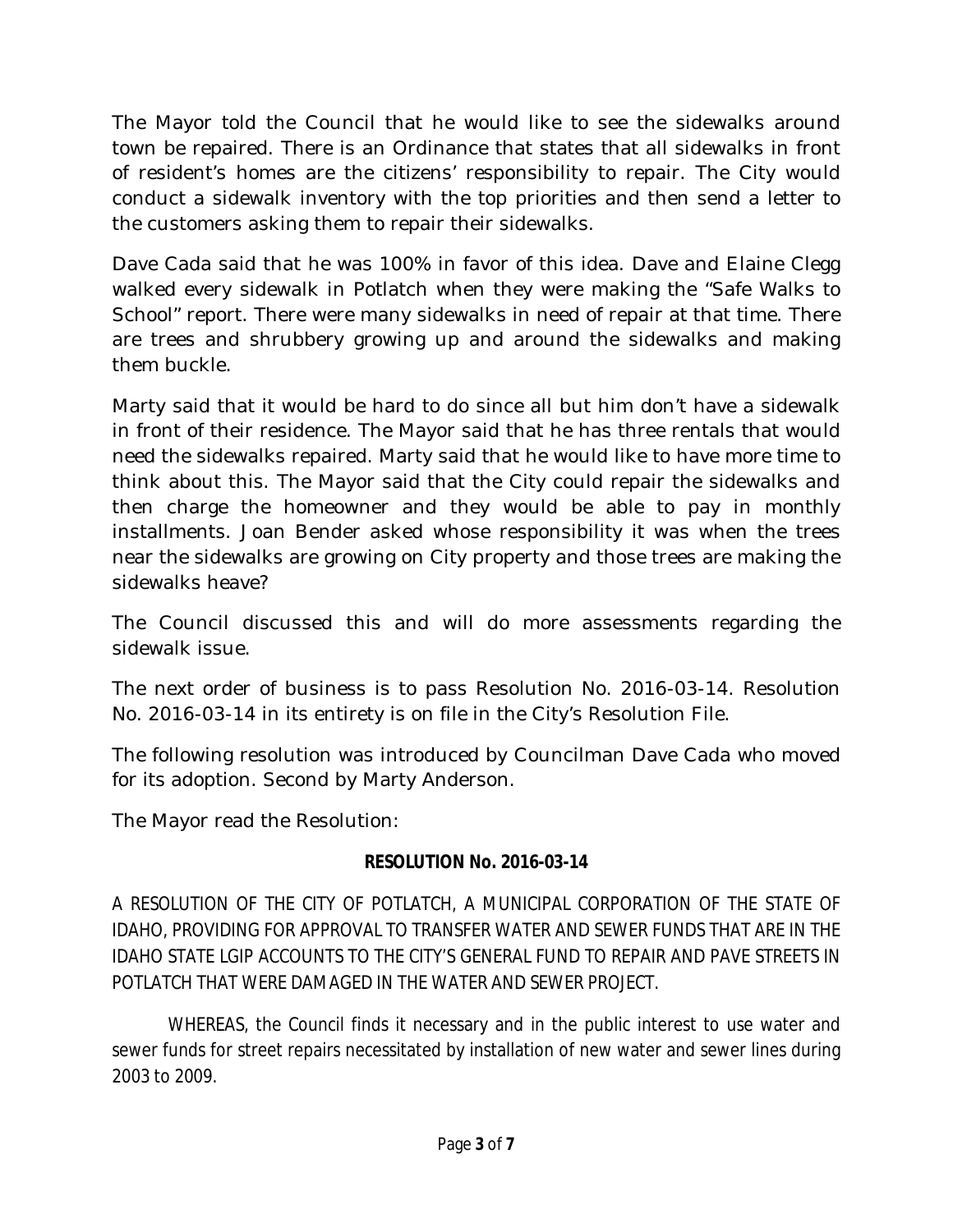NOW THEREFORE, BE IT RESOLVED BY THE MAYOR AND CITY COUNCIL OF THE CITY OF POTLATCH AS FOLLOWS:

#### SECTION 1. ALLOCATION OF SEWER FUNDS:

\$50,000 will be transferred from the Sewer LGIP account to the City's General Fund at US Bank in Potlatch to be used for street repairs.

#### SECTION 2. ALLOCATION OF WATER FUNDS:

\$50,000 will be transferred from the Water LGIP account to the City's General Fund at US Bank in Potlatch to be used for street repairs.

EFFECTIVE DATE: This Resolution shall be effective from and after March 15, 2016.

The Mayor asked for a roll call vote, the motion passed with "all ayes".

Charlie Johnson, aye Dave Cada, aye Marty Anderson, aye Joan Bender, aye

Brent Bradbury and Dave Ostrom from Habitat for Humanity attended the meeting to talk with the Council about the two lots that the City will be donating. One lot is 50' wide and the other lot is 65' wide. They would like to see the City split the larger lot so that both lots would be similar in width. They are concerned about the set-back requirements which wouldn't leave much room to build a house on. The Council discussed this and they are more than willing to work with Habitat for Humanity and feel that the Planning and Zoning Commission would be able to work with them on a variance for the smaller lot. They explained that their goal is to put a foundation in this fall on the upper lot and start building in the spring of 2017. They will be advertising for a family this fall. Shelly will contact the Potlatch Planning and Zoning Commission and let them know that Habitat for Humanity would like to speak with them about a variance at next month's P&Z meeting in April.

The Mayor told the Council that last week he and Tom Andres met with the Potlatch School District and ITD about an ADA walkway to the lower playground at the elementary school. Caria Ann Capello's daughter will be entering fourth grade next fall and then she will be using the lower playground. Currently there isn't an ADA access for her to use. All of the entities that met agreed that they would be able to work together to make this happen to install an ADA walkway. The Potlatch Recreation District would also be involved in making this happen. The thought is to tear out the bleachers that are there and create a gradual ADA walkway where the bleachers are located. Commissioner Walser said that the Latah County Commissioner's would write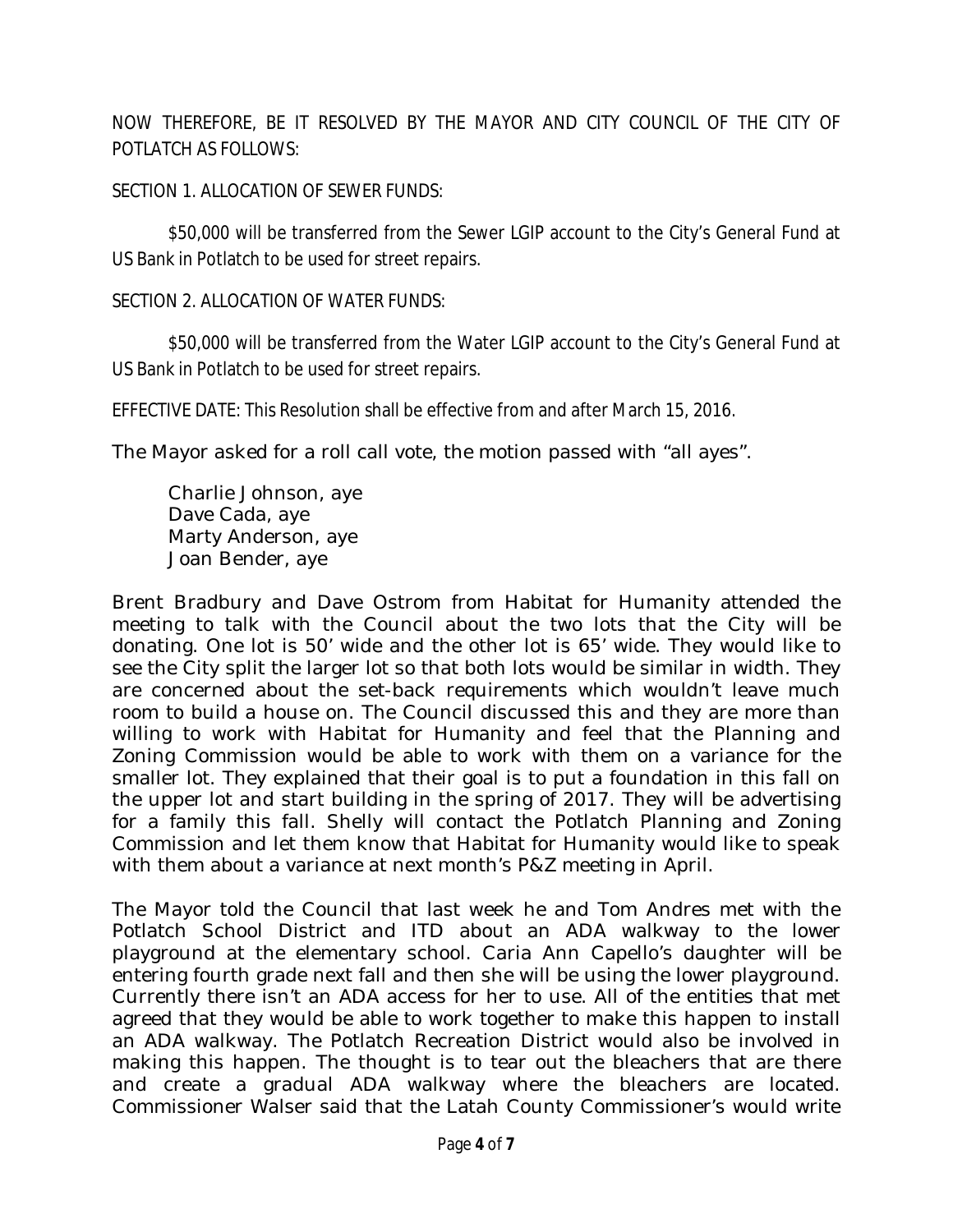a letter in support of this project. Tom Andres talked with Tyson Koehn and he said that he would be willing to help. Tom Moore, City engineer, also said that he would donate his time and shoot the walkway for grade.

Dave Cada said that he asked to have the insurance coverage for the music festival placed on the agenda. The City's insurance wouldn't cover this event. The Music Festival association would have to have their own insurance. Shelly suggested that they contact American Insurance, they have offices in Moscow and Lewiston.

### **REPORTS:**

 **1. Mayor–David Brown,** Shirley Normington from the Senior Center said that the seniors would like to put a bench in the park. The Mayor told her that the City was building the Swenson Park in memory of Harold and Nancy Swenson. Mrs. Normington said that putting a bench in that park would work well because Mrs. Swenson was very involved in the Senior Center before she passed away.

**2. Parks - Joan Bender,** there is a quote from Gutter Proz to put gutters on the Scenic 6 Depot in the Scenic 6 Park. The quote is \$1,179. The Mayor said that there is money in the budget for this expense.

Dave Cada said that he had Karen Rohn e-mail Shelly this morning with some pictures of different things that need repaired in the Lion's Club Park. The Country Music Festival will be August 6 in the Lion's Club Park. Dave wanted to know if it would be possible to tear out two benches that are in need of repair and use the material to build new ones? The Festival committee will be going to the Potlatch Recreation District to ask for grant money to help fund materials needed to make the repairs in the park.

**3. Pool & Cemetery - Dave Cada,** Dave has been working with Gwen Rowe about grant opportunities for the pool. Gwen has been researching different possibilities to apply for grants to help with the pool. Dave said that it will take some time to investigate the grants available. Dave said that two of the grant possibilities are with USDA and Avista. The Mayor said that the USDA opportunity would be a loan with grant possibilities.

The Mayor said that he talked with Tia McKinney, Pool Manager, and she has several ideas to make the pool in compliance with the Health Department. Tia would like to put 'bead board' up in the bathrooms. In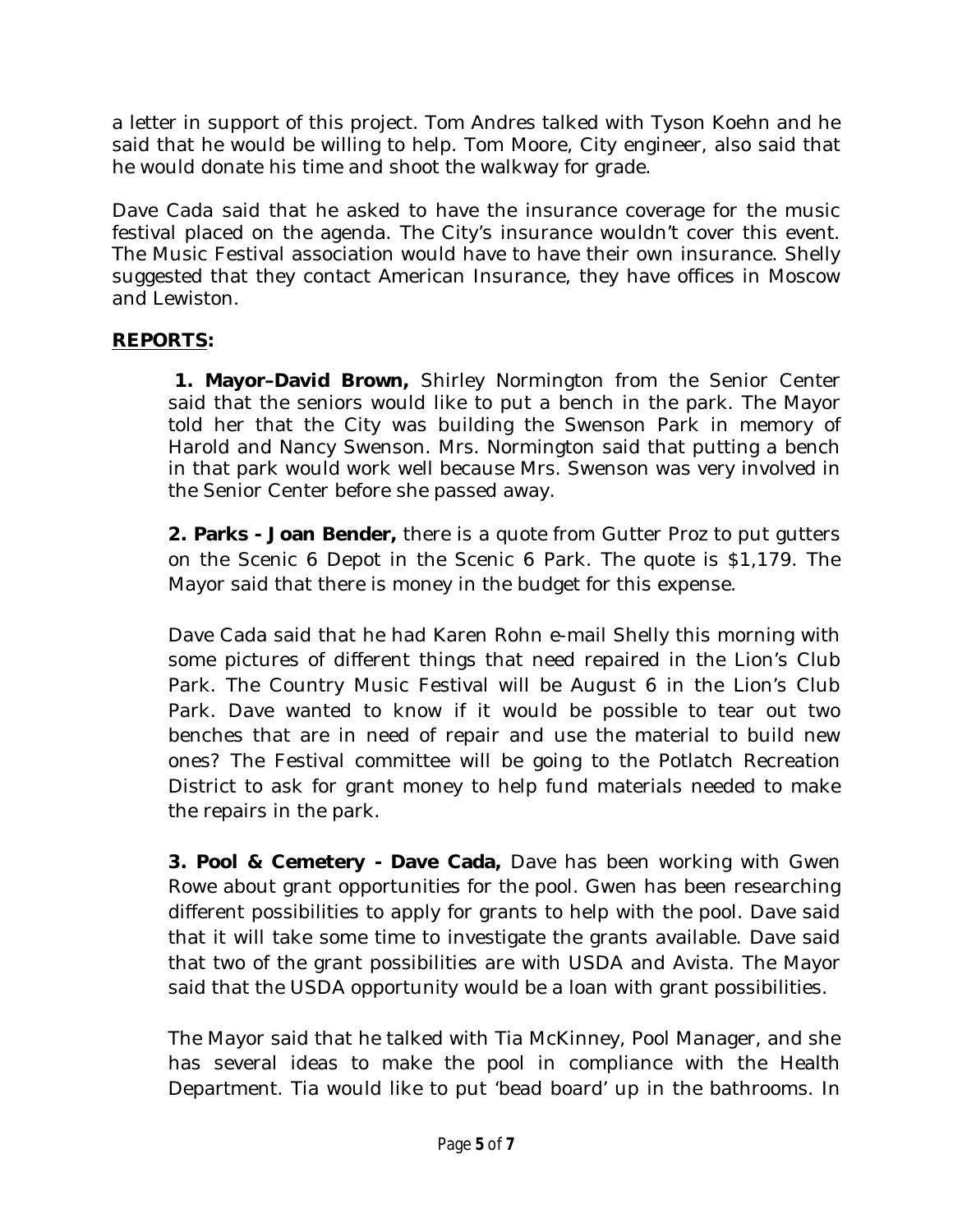order to do this the cost is \$31.00/per sheet of board. The total for the project would be around \$1,200. Marty asked if the City crew would do the work? Yes. There is money in the budget for these repairs. Bryan Bryngelson also talked with the Mayor about repairing the deck at the pool. Bryan said that it will be expensive to make these repairs but the City was warned last year by the Health Inspector that these repairs must be made. The Mayor will make sure that there is money in the budget for these repairs.

**4. Charles Johnson - Water & Sewer,** has a complaint form from Michael Riley who lives at 1008 Fiddlers Ridge Loop. The complaint is about a heavily chemical taste to the water. The Mayor explained that 1- 1/2 years ago Idaho Dept. of Environmental Quality required the City to start disinfecting the drinking water with chlorine. The chlorinator is hooked up to the Fiddler's Ridge well and should only be pumping chlorine into the water system when the well is running. The City needs to determine what's going on.

**5. Streets - Martin Anderson**, asked if the 2014 ITD Sidewalk Project has gone out for bid yet? No. ITD is waiting on an engineer to get back into the office this week to review the project one more time.

**6. Scenic 6 -David Cada**, the WIMHPG Depot is moving quickly. Idaho Magazine was in Potlatch on Saturday taking pictures of the depot. It will be featured in the magazine along with an article on the \$25,000 grant that they received last month. The west side of the upper floor is almost complete.

The Country Music Festival will be August 6 and all of the committees have been meeting with each other. They have four bands already booked.

**7. Clerk- Shelly Hammons,** Shelly asked the Council is they would like to cancel the March 28, 2016, Council meeting because she will be gone and so will Charlie Johnson. The Council agreed that the meeting will be cancelled.

March 16 the CEDA Housing Forum will be 10-noon at the Rebekah Hall. On March 16 from 12:30 p.m. to 3:00 p.m. there will be a Mobility/Transportation meeting in the Council Chambers with CEDA.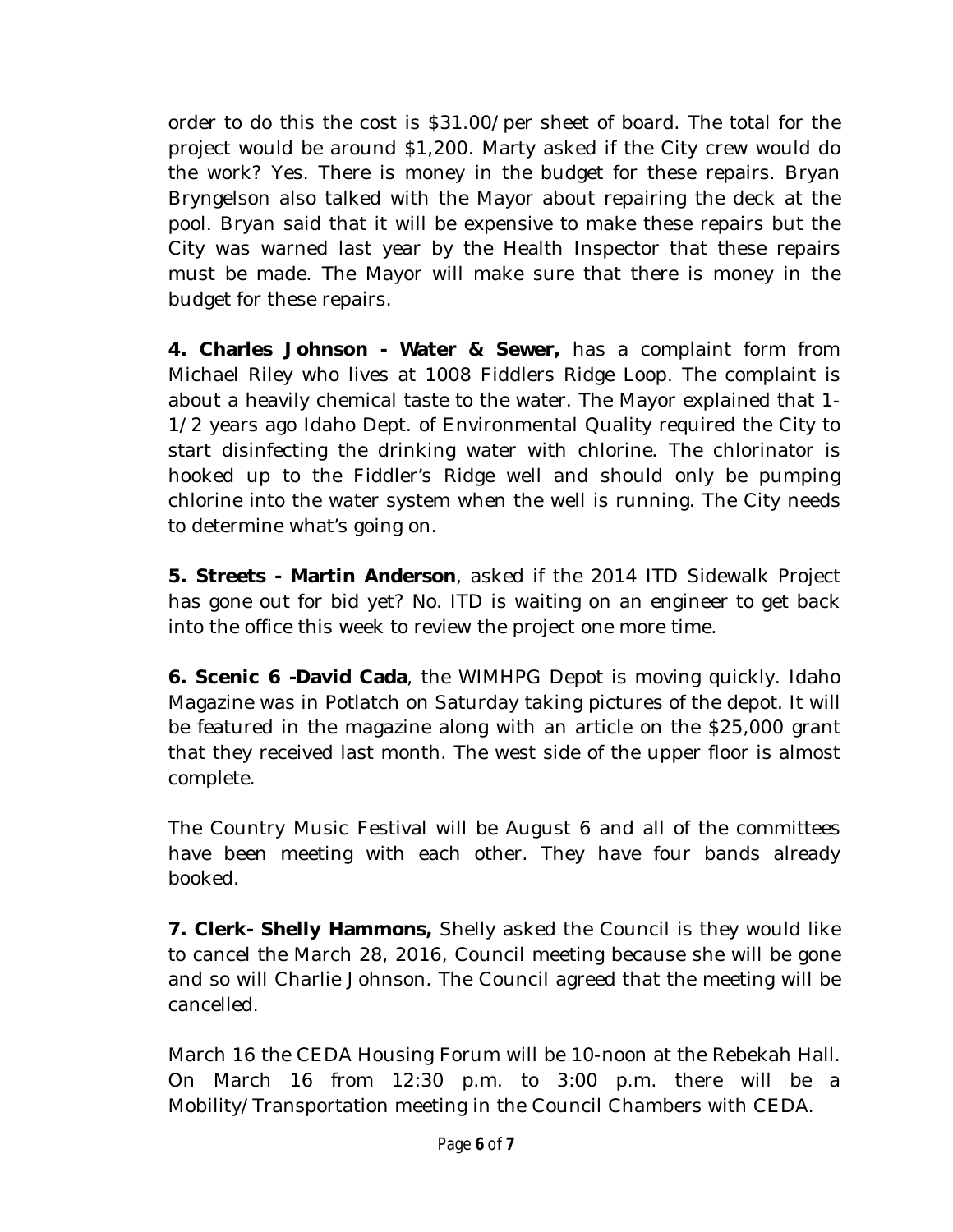The CEDA Annual Meeting will be April 20 in Lewiston. Dave and Kenny Cada will be attending the meeting. Shelly will register everyone who will be attending the meeting.

Shelly talked to the Council about the computer lab in the Council Chambers. There aren't any rules or regulations regarding the use of the computer lab and she would like to see a policy put in place. The Council discussed this issue.

*Marty Anderson made a motion to have Shelly compile rules for the computer lab, even contacting Will Herrington to make it legal. Joan Bender seconded the motion, the motion was approved with "all ayes".*

*Marty Anderson made a motion that the bills in the amount of \$20,365.69 be approved, Joan Bender seconded the motion, the motion was approved with "all ayes".* 

*Marty Anderson made a motion to adjourn the meeting, seconded by Joan Bender, the motion was carried with "all ayes", meeting adjourned at 8:22 p.m.*

David L. Brown, Mayor

\_\_\_\_\_\_\_\_\_\_\_\_\_\_\_\_\_\_\_\_\_\_\_\_\_\_\_\_\_\_\_\_\_\_\_

ATTEST:

\_\_\_\_\_\_\_\_\_\_\_\_\_\_\_\_\_\_\_\_\_\_\_\_\_\_\_\_\_\_\_\_\_\_\_\_\_\_\_\_\_ Shelly M. Hammons, City Clerk-Treasurer

**The next Council meeting will be April 11, 2016.**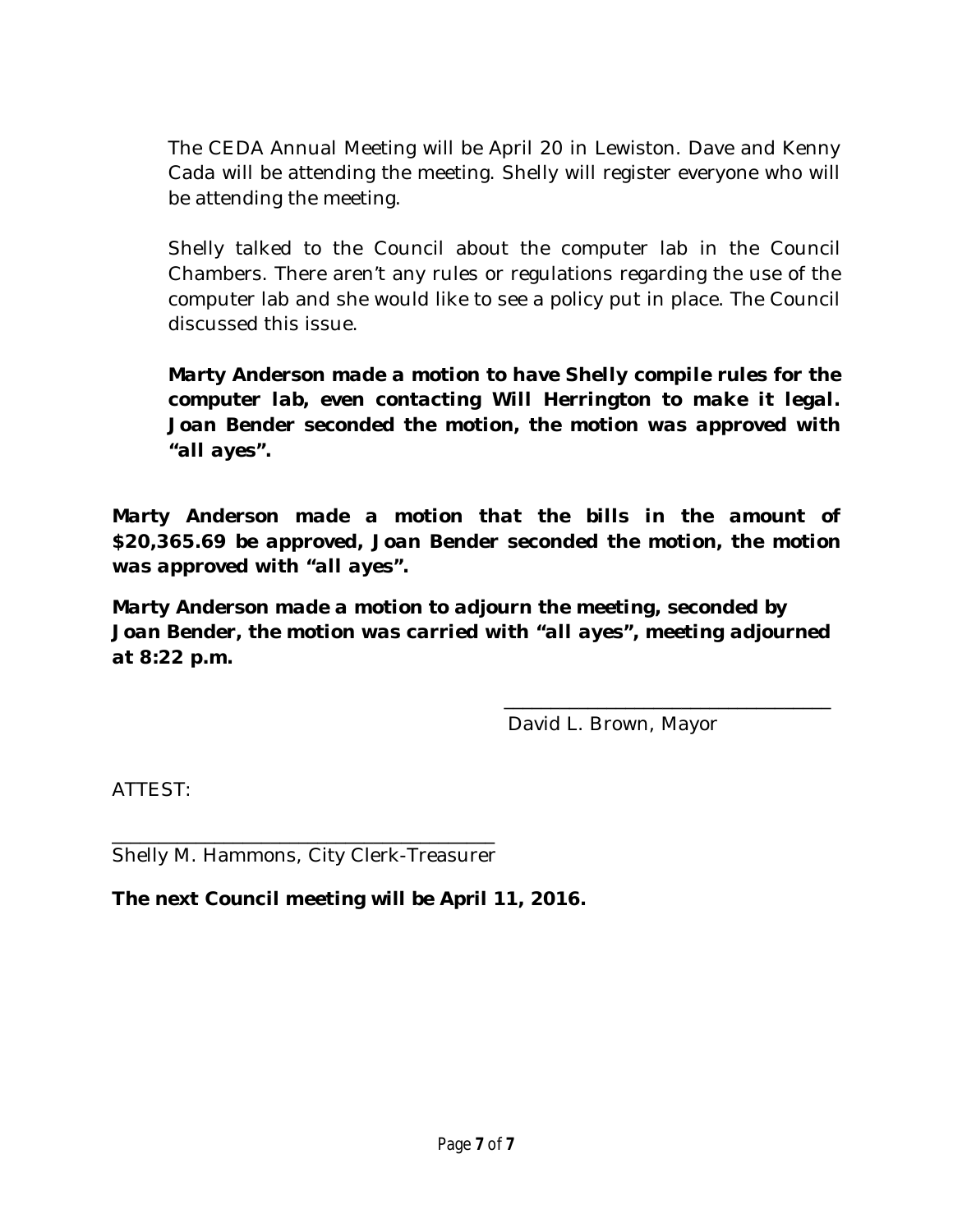

# **Potlatch City Council Meeting**

**City Hall – 195 6th Street – Potlatch, ID 83855**

# **April 11, 2016 – 7:00 p.m.**

The regular meeting of the city council was presided over by Mayor David Brown. Council members present: Dave Cada, Marty Anderson and Charlie Johnson. Joan Bender was absent.

Also present: Shelly Hammons.

GUESTS: Potlatch BPA, Robert Barkley with the Idaho Dept. of Lands and Barry Johnson.

*Dave Cada made a motion that the minutes of the meeting minutes of March 14, 2016, be approved, Charlie Johnson seconded the motion, motion was approved with "all ayes".*

#### **NEW BUSINESS:**

Barry Johnson came to the Council meeting to introduce himself as he is running for Latah County Sheriff on the Democratic ticket. Mr. Johnson handed our small postcards with his campaign data. Mr. Johnson said that he feels that he owes the small cities in Latah County the courtesy to introduce himself. There are five people running for Sheriff, three on the Republican ticket and two on the Democratic ticket. Mr. Johnson explained his background and that he is a life-long Idahoan. Mr. Johnson feels that he would do a better job in leadership in the Sheriff's Dept., he would like to focus on substance abuse and collaborate with the small cities. Mr. Johnson would also like to reach out to the older citizens of Latah County and make sure that their welfare is taken care of. The Sheriff's duties are to maintain the safety and well being of the deputies. Mr. Johnson has an office in the WIMHPG Railroad Depot and if there are any questions, he would gladly answer them. Anyone can stop by his office.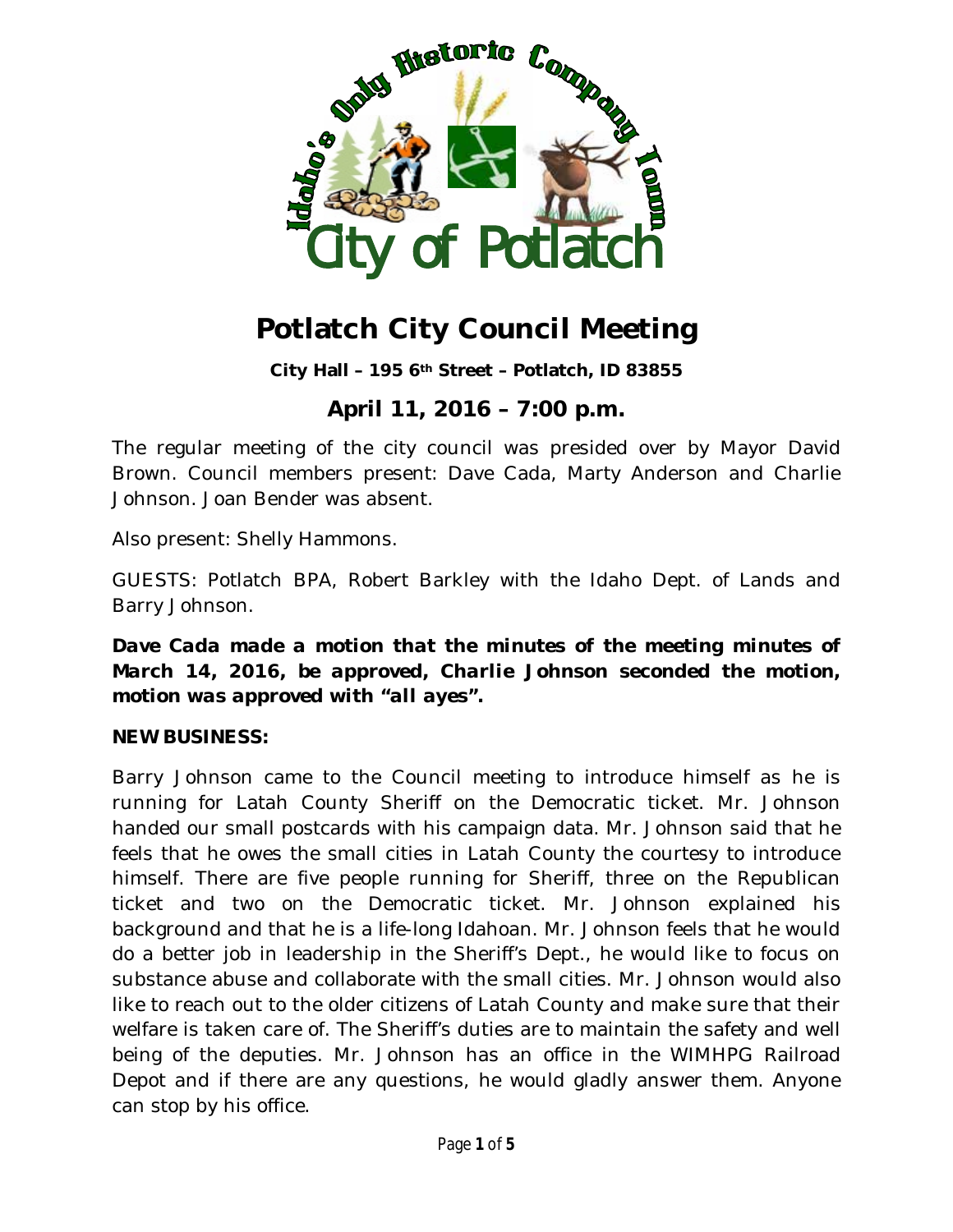Robert Barkley of the Idaho Department of Lands came to the Council meeting to present the 7 Year Tree City Award to the Council. Mr. Barkley gave the City a hat, a wooden backboard to put the Tree City USA plaque on and the City also received a very nice Tree City USA flag. Mr. Barkley explained that every other year the City will receive either a Tree City USA banner or a Tree City USA flag. Mr. Barkley explained the four criteria to be a Tree City USA:

- 1. The City must have a tree committee or a City Forester.
- 2. Must have adopted a Tree Care Ordinance.
- 3. Must spend \$2.00 per capita
- 4. Proclaim and celebrate Arbor Day

Mr. Barkley thanked the Council for allowing him to present the Tree City USA award. Mr. Barkley also said that this is the 40<sup>th</sup> Anniversary of the Tree City USA.

There were five members of the Potlatch Business and Professionals (BPA) attending the Council meeting. They explained to the Council that they will all be attending Nationals in Boston in May. While they are in Boston, they will have the opportunity to tour Harvard University. The five students were here to ask the Council if they would sponsor them at Nationals? They explained that they have been fundraising the school year and have raised \$1,200 to \$1,500. They said that each student would need another \$100 in order to attend the National event.

#### *Marty Anderson made a motion that the City sponsor the Potlatch BPA students \$500.00 on their trip to the National Convention in Boston, Dave Cada seconded the motion, the motion was approved with "all ayes".*

The Council tabled the discussion on repairing the sidewalks around Potlatch until the next Council meeting.

The Council discussed the Activity Connection Plan report. Last fall Dave Cada and Joan Bender worked with Chris Danley of Vitruvian Planning on the Activity Connection Plan. Dave Cada said that he and Chris went around the City and made an assessment of Mr. Danley's ideas to implement in Potlatch. Dave said that the City had completed many of the activities that Mr. Danley had in his report. The other activities that are listed are recommendations and the City is not obligated to complete them.

*Dave Cada made a recommendation to accept and approve the Draft Activity Connection Plan report, Charlie Johnson seconded the motion, the motion was approved with "all ayes".*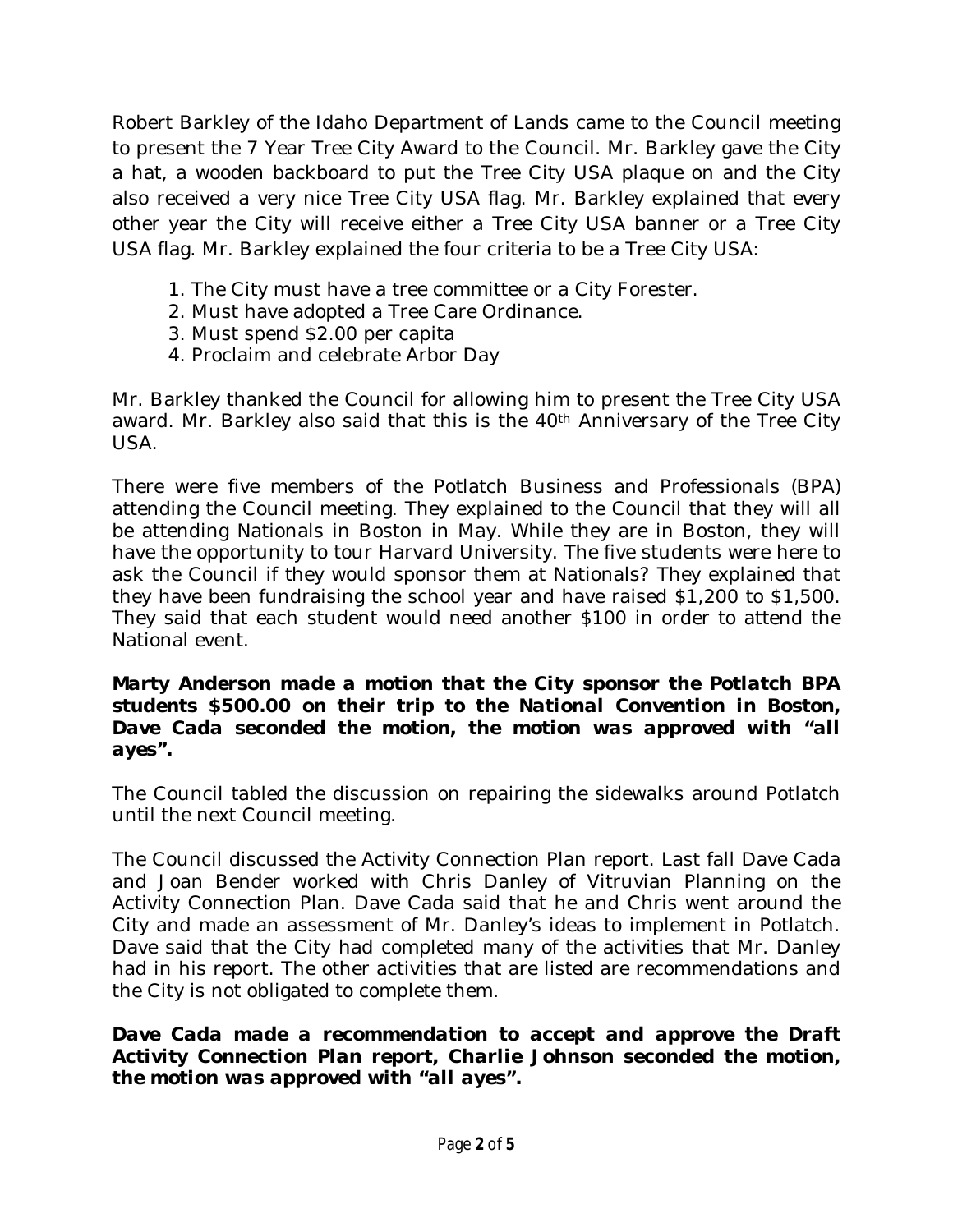Wednesday, April 20, 2016, at 11:00 a.m. will be the bid opening for the Idaho Transportation Department Sidewalk Project. Dave Cada asked when we started this project and it was in 2013 when the Grant Application was submitted to ITD. The Mayor said that they anticipate that the project will be completed by the middle of August.

The Mayor explained that he received a quote from Clearwater Economic Development Association (CEDA) to complete a Comprehensive Plan for the City. The Mayor talked with Christine Frei last month about the Comp Plan and she had indicated that CEDA would be able to help put the Plan together. CEDA has received grant funds to complete Comprehensive Plans for cities in Idaho. The total amount to complete the plan would be \$25,000. Latah County would donate \$3,000 to the project and the City's cost would be approximately \$1,300. CEDA would attend several City Council meetings to train the Council and there would be two-three public meetings regarding the Comp Plan.

The Mayor, Dave Cada and Carol Haddock started working on updating the existing Comprehensive Plan three years ago. The Council discussed this option to have CEDA make a new plan and after much discussion they said that they have been working on the Comp Plan for a few years and have already updated most of the plan and at this time they didn't think that the City needed to have CEDA complete a plan. The Mayor said that he knows that CEDA would do a good job with the plan. The Council would like Shelly to print out everything that CEDA sent to the City and then they will review it an discuss it at the next Council meeting.

### **REPORTS:**

 **1. Mayor–David Brown,** tomorrow Tom Moore, City's engineer, will be in Potlatch to look at where the paved handicapped ramp will be placed in the park below the elementary school. Tom is going to be helping to determine the grade of the ramp. Tom Moore would also like to be involved with the paving of the streets around the City. Mr. Moore said that it would be best to have the paving engineered so that the streets don't cave in again.

The Mayor told the Council that Don Aschinger, Camp Host in the RV Park, is leaving soon. He has spoken with Jim and Arlene Starr regarding taking over the Camp Host duties for the summer. They signed the agreement and will be willing to be the Camp Hosts for the summer but they will be going to Arizona in the fall.

Aqua Lawn has finished installing the sprinkler system in the Scenic 6 Park and RV Park. They will be back later to seed everything when the time is right. The City's portion of the project will be \$5,000. The Idaho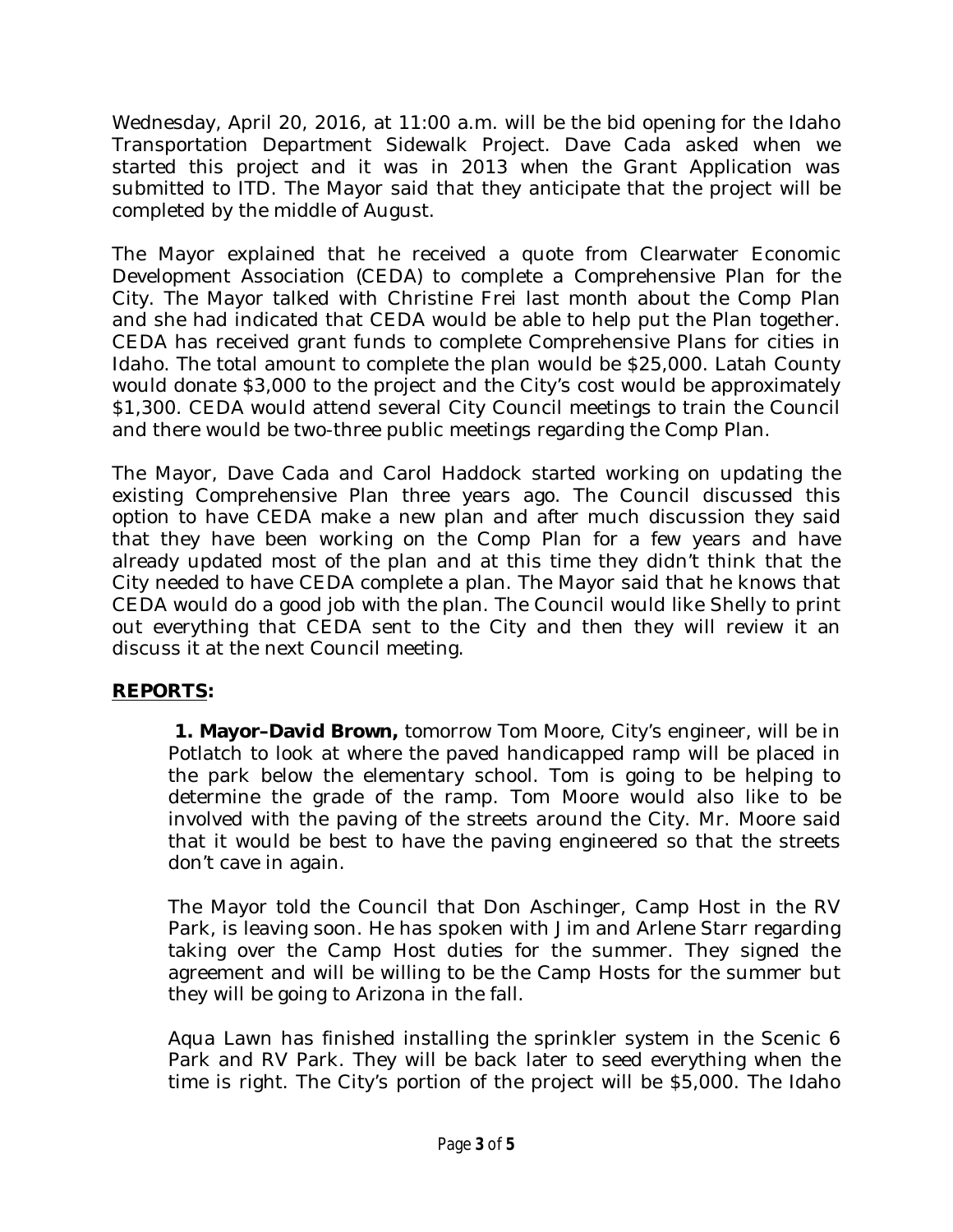Dept. of Parks and Recreation grant will reimburse the City \$13,500 for the sprinkler system.

**2. Parks - Joan Bender,** absent.

**3. Pool & Cemetery - Dave Cada,** there are students taking the Lifeguard training. Bryan Bryngelson is assessing the deck of the pool for repairs. Tia McKinney has been in contact with Bryan and the Mayor has contacted him. Bryan will get the city a quote.

**4. Charles Johnson - Water & Sewer,** don't see any problems with the water or sewer.

**5. Streets - Martin Anderson**, asked if the City has gotten the drinking water telemetry system working yet? The Mayor said that the City received a quote from Strom Electric to make the telemetry system work with all three wells to communicate with the drinking water reservoir and the system would have a control panel at City Hall for the telemetry system. The cost of the project was \$98,000. The Council discussed this and they don't want to pay the \$98,000 at this time.

**6. Scenic 6 -David Cada**, the Railroad Depot is coming along very well and they want to have the project upstairs completed by the end of May when the touring group is coming to Potlatch.

The Country Music Festival has finished assembling costs for the festival and they are quite high at this time. Barry Johnson has been helping and has also donated money to the event. They have all of the music groups nailed down.

Dave Cada attended the North Central Tourist Board meeting in Lewiston today. There is grant money available through them. The cost to join as a member would be \$100 per year. The grant money does have a CASH match requirement of 12.5%. The grant money could be used for advertising of the Country Music Festival.

**7. Clerk- Shelly Hammons,** Association of Idaho Cities will be having an Elected Officials meeting on Friday, April 22, 2016, from 9 a.m.-3 p.m. at the Best Western University Inn in Moscow. The Mayor, Dave Cada, Kenny Cada and Shelly will be attending the meeting.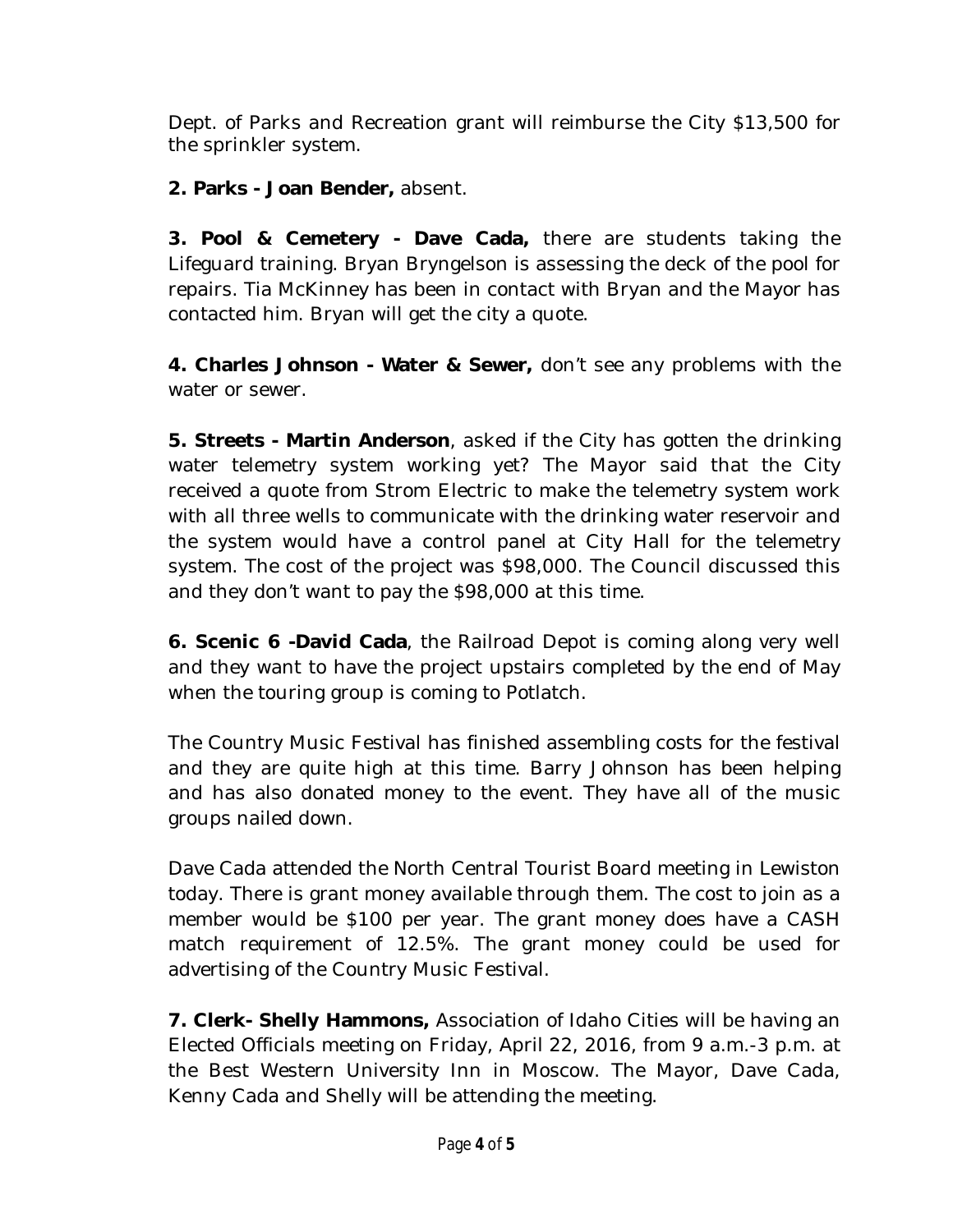*Dave Cada made a motion that the bills in the amount of \$46,691.94 be approved, Marty Anderson seconded the motion, the motion was approved with "all ayes".* 

*Marty Anderson made a motion to adjourn the meeting, seconded by Charlie Johnson, the motion was carried with "all ayes", meeting adjourned at 7:42 p.m.*

David L. Brown, Mayor

\_\_\_\_\_\_\_\_\_\_\_\_\_\_\_\_\_\_\_\_\_\_\_\_\_\_\_\_\_\_\_\_\_\_\_

ATTEST:

\_\_\_\_\_\_\_\_\_\_\_\_\_\_\_\_\_\_\_\_\_\_\_\_\_\_\_\_\_\_\_\_\_\_\_\_\_\_\_\_\_ Shelly M. Hammons, City Clerk-Treasurer

**The next Council meeting will be April 25, 2016.**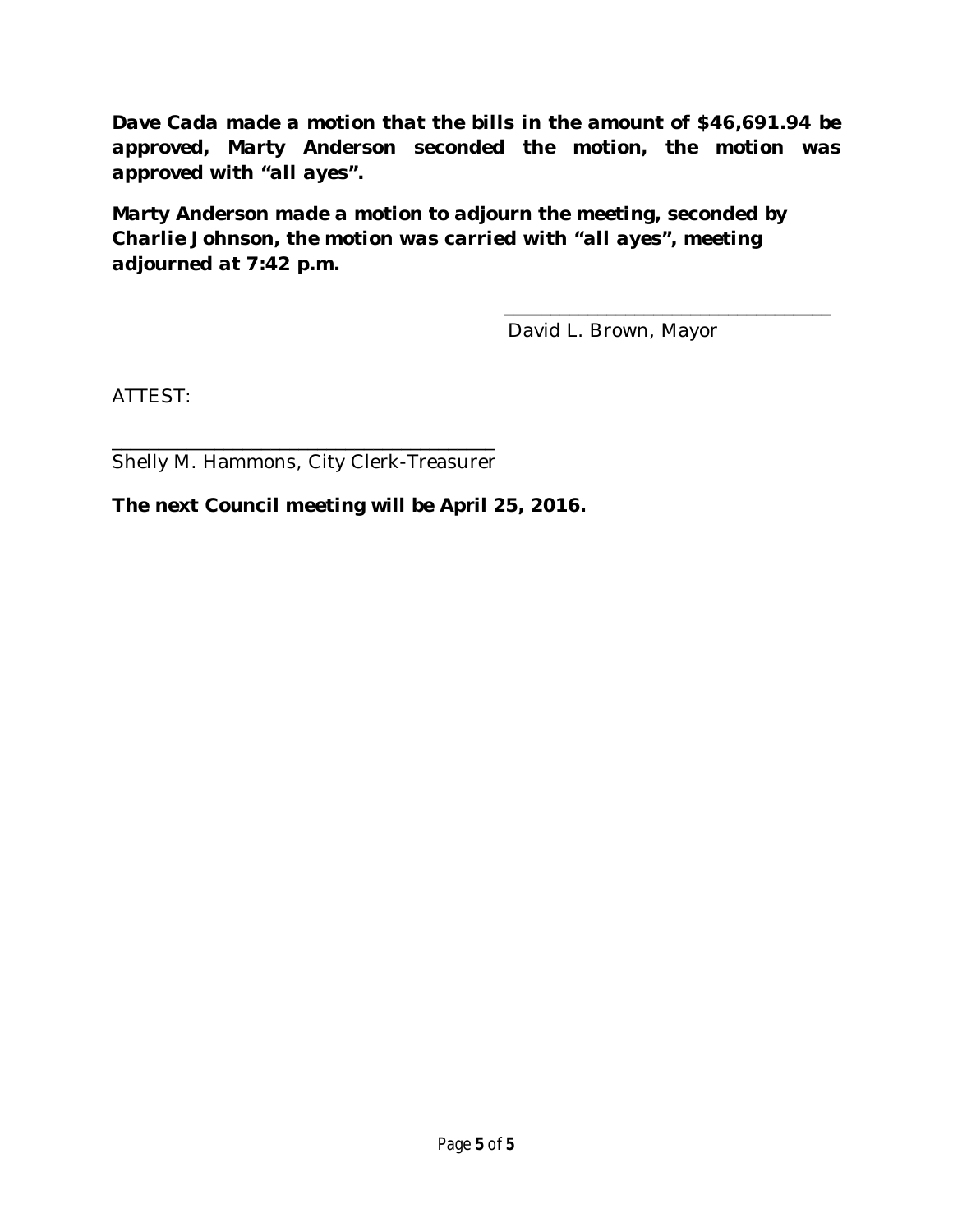

# **Potlatch City Council Meeting**

**City Hall – 195 6th Street – Potlatch, ID 83855**

# **April 25, 2016 – 7:03 p.m.**

The regular meeting of the city council was presided over by Mayor David Brown. Council members present: Dave Cada, Marty Anderson, Joan Bender and Charlie Johnson.

Also present: Shelly Hammons.

GUESTS: Richie Skiles and Bill Goesling.

*Dave Cada made a motion that the minutes of the meeting minutes of April 11, 2016, be approved, Joan Bender seconded the motion, motion was approved with "all ayes".*

#### **NEW BUSINESS:**

Richie Skiles came to the City Council to discuss his campaign to run for Latah County Sheriff. Richie has several things that he would implement if he were elected: Deputies would provide 24 hour coverage for Latah County. Currently they are off from 3-7 a.m., he would work on the relationship between the Latah County Cities and the Sheriff's office on the Drug Task Force and also bring back the K-9 unit (there used to be two). Richie would be a working Sheriff and attend Council meetings in uniform. He would like to add another school resource officer and have a substation for the Deputies in each city. He would require checks and balances with the Police Dept. finances and he would like to see more Lateral Deputy transfer to the Latah County Sheriff's Dept. When a Deputy transfers laterally, they have already been trained and it would save Latah County money to hire already trained Deputies. Richie would like to stay for two to four terms.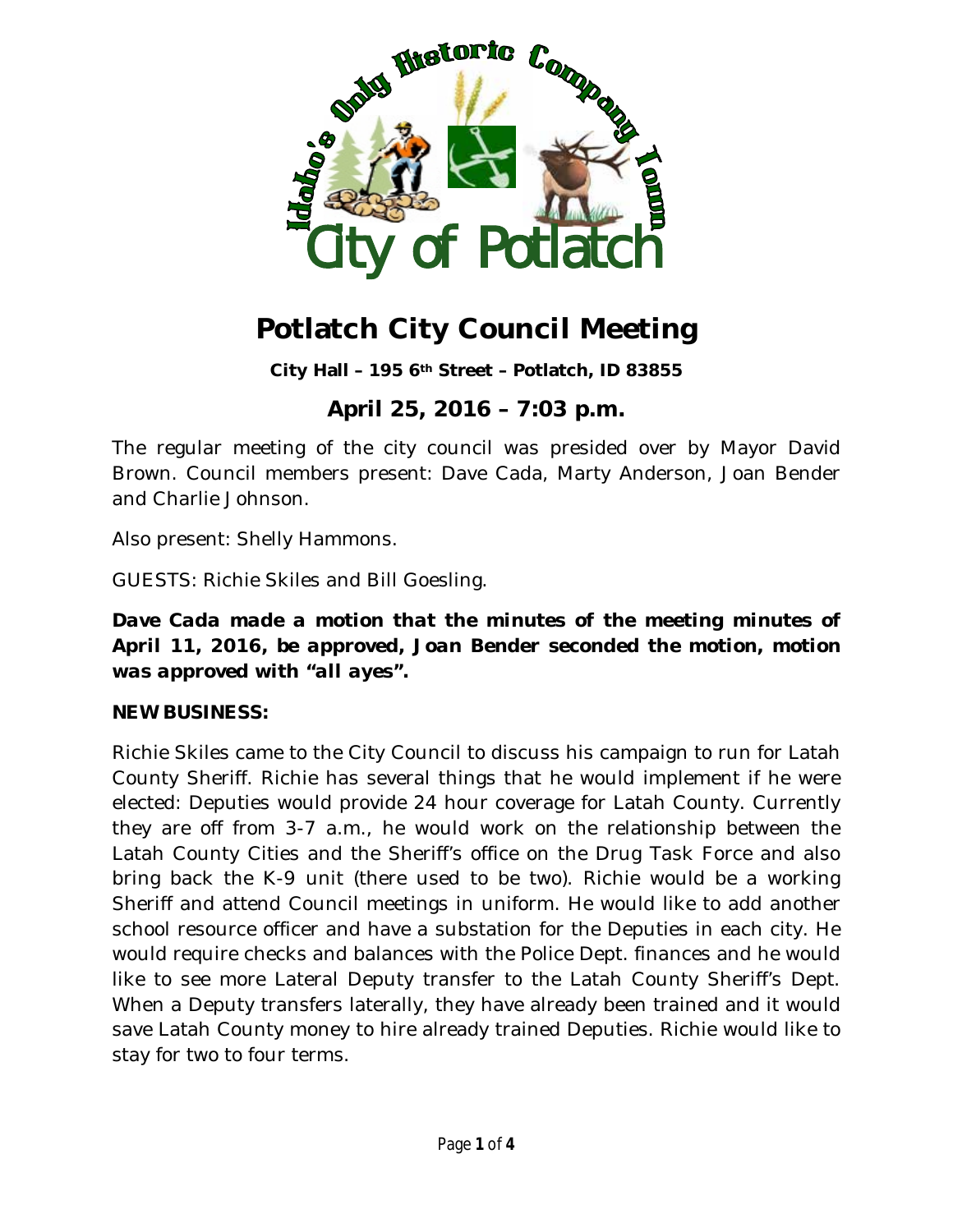Bryngelson Concrete submitted a bid to repair the cracks in the deck of the Potlatch Pool. The Council discussed asking for more bids but decided to go with the Bryngelson bid. The Mayor said that he spoke with the Potlatch Recreation District and they will split the cost of the bid. The Potlatch Recreation District will be reimbursing the City for \$2,250.00 for the deck repair at the pool.

### *Dave Cada made a motion that the Council accept the Bryngelson Concrete bid to repair the pool in the amount of \$4,500.00. Joan Bender seconded the motion, the motion was approved with "all ayes".*

On April 20, 2016, K.J. Hanley from Taylor Engineering was in Potlatch to open the sealed bids for the Phase I ITD Sidewalk Project. The Mayor and Dave Cada were also present. Webb French of Quality Contractors LLC was also present. The bids were opened and the results were:

| 1. Paul Construction | Bid: \$356,122.00 |
|----------------------|-------------------|
| 2. Curtis Concrete   | Bid: \$254,818.00 |

3. Quality Construction, LLC Bid \$249,244.00

Quality Construction, LLC was the low bidder and that is what the City accepted. ITD has already responded and also accepted the bid. The City's matching amount was 7.34% of the total project cost and the City has already overpaid our matching share because the bid came in lower than anticipated.

K.J. Hanley of Taylor Engineering is also working on Phase II ITD Sidewalk Project. The grant application is due by June 1, 2016. The Mayor asked K.J. to add the sidewalk from the Scenic 6 Park to the Lion's Club Park and also from the Lion's Club Park in front of Floyd's Harvest Foods. K.J. will also add one more block from Bennett's Addition to the edge of the Potlatch City limits.

The Mayor and Dave Cada met with the WSU Architecture students on the design of the Swenson Park. The students brought their designs to the City and the Council agreed that these designs are as good as a professional architectural engineer. The City is going to have elementary students plant some trees in the park in a few weeks. Denny Dawes will be donating grass seed and other plants for the park. Richie Skiles had a suggestion that the City sell engraved pavers for a walking path for \$100.00 per paver to help with the cost of the park. The U of I also had a fundraiser and sold engraved pavers for pathway.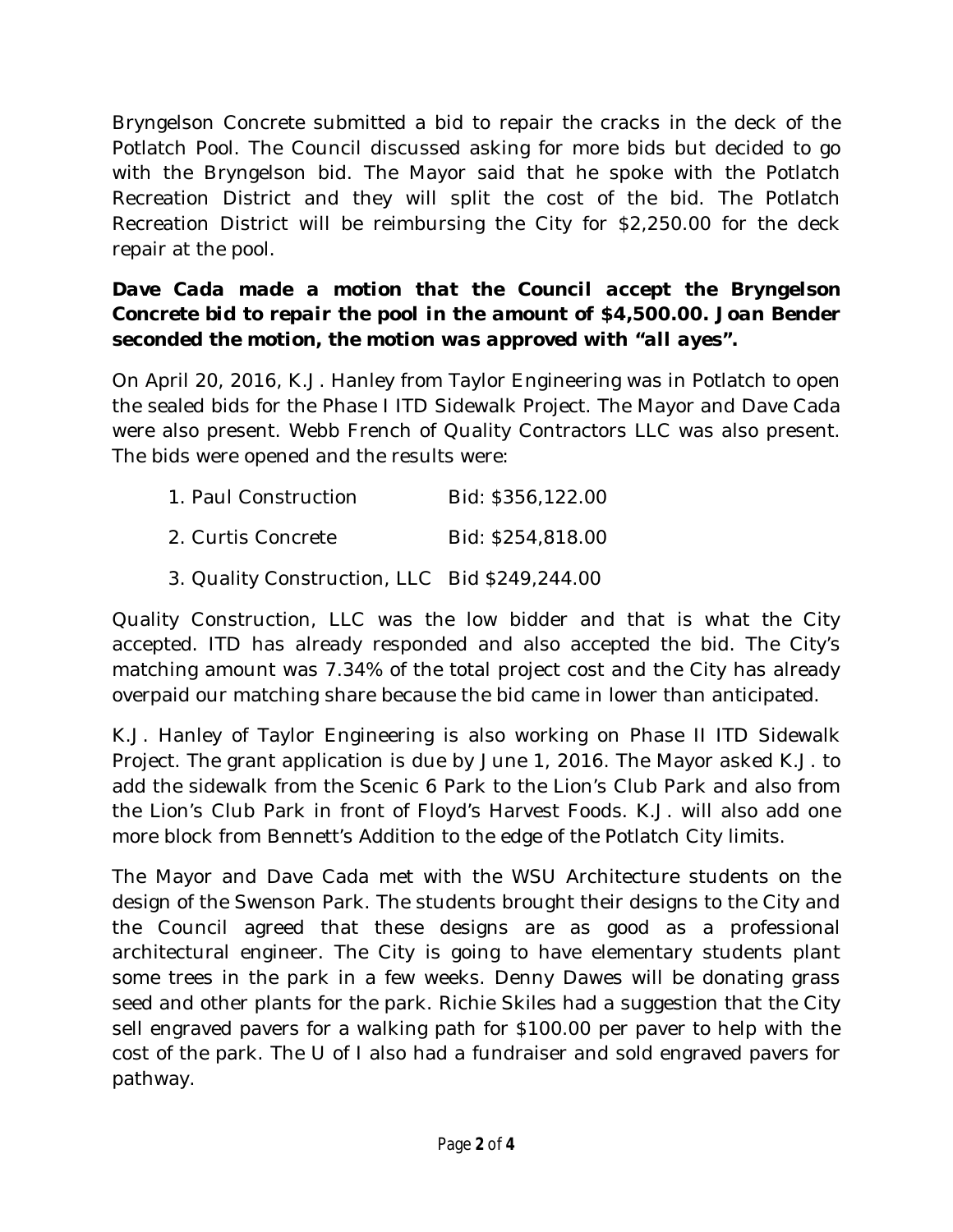The old Camp Host has left and Jim and Arlene Starr are the new Camp Hosts. They took over the position on April 20, 2016. So far they are doing a good job and checking on the Depot after it is rented to make sure that everything has been cleaned.

The Potlatch Landing After School Program has received the 21st Century 5 year Grant for the 7-12th grade high school after school program. The City will be the sponsors of the grant and the Potlatch School District will be in charge of helping with the after school programs. The grant will begin July 1. The grant was received because of the hard work of the Let's Get It Started! group: Debi Dockins, Kathi Jo Nygaard, Julie Lusby and Jennifer Anderson. Debi Dockins wrote the extensive grant. The City will have to provide funding up front for the financials.

Bill Gosling came before the Council to explain his campaign of running for District IV House of Representatives. He gave a brief description of his background and explained that he is running on several key issues: Literacy in the education program, infrastructure issues and he feels that education is very critical.

The Clearwater Economic Development Association (CEDA) Comprehensive Plan bid was submitted at the last Council meeting and the Council tabled it until now. The Council discussed the information that CEDA has submitted and they agreed that they would do a good job and they would like to see CEDA create an updated Comp Plan for Potlatch.

*Dave Cada made a motion to accept the proposal from CEDA to create an updated Comprehensive Plan for Potlatch, Joan Bender seconded the motion, the motion was approved with "all ayes".*

#### **REPORTS:**

 **1. Mayor–David Brown,** The City hasn't heard back from the Idaho Department of Parks and Recreation on the 2017 RV Grant application.

Motley-Motley will be in Potlatch soon to pave the walking path. This was in the 2016 RV Park grant and the Recreational Trail grant.

**2. Parks - Joan Bender,** asked if the City has received any more bids for the rain gutters for the Scenic 6 Depot? The City has only received the one bid so far.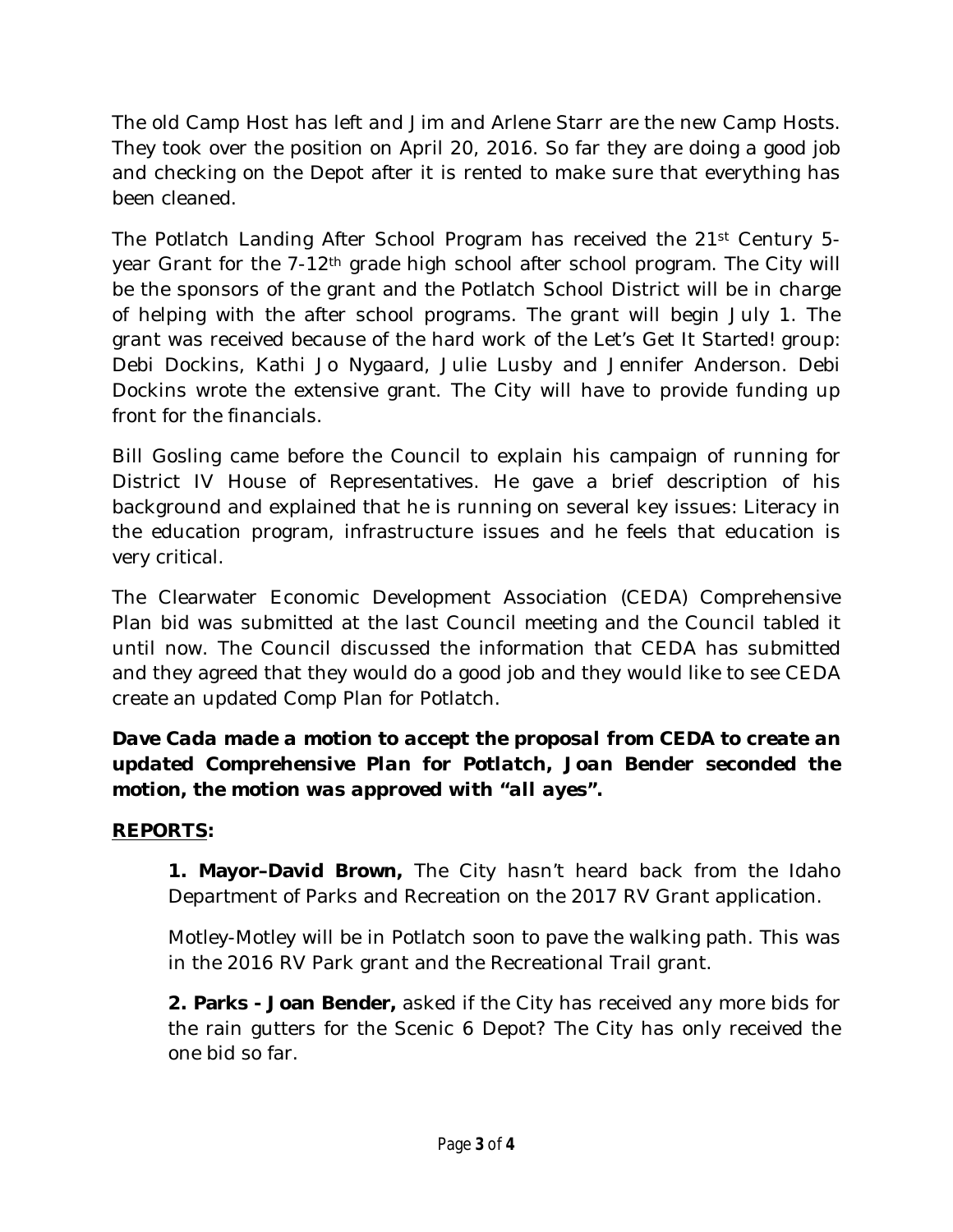**3. Pool & Cemetery - Dave Cada,** glad to see that the deck issue has been settled.

**4. Charles Johnson - Water & Sewer,** all ok with the water or sewer.

**5. Streets - Martin Anderson**, nothing at this time.

**6. Scenic 6 -David Cada**, the Railroad Depot is moving along. Working on the meeting that will be happening Memorial Day weekend. They will finalize the meeting tomorrow.

Dave wanted to say that they enjoyed the CEDA Annual meeting last week at the winery in the Orchards in Lewiston. Dave has been following the wine industry for many years and has seen how it has grown in Walla Walla. Lewiston/Clarkston has a large potential for the wine industry and it will influence the tourist industry and this area will be economically benefit from it. The Lewiston/Clarkston wineries have received the prestigious AVA award which will make their wine more valuable.

**7. Clerk- Shelly Hammons,** nothing at this time.

*Marty Anderson made a motion that the bills in the amount of \$49,379.40 be approved, Charlie Johnson seconded the motion, the motion was approved with "all ayes".* 

*Marty Anderson made a motion to adjourn the meeting, seconded by Charlie Johnson, the motion was carried with "all ayes", meeting adjourned at 8:01 p.m.*

David L. Brown, Mayor

\_\_\_\_\_\_\_\_\_\_\_\_\_\_\_\_\_\_\_\_\_\_\_\_\_\_\_\_\_\_\_\_\_\_\_

ATTEST:

\_\_\_\_\_\_\_\_\_\_\_\_\_\_\_\_\_\_\_\_\_\_\_\_\_\_\_\_\_\_\_\_\_\_\_\_\_\_\_\_\_ Shelly M. Hammons, City Clerk-Treasurer

**The next Council meeting will be May 9, 2016.**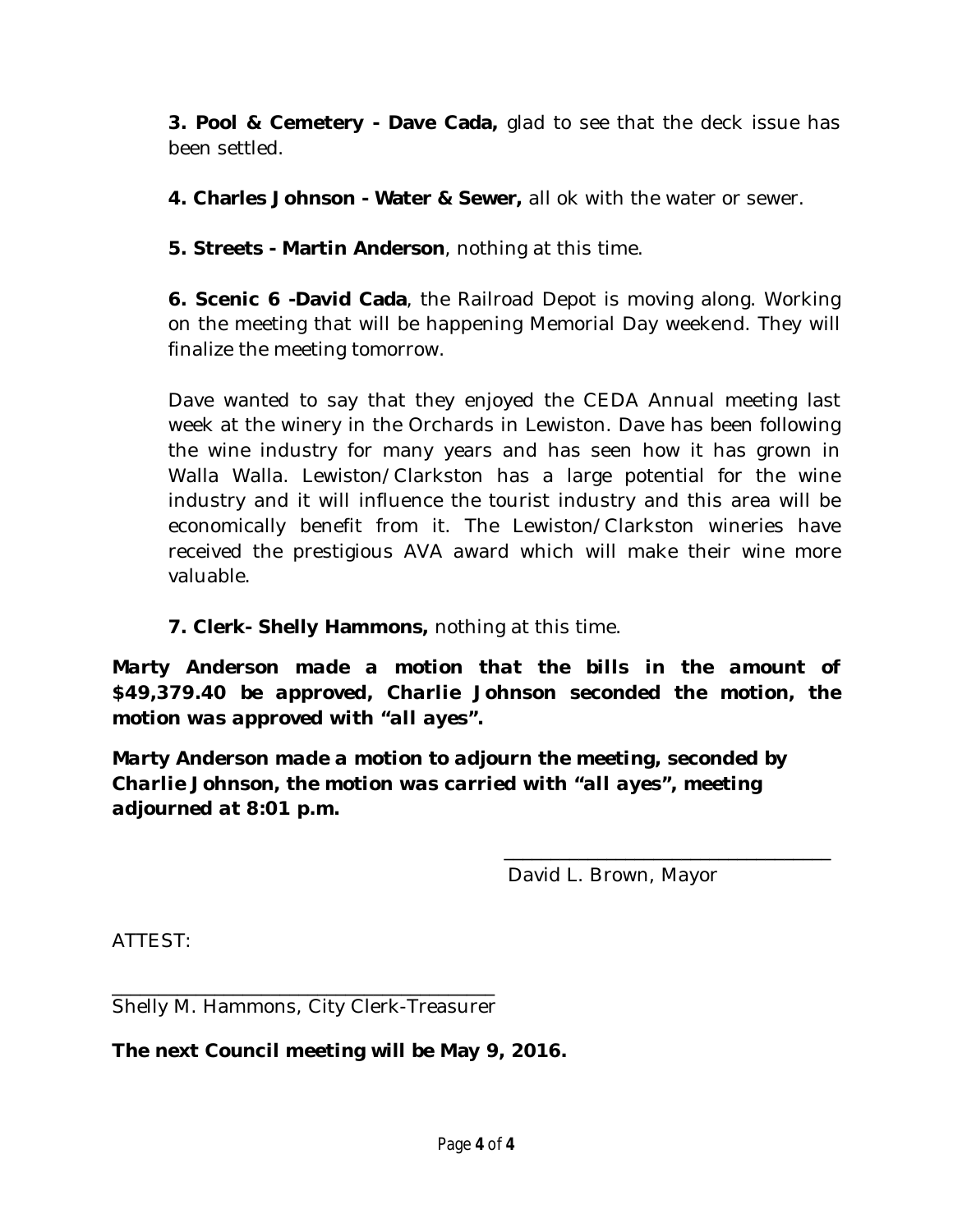

**City Hall – 195 6th Street – Potlatch, ID 83855**

## **May 9, 2016 – 7:00 p.m.**

The regular meeting of the city council was presided over by Mayor David Brown. Council members present: Dave Cada, Marty Anderson, Joan Bender and Charlie Johnson.

Also present: Shelly Hammons.

GUESTS: Joey and Austin Comstock, Dave Ostrom: Habitat for Humanity, Aaron and Laurie Quiring and Salie Anderson.

*Dave Cada made a motion that the minutes of the meeting minutes of April 25, 2016, be approved, Joan Bender seconded the motion, motion was approved with "all ayes".*

#### **NEW BUSINESS:**

TD&H Engineers will be the sidewalk inspectors on the Phase I Sidewalk Project. TD&H sent a contract to be signed for the sidewalk project. ITD doesn't allow the design engineer to be the inspectors of a project.

#### *Dave Cada gave the Mayor permission to sign the contract with TD&H Engineering, Joan Bender seconded the motion, the motion was approved with "all ayes".*

The Potlatch Food Pantry would like to start building their Food Pantry building but they would like the lease agreement approved. Will Herrington, City Attorney, is working on the lease agreement. They would like to start excavating and Gary Anderson doesn't want to start until a lease agreement is signed. The Council agreed that they would approve a one-year lease at this time. Joan Bender said that they will start digging the foundation next week.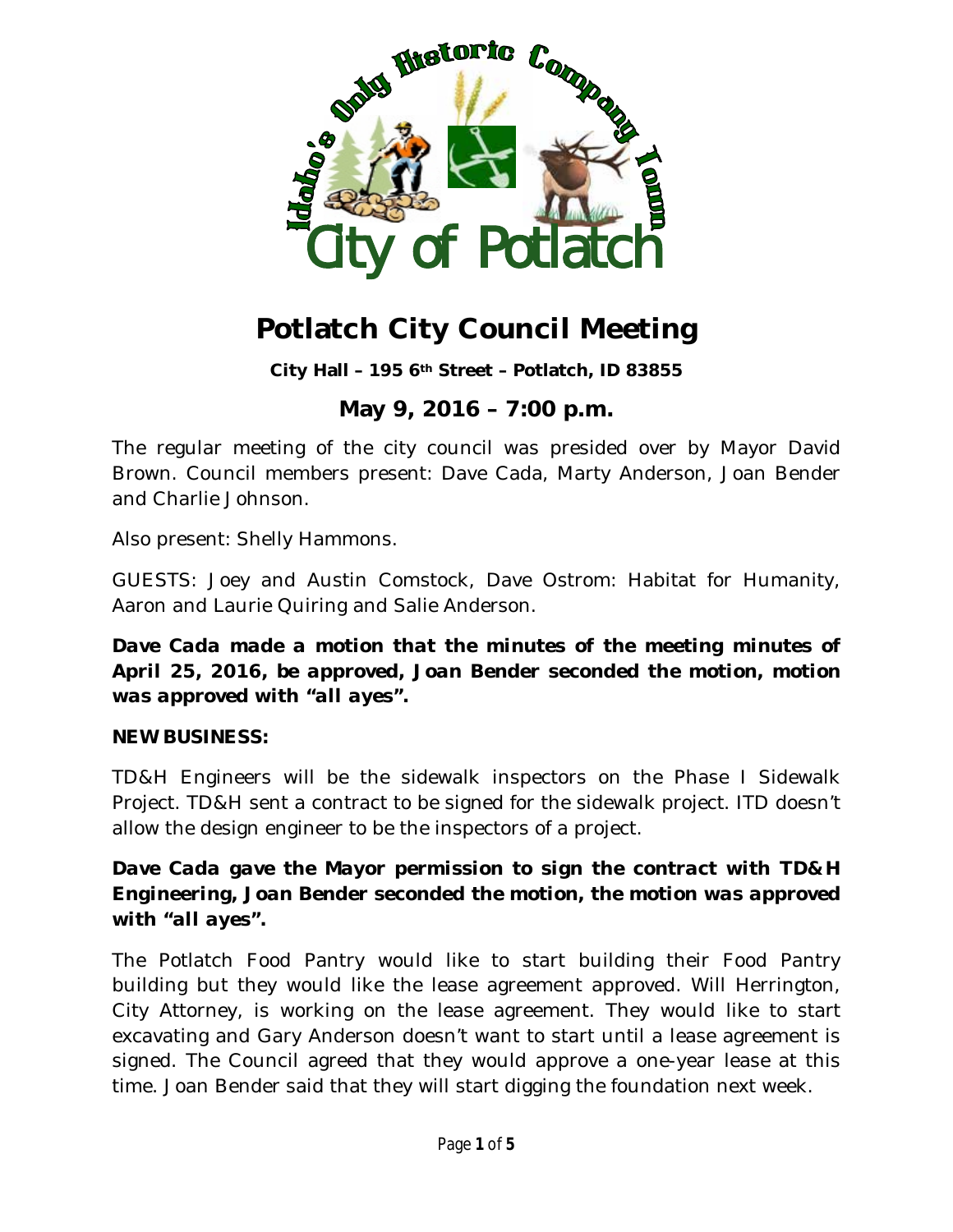*Marty Anderson made a motion that the City draw up a one year lease agreement with the Potlatch Food Pantry until Will Herrington has a chance to create a long-term lease agreement. Dave Cada seconded the motion, the motion was approved with "all ayes".*

The Council discussed the two lots that Nancy Howard donated to the City on Ponderosa Drive. It was agreed that the City will donate the two lots to Palouse Habitat for Humanity to build one home on each lot. According to Dave Ostrom, they will pour one foundation this fall and build one home in 2017. The other home will be built in 2018. The City will have to have a Public Hearing in order to donate the two lots.

### *Dave Cada made a motion that the City hold a Public Hearing to donate the two lots to Palouse Habitat for Humanity. Palouse Habitat for Humanity will then do the surveying of the two properties and change the plats at their cost. Joan Bender seconded the motion, the motion was approved with "all ayes".*

The Mayor told the Council that the two shower rooms in the RV Park were repainted inside last year in the Idaho Department of Parks and Recreation grant. The paint is peeling off of the walls in sheets. Nathan's Painting was the contractor for the job and he used the best Sherwin Williams Paint and has also had the Sherwin Williams representative look at the job to get his opinion. The opinion is that there needs to be heat and adequate ventilation in the bathrooms and shower rooms for the paint to adhere to the walls. The ventilation needs to be a high speed fan to move the moisture out. Dave Cada said that the City needs to obtain several estimates on the cost of a heat system and a ventilation system for the RV Park bathrooms and shower rooms.

Two young men, Austin Comstock and Aaron Quiring, attended the Council meeting and talked with the Council about the possibility of them building a Skate Park on the property next to the Potlatch Food Pantry building that is going to be built. The boys had attended a Potlatch Recreation District meeting last month asking them for help to build a Skate Park.

They showed the City Council their design for the Skate Park and said that they will be writing a proposal to submit to the Tony Hawk Foundation to apply for a grant to build the Skate Park. The two boys' idea is to build a 3,000-5,000 square foot Skate Park. They estimate that the cost of the Skate Park at that size would be approximately \$120,000. They are more than willing to earn the money and have fundraisers for this endeavor. Salie Anderson was at the Council meeting speaking for the Potlatch Recreation District and she said that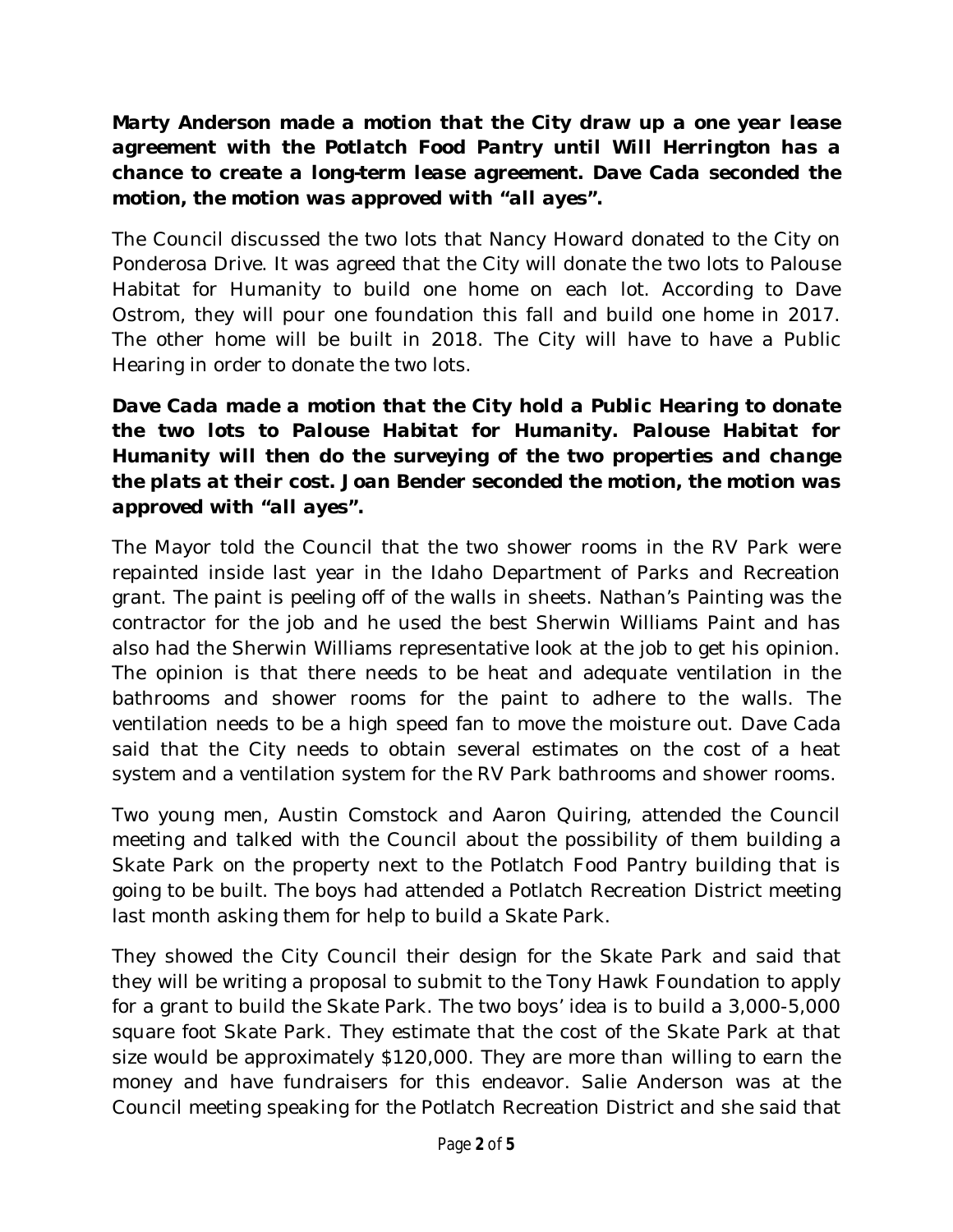the District is willing to help fund part of the project but they can't fund the whole project. The Council talked about this idea and said that they would like to see the park be dug this year and see if the kids like the idea of a bike/skate park in the dirt. Marty Anderson suggested that the City contact ICRMP regarding the Skate Park to see what the liability is.

*Dave Cada made a motion that the City allow the young men to start building a Skate Park on the property adjacent to City Hall (next to the new Potlatch Food Pantry building site). Joan Bender seconded the motion, the motion was approved with "all ayes".*

Taylor Engineering, Inc. is merging with Parametrix and they sent a new contract for the Phase I Sidewalk Project for the City to sign.

### *Marty Anderson gave the Mayor permission to sign the new contract with Parametrix on the Phase I Sidewalk Project, Dave Cada seconded the motion, the motion was approved with "all ayes".*

#### **REPORTS:**

 **1. Mayor–David Brown,** Aqua Lawn turned the old sprinkler system on in the Scenic 6 Park and found that there is a small leak and the plastic turn on valve has been broken. The cost to repair this will be \$600.00. The Council discussed this along with Salie Anderson from the Potlatch Recreation District (the District put lots of money into the baseball fields where the sprinkler system is). It was decided that the City and the Rec. District will share the repair cost.

The Mayor told the Council that there are many projects right now and Tom Andres is stressing out on how to complete them all. They are going to be hanging the wallboard in the pool this week.

**2. Parks - Joan Bender,** Joan asked Dave Cada how the work was going in the Lion's Park for the Country Music Festival. Dave said that the Potlatch Recreation District has given the Festival committee money to make the needed repairs in the park. They will have to pay an electrician to wire a new power pole in the park. The Boy Scouts have agreed to help with the repairs. The Country Music Festival committee is grateful to the Potlatch Recreation District for their help with the repairs and also grateful to the Boy Scouts for their help making all of the repairs in the Park.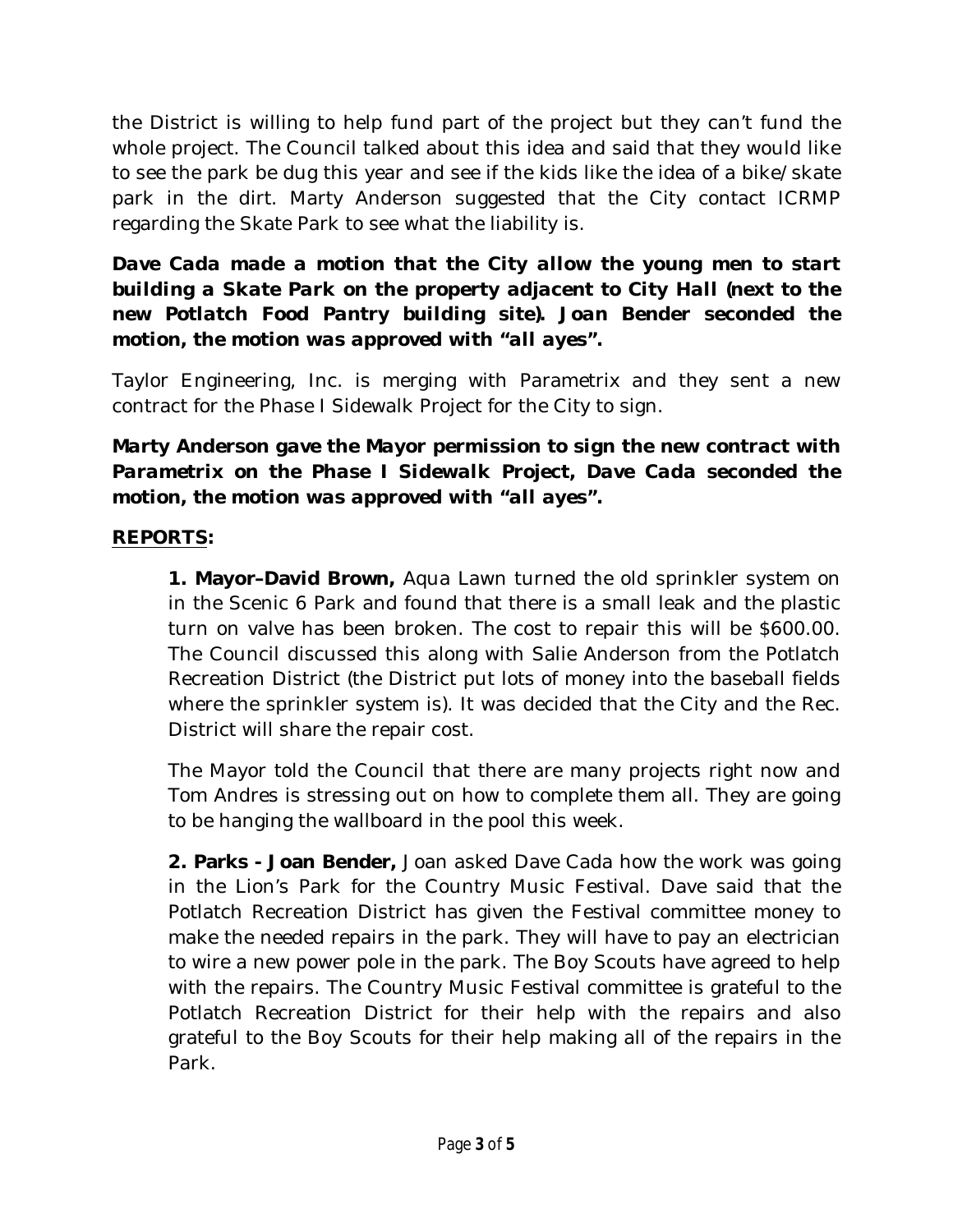Dave has been working with Garrion Harrison on his senior project by building a Bocce Ball Court in the Scenic 6 Park. They have the court built and are waiting for George Lisher to deliver the gravel this week. Garrison must present his finished project to the school by May 12. Garrison must have his project completed in order to graduate this year.

**3. Pool & Cemetery - Dave Cada,** Tia McKinney is hiring six or seven lifeguards for this summer so that the crew won't have to work such long hours.

**4. Charles Johnson - Water & Sewer,** all ok with the water or sewer.

**5. Streets - Martin Anderson**, asked if Tom Moore, City Engineer, has been working on the engineering to repair the streets? The Mayor said that Tom Moore was here several weeks ago looking things over. The Mayor asked the Council when should the City ask Poe Asphalt to come and repair the streets? In the bid to repair the streets, the Mayor didn't think that they had included paving around the valves and manholes. Also, there have been several people asking about having their dirt streets graveled. The Mayor would like to see Ponderosa Drive graveled again and the cost would be about \$1,000.

Motley-Motley will be paving the walking path and they must be done by the end of June for the Idaho Dept. of Parks and Rec. grant requirements. Shelly will contact them and remind them of the timeline requirements.

**6. Scenic 6 -David Cada**, Dave told the Council that the WIMHPG has won the Idaho Gives grant for the most donations given on May 5. They received \$2,750 in the grant and also \$6,745 in donations from people who donated through the Idaho Gives website. They also received \$1,180 from people walking into the Depot and giving donations. The total amount donated was \$10,645. This will allow them to complete the bathroom upstairs and put a rug in the hallway upstairs.

The Riverside Country Music Festival has kicked off a fundraising drive. The date for the Festival is August 6 and they have all of the bands lined up. There has been a brochure made along with a flyer of the festival announcement. They are sending letters to the businesses in the area asking for donations for the festival and they would love to have the City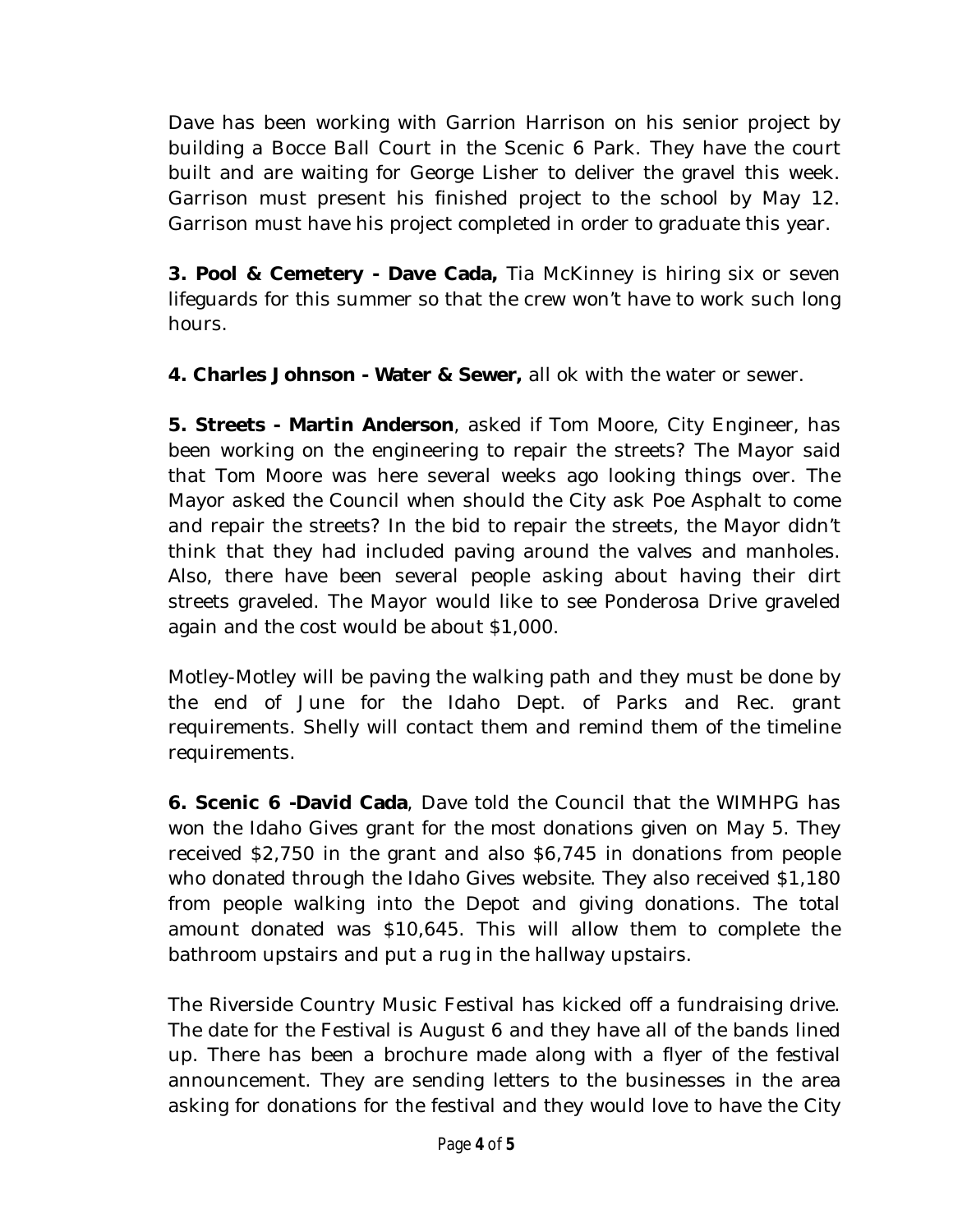be a sponsor for the event. There has been many people excited about the quality of the bands that will be performing and many people have said that they will be attending and bring people.

**7. Clerk- Shelly Hammons,** told the Council that the 21st Century grant committee has placed an ad in the Moscow-Pullman Daily news asking for applications for the Program Director, the 20 hour a week Program assistant and the 10 hour a week financial person. Several applications have been received so far. The Potlatch Landing After School Program will start July 1, 2016. This is a five-year grant opportunity for the after school program.

The Mayor explained to the Council that there is an issue between Vern Johnson and Lois Johnson regarding the utility connections going to the house on Ponderosa Drive. The water and sewer lines going to the house are running across the land that Vern Johnson owns. The Council discussed this and decided to contact the City's attorney for advice.

*Dave Cada made a motion that the bills in the amount of \$26,393.50 be approved, Charlie Johnson seconded the motion, the motion was approved with "all ayes".* 

*Marty Anderson made a motion to adjourn the meeting, seconded by Charlie Johnson, the motion was carried with "all ayes", meeting adjourned at 8:18 p.m.*

David L. Brown, Mayor

\_\_\_\_\_\_\_\_\_\_\_\_\_\_\_\_\_\_\_\_\_\_\_\_\_\_\_\_\_\_\_\_\_\_\_

ATTEST:

\_\_\_\_\_\_\_\_\_\_\_\_\_\_\_\_\_\_\_\_\_\_\_\_\_\_\_\_\_\_\_\_\_\_\_\_\_\_\_\_\_ Shelly M. Hammons, City Clerk-Treasurer

**The next Council meeting will be May 23, 2016.**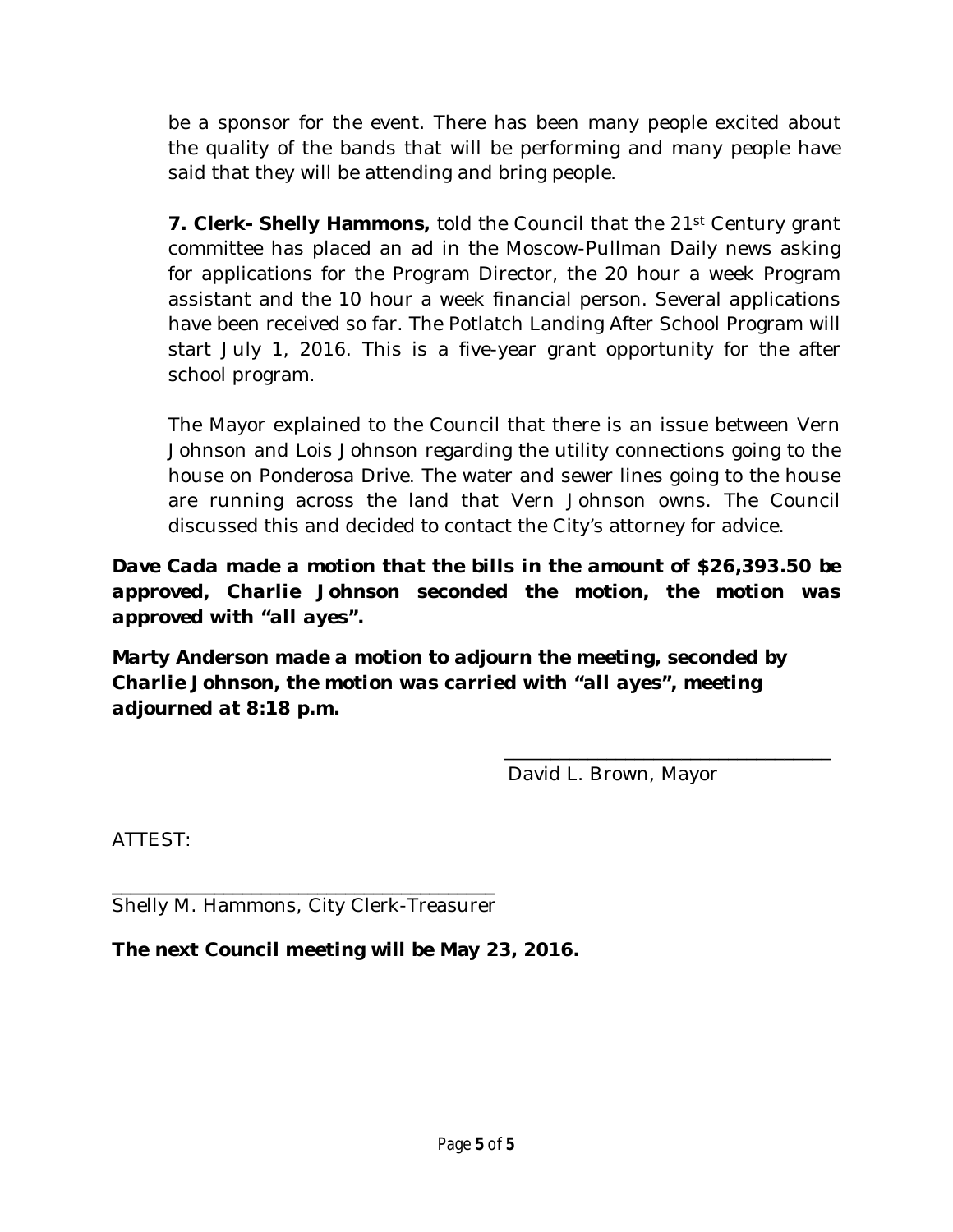

**City Hall – 195 6th Street – Potlatch, ID 83855**

### **May 23, 2016 – 7:00 p.m.**

The regular meeting of the city council was presided over by Mayor David Brown. Council members present: Dave Cada, Joan Bender and Charlie Johnson. Martin Anderson was absent.

Also present: Shelly Hammons.

GUESTS: Tom Bender.

*Dave Cada made a motion to accept the Amended Agenda with the changes noted, Joan Bender seconded the motion, the motion was approved with "all ayes".*

*Dave Cada made a motion that the minutes of the meeting minutes of May 9, 2016, be approved, Joan Bender seconded the motion, motion was approved with "all ayes".*

**NEW BUSINESS:**

*Joan Bender made a motion that the address be recorded as follows:*

 *435 Pine Street, Delfred Cone & 510 Pine Street, Potlatch Food Pantry*

*Dave Cada seconded the motion, the motion was approved with "all ayes".*

Charlie Johnson introduced a Resolution for the City Council to apply for the Phase II Sidewalk Enhancement Project through the TAP Grant with the Idaho Transportation Department. The Mayor told the Council that the City will have to obtain an easement for the Merrell Enterprises property. The Mayor and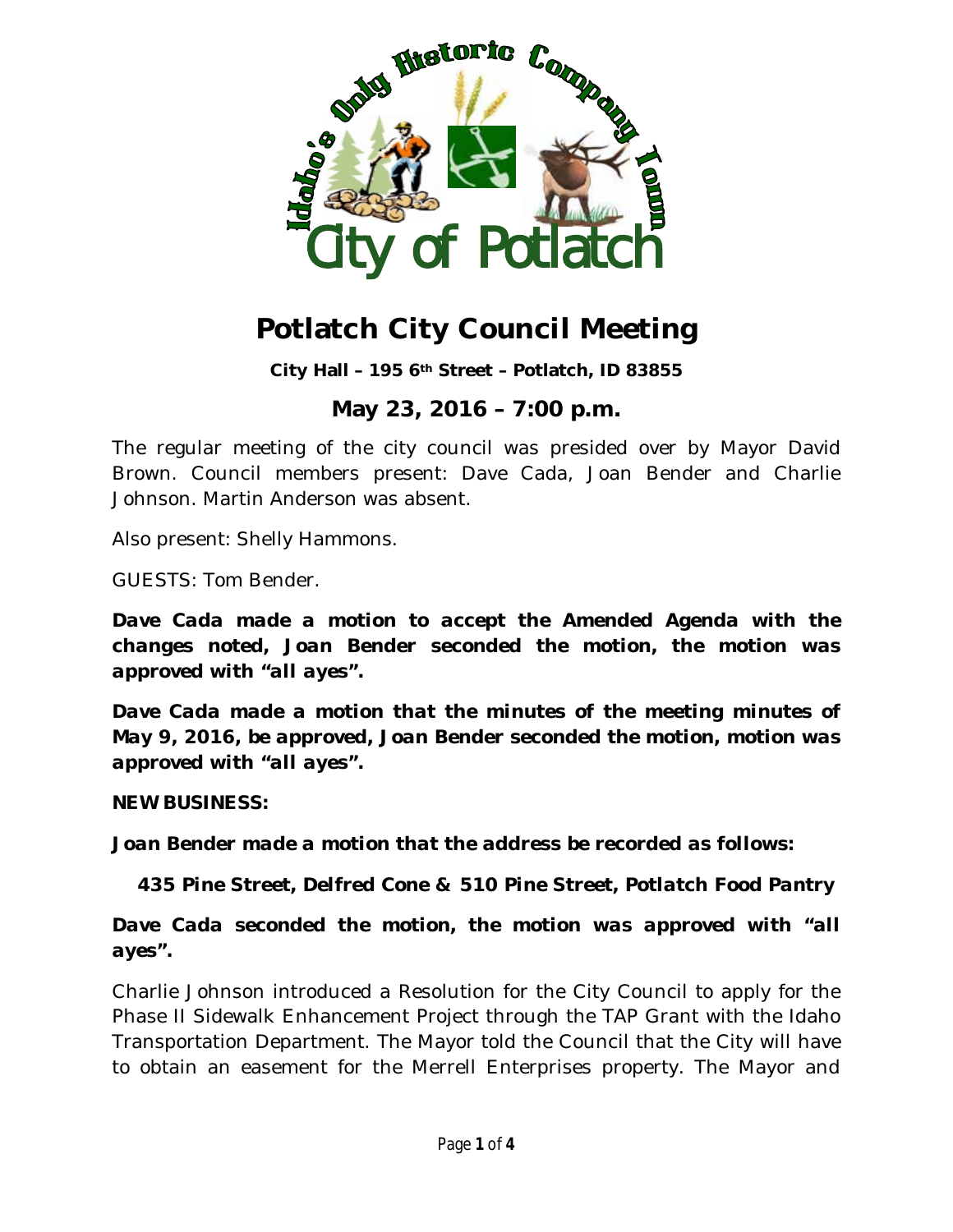Shelly met with Ken Helm and Shawn Smith this morning to review the application for the Phase II TAP Grant.

*Charlie Johnson made a motion that the City adopt Resolution No. 2016- 5-23 and authorize the Mayor to sign the Phase II Sidewalk Enhancement application for TAP Grant funds. Joan Bender seconded the motion, the motion was approved with the following roll call vote:*

*Charles Johnson, aye; Dave Cada, aye; Joan Bender, aye; Martin Anderson, absent*

The Council discussed the Safe Routes to School report that was adopted in 2011. After the Mayor highlighted the Safe Routes to School report for the Council and they discussed the value of the report.

#### *Dave Cada made a motion that the City re-adopt the Safe Routes to School report, Joan Bender seconded the motion, the motion was approved with "all ayes".*

There will be a Public Hearing this Friday, May 27, 2016, at 10:30 a.m. on donating the two lots to Palouse Habitat for Humanity. There will be a Special City Council meeting at 11:00 a.m. on May 27.

#### **REPORTS:**

 **1. Mayor–David Brown,** nothing at this time.

**2. Parks - Joan Bender,** said that she heard that there was a camper in the RV Park that was flooded with sewage. The Mayor said that happened last week. The camper is owned by James and Vicki Berks. They had a Y connection hooked up to their yard faucet with a control lever that switches the flow into one hose or the other hose. There were two hoses connected to the Y connection, one of the hoses was screwed into the fresh water system and one of the hoses was screwed into the septic system. JT Berks had been in City Hall in April saying that his handle on the yard faucet had broken and they didn't have any water pressure. Shelly called Tom on Monday, May 16, and reminded him again about the two issues that Mr. Berks had.

Tom and his maintenance crew went down to the RV Park to repair the yard faucet and discovered that it now had a handle at Mr. Berks spot. What Mr. Berks had done was go to a different RV spot and take a handle off of that RV space yard faucet and put it on his yard faucet.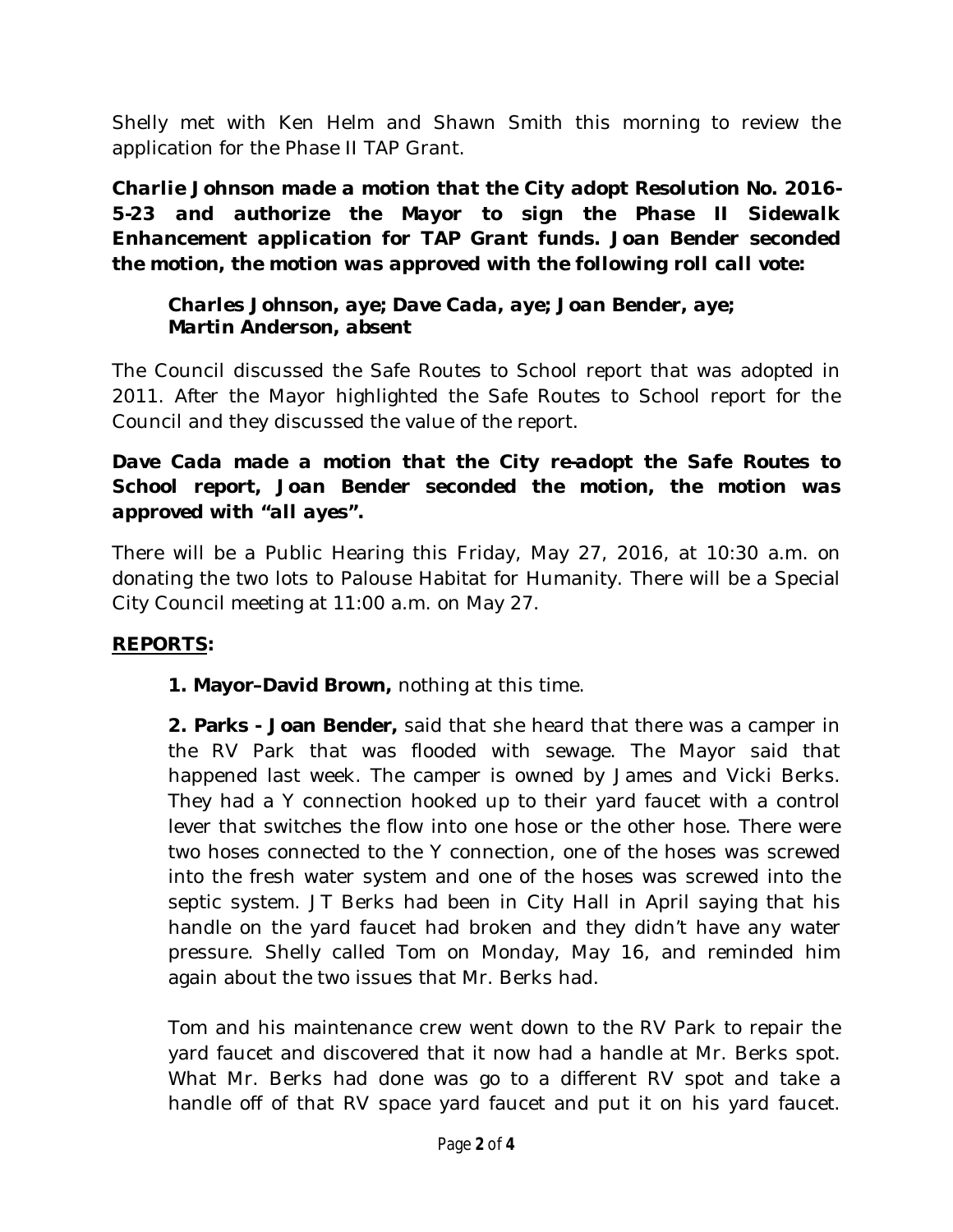While looking at the Berk's yard faucet, Tom showed Mrs. Berks who was in the RV at the time they were working on the yard faucet, how to adjust her yard faucet to allow more water pressure into their unit. Tom then went to the other RV spot and was putting a new handle on that yard faucet in Space # \_\_\_\_\_, Mrs. Berks hollered at Tom that she didn't have any drinking water now since he got done working on the pressure valve so Tom sent Brennan over to turn the water on.

While working on the Berk's yard faucet, the little control lever on the Y connection got switched to the hose that was connected to the sewer system. When Brennan turned the water on the yard faucet, the water then was flowing into the sewer system and not the fresh water system. Mrs. Berks heard gurgling in her toilet and went to investigate and when she lifted the lid, sewage came out of the toilet like a geyser and doused the bathroom and flowed under the toilet, sink and bathtub and all over their floor in the bathroom and some in the kitchen. Sewage shot out the outside vent pipe and flowed out and doused the top of the RV and dripped down the sides of the RV on the slid out and the sides of the camper.

ICRMP insurance was called and the Mr. Berks submitted a claim for the damage. Mr. and Mrs. Berks were put up in a hotel in Moscow and their camper is in Lewiston to be repaired.

Joan talked to the City Council about the Lease Agreement that was drawn up by Will Herrington. The Potlatch Food Pantry Board of Directors met today with six of the seven members present and they discussed the Lease Agreement. After much discussion, the Potlatch Food Pantry Board decided to give the building to the City and they will lease it with the current working in the lease that they now have with the City. They said that this new Lease is would cost them too much money with all of the requirements that are written into the Lease: The Food Pantry would have to pay for snow removal, grass maintenance, electricity, etc. The Food Pantry agreed that they would pay the electric meter fee if the City would pay for the electricity every month. They are going to start digging the foundation this Friday, May 27. The building will have Hardy Plank as siding and be painted the same color as City Hall. The roofing material will also match City Hall along with the railing on the porch of the Food Pantry building will match City Hall. The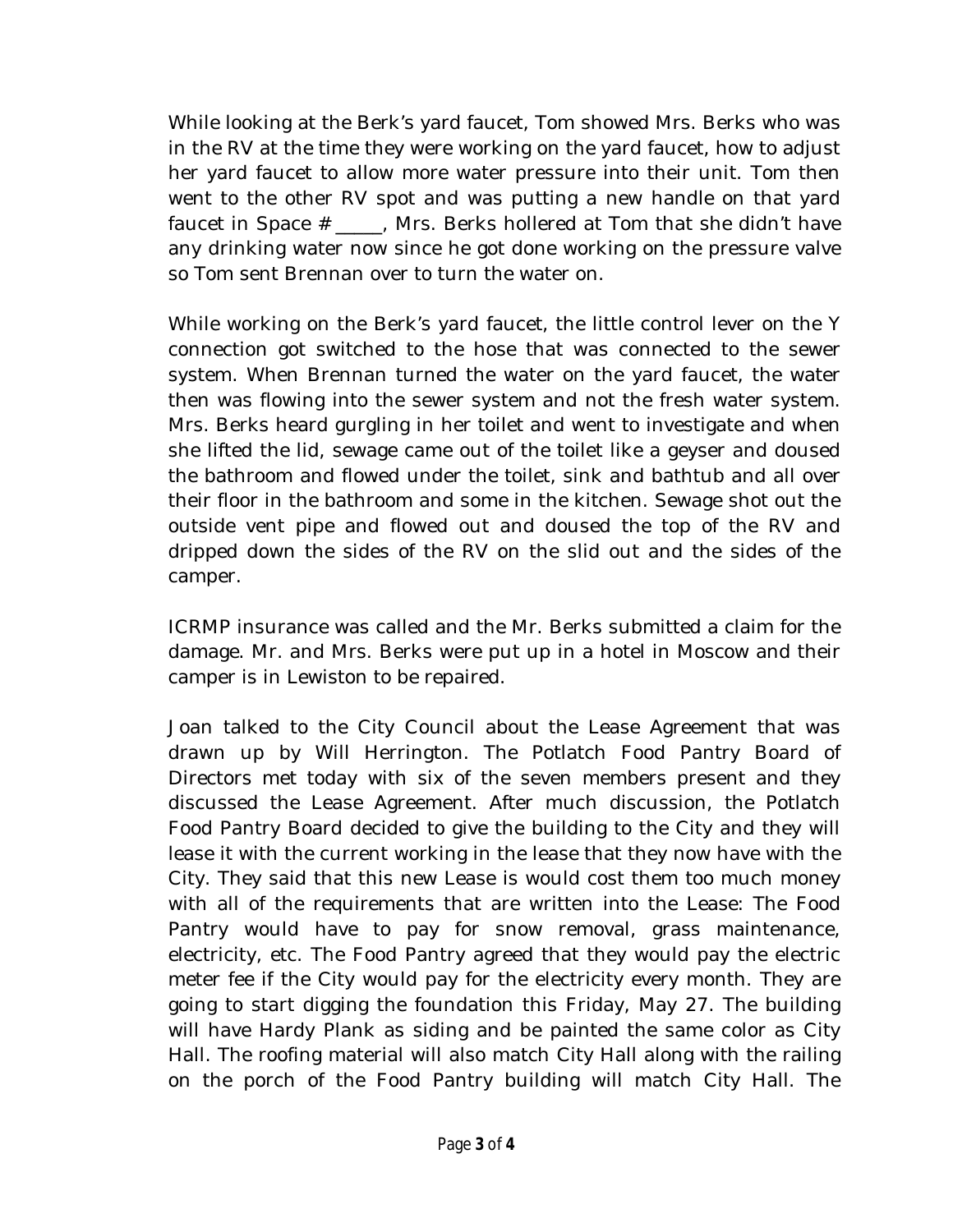Council agreed that the City would accept the building and make a new Lease Agreement to be on the next City Council agenda.

**3. Pool & Cemetery - Dave Cada,** hasn't had time to go up to the pool. The Mayor said that Bryngelson Concrete has finished with the deck repair. The maintenance crew has been working on putting up the new bathroom boards in the bathrooms and they are filling the pool today.

**4. Charles Johnson - Water & Sewer,** everything is flowing good.

**5. Streets - Martin Anderson**, absent.

**6. Scenic 6 -David Cada**, the Train Convention will start this Wednesday and run through Saturday. They have been working on this for two years. Today they had gone to the Latah County Historical Society and borrowed photos to place in the WIMHPG Depot for this week's event. Saturday the group will be in Potlatch touring the Depot and City Hall. Potlatch will provide lunch for the attendees and then they will take a bus ride to St. Maries and then back to Moscow.

The Country Music Festival is going ok.

**7. Clerk- Shelly Hammons,** the Association of Idaho Cities Annual meeting for elected officials will be June 22-24, 2016, in Boise.

*Dave Cada made a motion that the bills in the amount of \$30,656.66 be approved, Joan Bender seconded the motion, the motion was approved with "all ayes".* 

*Joan Bender made a motion to adjourn the meeting, seconded by Charlie Johnson, the motion was carried with "all ayes", meeting adjourned at 7:43 p.m.*

David L. Brown, Mayor

\_\_\_\_\_\_\_\_\_\_\_\_\_\_\_\_\_\_\_\_\_\_\_\_\_\_\_\_\_\_\_\_\_\_\_

ATTEST: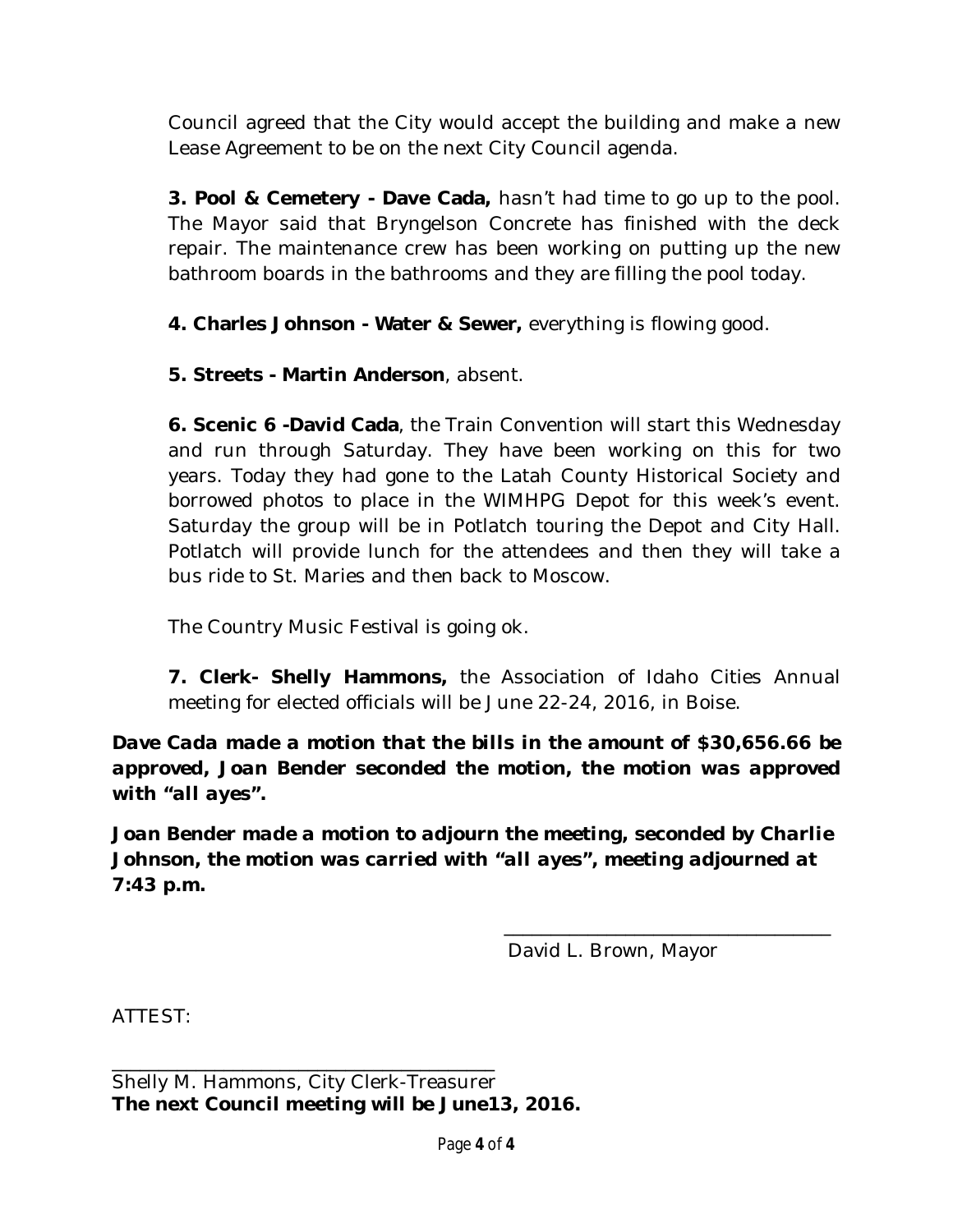

**City Hall – 195 6th Street – Potlatch, ID 83855**

## **June 13, 2016 – 7:00 p.m.**

The regular meeting of the city council was presided over by Mayor David Brown. Council members present: David Cada, Joan Bender, Martin Anderson and Charlie Johnson. Also present: Shelly Hammons.

GUESTS: Christine Frei, Executive Director of Clearwater Economic Development Association (CEDA).

*Dave Cada made a motion that the minutes of the meeting minutes of May 23 and May 27, 2016, be approved, Joan Bender seconded the motion, motion was approved with "all ayes".*

#### **NEW BUSINESS:**

Christine Frei attended the Council meeting to explain the process that CEDA will be going through to complete the City's Comprehensive Plan. Christine gave everyone a handout with the different steps involved and what is required by the State of Idaho.

Latah County has given CEDA the funds to do Comprehensive Training in Latah County. CEDA is also receiving funding from USDA Community Development. The goal of the Comp Plan completion is "to help you help yourself" and there will be public meetings along the way. Christine would like to meet with the Comp Plan Committee in July. The planning group should consist of three to five people. The Mayor and Dave Cada will sit on the committee.

Christine brought the Professional Services Contract for the Council to review. Christine suggested that the City's attorney review the contract. The contract will need to be signed after it is approved.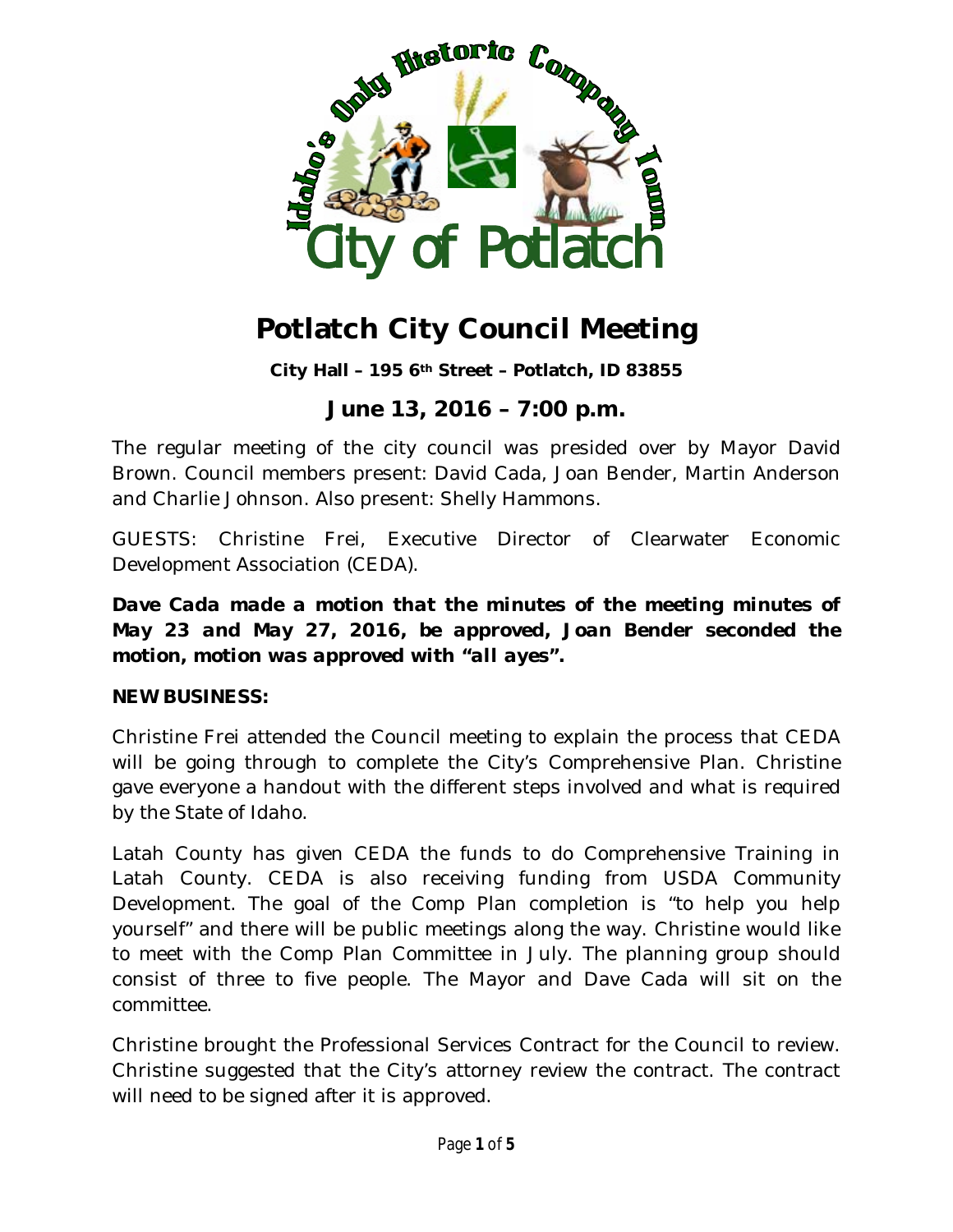The Mayor explained that Andy Frei has sold his internet business to Palousetronics/Leader Communication LLC. Andy has a satellite on the Scenic 6 Depot in the park for internet service. This sale will give the other company rights to the satellite on the Scenic 6 Depot and will provide internet services to those in Potlatch and the RV Park at no cost to the City.

#### *Dave Cada made a motion that the Mayor sign the contract with Palousetronics/Leader Communication LLC. Charlie Johnson seconded the motion, the motion was approved with "all ayes".*

The Mayor showed the Quitclaim Deed to the Council for Palouse Habitat for Humanity for the two donated lots on Ponderosa and Highway 6. The Quitclaim needs to be signed and notarized by the Mayor and Shelly.

Shelly spoke with Dan Carscallan of North Latah County Highway District, Dan is the clerk of the district. The North Latah County Highway District gave the Onaway Road to the City of Potlatch many years ago but there wasn't ever anything filed with the county of that land exchange. Dan said that the Highway District is going to have the road surveyed and then issue a Quitclaim Deed to the City for the road.

The City has applied for the Phase II Sidewalk Project through Idaho Transportation Department's grant funding and the Onaway Road sidewalk is in that project phase. If the City were to receive the grant, the City must own the Onaway Road.

K.J. Hanley, engineer with Parametrix (formerly Taylor Engineering) attended the ITD meeting in Lewiston with the Mayor and Shelly last month. At the ITD meeting, Jared Holyoak talked with the Mayor and K.J. and said that this Phase I Sidewalk Project will have about \$80,000 left over in the grant (\$40,000 under budget and there was a \$40,000 contingency written into the budget). Jared Holyoak said that ITD would like to see the City use that money if possible. In the Phase I project, there was a small sidewalk that had originally been approved from the Scenic 6 Park to the little Lion's Club park across from NAPA. The environmental had also been approved by ITD on that small portion. K.J. is talking with his boss about designing that small portion of sidewalk for this Phase I sidewalk project. K.J. won't be able to start on the design until June 20. The City doesn't know what the cost of designing this portion of the sidewalk will be yet.

The Council discussed this and agreed if we can get it in the project that would be great. They asked when the sidewalk project will begin and the Mayor said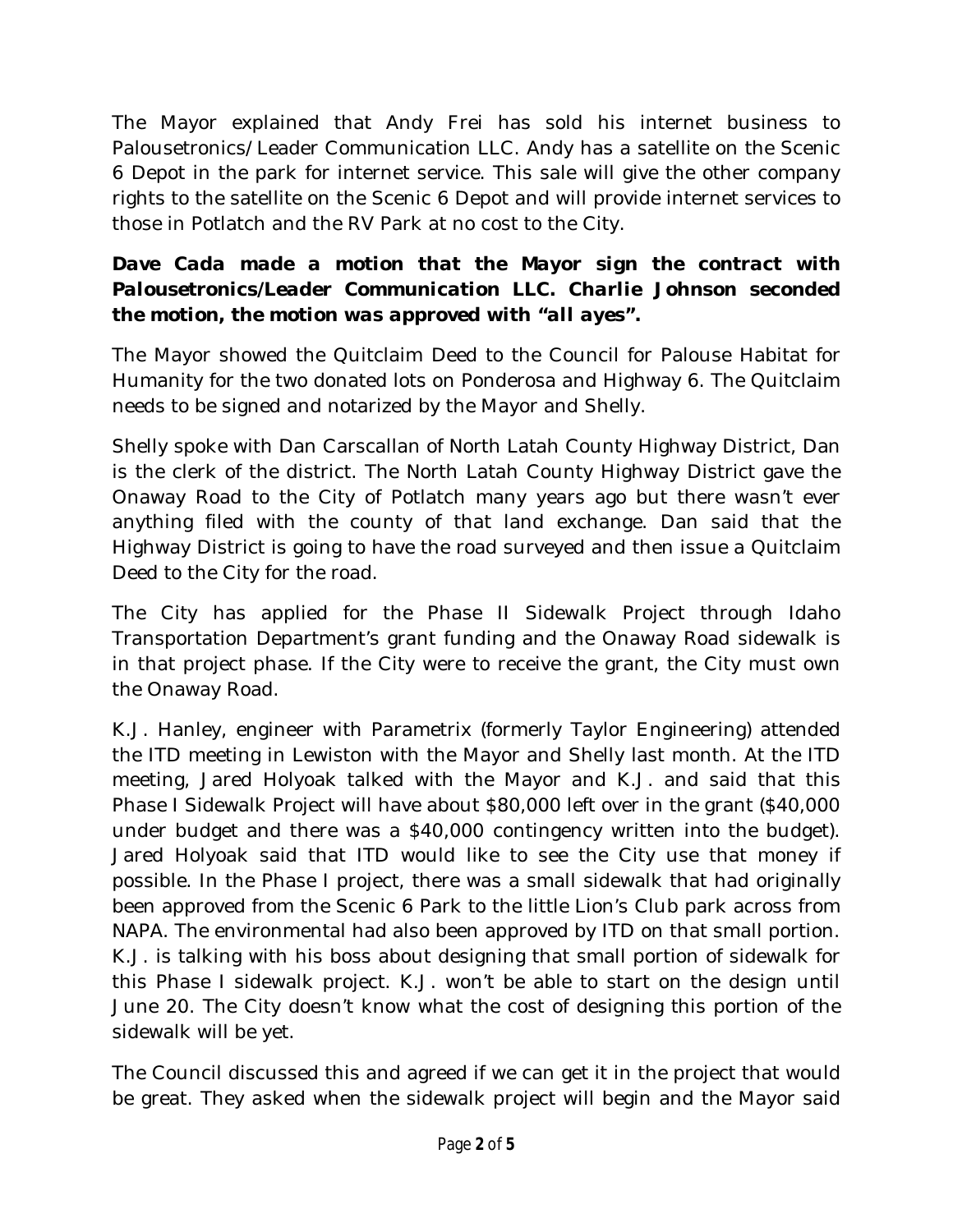that it should start soon. Dave Cada asked if it all falls through, does the City have to give the money back to ITD? Yes.

#### **REPORTS:**

 **1. Mayor–David Brown,** the Mayor told the Council that he terminated John Burnett last Wednesday, June 8. Scott Holbrook has been hired for seasonal help. Tom Andres would like to see Scott hired full-time as Tom is expecting to retire in four-five years. There is enough work in the summertime for three men as there is so much maintenance in the park. If Scott were to be hired full-time the wage would be \$15.38/hour. The City has also let Fred Argelan go now that Tom Andres passed his Land Application License exam, Fred was the contract operator for the Land Application site.

The Mayor and Tom Andres are going to drive around Potlatch and mark the streets where Poe Asphalt will be paving. The street project should start in the next few weeks.

James Huggins is building the Frisbee Golf Course in the Scenic 6 Park for his Boy Scout Eagle Project.

Bonnie Rohn approached the Mayor last week about the room that the Food Pantry will be vacating when they get their building completed. The Potlatch Historical Society would like that room and they would vacate the Volunteer Room but still store their things in the City Hall basement. The Council discussed this and agreed that the Food Pantry room is a prime spot for someone to rent.

Robert Tunnicliff, an attorney in Lewiston, was in City Hall today and he would like to use a room at City Hall several times a week. The Mayor said that the City will work with him and find him a location. There is the room that the City fixed up for the Planning and Zoning Committee and they don't use it or Mr. Tunnicliff would be able to use the Council Chambers. Mr. Tunnicliff would bring his own laptop to work on.

The Mayor met with Jim Lemiux of Potlatch Corporation this afternoon. Jim would like the City to buy land and the price would be \$7,500 per acre. Jim will have Rim Rock Consulting survey the piece of property that the City asked about last year. Jim is still talking with his bosses about Potlatch Corp. donating the Mill Road to the City. They don't understand why the City needs the road and why the City won't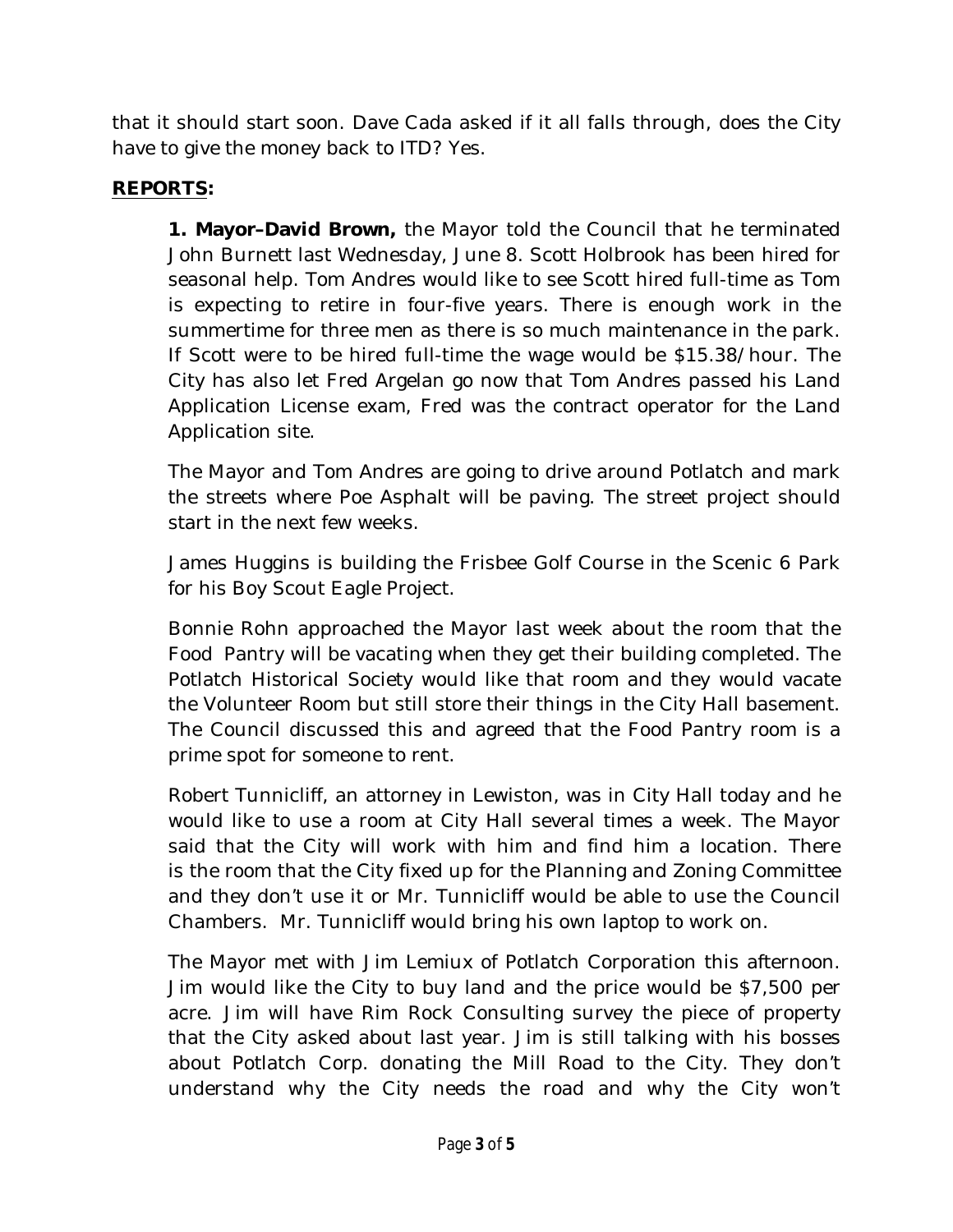purchase the road. If the road were donated to the City, the City would be able to apply for a Commerce grant to pave the road but the road would directly benefit Potlatch Corporation in the sale of their property. The Mayor is thinking that if the City purchased the land from Potlatch Corporation, then the Lion's Club would be able to have Potlatch Days on that property in the future.

**2. Parks - Joan Bender,** nothing at this time. Marty asked if the walking path would be paved by Potlatch Days? The Mayor said there is a possibility that it won't be. Motley-Motley is waiting for the ground to dry out before they bring in their paving equipment. Motley-Motley also needs to pour two pads for the exercise equipment around the walking path.

**3. Pool & Cemetery - Dave Cada,** they had a good first meeting with the lifeguards at the pool and they are a good bunch of people. The kids want to make sure and have a party this year at the end of the season.

Tia asked about purchasing umbrellas for the pool and Dave asked her to get some prices together. Dave asked Shelly if she got the prices? Tia has already purchased the umbrellas for the pool.

**4. Charles Johnson - Water & Sewer,** everything is flowing good.

**5. Streets - Martin Anderson**, just wanted to know when the paving will be done on the streets and we have already discussed that. Marty would like Poe to pave over to his sidewalk and he would pay for the extra amount of paving. Shelly will have Poe call Marty when they are starting to pave. Joan said that the Food Pantry would also pay to have the street paved over where the water and sewer connections went in on Pine Street. Joan said that the water and sewer connections went in smoothly for the Food Pantry building.

**6. Scenic 6 -David Cada**, the Railway Convention that was in Potlatch on Memorial Day has been a good thing for Potlatch. Potlatch has received good State recognition and will receive National recognition. They had borrowed photos from the Latah Historical Society and made copies of those pictures to hang in the Depot.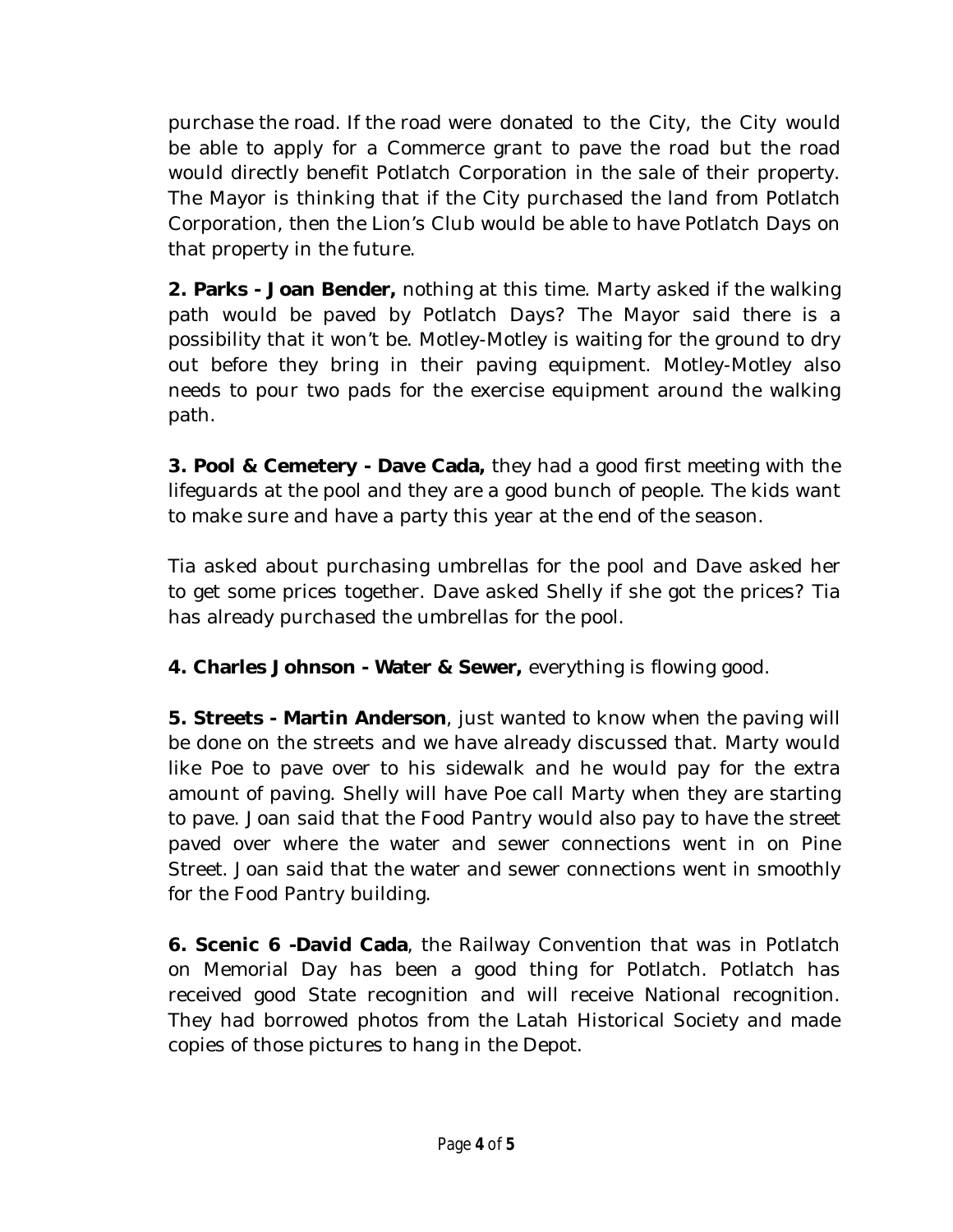The Country Music Festival is going well. They have meetings every week and have received several large donations: \$1,500 was donated by Potlatch Corporation and \$1,000 was received from Latah Federal Credit Union. Other donations are also coming in.

**7. Clerk- Shelly Hammons,** Shelly explained that she had met with Kelli Loftus who is the fiscal agent for the  $21<sup>st</sup>$  Century Potlatch Elementary After-School Program. The City of Potlatch will be the fiscal agent for the 21st Century Potlatch Landing After-School Program and this was helpful to have Kelli explain the process. Last week one person was interviewed for the Program Director's position and there has been one other application received. The program is scheduled to begin July 1 and there will be a meeting in Boise that the Program Director and someone else will be attending.

*Martin Anderson made a motion that the bills in the amount of \$18,978.14 be approved, Dave Cada seconded the motion, the motion was approved with "all ayes".* 

*Martin Anderson made a motion to adjourn the meeting, seconded by Joan Bender, the motion was carried with "all ayes", meeting adjourned at 7:55 p.m.*

David L. Brown, Mayor

\_\_\_\_\_\_\_\_\_\_\_\_\_\_\_\_\_\_\_\_\_\_\_\_\_\_\_\_\_\_\_\_\_\_\_

ATTEST:

\_\_\_\_\_\_\_\_\_\_\_\_\_\_\_\_\_\_\_\_\_\_\_\_\_\_\_\_\_\_\_\_\_\_\_\_\_\_\_\_\_ Shelly M. Hammons, City Clerk-Treasurer

**The next Council meeting will be June 27, 2016.**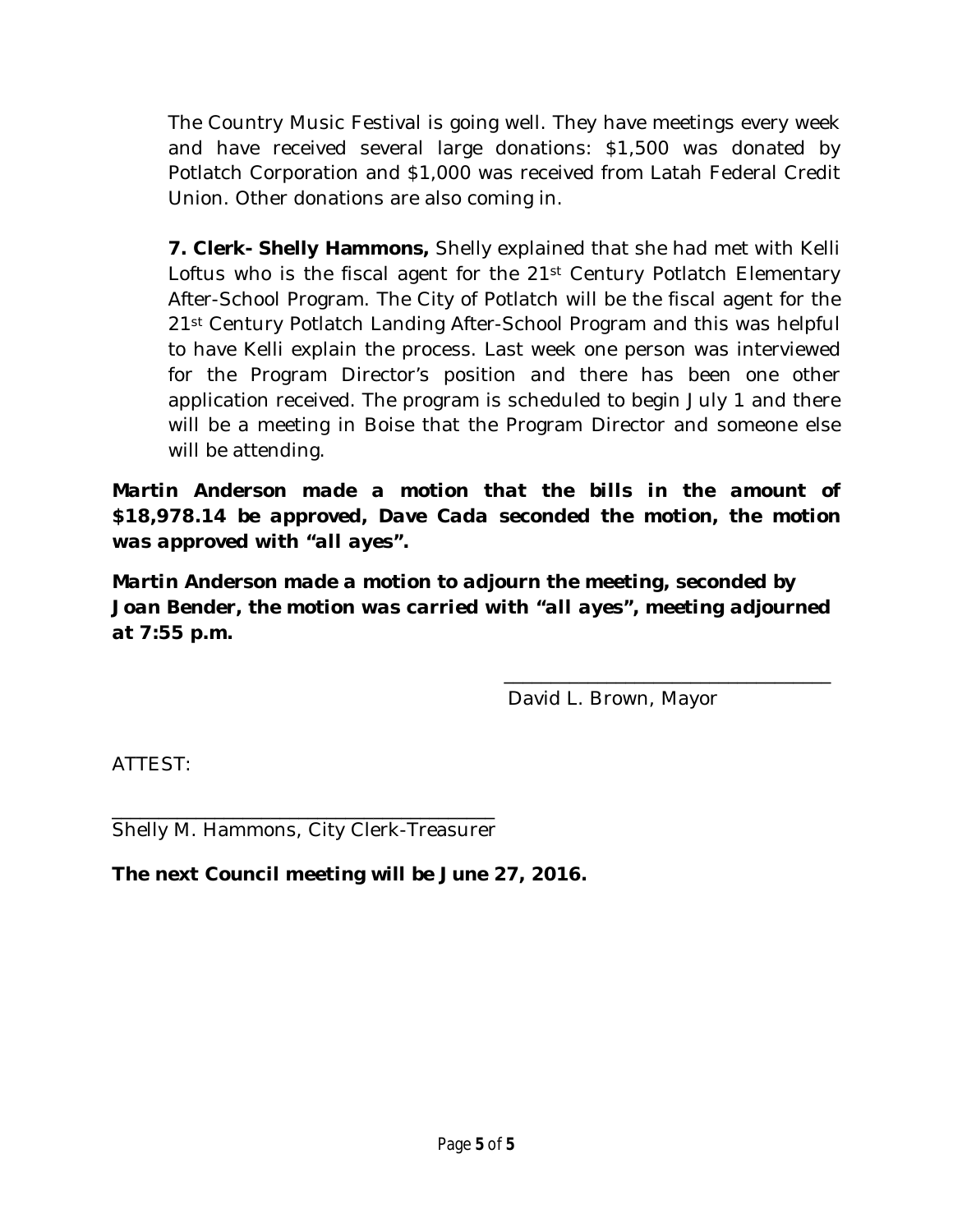

**City Hall – 195 6th Street – Potlatch, ID 83855**

### **June 27, 2016 – 7:06 p.m.**

The regular meeting of the city council was presided over by Mayor David Brown. Council members present: David Cada, Joan Bender, Martin Anderson and Charlie Johnson. Also present: Shelly Hammons.

GUESTS: Bonnie Rohn, Joe Rohn and Shirley Normington.

#### *Dave Cada made a motion that the minutes of the meeting minutes of June 13, 2016, be approved, Joan Bender seconded the motion, motion was approved with "all ayes".*

#### **NEW BUSINESS:**

Shirley Normington came before the City Council with Bonnie Rohn and Joe Rohn asking the City to help pay for the light that is being installed by Michael Montgomery. The cost of the light is \$260.00 and it is a light that can be shut off.

### *Marty Anderson made a motion that the City pay the \$260.00 to have the light installed on the outside of the Senior Center, Dave Cada seconded the motion, the motion was approved with "all ayes".*

The Potlatch Planning & Zoning Commission made a recommendation to the City Council that Michael Montgomery can continue his project without having a Public Hearing for the land split between Merrell Enterprises LLC and Michael Montgomery. There is a condition included that if Michael Montgomery were to split his property in the future, that he must bring plats to Planning & Zoning before the land is split.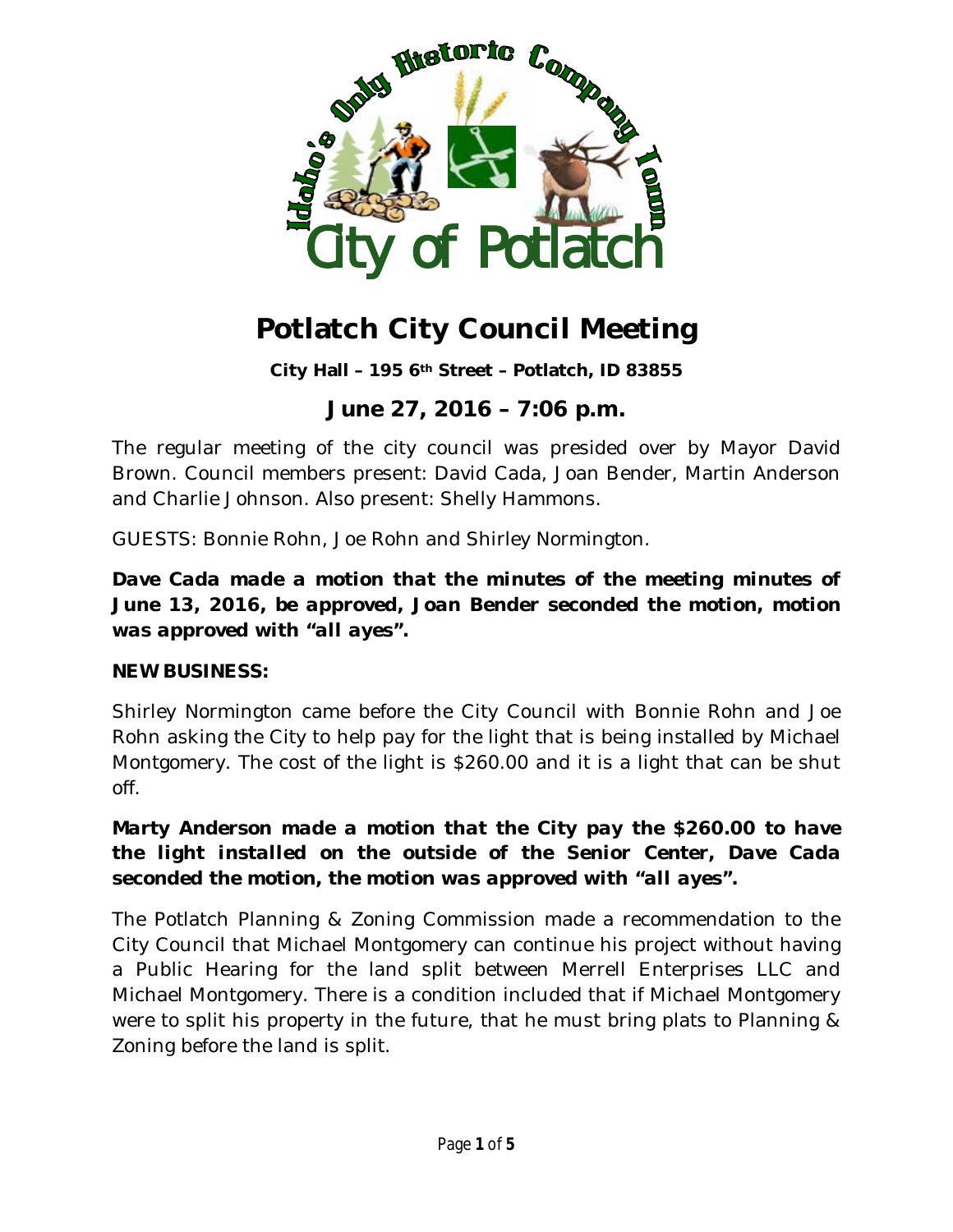The Council talked with Michael Montgomery about his plans for the land. Michael is going to be putting in a shop. The Mayor asked if he will be using the same entrance as Merrell's to enter his property? Mr. Montgomery said that he will be putting in a new entrance and the Mayor told him that there are standards that he must follow. The Council told Mr. Montgomery that we will need an easement along his property for the sidewalk project.

Dan Carscallen is working on getting the Onaway Road recorded as the City's property. The County gave the road to the City 10 years ago but nothing was ever recorded.

*Dave Cada made a motion that the Council proceed with the recommendation from the Planning & Zoning along with waiving the requirements for a Public Hearing. The City won't charge Michael Montgomery for the Short Plat application. Joan Bender seconded the motion. The Mayor asked for a roll call vote:*

### *Charles Johnson, yes; Dave Cada, yes; Martin Anderson, yes; and Joan Bender, yet.*

The City is going to bill Palouse Commercial Realty to pay the attorney fees on this land split. The Council told Michael Montgomery that he must apply for a Building Permit and as soon as his plans are approved through the Building Inspector, he can proceed with putting up his building. There is a stub-out for sewer on the property.

The Mayor had a call from a neighbor of Tobias and Hope Johnson. They have vehicles parked all along their property: cars, trucks and there is a camper trailer parked in the Mormon Church parking lot. There are many logging trucks parking along the City's streets taking up a lot of room in the road, there is a rule that there aren't supposed to be any logging trucks on the city streets. The trucks leak oil and other hydraulic fluid and if there are two trucks parked on the same road there really isn't any room to get by them. The Council discussed this and said that the City should send friendly letters to the residents, that would be a good way to start.

The Council discussed the fees and rates that the City already has in place. In the Planning and Zoning fees there is only one place where it has an attorney fee. The City needs to compare our fees with other cities and be on the same schedule as the other cities in the area.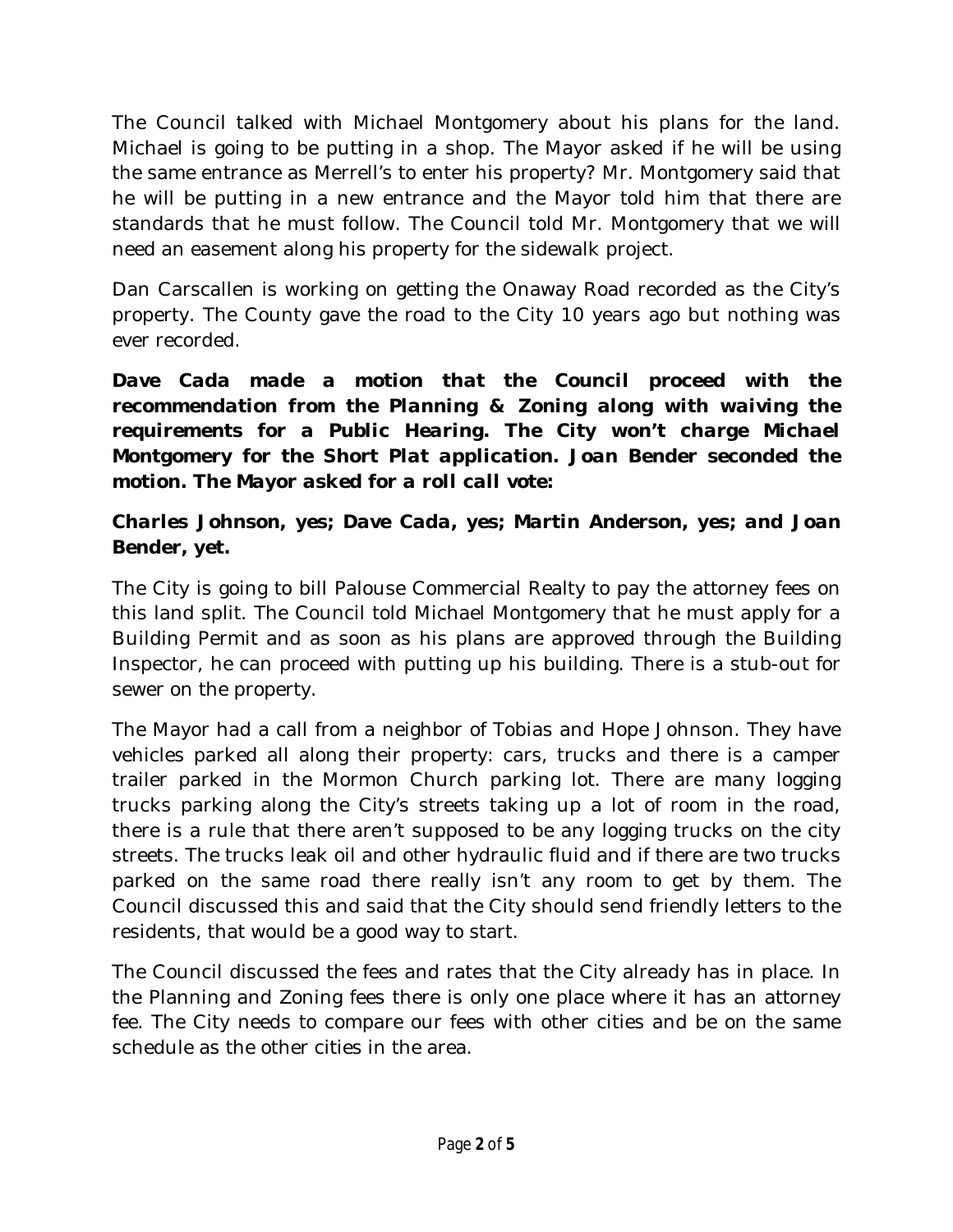There was a "Dangerous Building" attached to the property that Michael Montgomery just purchased. The "Dangerous Building" was placed on the property by the City's building inspector at the time (Latah County Planning and Building).

*Marty Anderson made a motion that if the City's receives something written by Will Herrington that the Mayor would sign it, Dave Cada seconded the motion, the motion was approved with "all ayes".*

The Mayor told the Council that Will Herrington's attorney fees will increase starting October 1.

*Joan Bender made a motion that the City adopt the following addresses:*

*Address for Lion's Club Park: 960 Ponderosa Drive*

*Address for Fred and Gail Pollard (old Lutheran Church): 625 6th Street*

*Address for Shirley Fruit: 715 10th Street*

*Dave Cada seconded the motion, the motion was approved with "all ayes".*

*Dave Cada made a motion that the Mayor sign the contract from the Idaho Department of Parks and Recreation for the RV grant that the City received. The grant was awarded in the amount of \$178,842 and the City's match will be \$30,347. Charlie Johnson seconded the motion, the motion was approved with "all ayes".*

### **REPORTS:**

 **1. Mayor–David Brown,** the Mayor talked to the Council about all of the old trees around Potlatch. Ted Millick was in last week and there was a tree limb on Ted's neighbor's car. The Council discussed this and agreed that the Mayor should talk with Harold Osborn or John Krebs about all of the old trees in the city. It will be costly to trim all of the trees.

There was a meeting with ITD, TD&H and the contractor on the sidewalk project last week. The contractor will begin the sidewalk project on July 11. There was money left over in the grant and K.J. Hanley from the little park across from NAPA. The cost to have K.J. design the small portion is \$3,770. The sidewalk project is a 35 day contract.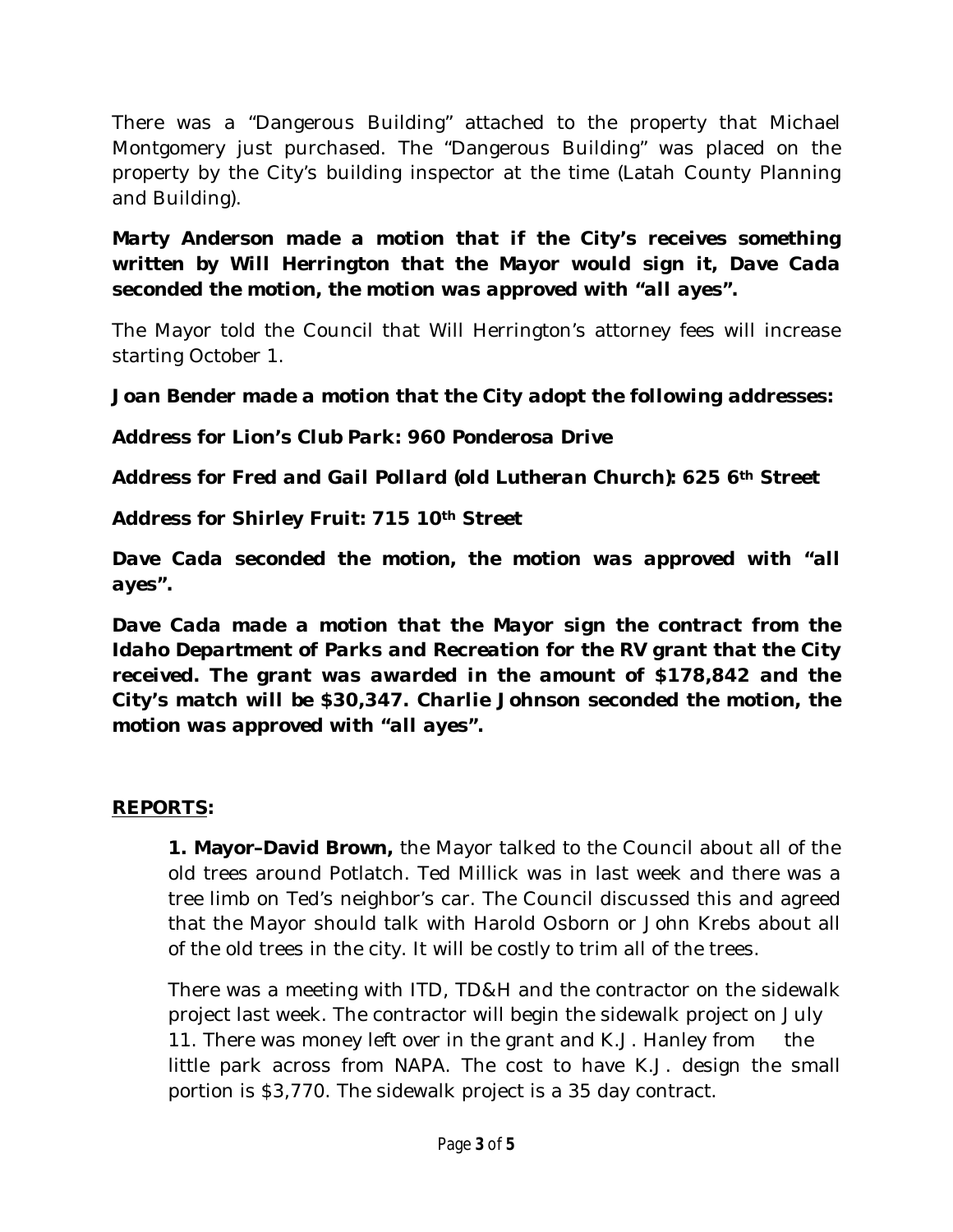Motley-Motley is scheduled to be in Potlatch the middle of August to pave the walking path.

The Mayor met with Jeff Circa, School Superintendent, about the handicapped walkway. Poe will be paving at the school starting August 5.

The Mayor met with Bryan Bryngelson last Saturday about the concrete pads that he will be pouring in the RV Park. There is a problem with the concrete runners that were in the grant. Tamara Minor, Building Inspector, wants the City to pour whole foundations for the cabins. This wasn't included in the budget. Bryan is talking about pouring a Monolithic foundation for each cabin if Tamara approves.

Tom and his crew poured two concrete slabs for the exercise equipment along the walking path.

The Frisbee Golf Course is completed thanks to James Huggins, Eagle Scout project. This is a nine-hold disc golf course in the Scenic 6 Park.

Nathan Lloyd, another Eagle Scout, has completed the two entrance signs into Potlatch.

Tom and his crew will be moving the Scenic 6 Park sign closer to the road. They will put a new RV Park sign next to it and also the rules for the Frisbee Golf Course.

The City is collecting a lot of surveys from the RV Park campers. When they leave, the campers fill out the survey with suggestions. The Idaho Department of Parks and Recreation suggested that the City conduct these surveys and then when submitting for more RV grant money, the surveys would be included in the grant application.

The sprinkler system hasn't been turned on yet in the Scenic 6 Park. No one knows how to run the system yet.

The Camp Hosts, Jim and Arlene Starr, will be staying through the winter. They would like to have a small shed to store their stuff in.

**2. Parks - Joan Bender,** the Food Bank received a quote to repair the Pine Street road and the cost will be \$1,890.

The Council agreed that the Mayor sign the contract with Leader Communications for internet service in the RV Park. Many of the surveys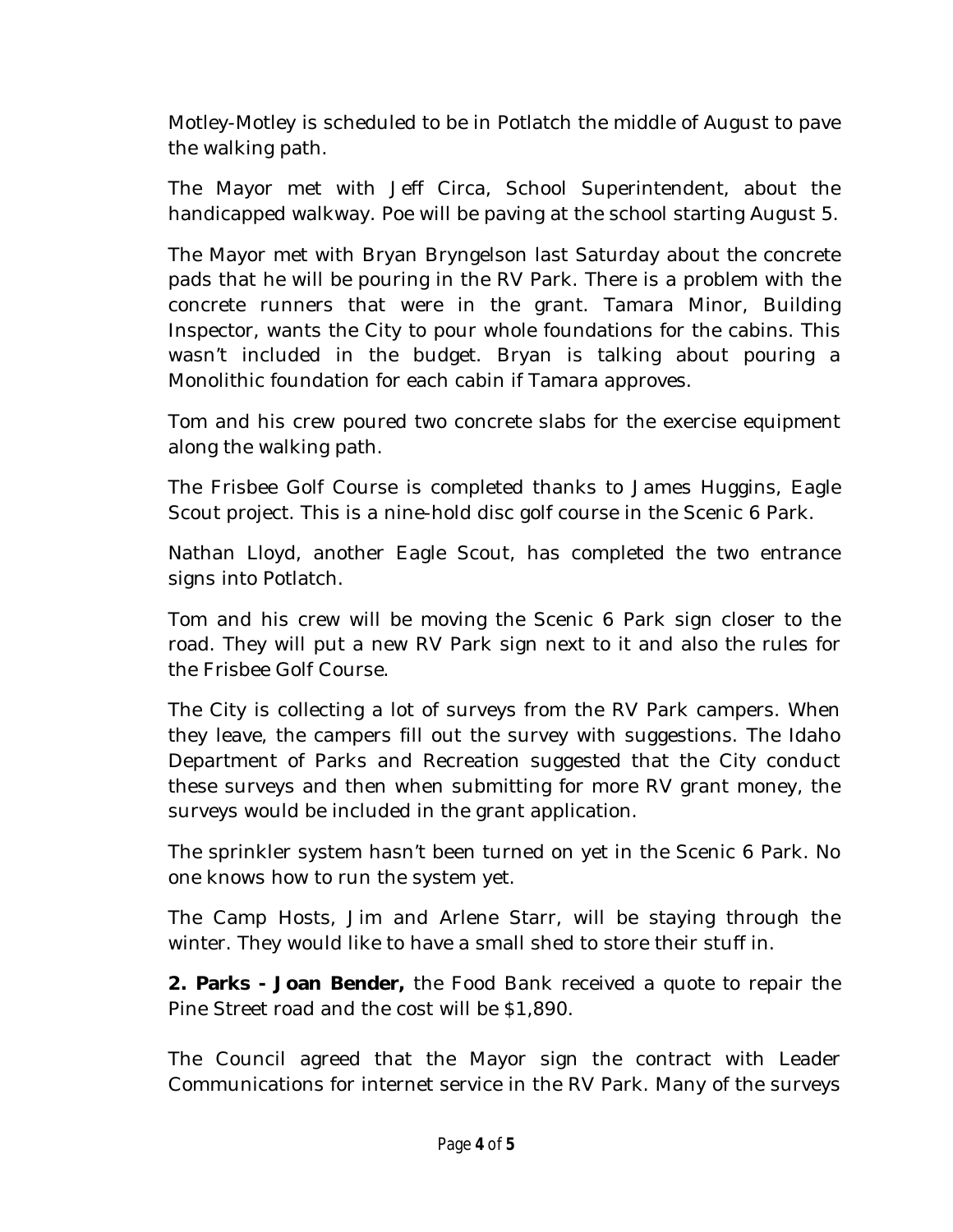that are coming back have been asking for internet service in the RV Park.

**3. Pool & Cemetery - Dave Cada,** the deck at the pool is all fixed and it looks nice. The interior in the bathrooms have been fixed too and that has made a big improvement. The weather hasn't been cooperating for swimming.

**4. Charles Johnson - Water & Sewer,** everything is ok.

**5. Streets - Martin Anderson**, Marty asked about the street repairs? The Mayor and Tom Andres drove around town and marked all of the streets that are going to be repaired in August.

**6. Scenic 6 -David Cada**, they are focusing on the Country Music Festival and having weekly meetings. They are advertising now and a press release just went out to Country Music Stations in the area.

**7. Clerk- Shelly Hammons,** nothing at this time.

*Dave Cada made a motion that the bills in the amount of \$9,311.62 be approved, Joan Bender seconded the motion, the motion was approved with "all ayes".* 

*Martin Anderson made a motion to adjourn the meeting, seconded by Charlie Johnson, the motion was carried with "all ayes", meeting adjourned at 8:23 p.m.*

David L. Brown, Mayor

\_\_\_\_\_\_\_\_\_\_\_\_\_\_\_\_\_\_\_\_\_\_\_\_\_\_\_\_\_\_\_\_\_\_\_

ATTEST:

\_\_\_\_\_\_\_\_\_\_\_\_\_\_\_\_\_\_\_\_\_\_\_\_\_\_\_\_\_\_\_\_\_\_\_\_\_\_\_\_\_ Shelly M. Hammons, City Clerk-Treasurer

**The next Council meeting will be July 25, 2016.**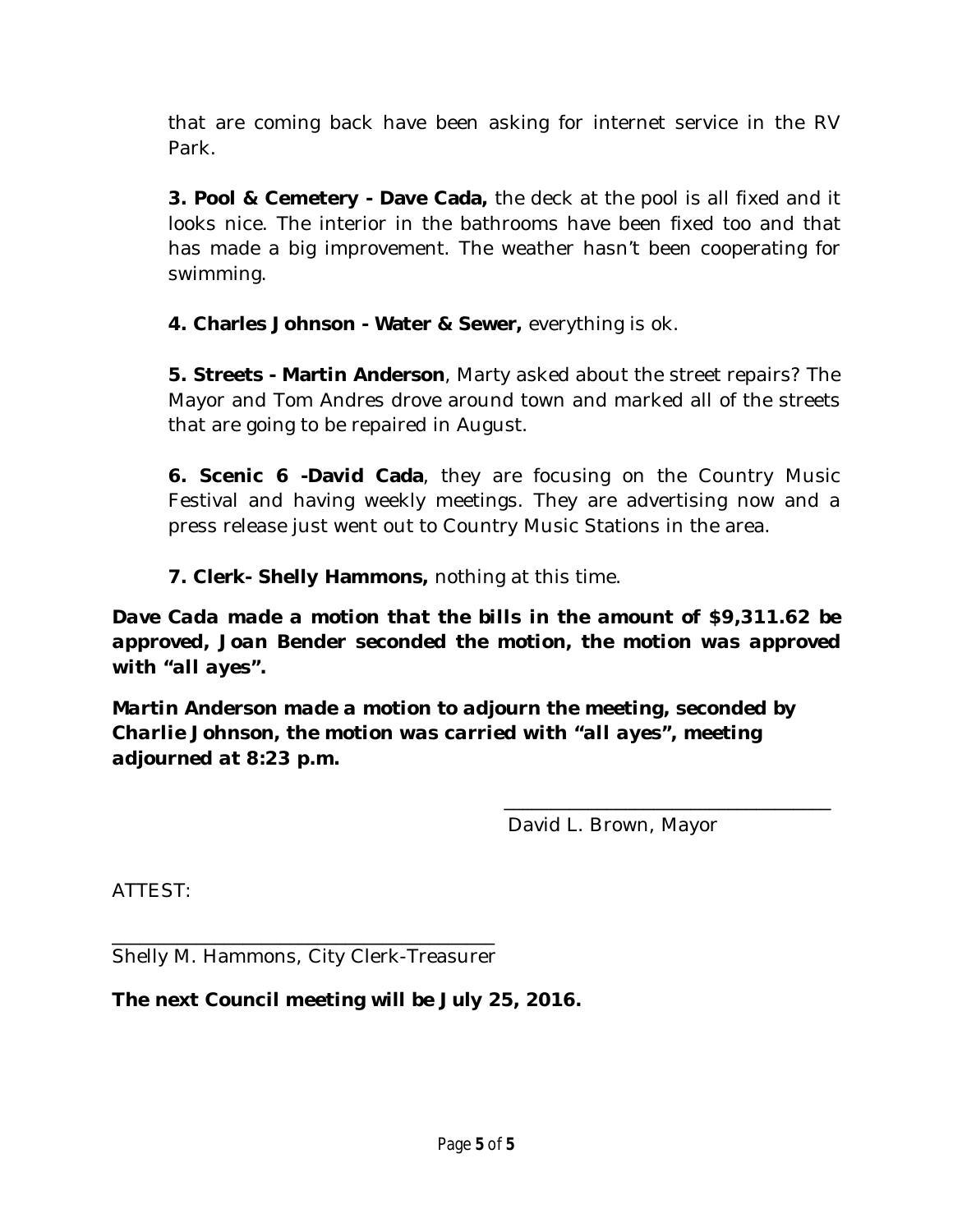

**City Hall – 195 6th Street – Potlatch, ID 83855**

## **July 11, 2016 – 7:00 p.m.**

The regular meeting of the city council was presided over by Mayor David Brown. Council members present: David Cada, Joan Bender, Martin Anderson and Charlie Johnson. Also present: Shelly Hammons.

GUESTS: Steve Banks.

*Dave Cada made a motion that the minutes of the meeting minutes of June 27, 2016, be approved, Joan Bender seconded the motion, motion was approved with "all ayes".*

#### **NEW BUSINESS:**

Steve Banks is the representative in Moscow for the Human Rights Commission which is a spinoff of the Human Rights Task Force. Mr. Banks came to the Council to introduce himself and explain what he does. Mr. Banks is the liaison between the small cities and Moscow. His position is funded by the City of Moscow. If there are any concerns or questions for the Moscow City Council, contact Mr. Banks. Mr. Banks would like to organize an e-mail list to forward information regarding any activies in Latah County: demonstrations, religious freedom, issues and training for City Council. The Mayor asked Mr. Banks if he would like to participate in the National Night Out Against Crime on August 2?

Aubrey and Weston Comstock attended the Council meeting. Weston is a Webelo Scout and he is attending the meeting to see what the issues are in Potlatch.

**Marty Anderson made a motion that the Mayor sign the III-A agreement, Dave Cada seconded the motion, the motion was approved with "all ayes".**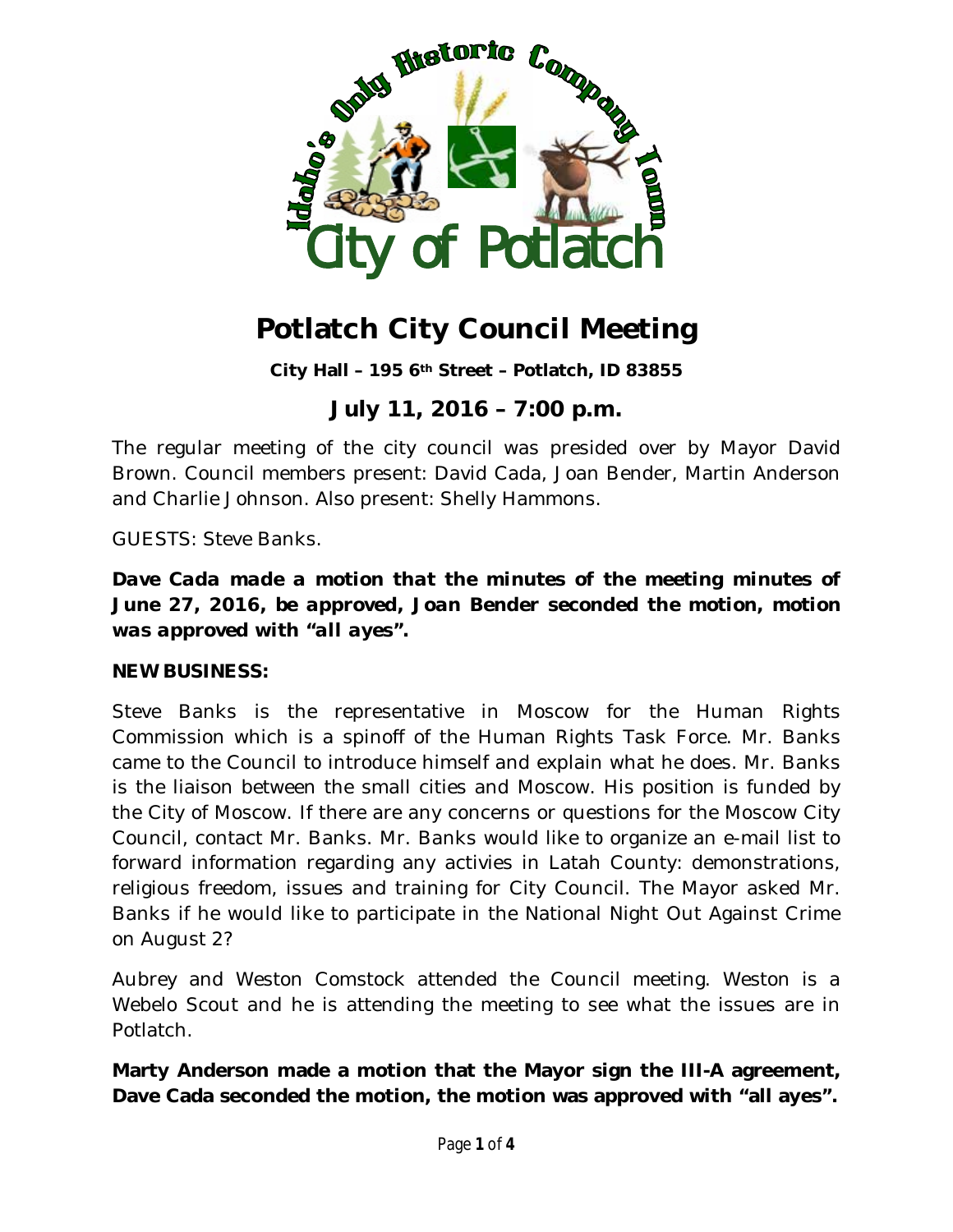The Mayor told the Council that he has been working on the budget for FY16- 17 and as he was looking through the utility bills, found a few discrepancies. The WIMHPG Railroad Depot is being charged for one water connection and one sewer connection. There are getting to be many businesses in the upstairs of the Depot and they should be treated like the other businesses in the City. In the North Pass Mini-mall, all nine businesses must pay their own water, sewer and garbage bills. Floyd's grocery store, Codi Jo's Wagon Wheel, Four Star Supply, Busch Distributors, etc. all pay a business rate for their utility services. The old Brown Hut building is for sale and when that sells, they will be paying for three utility services. Dave Cada said that at this time, there is only one bathroom in the Depot and there are four businesses in the Depot.

The Mayor explained that when the water project was done, USDA Rural Development and Idaho Rural Water Association worked with the City on the drinking water and sewer rate structure.

Also, the Mayor discovered that Carter's (by the high school) are paying for one water connection but the Antique Store and the trailer are on a well. The Mayor said that the City Ordinances state that if you live within so many feet of the water line, you must hook up to City services. Shelly will check with the City's attorney about these water hookups.

Joan Bender asked why Onaway pays a fee to the City? The Onaway sewer system is hooked into the Potlatch sewer system and the City of Potlatch processes their septic in the Potlatch lagoons and land application site. Onaway must pay for this service and also pay a portion for the sewer upgrade loans from Idaho Department of Environmental Quality and USDA, Rural Development.

Aqua Lawn will be in Potlatch soon to teach us how to use the irrigation system.

The City has been working on the Swenson Park. WSU students designed the park and Jim McMillan made the iron sign. Sharon Howard (who donated the land) asked when the park would be completed? The City had told her it would be a two year process because there wasn't money in the budget for it. Mrs. Howard has donated \$5,000 to the City for improvements on the park. The Mayor is going to talk with Denny Dawes about donating native plants for the park and John Burnett will be working on the park.

#### **REPORTS:**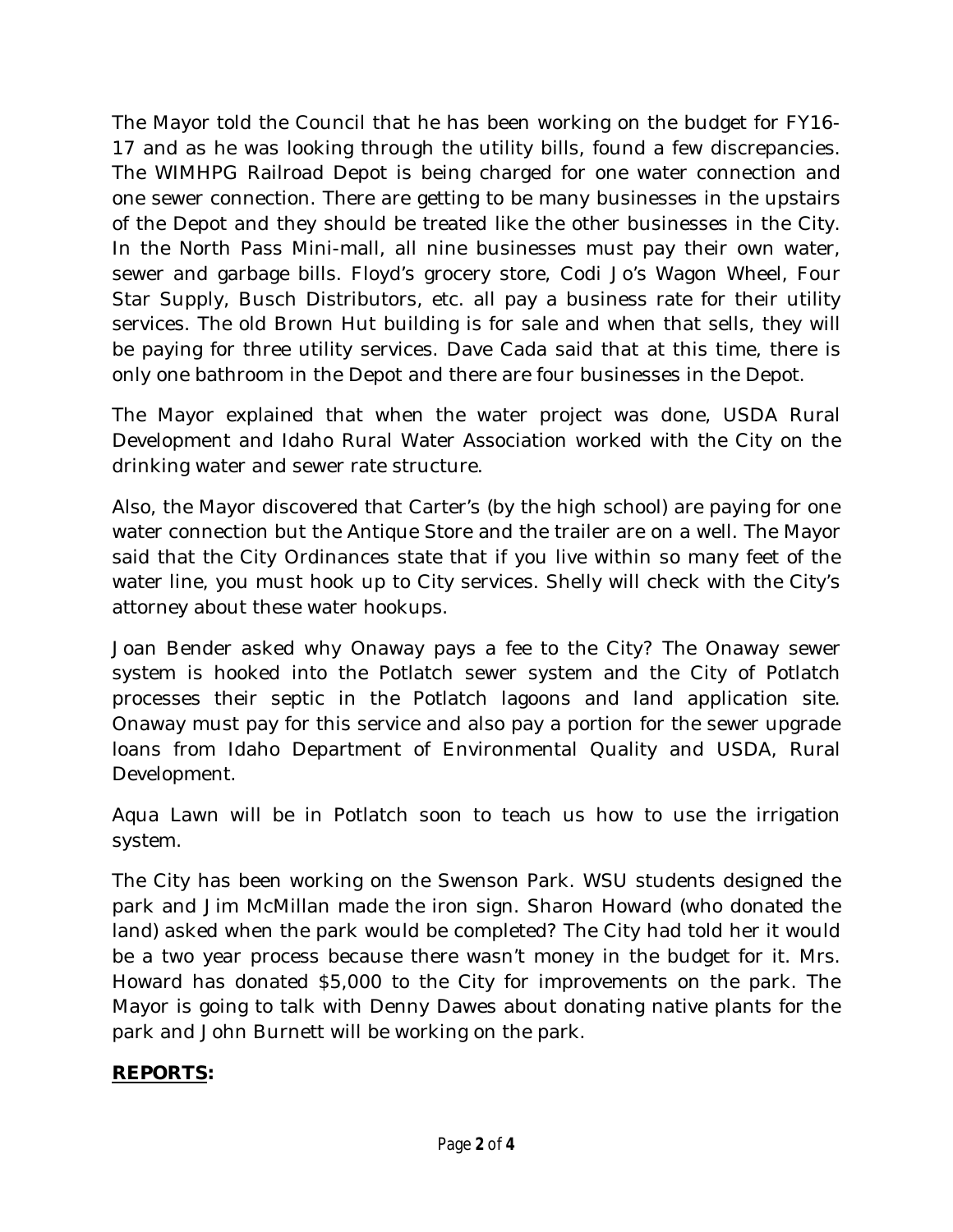**1. Mayor–David Brown,** the Mayor said that the City lets the Lion's Club use the little building they are in rent free. The weeds around the building are very tall and they should groom the grounds outside of the building. Joan said that she thought that it is in the lease agreement that they must maintain the building and the landscape.

The contractor was supposed to start work in Potlatch on July 11 but they aren't here yet. Traffic control will start on Cedar Street. There may be some money left over in the grant to pave from the Scenic 6 Park to the turnout area across from NAPA.

Bryan has already poured the parking slabs in the RV Park. We are still working with Tamara Minor, Building Inspector, on the cabins that will be built.

The Mayor hired John Burnett back as a seasonal worker. Scott Holbrook quit to go logging.

Tom has moved the Scenic 6 Park sign closer to the highway along with a new Scenic 6 RV Park sign. They are going to be putting lights on the sign in the next few weeks to make it easier to see from the highway.

**2. Parks - Joan Bender,** park looks fine. The Food Pantry has really been blessed the last few weeks. They received a \$1,500 donation from Avista, \$3,500 from Schweitzer Engineering and a \$10,000 grant.

**3. Pool & Cemetery - Dave Cada,** as far as the pool, there has been good attendance even though the weather has been cool.

**4. Charles Johnson - Water & Sewer,** everything is good.

**5. Streets - Martin Anderson**, Marty asked about the street repairs. The Mayor said that we have the repairs marked out and are waiting on the pavers.

**6. Scenic 6 -David Cada**, the Scenic 6 is working daily on the Country Music Festival. The Day at the Depot (Speeder Day) was well attended. It has been 15 years since the group formed and bought the Depot. They are now at the point of substantial completion for the whole building. The day was phenomenal came from Canada, Washington, etc. They had a video playing with pictures of the Depot renovation from 2001 through 2016. The speeder rides were all day, bands played all day and in the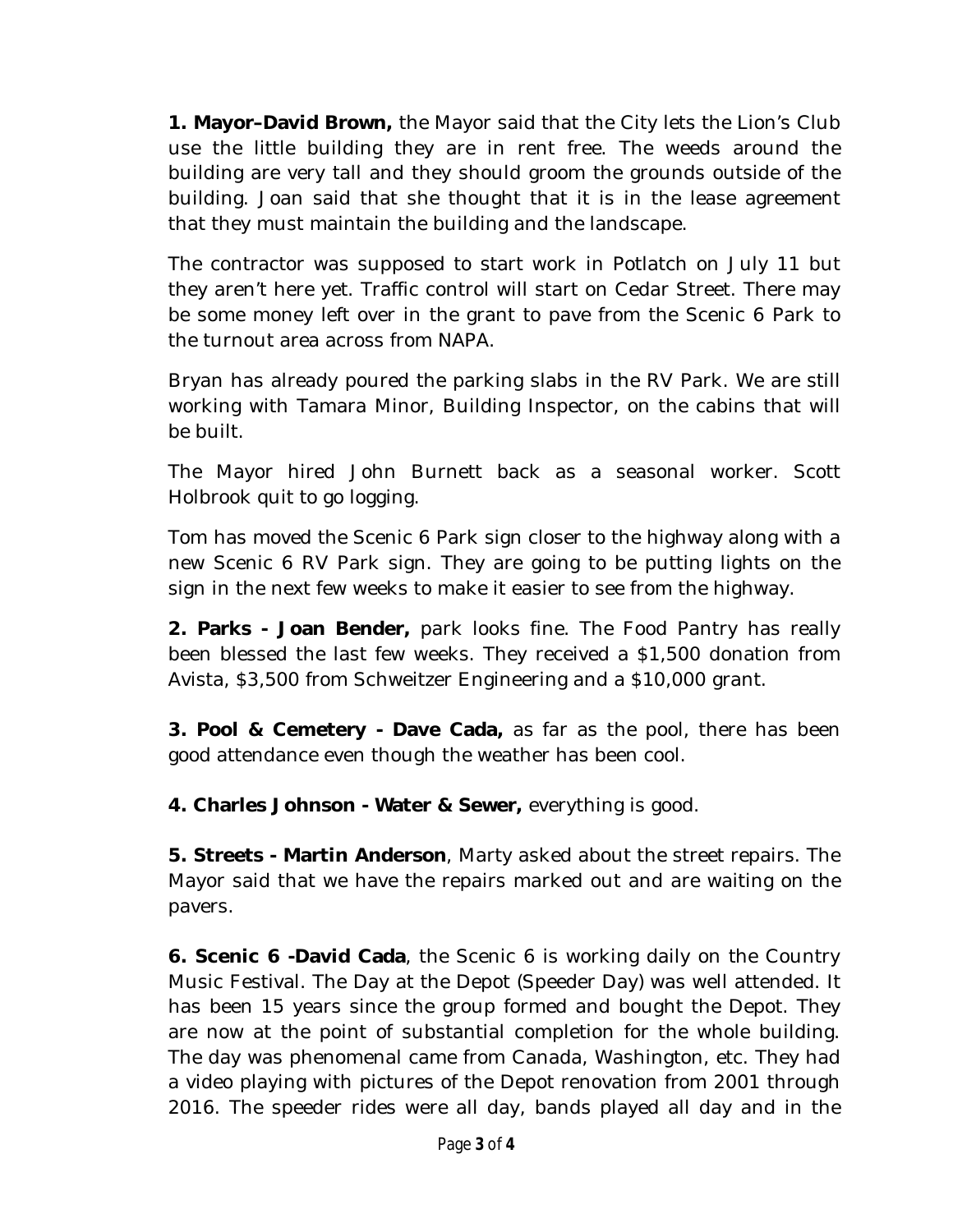evening they had a dinner at the Rebekah Hall. They received a lot of compliments. There are historical photos hanging on the walls in the Depot, many that Dave hasn't seen before. Brett Hogaboam and Bob Marr are working on an aerial video for the Depot Group that they will upload onto You Tube.

Dave said that on Thursday there is going to be a National Car Rally stopping in Potlatch at the Depot. There will be 80 cars and it is a fundraising event. Last year they were in the Smokey Mountains in Tennessee.

**7. Clerk- Shelly Hammons,** nothing at this time.

*Joan Bender4 made a motion that the bills in the amount of \$14,258.59 be approved, Marty Anderson seconded the motion, the motion was approved with "all ayes".* 

*Martin Anderson made a motion to adjourn the meeting, seconded by Joan Bender, the motion was carried with "all ayes", meeting adjourned at 7:50 p.m.*

David L. Brown, Mayor

\_\_\_\_\_\_\_\_\_\_\_\_\_\_\_\_\_\_\_\_\_\_\_\_\_\_\_\_\_\_\_\_\_\_\_

ATTEST:

\_\_\_\_\_\_\_\_\_\_\_\_\_\_\_\_\_\_\_\_\_\_\_\_\_\_\_\_\_\_\_\_\_\_\_\_\_\_\_\_\_ Shelly M. Hammons, City Clerk-Treasurer

**The next Council meeting will be July 25, 2016.**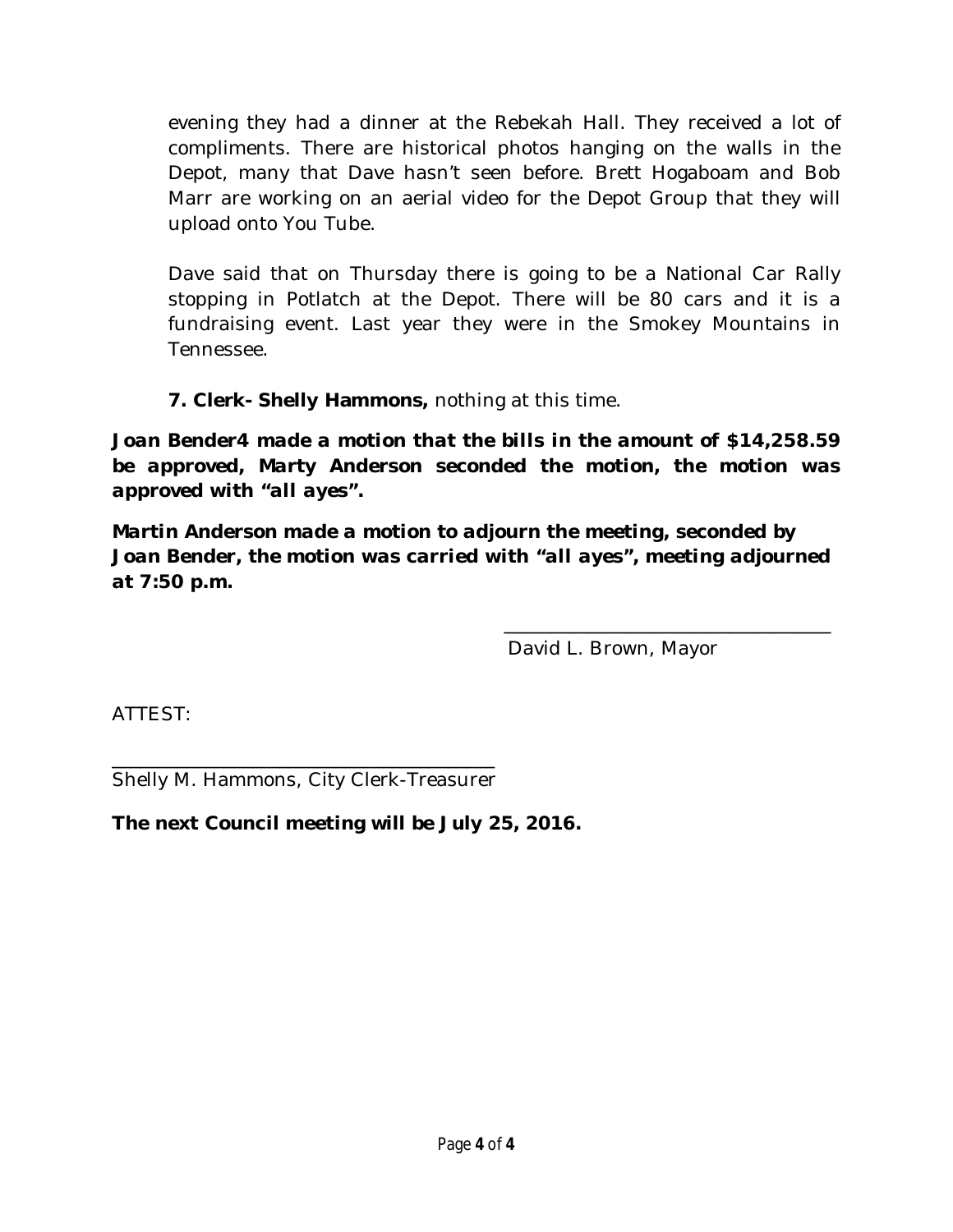

**City Hall – 195 6th Street – Potlatch, ID 83855**

## **July 25, 2016 – 7:04 p.m.**

The regular meeting of the city council was presided over by Mayor David Brown. Council members present: David Cada, Joan Bender, Martin Anderson and Charlie Johnson. Also present: Shelly Hammons.

GUESTS: None.

*Dave Cada made a motion that the minutes of the meeting minutes of July 11, 2016, be approved, Joan Bender seconded the motion, motion was approved with "all ayes".*

#### **NEW BUSINESS:**

The Mayor explained to the City Council that the ITD grant for the sidewalks had money left over after the contract was awarded. There was a 15% contingency factored into the bid and the contract came in under the engineers expectation.

The first day on the job, the contractor started finding things wrong. Part of the contingency will be used to made grade to up the road a little more on the sidewalk going up to Cedar street. There are steps to redo that weren't in the design and along Larch Street there was water when they dug down under the current sidewalk. Tom Andres said that there has always been water in that spot but not sure where it is coming from since the road is on a hill. The Mayor had a telephone conference call with ITD about the sidewalk from the Scenic 6 Park to the little Lion's Club Park across from NAPA. If there was enough money left over, the best scenario: the contractor will put a curb and gutter in and then put the gravel in where the sidewalk should go. The City would be able to have that paved by a concrete firm later on. Bryan Bryngelson said that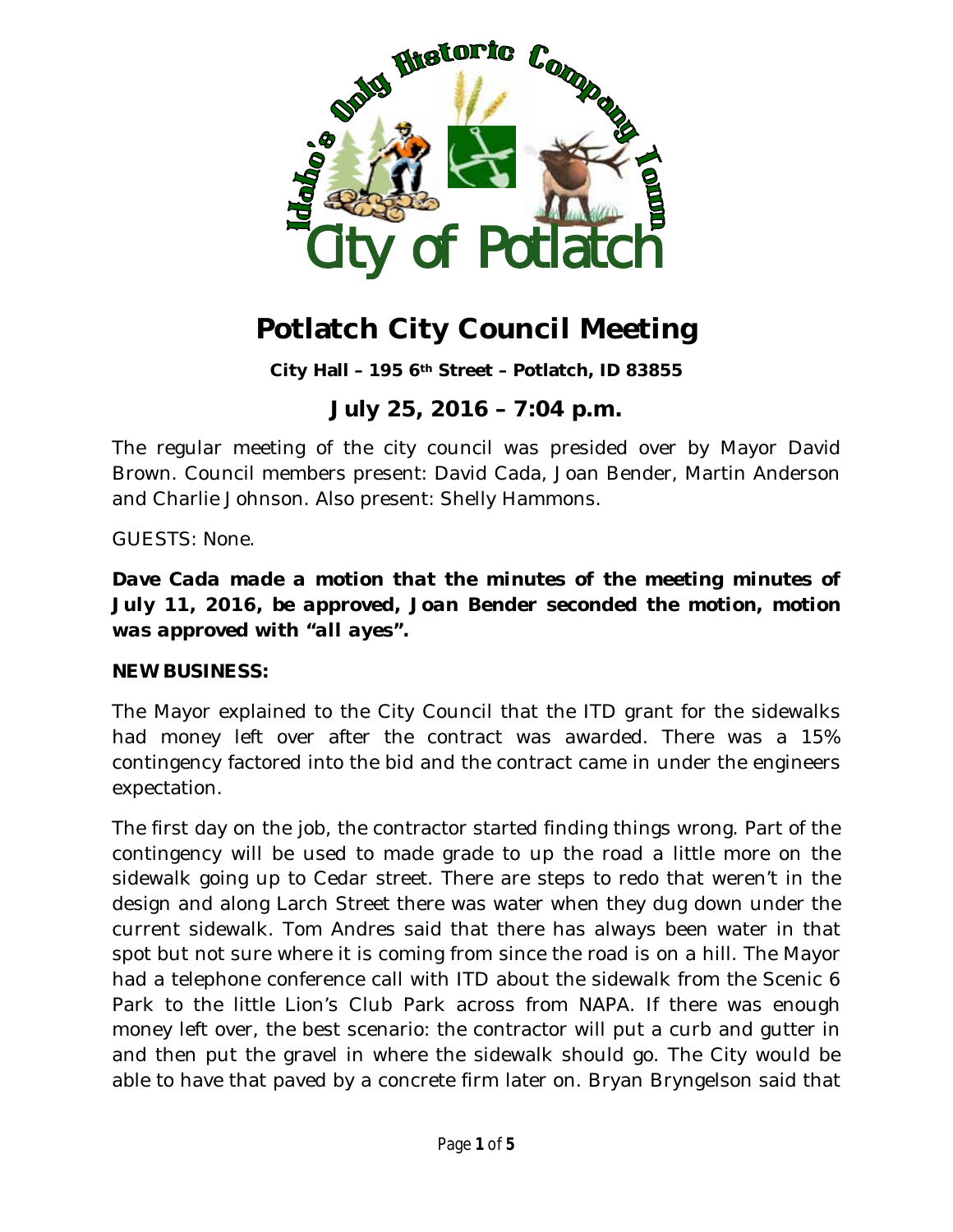it would cost approximately \$9,000 to pour the sidewalk but the price may go up later on.

The National Guard called the Mayor today and said that the weekend of the Country Music Festival they will be having a training session down on the Potlatch Corp. land. The Mayor asked them to come to the National Night Out-Against Crime event and they will try and have something.

The Mayor talked to the Council about the proposed budget for next year. The Mayor said that the Council doesn't want to raise rates but he is proposing to raise the rates \$1.00 per month for the water base rate, the sewer and the three different roll cart sizes. Onaway would also be raised \$.50 to \$1.00 for their sewer processing. The Council discussed the potential rate increases and their own personal experiences with their increases: insurance will be going up \$15.00 per month. People will spend over \$4.00 on a Starbucks coffee. The Council agreed that it is better to raise the rates a moderate amount to put money away for contingency. The Mayor said that when the residents voted for the Sewer Bond in 2006 for the new sewer system, the proposed sewer rate at that time was going to be \$85.00 per month just for sewer alone and the residents voted for the Bond and it passed.

He said that USDA, Rural Development would like to see the City save 5 or 10% per year for a slush fund and that has never been in the budget. The Council reviewed the proposed budget for FY 2016-2017 and Shelly will publish the Proposed Budget twice in the Moscow Pullman Daily News. The FY 2016-2017 budget also includes a 2% wage increase.

The City needs to review how much it costs the City for the crew to go around and pick up yard waste every morning as a service to the residents. How can the City collect money for this service?

Carol Pettibone stopped in at the shop and talked to Tom about the summer maintenance crew and she feels that the City isn't paying the kids enough money. The Mayor said at this time, there isn't enough money in the budget to pay any more.

The Mayor said that the RV Park walking path will be repaved and the maintenance crew has to trim the trees along the path and kill the weeds in the path and by the path. One summer kid already quit last Friday and another one is going to quit this Friday. The City is down to Tom, Brennan and two summer maintenance kids. The paving crew will be there to pave on August 15 and the City must be ready.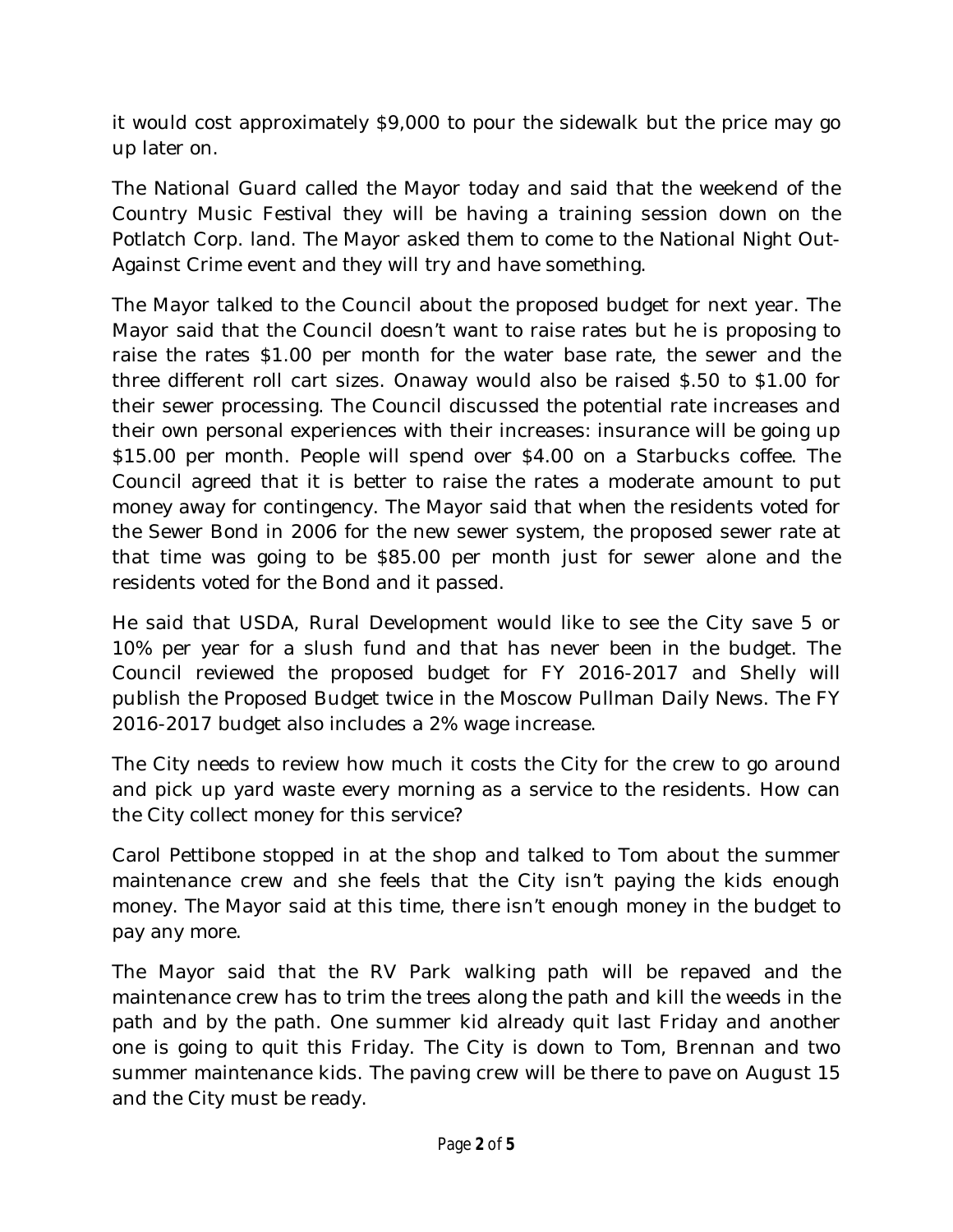The Mayor has been working on the RV Park cabins (which were included in the RV Park grant) and the building inspector wants a full foundation for each cabin, there wasn't money in the budget factored in for a full foundation. The cabins will be tied down to make them safe. He said that the Building Inspector works for the City and the City abides by the International Building Code and we will build everything to standards. The electrical hookups will be built like a camper where you plug in the electricity when you stay in the cabin. The Council discussed raising the rates for the RV Park but tabled it for now. Shelly will contact Tami Johnson with the Idaho Department of Parks and Recreation and ask about rates.

#### **REPORTS:**

 **1. Mayor–David Brown,** The Mayor received a letter from a woman who lives in Lewiston and has loved ones buried in the Potlatch Cemetery. She would like the Potlatch cemetery to receive more money in the budget. The cemetery is currently maintained and mowed but there isn't enough money in the general fund to install sprinklers or plant grass.

Shane Anderson still has hay down on the land application site. Until the is picked up, the City can't use the site for wastewater resuse.

**2. Parks - Joan Bender,** during Potlatch Day large trucks were driving over the sprinkler system. The Mayor went down to the park today to try and turn on the sprinkler system but there are 16 different zones. The Mayor set them to automatic. There is a large bee hive next to the log cabin and there is a broken sprinkler line that has been broken for quite awhile. The Mayor said that Aqua Lawn assured him that trucks would be able to drive over the sprinkler system without damaging the system.

Joan suggested that the City increase the amount of showers in the RV Park. Currently there is only one shower room for women and one shower room for men.

The Mayor said that there are drop offs on the concrete pads in the RV Park and they need to be repaired. The heat pump/air conditioner in the Depot in the Scenic 6 Park doesn't work very well.

Joan said that the City has always wanted to purchase a pickup and the Mayor has included money in the rolling stock funds that the City would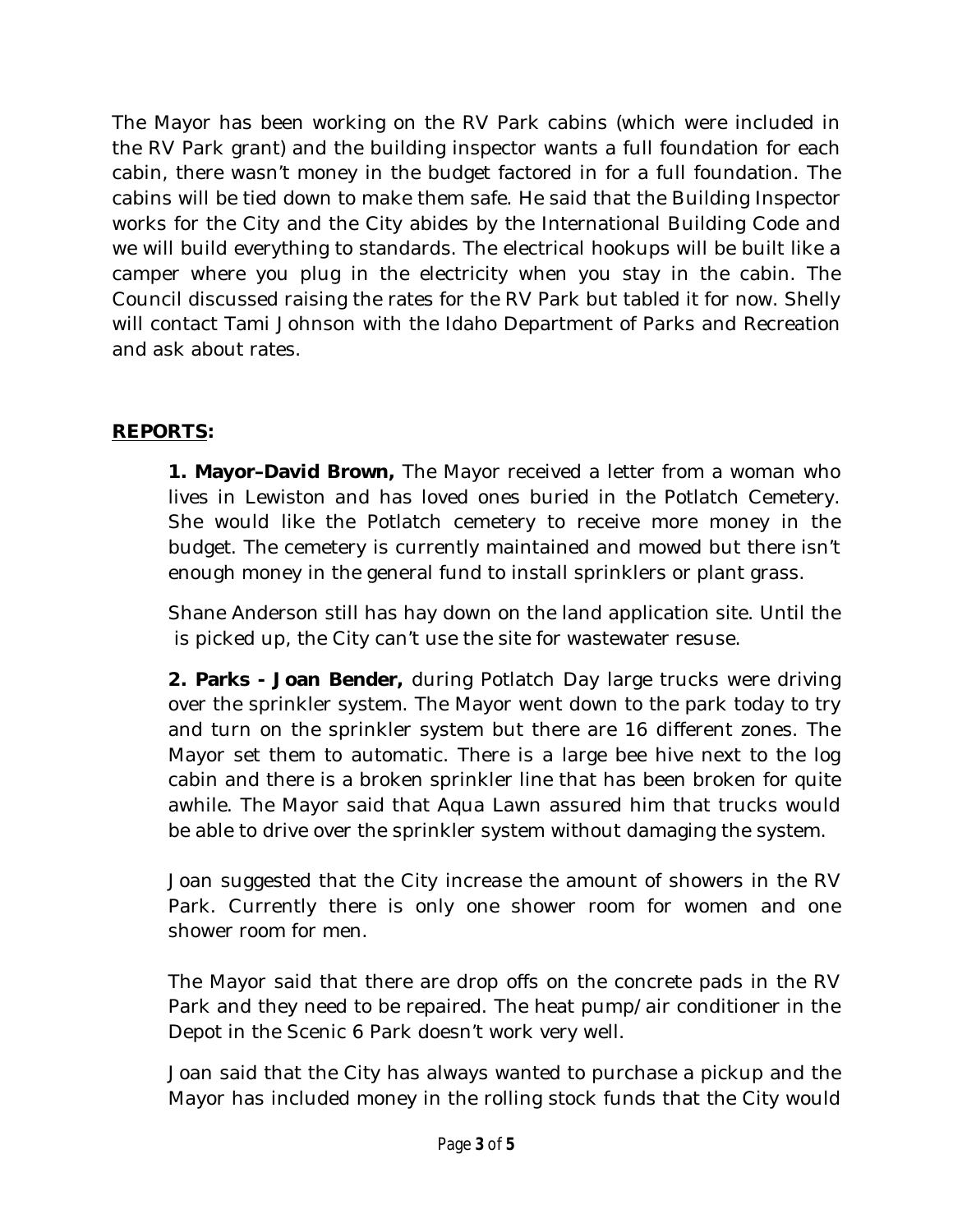be able to roll together to purchase a vehicle. Paul Stubbs gave the Mayor the web address where a City can go to purchase a vehicle and piggyback off of another City or County bid. The City also needs a nice dump truck.

The Food Pantry building is going good. Their contractor, Greg Unruh, is going to put the roof on for nothing.

The Juicy Fruit gum is working on the squirrels in the park, they are thinning out.

**3. Pool & Cemetery - Dave Cada,** The pump at the pool went out on the Thursday before Potlatch Day. That is an extra expense that wasn't budgeted for this year. Two years ago the pump also had to be repaired for approximately \$1,000. This time Strom Electric put a phase protector in place which should protect the pump from damage.

The weather hasn't been very good lately and there wasn't a very good turnout on Potlatch Day at the pool. The weather is improving so the attendance will be up when the weather is hot.

**4. Charles Johnson - Water & Sewer,** it's doing what it's supposed to do.

**5. Streets - Martin Anderson**, the pavers will be in Potlatch in August to repair the streets.

**6. Scenic 6 -David Cada**, Dave asked Tom to have his kids take care of the long grass for the Music Festival. The Mayor said that Dave may want to assemble a group of his own for the maintenance at the park for the festival as Tom and the crew is very busy with other City maintenance.

The roof in the park has been repaired and they have been painting all of the buildings and bleachers. The advertising is out in the newspapers, inserts, Coeur d'Alene Press and radio. The tickets are \$10.00 each.

**7. Clerk- Shelly Hammons,** have been working on the Century 21 After-School Program. Megan Comstock has been hired as the Program Director and Kim Cessnun has been hired as the bookkeeper, both of these women are considered City employees. We are working on their budget as it wasn't written with the benefits included. Shelly will be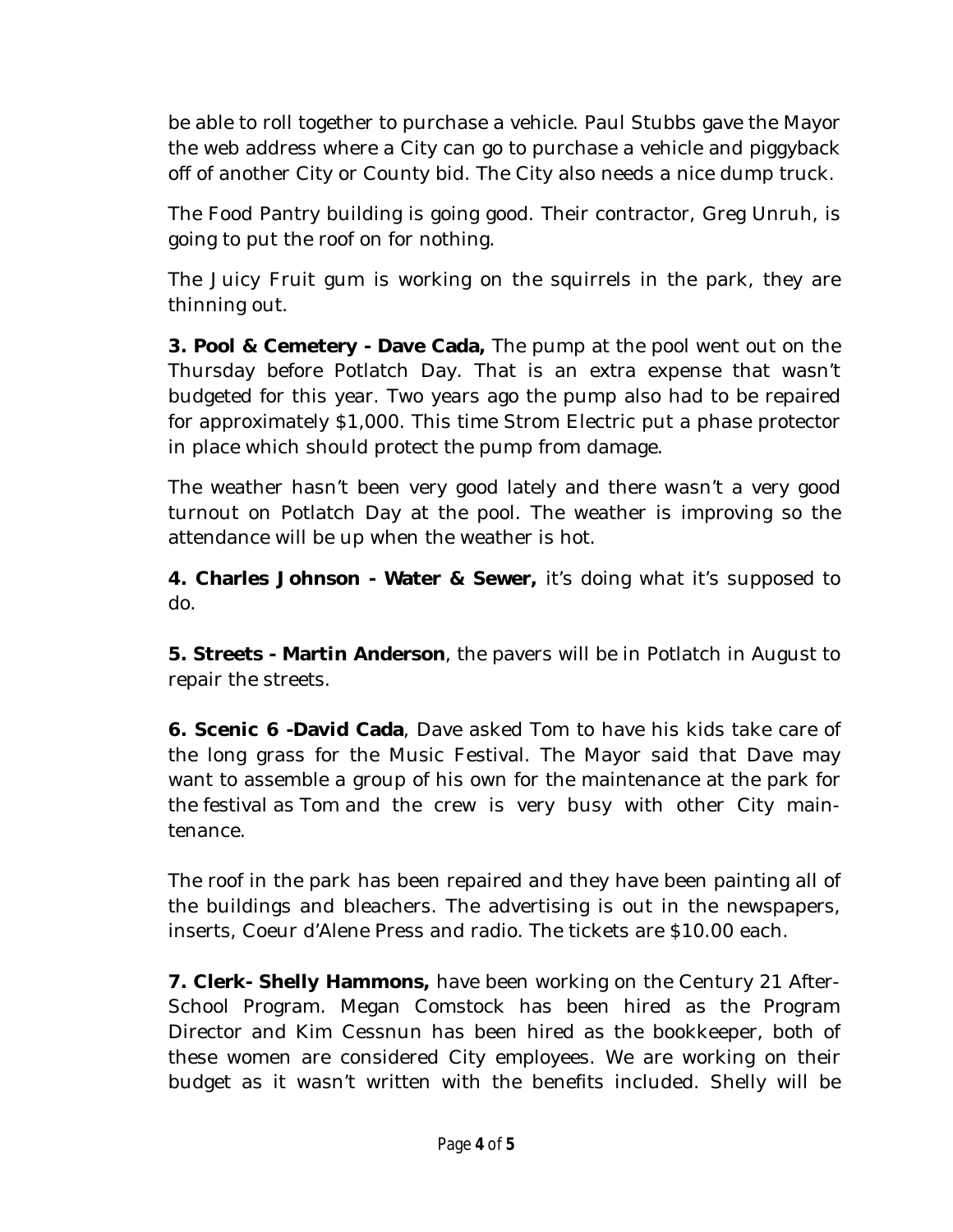flying to Boise with Megan on August 28 for an all-day training on the Century 21 grant.

National Night Out Against Crime will be Tuesday, August 2.

There will be a budget hearing for the FY2015-2016 Budget at 6:00 p.m. on Monday, August 8 and there will be a budget hearing for the proposed FY2016-2017 Budget at 6:30 p.m. on Monday, August 8.

*Dave Cada made a motion that the bills in the amount of \$14,252.54 be approved, Joan Bender seconded the motion, the motion was approved with "all ayes".* 

*Martin Anderson made a motion to adjourn the meeting, seconded by Dave Cada, the motion was carried with "all ayes", meeting adjourned at 8:42 p.m.*

David L. Brown, Mayor

\_\_\_\_\_\_\_\_\_\_\_\_\_\_\_\_\_\_\_\_\_\_\_\_\_\_\_\_\_\_\_\_\_\_\_

ATTEST:

\_\_\_\_\_\_\_\_\_\_\_\_\_\_\_\_\_\_\_\_\_\_\_\_\_\_\_\_\_\_\_\_\_\_\_\_\_\_\_\_\_ Shelly M. Hammons, City Clerk-Treasurer

**The next Council meeting will be August 8, 2016.**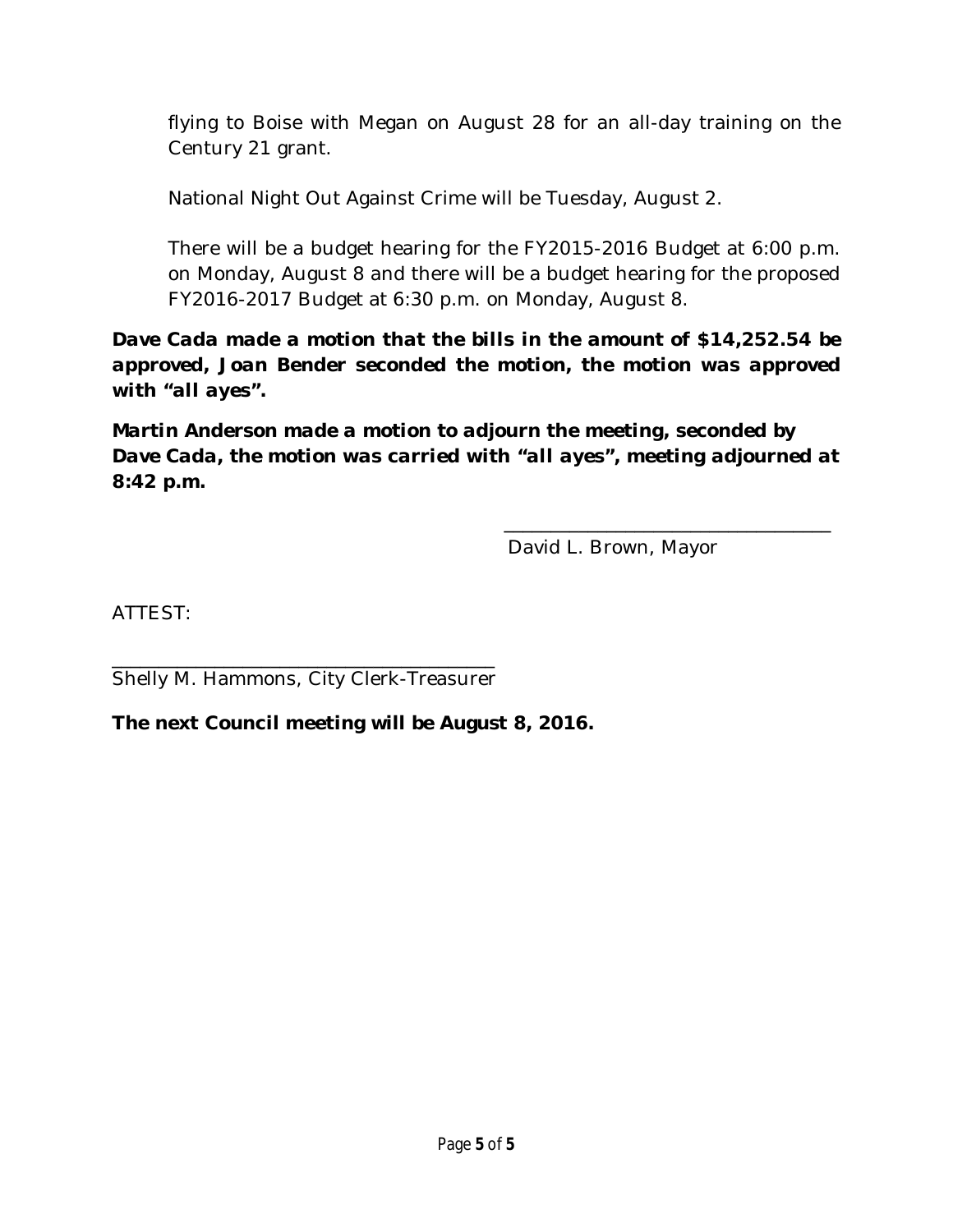

**City Hall – 195 6th Street – Potlatch, ID 83855**

### **August 8, 2016 – 7:00 p.m.**

The regular meeting of the city council was presided over by Mayor David Brown. Council members present: David Cada, Joan Bender, Martin Anderson and Charlie Johnson. Also present: Shelly Hammons.

GUESTS: Megan Comstock and Kim Cessnun, Century 21 Potlatch After-School Program.

*Dave Cada made a motion that the minutes of the meeting minutes of July 25, 2016, be approved, Joan Bender seconded the motion, motion was approved with "all ayes".*

**NEW BUSINESS:**

*Joan Bender made a motion that the City Council adopt the Revised Budget for FY2015-2016. Dave Cada seconded the motion, the motion was approved with a roll call vote: Charlie Johnson: aye; Dave Cada: aye; Marty Anderson: aye and Joan Bender: aye.*

*Dave Cada made a motion that the City Council adopt the Proposed Budget for FY2016-2017. Charlie Johnson seconded the motion. The motion was approved with a roll call vote: Charlie Johnson: aye; Dave Cada: aye; Marty Anderson: aye and Joan Bender: aye.*

The Mayor read Resolution No. 2016-08-08 to remove the "dangerous building" from the deed. *Dave Cada made a motion to approve Resolution No. 2016- 08-08, Joan Bender seconded the motion. The motion was approved with a roll call vote: Charlie Johnson: aye; Dave Cada: aye; Marty Anderson: aye and Joan Bender: aye.*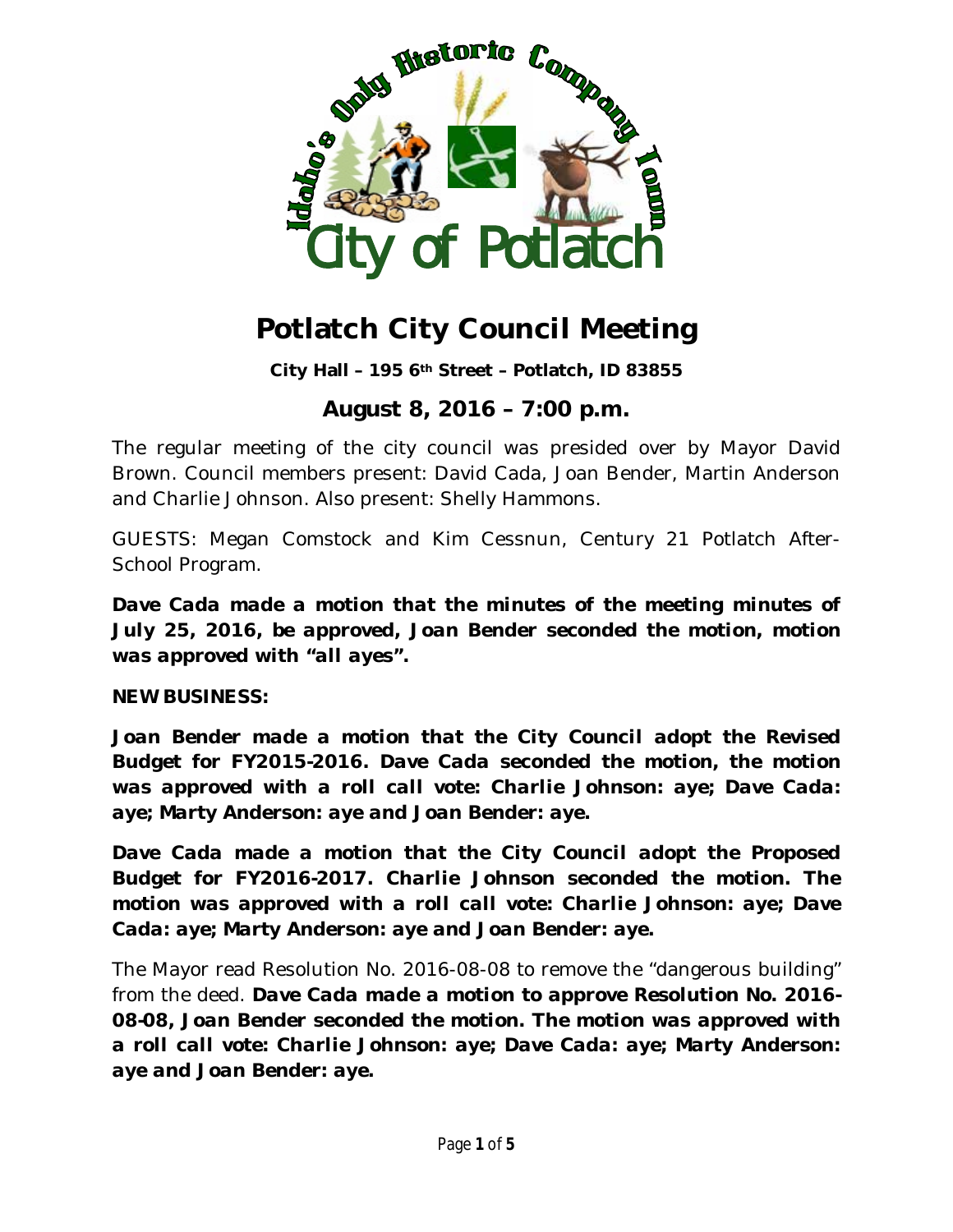*Marty Anderson made a motion that the Mayor sign the Release Letter regarding the removal of the "dangerous building". Charlie Johnson seconded the motion, the motion was approved with "all ayes".*

### **REPORTS:**

 **1. Mayor - David Brown,** the City needs to figure out what to do in the Swenson Park since the Howard family donated \$5,000 to help with the construction of the park. The farmer who was harvesting on the edge of the park harvested the baby trees that the fifth graders planted several months ago. He came and apologized to Tom. There needs to be boundary markers on the edge of the park so that this doesn't happen again.

The Council agreed that they would like to see some trails put in and gravel spread on the trails. The Mayor asked Megan Comstock if some of her students would want to take on this project for an after-school project? Denny Dawes has agreed to donate native plants. Possibly use Paul Stubbs' bobcat or rent a walk-behind bobcat. The Council discussed possibly putting in wooden boardwalks?

The paving for the walking path has been pushed back until August 22.

Rim Rock and Tom Moore have been working on the design for the paving of the road in the RV Park. Tyson Koehn will be working in the RV Park tomorrow digging trenches for the electricity to the cabins. In the grant, the City applied for grant funding for six cabins. There is \$6,000 available to build the cabins for material.

Poe Asphalt has been here this week working on the school paving projects. Tom Andres has been marking the streets for the street repair project.

There have been a couple of hitches with the sidewalk project. Four Star Supply isn't too happy about a sidewalk going in front of their business. Large trucks and vehicles have parked out beside the road and they feel that their parking will be compromised. ITD does want to see the sidewalk put in there. Gwen (engineer from TD&H) though that if Four Star Supply would remove their fence then there will be parking inside of sidewalk. They are supposed to keep one entrance to Four Star Supply open during the sidewalk paving project. The Mayor thought that if they used the entrance from the ballfield it would help with traffic flow. The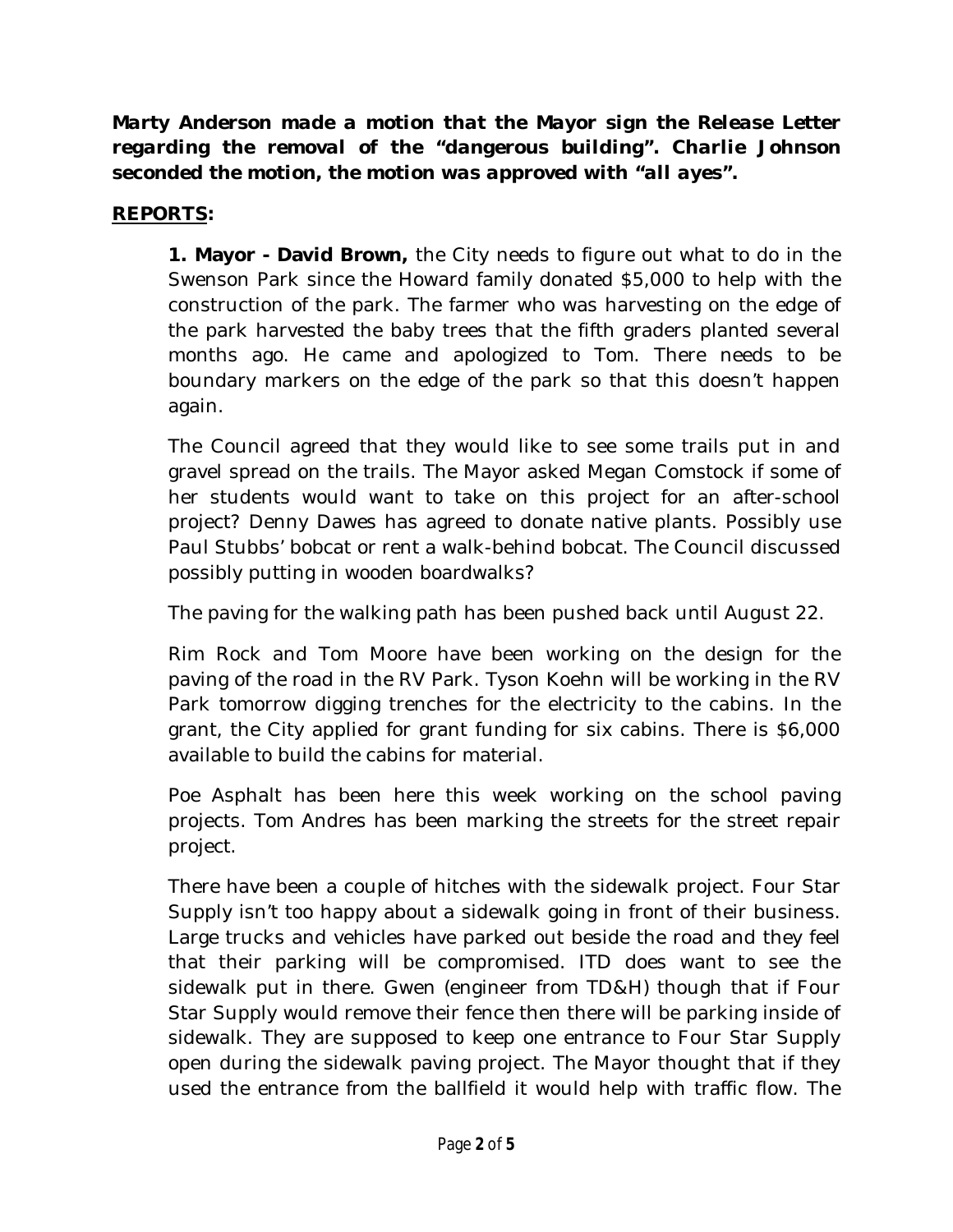contractor has stopped working until further notice and this issue is resolved.

The City is still working on getting a curb and gravel on the south side of Highway 6 from the Scenic 6 Park to NAPA if there is enough money in the project. There is a crosswalk from the Scenic 6 Park to Four Star Supply and without a sidewalk on the south side of Highway 6, pedestrian traffic would cross Highway 6 at the existing crosswalk. The Council discussed this and they all agreed that they would like to see the sidewalk on the north side of Highway 6 and a curb and gravel on the south side.

ITD has a project coming up in the future to improve the road from the railroad depot to Hatter Creek. Cynthia Gibson, Walk-Bike Alliance, was in Potlatch last week and spoke with the Mayor for a long time about this ITD Project. Cynthia asked the City to make a public comment on this ITD Project. Cynthia suggested that the City ask that the speed limit not be increased and that the sidewalk from City Hall be extended to the Railroad Depot.

Dave Cada would like to see the City keep applying for sidewalk grants even if the project were a paved path on the railroad side of Highway 6.

Phase II of the sidewalk project will place sidewalks from NAPA on the east side of Onaway Road to the City Limits and then from Elm Street to Ponderosa Drive. Dave Cada asked what would be done with the large existing trees along Highway 6 near Maple Street? The Mayor said that they are on ITD property.

The Middle Park needs to be groomed. The City and the Rec. District have taken over the park.

**2. Parks - Joan Bender,** nothing in the parks at this time except the Swenson Park that the Council discussed.

The Food Pantry plans on being in their building by October. They would like to have an Open House when the building is completed. They still must purchase a few large items: walk-in freezer. They have have received many grants.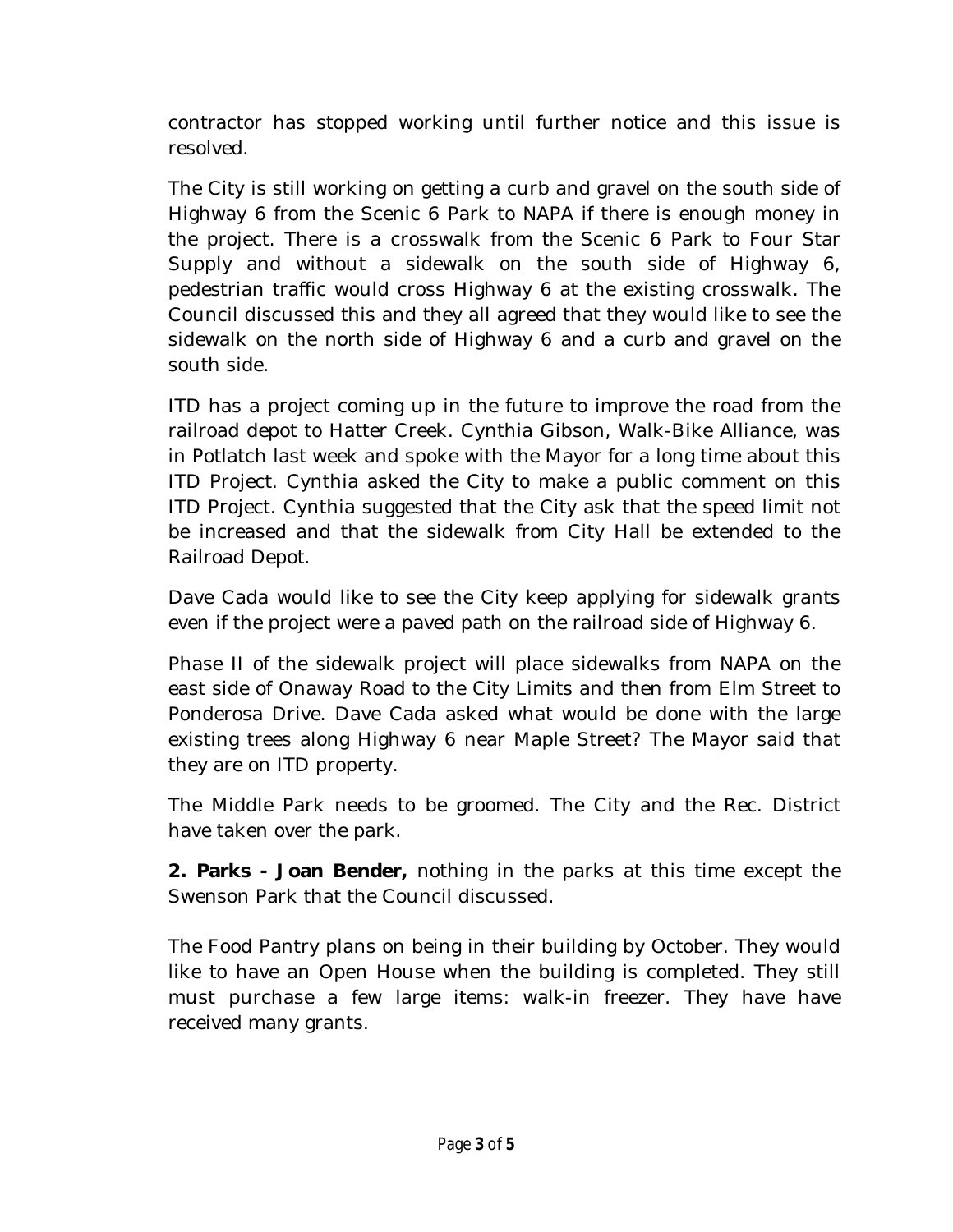**3. Pool & Cemetery - Dave Cada,** went up to the pool during the Country Music Festival and there weren't too many people up there. There were many children at the Festival.

**4. Charles Johnson - Water & Sewer,** Charlie is fixing a leak in the trailer court, everything else is ok.

**5. Streets - Martin Anderson**, asked about Poe paving the streets. There has been a paving company at the school and they paved the basketball courts and resurfaced the asphalt area at the elementary school. Tom Moore went to the School District this morning to work on the handicapped ramp with the School.

**6. Scenic 6 - David Cada**, the Potlatch Riverside Festival Association has spun out of the Scenic 6 Economic Development Council to promote country music. Their first goal was to put on a big show and they did that last Saturday in the Ponderosa Park when they had their Country Music Festival. There were large banners promoting the donors of the festival. They did a wonderful job with the Festival and are determined to go forward. They are going to be meeting on August 16 to review their efforts for this year's show and start planning next year's entertainment. Dave said that he has never been prouder of the folks that worked on this year's Country Music Festival. The Festival turned out very professionally done and everyone seemed to have enjoyed it.

They would like to figure out how to provide more shade during the day's event. Possibly put the stage in a different area next year, maybe use a parachute as a covering so that people would be able to get closer to the stage. Dave wanted everyone to know how expensive this festival was to put on: the canopy that they used over this year's stage was \$2,000 to rent for one day. They were glad that they had it over the stage as it rained the night before and there was musical equipment under the canopy and it protected the equipment from getting wet.

Dave said that he talked with Mabel Vogt about the festival being on the same day at the Fiddle Show and Mabel said that they had more people attend the Fiddle Show this year than they did last year and she would like to see them continue to have the festival on the same day.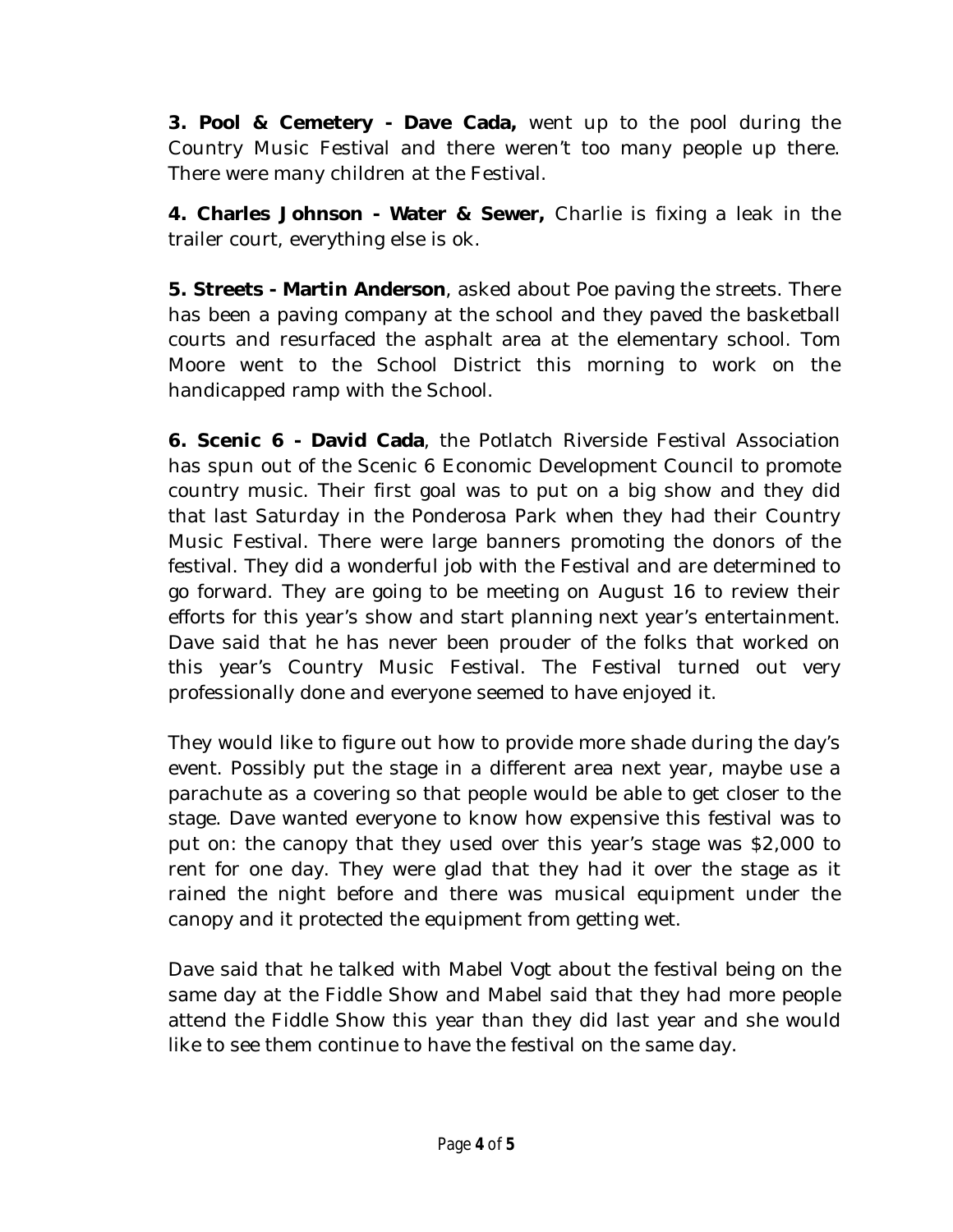**7. Clerk - Shelly Hammons,** Christine Frei from Clearwater Economic Development Association will be in Potlatch tomorrow at 10:00 a.m. to begin the first meeting on the updated Comprehensive Planning.

*Marty Anderson made a motion that the bills in the amount of \$47,932.85 be approved, Charlie Johnson seconded the motion, the motion was approved with "all ayes".* 

*Martin Anderson made a motion to adjourn the meeting, seconded by Joan Bender, the motion was carried with "all ayes", meeting adjourned at 7:50 p.m.*

David L. Brown, Mayor

\_\_\_\_\_\_\_\_\_\_\_\_\_\_\_\_\_\_\_\_\_\_\_\_\_\_\_\_\_\_\_\_\_\_\_

ATTEST:

\_\_\_\_\_\_\_\_\_\_\_\_\_\_\_\_\_\_\_\_\_\_\_\_\_\_\_\_\_\_\_\_\_\_\_\_\_\_\_\_\_ Shelly M. Hammons, City Clerk-Treasurer

#### **The next Council meeting will be August 22, 2016.**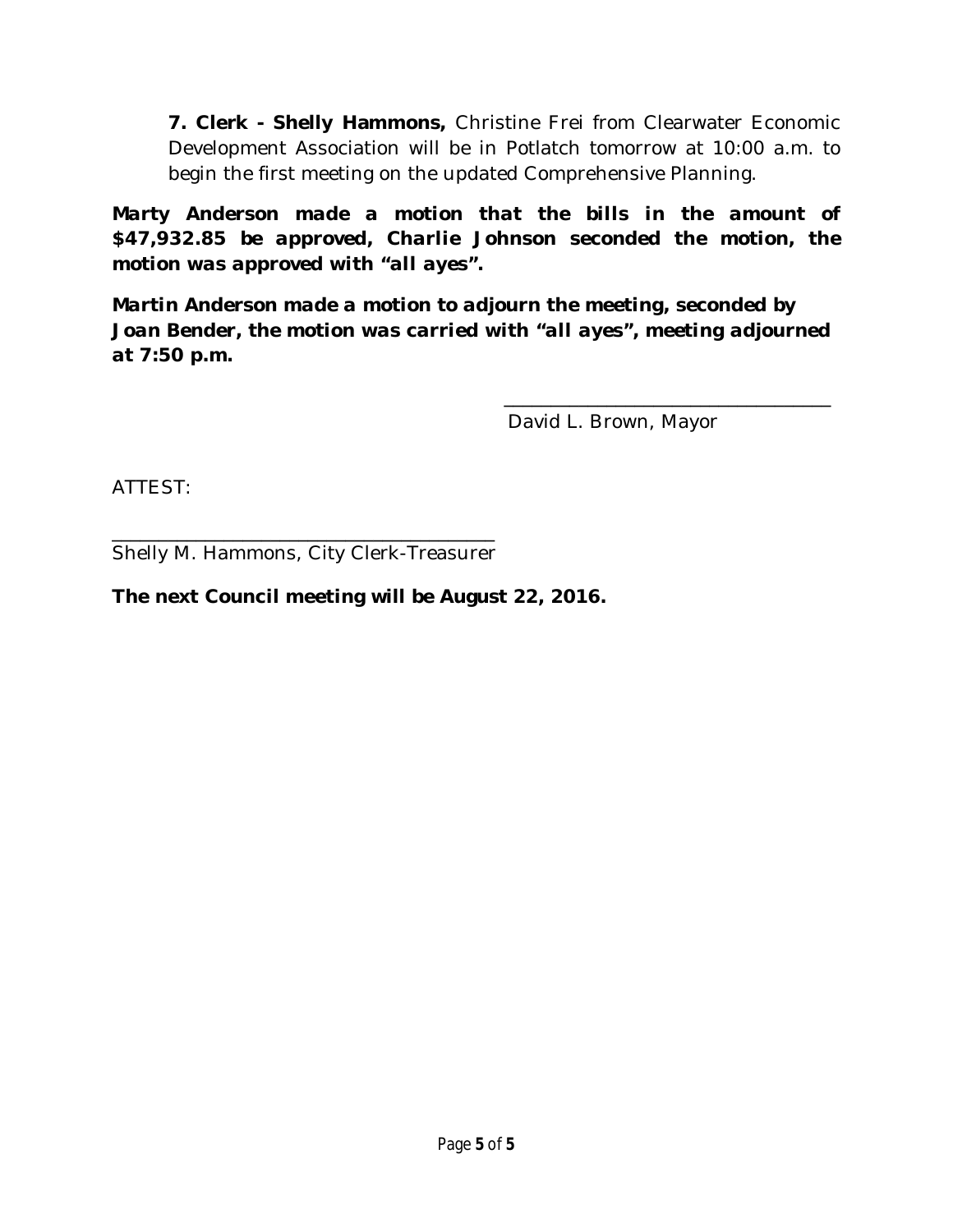

**City Hall – 195 6th Street – Potlatch, ID 83855**

## **August 22, 2016 – 7:00 p.m.**

The regular meeting of the city council was presided over by Mayor David Brown. Council members present: David Cada, Joan Bender, Martin Anderson and Charlie Johnson. Also present: Shelly Hammons.

GUESTS: Dan Foreman, Christine Frei.

#### *Dave Cada made a motion that the minutes of the meeting minutes of August 8, 2016, be approved, Joan Bender seconded the motion, motion was approved with "all ayes".*

#### **NEW BUSINESS:**

Christine Frei, Executive Director of Clearwater Economic Development Association, brought binders for everyone and went over the Economic Development training that she will conducting in the next few months with the City Council. In the notebook, Christine gave everyone a book by Daniel M. Johnson, Leading Economic Development: A Toolkit for Public Officials and Civic Leaders. The next session will be on Business Cultures at the City Council meeting on September 26. There will be a Comprehensive Plan meeting at City Hall on September 13 with Christine.

Dan Foreman introduced himself to the Council. Mr. Foreman is running for State Senate for Latah and Benewah County.

The next order of business is a proposed Ordinance whose Title reads as follows:

AN ORDINANCE OF THE CITY OF POTLATCH, IDAHO, ENTITLED THE ANNUAL APPROPRIATION ORDINANCE INCREASING THE AMOUNTS APPROPRIATED TO **\$1,792,616.00** TO DEFRAY THE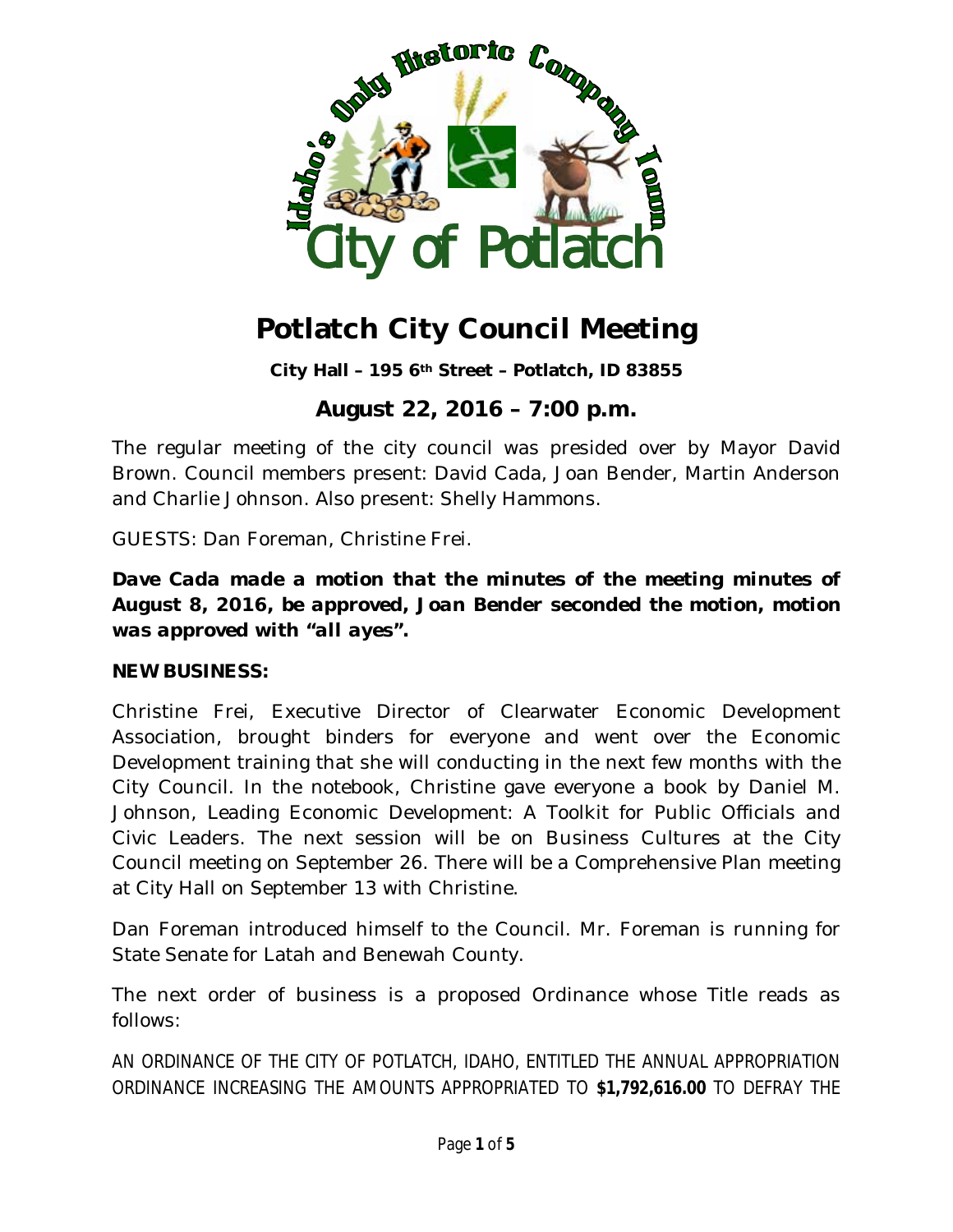EXPENSES AND LIABILITIES OF THE CITY OF POTLATCH FOR SAID FISCAL YEAR PROVIDING FOR REPEAL OF CONFLICTING PROVISIONS, AND PROVIDING AN EFFECTIVE DATE.

Mayor: I would entertain a motion that the rules by suspended and the proposed ordinance pass its first reading by Title only.

#### *Dave Cada made a motion that the rules be suspended and that the proposed ordinance pass its first reading by Title only and its second and third readings under suspension of the rules.*

Mayor: Is there a second?

## *It has been moved by Dave Cada and seconded by Joan Bender that the rules be suspended and that the proposed ordinance pass its first reading by Title only and it second and third readings under suspension of the rules.*

Discussion? There wasn't a discussion on the proposed ordinance.

### **This is a roll call vote: Johnson: aye; Cada, aye; Anderson; aye and Bender; aye.**

The ordinance passes its first reading by Title only and its second and third reading under suspension of the rules.

Mayor: I would entertain a motion that the ordinance be formally adopted.

## *Dave Cada made a motion that the ordinance number 504 be formally adopted.*

Is there a second?

*Mayor: It has been moved by Dave Cada and seconded by Joan Bender that Ordinance No. 504 be formally adopted.*

**This is a roll call vote: Johnson: aye; Cada, aye; Anderson; aye and Bender; aye.**

The Council reviewed the fees and rates for the City of Potlatch. The suggested changes were made (see attachment). Shelly will schedule a Public Hearing for the rate changes for September 12.

#### **REPORTS:**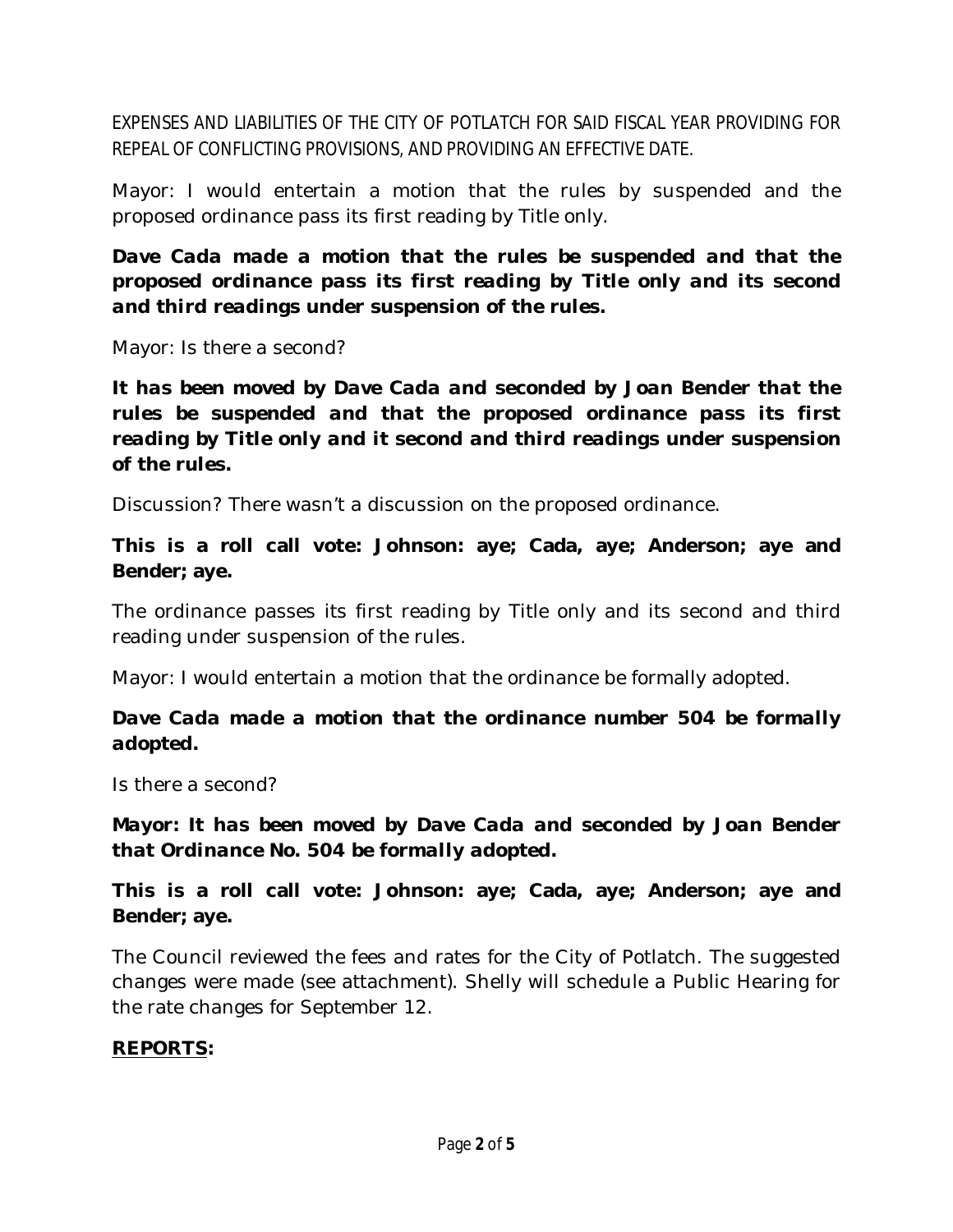**1. Mayor - David Brown,** the sidewalk project is going good. The Contractor talked with the Grange and the entrance that has been closed should open up tomorrow. ITD would like to see the City put a curb in across from the Grange but there won't be enough funds to put the sidewalk in at this time. Several local ITD men were in City Hall this morning concerned about the curb in front of the Wagon Wheel. There wasn't going to be enough room to raise the curb and then have the three steps going into the Wagon Wheel. The curb was lowered so that the first step would be a regulation rise which wouldn't create a tripping hazard.

Motley-Motley will be in Potlatch on Wednesday to pave the walking path and also the road around the RV Park.

The paving and road repair is going good. Mr. Hogaboam was at the Mayor's home at 8:00 a.m., Sunday morning, to talk about paving or grading his street. Elm Street won't be repaired, the crew will be doing an overlay on the entire street. There have been different ideas on Facebook about where to pave in Potlatch. Two of the areas that the City would like to get done in the next few weeks would be: at the cross section of Spruce Street and Memorial Drive where it intersects with Ponderosa Drive. Also repair the big hole at  $10<sup>th</sup>$  Street and Highway 6. The Mayor proposes to the Council that the City borrow from our funds and repay with interest to get these two repairs completed. The Highway funds that the City receives from the increase in the registration tax, is only supposed to be spent on repairing or maintenance on the streets. Sharon Bunce came into City Hall today and is concerned about the 90 degree angle drop-off where the street was paved in front of her house. The weeks, the maintenance crew will go around and feather out the drop-off areas in the citizens driveways. Marty Anderson, Greg Weller and the Potlatch Food Pantry will all be paying for the paving that was done in front of their places.

Bryngelson Concrete has poured the concrete parking pads in the RV Park and Palouse Septic has installed two more drainage systems. The Mayor and Tom Andres have been working on the irrigation system. The Mayor turned one area off near the RV Park because it was spraying on one of the RVs. There aren't any ground squirrels any more but there are a lot of birds that are playing in the water when the sprinklers are on.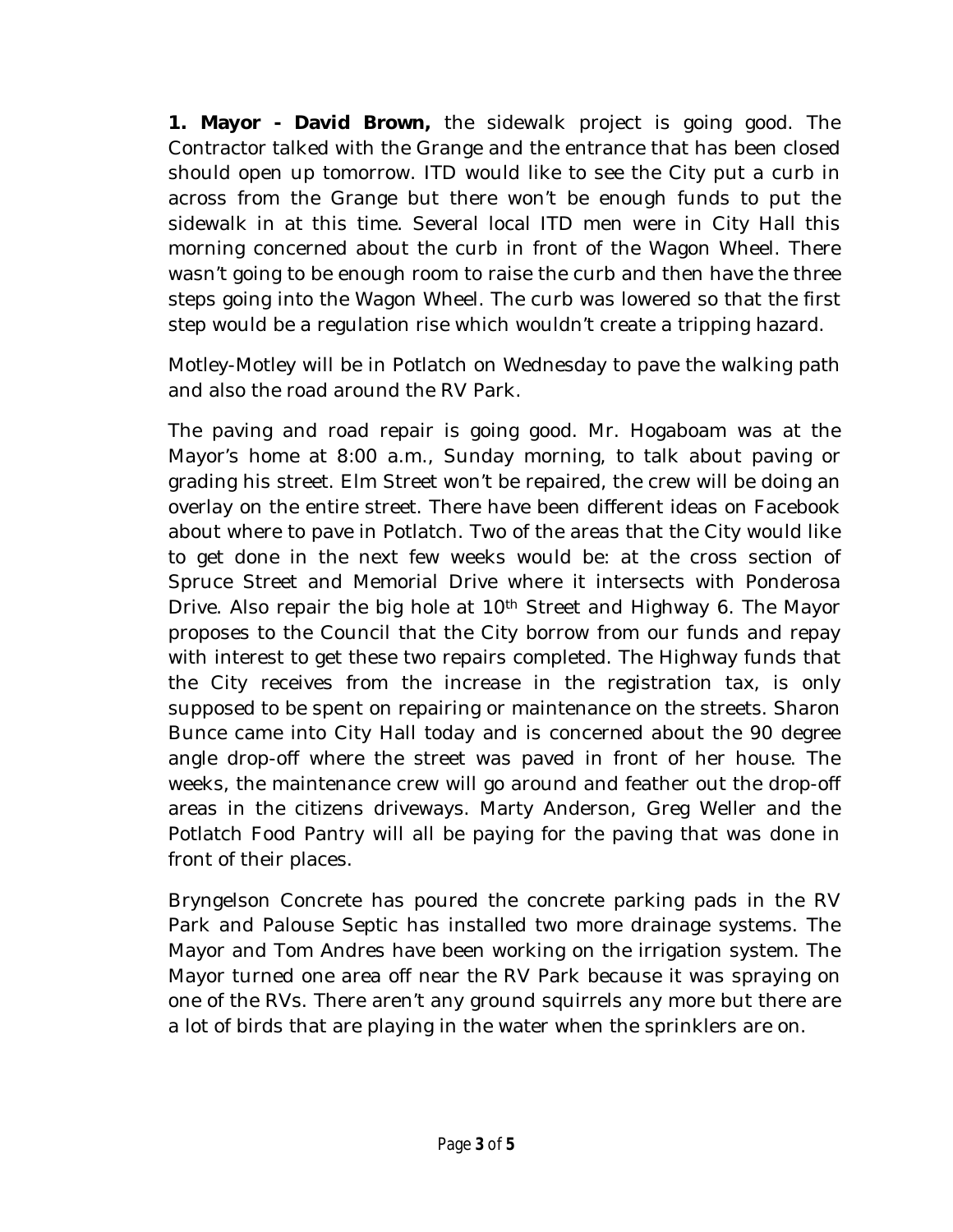**2. Parks - Joan Bender,** nothing in the parks at this time. The Mayor praised Tom and Joan Bender for the work that they have done on the fundraising and construction of the Potlatch Food Pantry.

**3. Pool & Cemetery - Dave Cada,** the last month the weather has been warm and the pool has had great attendance. The Health Inspector did an inspection at the pool last month and there are several items that will need to be addressed before the pool opens next year. The pool shut down on August 19. School will start Wed., August 24. One of the issues is that when the wind blows, it blows a lot of dirt into the pool from the oil and gravel the parking lot.

Dave said that he has looked at the area between the pool and the Ponderosa Park and this could be made into a very nice park area. Possibly put some RV Pads in and cut down the brush. There are high school students with senior projects to complete and several teachers would be willing to help make this into a nice park area.

**4. Charles Johnson - Water & Sewer,** nothing at this time.

**5. Streets - Martin Anderson**, asked if the manholes have been raised in the streets that were paved or repaired? The Mayor said that they have been raising the manholes with 2" risers.

**6. Scenic 6 - David Cada**, there was a Country Music Festival meetingt on August 16 and it was voted unanimous to have the festival again next year.

There is an Inland NW Partners meeting in Lewiston on Thursday, September 15, on culinary tourism. Dave and Kenny Cada have already registered for this training.

**7. Clerk - Shelly Hammons,** CEDA is partnering with the UofI to have an Economic Development Training at the Lewis-Clark College on September 16. There will be five people attending this training: David Brown, Dave and Kenny Cada, Joan Bender and Shelly Hammons.

*Joan Bender made a motion that the bills in the amount of \$37,156.24 be approved, Dave Cada seconded the motion, the motion was approved with "all ayes".*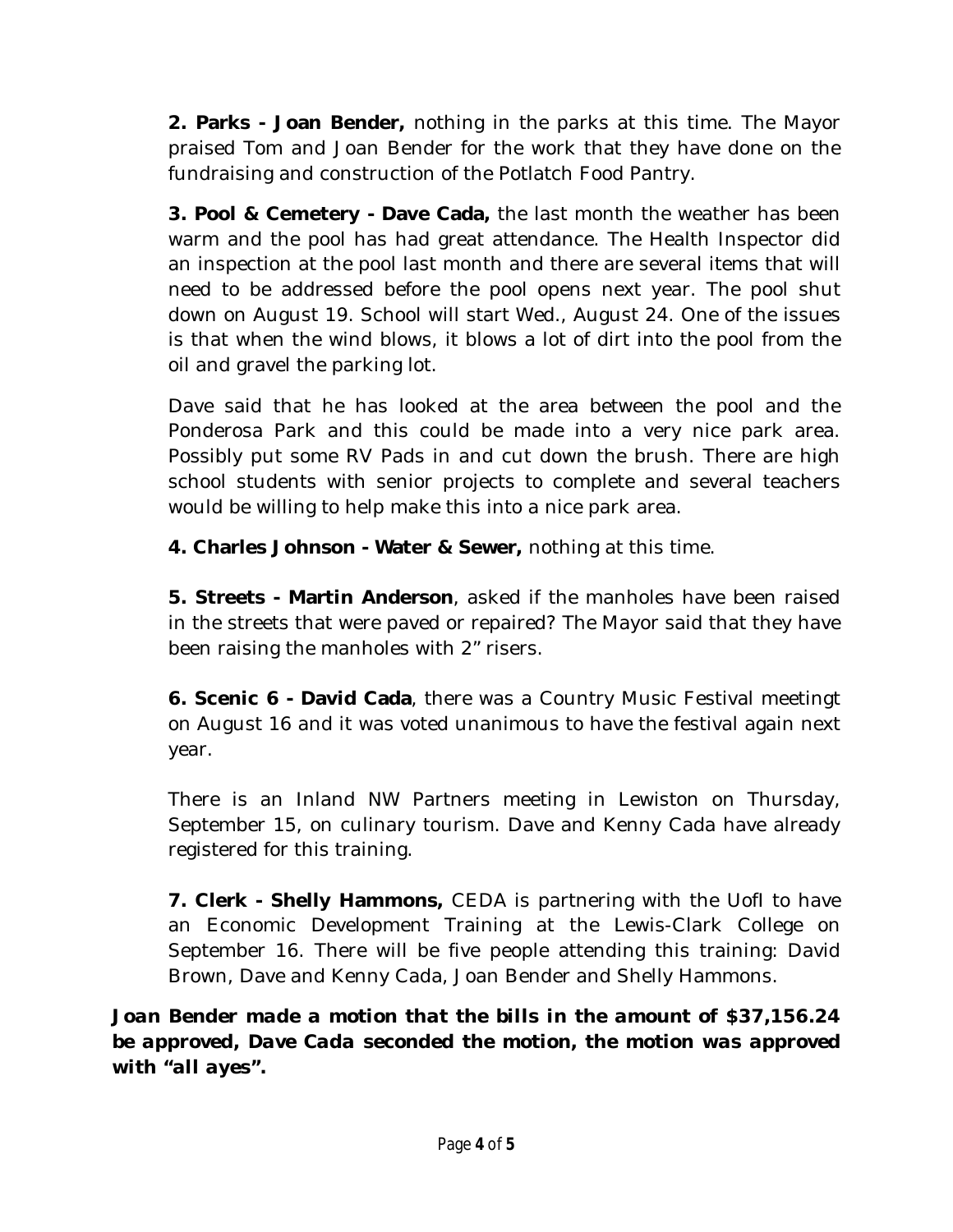### *Martin Anderson made a motion to adjourn the meeting, seconded by Charlie Johnson, the motion was carried with "all ayes", meeting adjourned at 8:47 p.m.*

David L. Brown, Mayor

\_\_\_\_\_\_\_\_\_\_\_\_\_\_\_\_\_\_\_\_\_\_\_\_\_\_\_\_\_\_\_\_\_\_\_

ATTEST:

\_\_\_\_\_\_\_\_\_\_\_\_\_\_\_\_\_\_\_\_\_\_\_\_\_\_\_\_\_\_\_\_\_\_\_\_\_\_\_\_\_ Shelly M. Hammons, City Clerk-Treasurer

#### **The next Council meeting will be September 12, 2016.**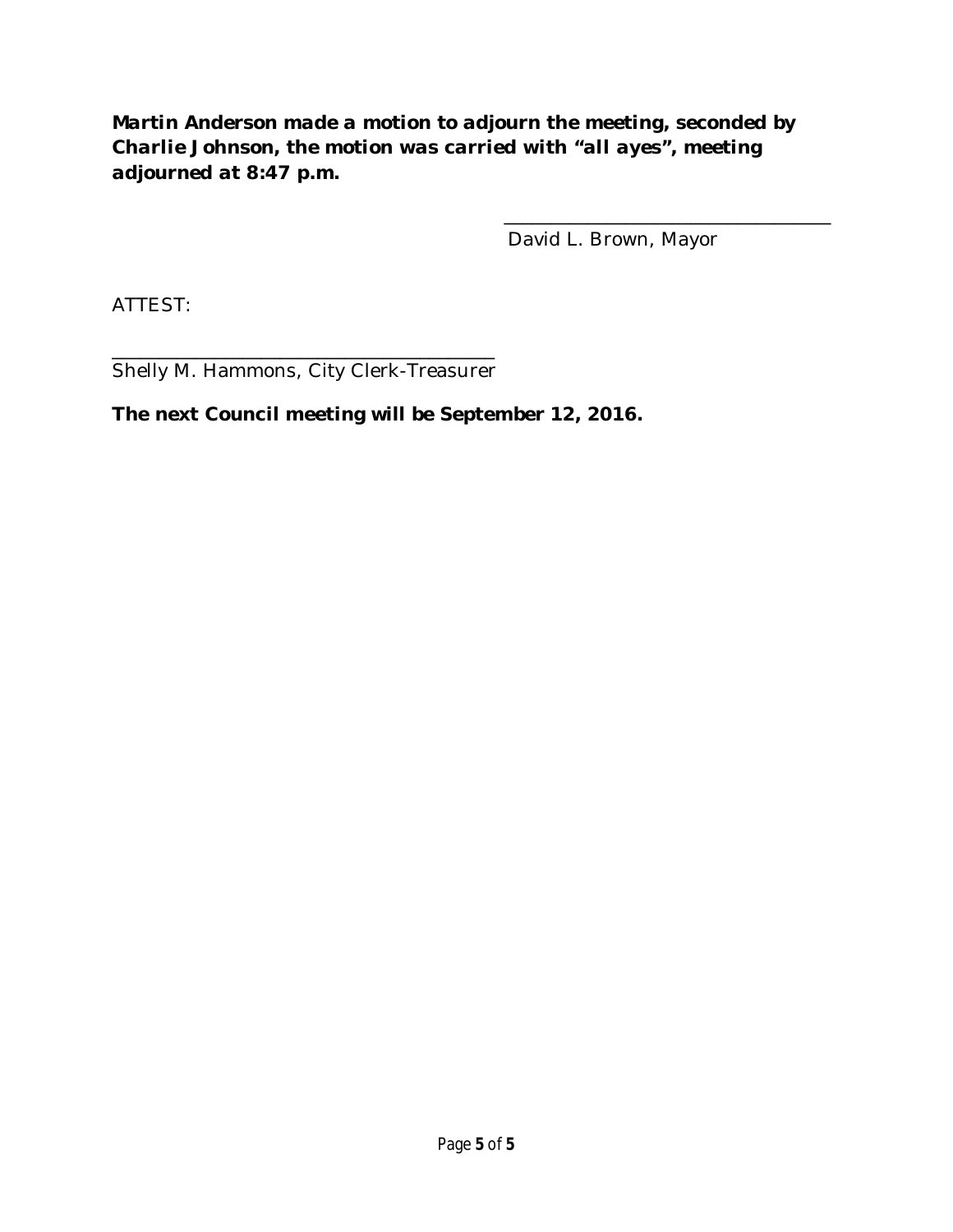

**City Hall – 195 6th Street – Potlatch, ID 83855**

## **September 12, 2016 – 7:26 p.m.**

The regular meeting of the city council was presided over by Mayor David Brown. Council members present: David Cada, Joan Bender and Martin Anderson. Charlie Johnson was absent. Also present: Shelly Hammons.

GUESTS: Megan Comstock.

#### **NEW BUSINESS:**

*Dave Cada made a motion that the meeting minutes of August 22, 2016, be approved, Joan Bender seconded the motion, motion was approved with "all ayes".*

*Joan Bender made a motion that the two Public Hearing minutes from August 8, 2016, be approved, Dave Cada seconded the motion, the motion was approved with "all ayes".*

*Dave Cada made a motion that the Mayor sign the agreement with Avista, Marty Anderson seconded the motion, the Mayor asked for a Roll Call vote: Dave Cada, aye; Marty Anderson, aye, and Joan Bender, aye. Charlie Johnson was absent.*

*Dave Cada made a motion that the fees and rates be adopted according to Resolution No. 2016-09-12 and that the City adopt Resolution No. 2016-09-12. Joan Bender seconded the motion, the Mayor asked for a Roll Call vote: Dave Cada, aye; Marty Anderson, aye and Joan Bender, aye. Charlie Johnson was absent.*

Mrs. Foster was in City Hall last week and she has been having trouble with delivery people being confused where she lives because Memorial Drive is not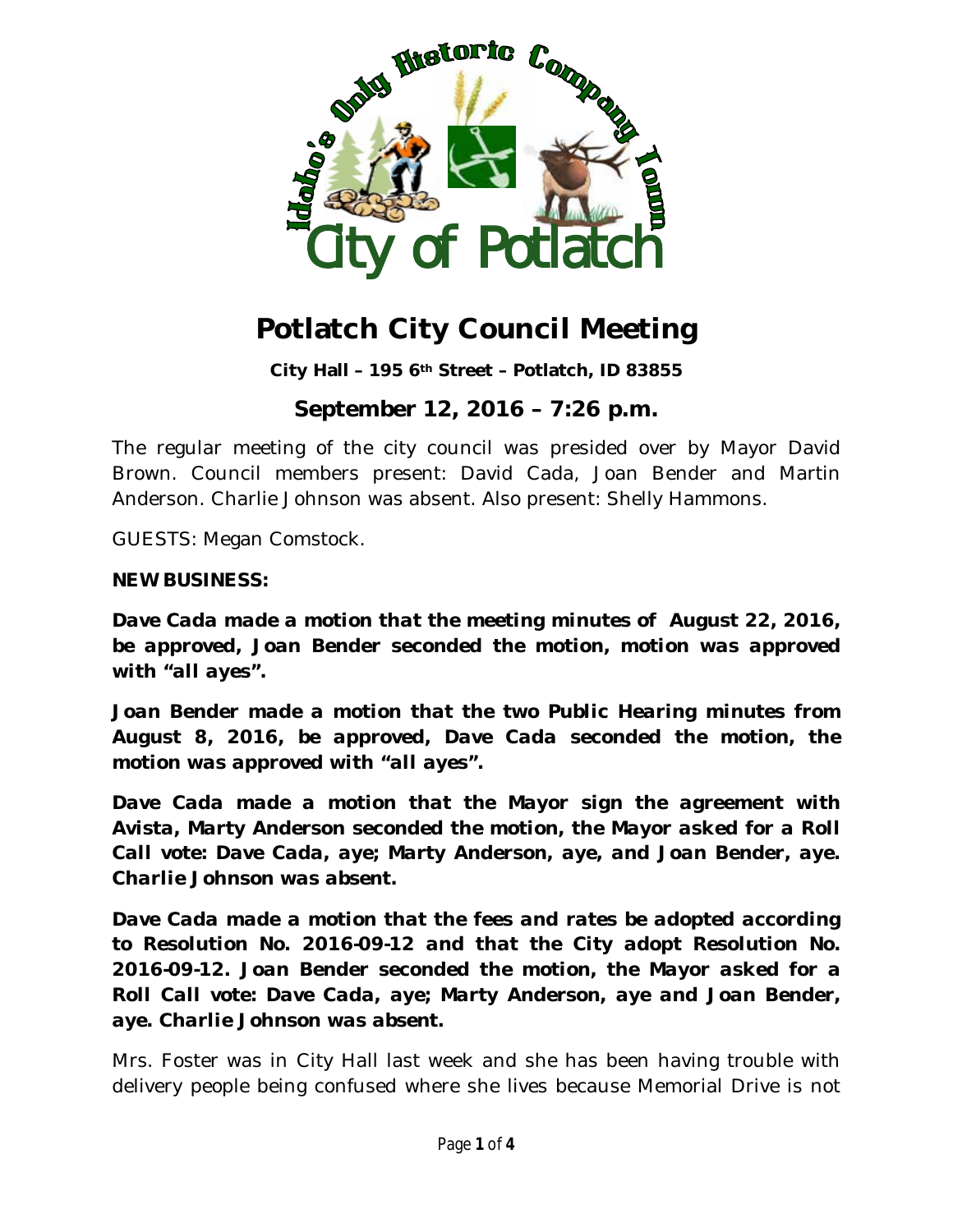her address (she lives on Cedar Street) but they can't find her house when they get to Memorial Drive. She suggested that Cedar Street be added to the Memorial Drive street sign. The Council discussed this and agreed to change out the Memorial Drive sign and replace it with Cedar Street. No one in the City has an address of Memorial Drive.

### *Dave Cada made a motion that the City replace the Memorial Drive signs with Cedar Street signs, Marty Anderson seconded the motion, the motion was approved with "all ayes".*

The Idaho Department of Parks & Recreation has a Land and Water Conservation grant fund that the City has been advised to submit an application to buy or develop land for recreation purposes. The grant is a 50/50 grant and the grant application would have to be submitted by the end of January 2016. There are numerous stipulations that the City would have to complete before the application would be submitted. There will have to be several town meetings and a concept drawing of the recreation facility would have to be done. If regulation size baseball fields were built, the school would not be able to use them for school games. If the City would receive this grant, the land would be retained *in perpetuity* for recreation (it wouldn't ever be able to be used for anything else). There would be a sizeable amount of money that the City would have to spend in up-front costs and these costs *may* be reimbursed by the grant. The land could be used for monthly RVers. The sewer line runs across the land and the well is close by for drinking water. There would be a possibility of building a Skate Park, Dog Park or other recreational uses. Even if the City doesn't receive the grant, the City would be ahead by having the concept drawing and all of the environmental concerns completed.

The Council discussed the town meeting and that it would be beneficial to advertise in the CIA Newsletter.

#### *Dave Cada made a motion that the City pursue the Idaho Department of Parks and Recreation Land/Water Conservation grant that would include purchasing 10 acres from Potlatch Corporation and developing the land for recreational purposes, Joan Bender seconded the motion, the motion was approved with "all ayes".*

There will be an Idaho Department of Parks and Recreation meeting in Lewiston at Hells Gate State Park to review the different grant opportunities that are available.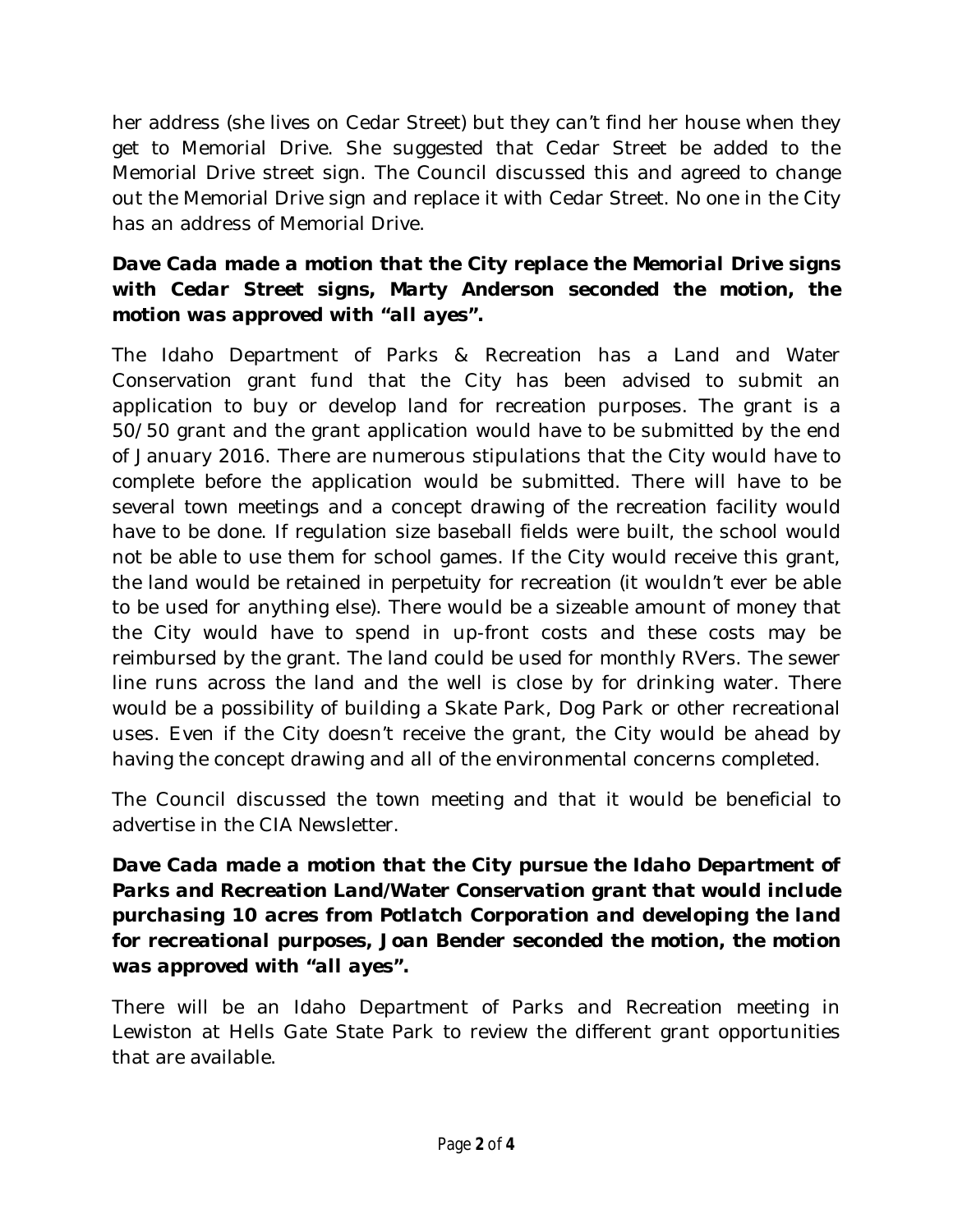The streets have been paved and repaired. The Potlatch Food Pantry already paid \$2,000 for the street that was repaired on Pine Street when their water and sewer lines were installed. Greg Weller and Marty Anderson will both be paying \$1,125 for the paving that was done on their property. The total bill from Poe was \$133,188 (which was their bid). The City already approved RESOLUTION No. 2016-03-14, \$50,000 will be transferred from the LGIP wastewater account and \$50,000 will be transferred from the LGIP water account to pay this bill.

### **REPORTS:**

 **1. Mayor - David Brown,** the RV Park is going to be paved this week. The Mayor talked with Herco Asphalt and asked them to not pave so far down past the Depot and pave around the RV Dump Station instead.

The Mayor drove around with Herco Asphalt this week and looked at the two locations: 10th Street down to Onaway Road and also on Ponderosa Drive below the school. The Council discussed these two repairs and were in favor of paving these two areas. We will find out what the cost will be and get back to the Council in the next few days. Dave Cada said that he was in favor of borrowing from our accounts and paying back the money with interest as long as it isn't an outlandish amount of money.

Motley-Motley will be here on Wednesday and will be looking over the two handrails going down with the stairs on 6<sup>th</sup> Street. There was a 25 day extension to do the curb on the other side of Highway 6 by the Scenic 6 Park and we will go as far with the curb as money will allow. There hasn't been a Completion meeting scheduled for the sidewalk project yet.

Tom said that a new water pump is needed for the Scenic 6 well. Strom was here last week.

**2. Parks - Joan Bender,** would like to add to next meeting's agenda to purchase a small freezer for National Night Out.

Cliff Dudley is making a proposal to complete the Swenson Park. He came into City Hall and got the design and will submit a bid on the project.

Joan asked the Mayor if the County charged Administration Fees when they were the City's Building Inspector? No. Rim Rock is charging \$50.00 per hour for administration costs.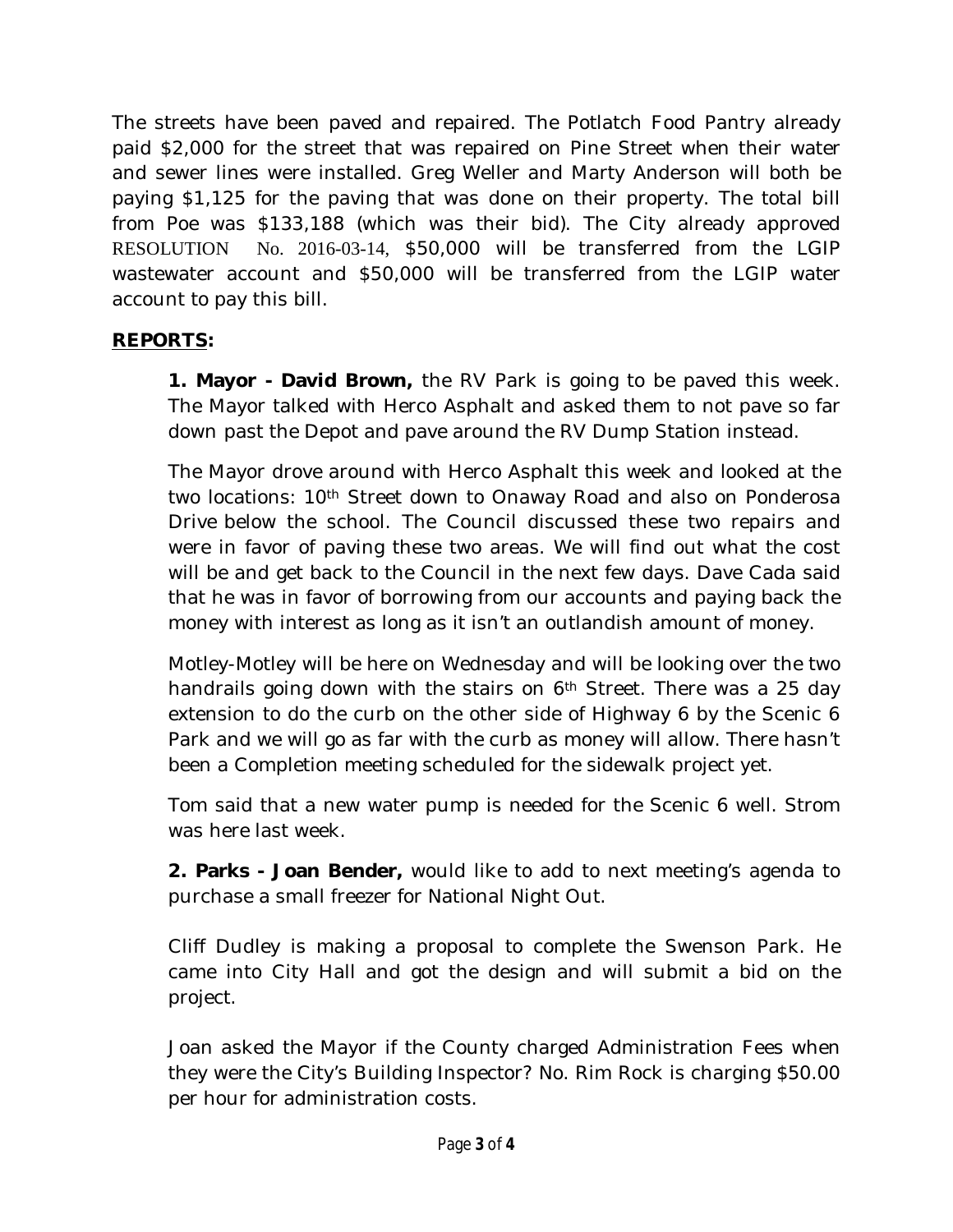**3. Pool & Cemetery - Dave Cada,** asked if the final numbers have been completed for the pool for this year? No, Bev Bafus will be here in a few weeks to reconcile the August books.

**4. Charles Johnson - Water & Sewer,** absent.

**5. Streets - Martin Anderson**, we've already talked about the paving project.

**6. Scenic 6 - David Cada**, nothing at this time.

**7. Clerk - Shelly Hammons,** there will be an Inland NW Partners meeting in Lewiston on Thursday, Sept. 15. CEDA will be having a training in Lewiston on Friday, Sept. 16. October 20, there will be a PRIMA Risk Management training in Coeur d'Alene from 8:30 a.m. to 4:00 p.m. The Mayor will be receiving his plaque at this meeting for completing the Risk Management series.

*Marty Anderson made a motion that the Century 21 bills in the amount of \$9,944.56 and the City bills in the amount of \$155,569.51 be approved, Joan Bender seconded the motion, the motion was approved with "all ayes".* 

*Martin Anderson made a motion to adjourn the meeting, seconded by Dave Cada, the motion was carried with "all ayes", meeting adjourned at 8:36 p.m.*

David L. Brown, Mayor

\_\_\_\_\_\_\_\_\_\_\_\_\_\_\_\_\_\_\_\_\_\_\_\_\_\_\_\_\_\_\_\_\_\_\_

ATTEST:

\_\_\_\_\_\_\_\_\_\_\_\_\_\_\_\_\_\_\_\_\_\_\_\_\_\_\_\_\_\_\_\_\_\_\_\_\_\_\_\_\_ Shelly M. Hammons, City Clerk-Treasurer

**The next Council meeting will be September 26, 2016.**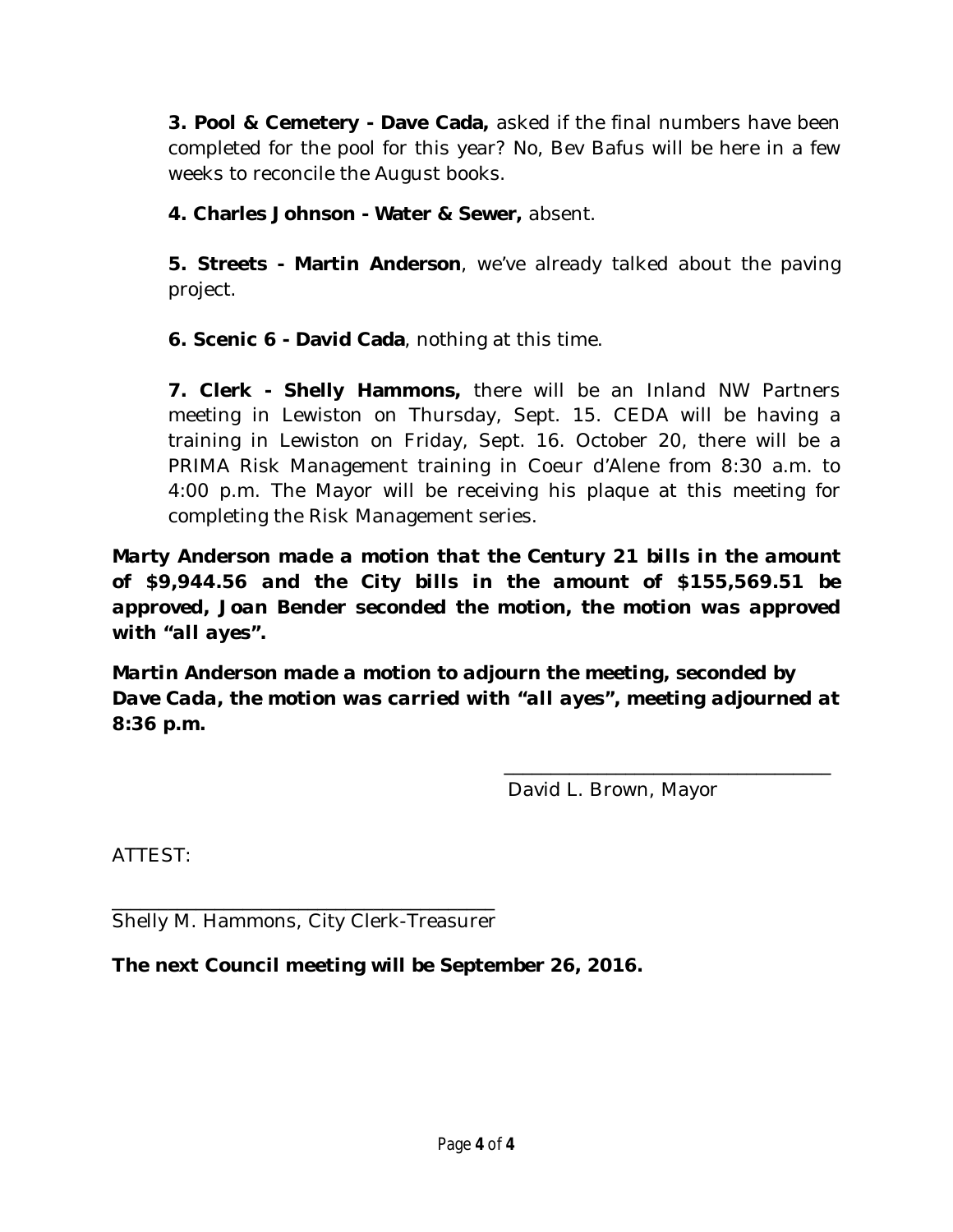

**City Hall – 195 6th Street – Potlatch, ID 83855**

# **September 26, 2016 – 7:0 p.m.**

The regular meeting of the city council was presided over by Mayor David Brown. Council members present: David Cada, Joan Bender, Martin Anderson and Charlie Johnson. Also present: Shelly Hammons.

GUESTS: Chuck and Terry Chambers, Christine Frei, Clearwater Economic Development Association; and Deputy Shane Anderson, Latah County Sheriff's Department.

#### **NEW BUSINESS:**

*Dave Cada made a motion that the meeting minutes for the Public Hearing on September 12, 2016, be approved and also the minutes from the September 12, 2016, City Council meeting be approved, Joan Bender seconded the motion, motion was approved with "all ayes".*

*Marty Anderson made a motion to accept the Amended Agenda, Joan Bender seconded the motion, the motion was approved with "all ayes".*

Christine Frei, Executive Director, of Clearwater Economic Development Association, attended the meeting to conduct the training on the Business Cluster Development for the second installment of the CEDA Economic Development Training. The next training with the Potlatch City Council will be on October 24, 2016, at 7:00 p.m.

The AVISTA contract that the Mayor signed was for the electricity to the cabins in the Scenic 6 RV Park.

Strom Electric submitted a quote to provide and install a new radio telemetry system for two (2) well locations. This quote provides the integration of existing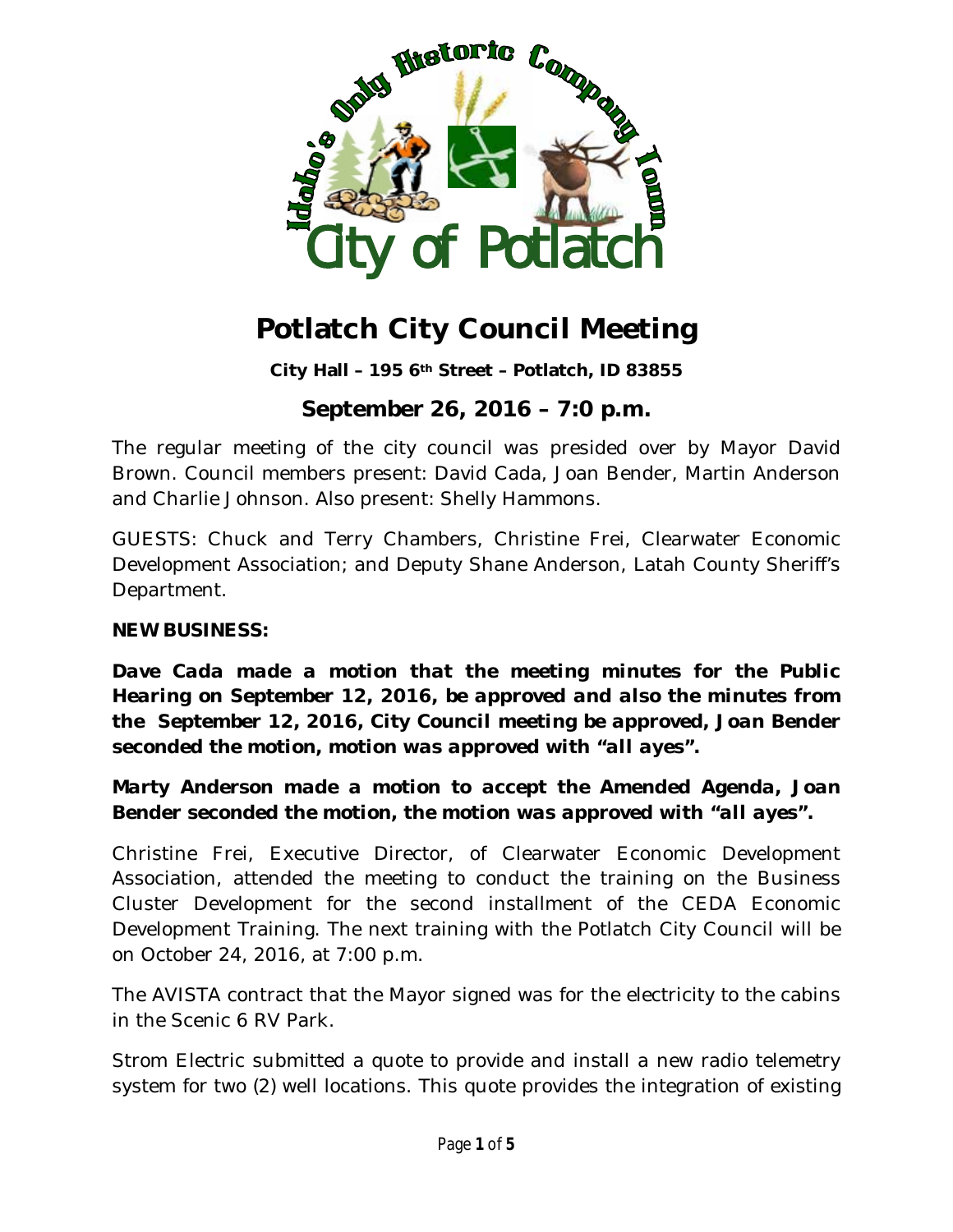controls into a new telemetry system for operation of the Ridge well for level control at the reservoir, \*an electrical permit is not required \*telemetry controls would be provided by ControlFreek, Inc. The integration would re-use existing antennas, cables, enclosures and control wiring. New radios would be expandable for future networking capabilities. Reading the pressure on the main line at the Park well and calibrated to readout in level of the reservoir at both locations. \*On-site system testing and calibrations \*operator training and documentation.

The Council reviewed the quote and asked that Source Electric be contacted to see if they will submit a quote. The Council tabled the discussion until the next Council meeting.

The Council reviewed the new MOU between the Potlatch School District and the City of Potlatch for the Century 21 After-School Program.

*Marty Anderson made a motion that the City Council approve that the Mayor sign the new MOU between the Potlatch School District #285 and the City of Potlatch with the changes that are highlighted, Dave Cada seconded the motion. The Mayor asked for a roll call vote: Charlie Johnson, aye; Dave Cada, aye; Marty Anderson, aye and Joan Bender, aye. The motion passed with "all ayes".*

Chuck Chambers introduced himself to the City Council and let them know that he has many grievances with one of his neighbors, Lou Soule. Mr. Chambers lives on a sharp corner on Fir Street and there are many vehicles parked on the street at different times and it makes the street narrowed down into a one lane road. There is a bus stop at Debbie Chambers house that 12-15 children get on the bus every day. Mr. Chambers daughter almost had a headon collision with the bus because there was only room for one vehicle to drive on the street. Mr. Chambers said that last week Mr. Soule brings in a load of saw logs and dumps it in Mr. Soule's driveway and the street. Mr. Chambers said that the City has an Ordinance about dumping the logs on the street. The logs are still there and he has a grievance with that, does the City enforce the Ordinances or not? The Mayor said that the City contracts with the Latah County Sheriff's Office for eight (8) hours of police protection every week. The Deputies are to enforce the City's Ordinances. The Mayor said that the City has been informed that the logs were going to be cleaned up.

Mr. Chambers had photos of the log deck and different areas on Fir Street. Mr. Chambers said that if there was a serious medical issue, the emergency vehicles couldn't get through. Mr. Chambers said again, all of the issues are a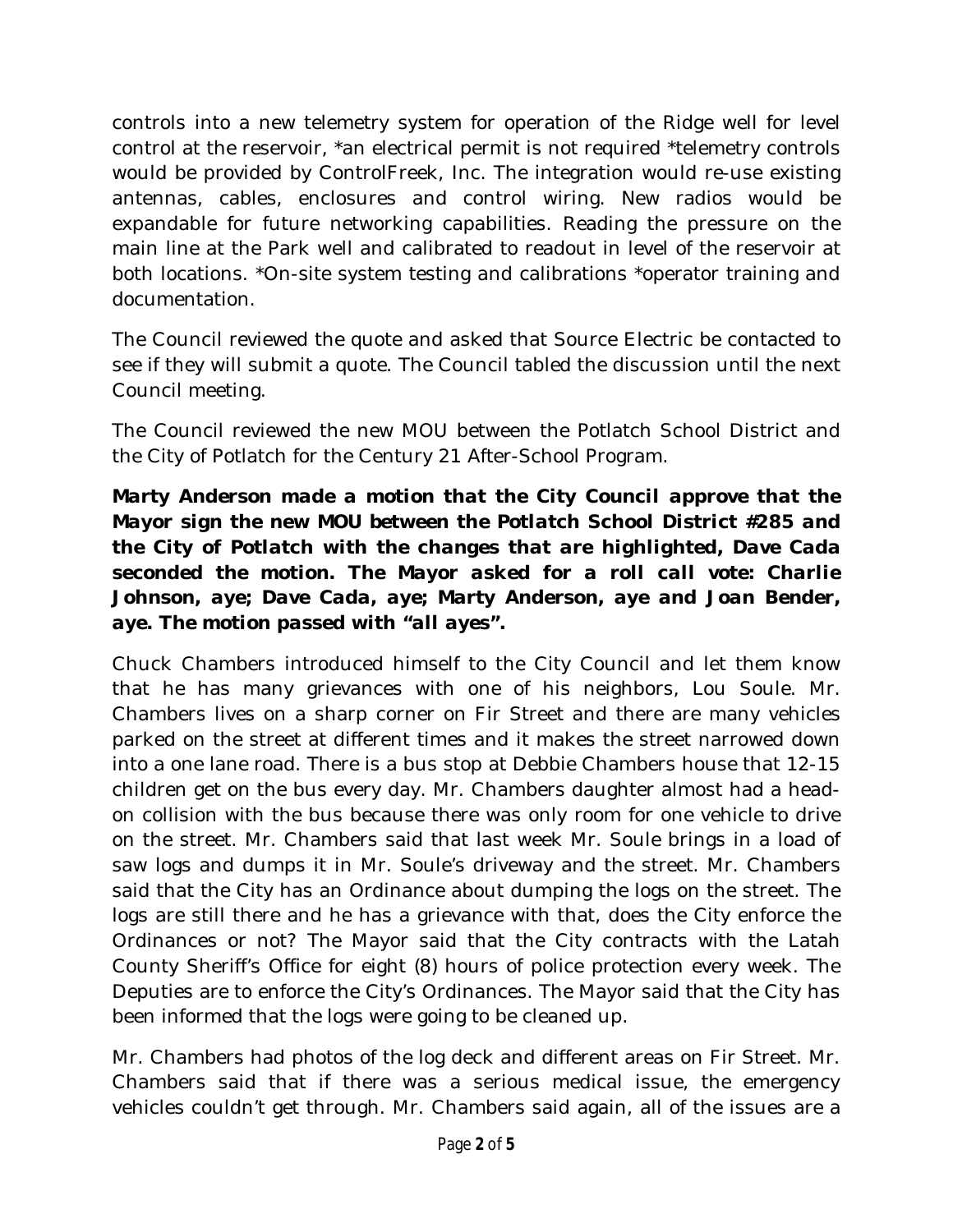problem and that brings us back to the City's Code. Mr. Chambers said that when the vehicles are all parked on the street a different times, he hasn't been able to get his boat out of his driveway.

Dave Cada said that he and his wife drove by there before the Council meeting tonight and Dave saw quite a crew of people moving logs and it didn't look like it was on City property.

The City's attorney, Will Herrington, contacted the Mayor this morning and said that the City would be able to place No Parking signs in different areas on Fir Street or else put No Parking signs on the whole street because the corner on Fir Street is a dangerous area. The Council agreed that the City will place No Parking signs in different areas on Fir Street. Shelly will order the No Parking signs.

The City Council agreed that the main concern is the safety on the corner for drivers and also people using the street. (The high school track team has been running up Fir Street for practice.)

The Mayor said that the City is working with the Sheriff's Department on the parking issues in Potlatch. Citizens will be informed that they need to move their vehicles off of the streets. The City will also be asking the citizens to trim their trees and bushes off of the sidewalks around town.

## **RESOLUTION No. 2016-09-26**

(Resolution No. 2016-09-26 in its entirety on file in the City's Resolution file.)

The following resolution was introduced by Councilman, Dave Cada who moved for its adoption. Second by Councilman, Charlie Johnson.

# **RESOLUTION No. 2016-09-26**

A RESOLUTION OF THE CITY OF POTLATCH, A MUNICIPAL CORPORATION OF THE STATE OF IDAHO, PROVIDING FOR APPROVAL TO TRANSFER WATER AND SEWER FUNDS THAT ARE IN THE IDAHO STATE LGIP ACCOUNTS TO THE CITY'S GENERAL FUND TO PAVE THE SCENIC 6 RV PARK AND THE 0.8 WALKING PATH AROUND THE SCENIC 6 PARK. THE CITY'S GENERAL FUND WILL REPAY THE WATER AND SEWER LGIP ACCOUNTS BY NOVEMBER 30, 2016, WHEN THE IDAHO DEPARTMENT OF PARKS & RECREATION REIMBURSES THE CITY FOR THESE RV PARK GRANT AND TRAIL GRANT EXPENSES.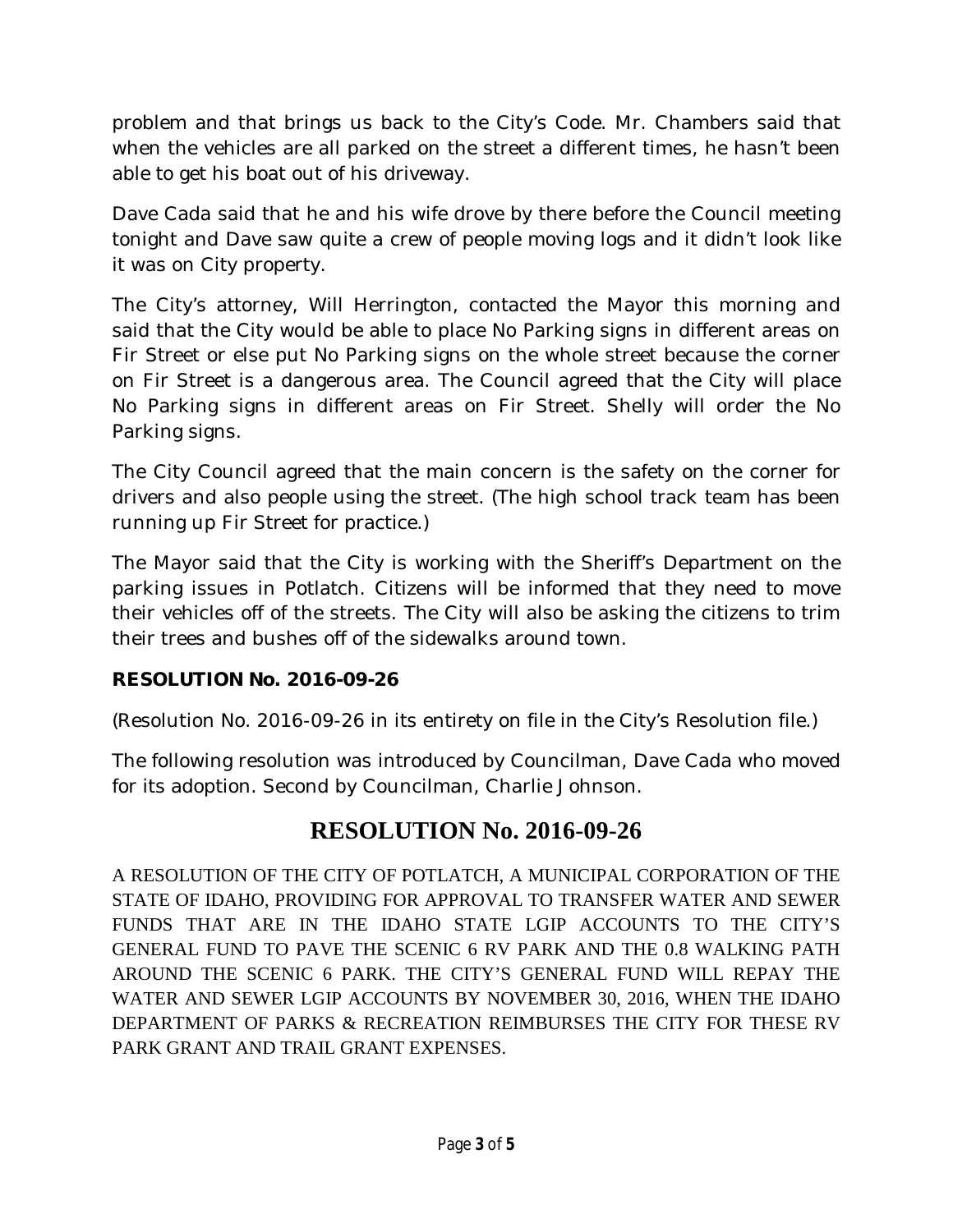ROLL CALL VOTE: Charlie Johnson, aye; Dave Cada, aye; Marty Anderson, aye and Joan Bender, aye.

The motion passed. Mayor Brown then declared Resolution No. 2016-09-26 duly approved and adopted.

The paving has been done around the City by Poe Asphalt. They also did the playground and different areas that wasn't included in the quote. The Mayor asked Poe and Herco to give a price on extra paving but the Council discussed this and at this time, no more paving will be done this year.

The Mayor said that the sidewalk contractors have pulled out for several weeks but they will be coming back to complete the south side of Highway 6 between the Scenic 6 Park and the Lion's Park. It will only be a curb on the south side, not a complete sidewalk. They also have to put the rails in on the steps on  $6<sup>th</sup>$  Street.

Motley-Motley has completed the paving in the RV Park. The City is going to apply for another Idaho Department of Parks and Recreation RV grant to finish the paving from the RV Park to the highway next year.

#### **REPORTS:**

 **1. Mayor - David Brown,** Dale Good is going to be putting in a few bushes by the RV pads. The City is also going to put in nice parking bumpers for parking for the cabins or anyone else that would like to park in the RV Park.

The City received a nice e-mail from a woman thanking the City for paving the walking path around the park. She was extremely happy. The City will be placing gravel around the walking path in the future. Dave Cada said that he talked with a man in Post Falls who visited Potlatch recently and he told Dave that he thought that Potlatch has created a nice approach into town and it is one of the nicest communities around here.

**2. Parks - Joan Bender,** the City received a quote from Cliff Dudly on the Swenson Park.

**3. Pool & Cemetery - Dave Cada,** the pool made money this year compared to previous years.

**4. Charles Johnson - Water & Sewer,** nothing at this time.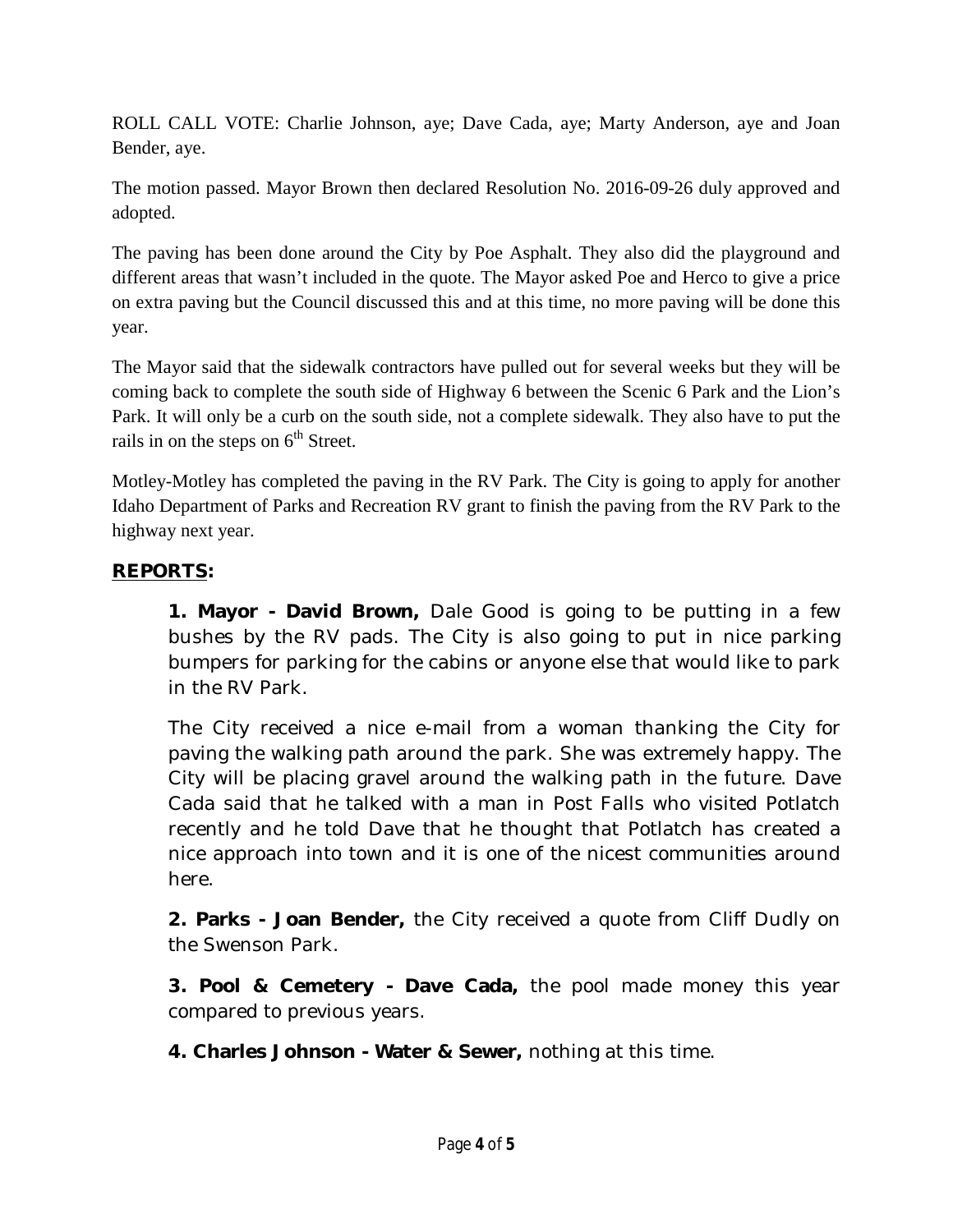**5. Streets - Martin Anderson**, asked about the curb and gutter that will be installed from the Scenic 6 Park to the Lion's Park. The contractors will lay as much curb and gutter as there is money left in the grant. Marty suggested that the City put the gravel in rather than have the grant pay for it and maybe the City would be able to save money? The Mayor will talk to TD&H about that suggestion.

**6. Scenic 6 - David Cada**, nothing at this time.

**7. Clerk - Shelly Hammons,** there will be an Idaho PRIMA meeting in Coeur d'Alene on October 20. Who would like to attend? Mayor, Dave, Joan and Shelly will attend. Shelly thanked the Council for allowing her, Tom and Brennan to attend the Idaho Rural Water Association water/wastewater conference in Worley. This is an opportunity for all three of them to get their Continuing Education Units to maintain their drinking water and wastewater licenses in a two-day conference.

*Dave Cada made a motion that the Century 21 bills and the City of Potlatch bills in the amount of \$55,935.84 be approved, Joan Bender seconded the motion, the motion was approved with "all ayes".* 

*Martin Anderson made a motion to adjourn the meeting, seconded by Charlie Johnson, the motion was carried with "all ayes", meeting adjourned at 9:05 p.m.*

David L. Brown, Mayor

\_\_\_\_\_\_\_\_\_\_\_\_\_\_\_\_\_\_\_\_\_\_\_\_\_\_\_\_\_\_\_\_\_\_\_

ATTEST:

\_\_\_\_\_\_\_\_\_\_\_\_\_\_\_\_\_\_\_\_\_\_\_\_\_\_\_\_\_\_\_\_\_\_\_\_\_\_\_\_\_ Shelly M. Hammons, City Clerk-Treasurer

**The next Council meeting will be October 10, 2016.**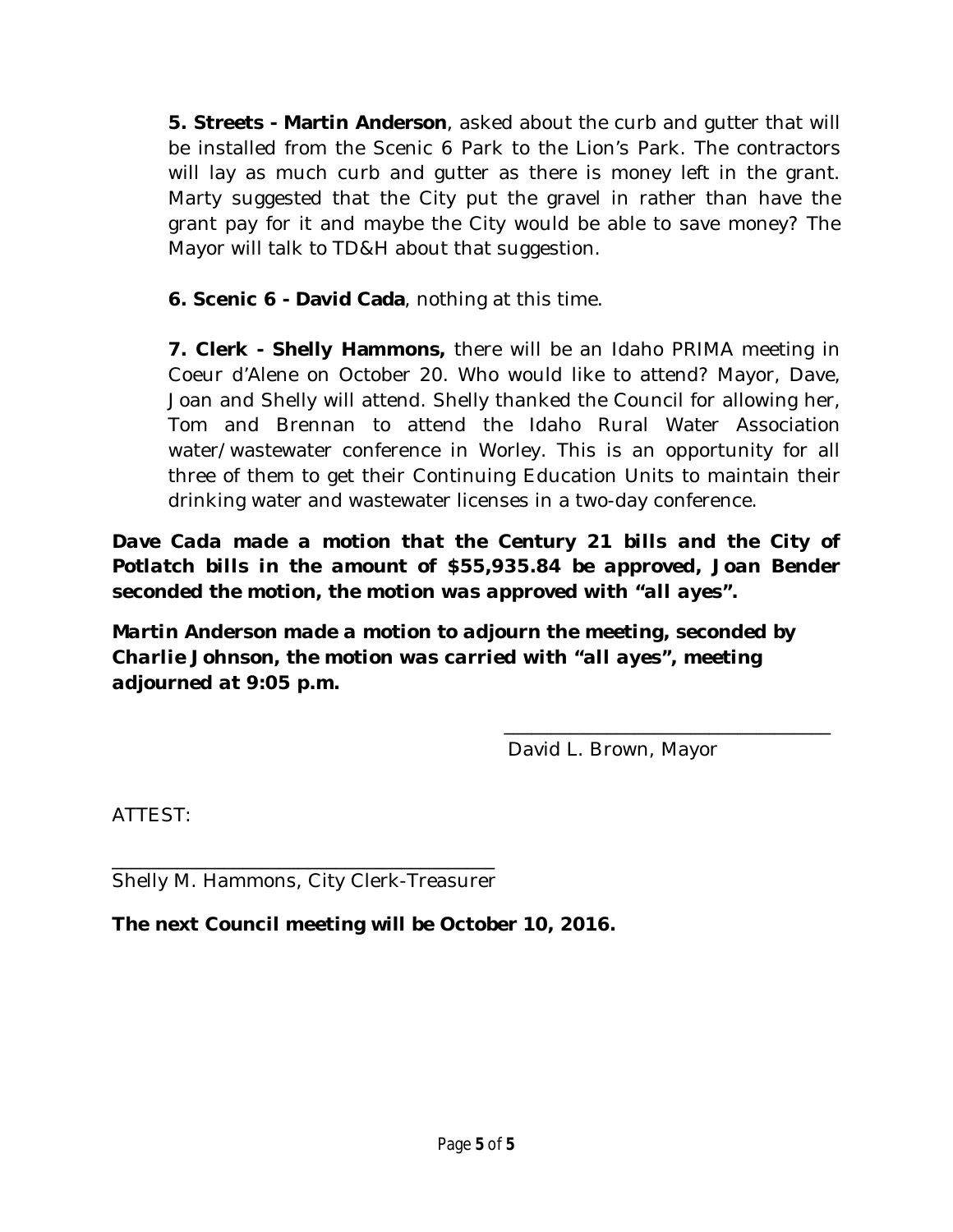

**City Hall – 195 6th Street – Potlatch, ID 83855**

# **October 10, 2016 – 7:00 p.m.**

The regular meeting of the city council was presided over by Mayor David Brown. Council members present: Joan Bender, Martin Anderson and Charlie Johnson. Dave Cada was ill. Also present: Shelly Hammons.

GUESTS: Barry Johnson, Tom Bender, Kathi Nygaard and Debi Dockins.

#### **NEW BUSINESS:**

#### *Joan Bender made a motion that the meeting minutes for the Public Hearing on September 26, 2016, be approved, Charlie Johnson seconded the motion, motion was approved with "all ayes".*

Barry Johnson attended the meeting and handed out a flyer to the City Council. One side was "A Snapshot of Crime" with different crime details of Latah County. The other side of the flyer was an explanation of Mr. Johnson's Priorities and Leadership Goals if he is elected to the Sheriff's position. Mr. Johnson reviewed \*substance abuse \*mental illness \*fraud \*begin a volunteer outreach office in Potlatch and also start a senior citizen outreach. If Mr. Johnson is elected, his first stop will be back here to see what the Council would like the Sheriff's Office to do? Kathi Nygaard asked Mr. Johnson what the ratio is to property crimes related to drug use? Kathi said that the Sheriff's Office had been asked to track that before.

*Marty Anderson made a motion that the City of Potlatch adopt the Proclamation of National American Indian Heritage for the month of November. Charlie Johnson seconded the motion, the motion was approved with "all ayes".*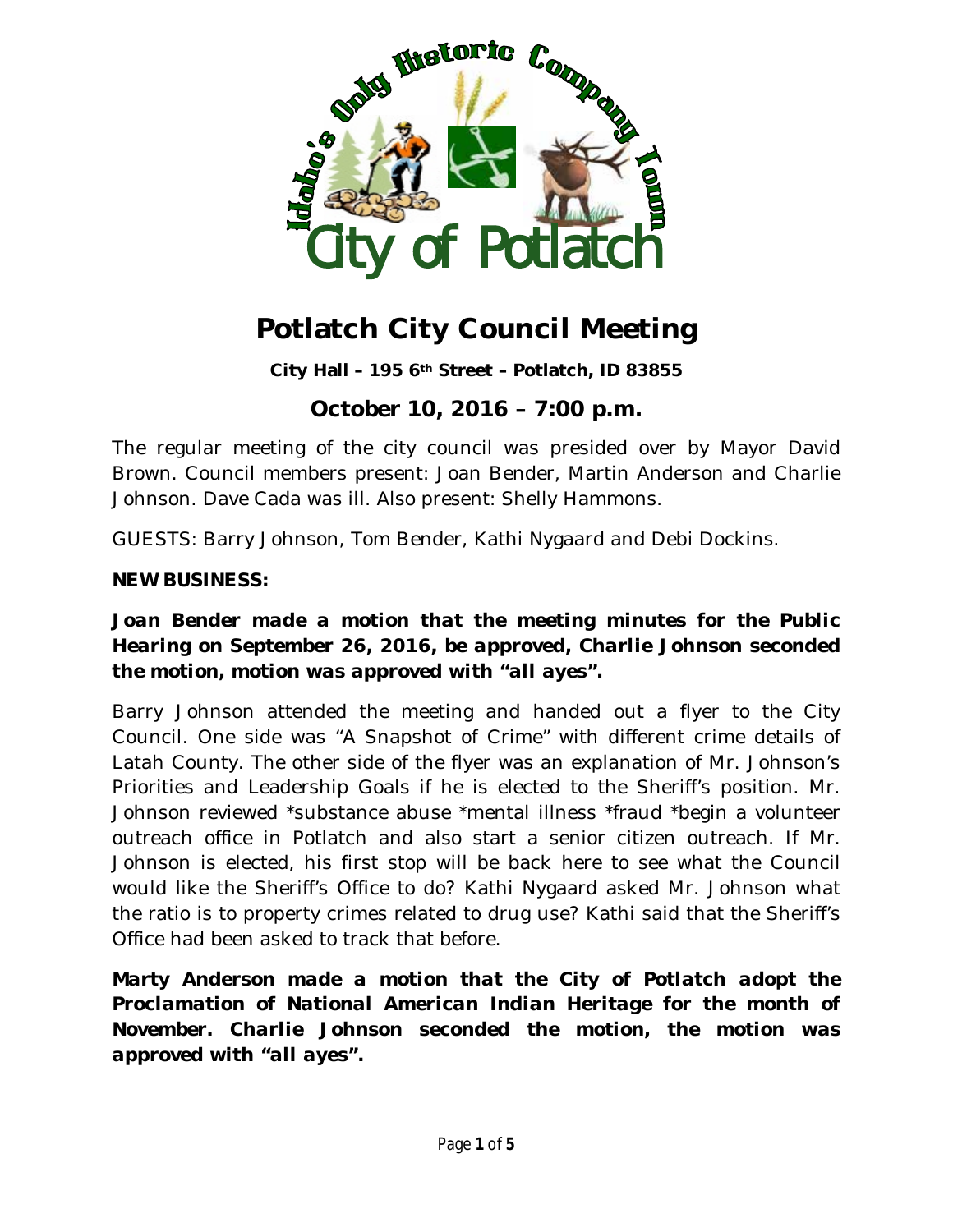*Marty Anderson made a motion that the City of Potlatch waive the water and sewer fees for the Potlatch Food Pantry (they will not be charged a monthly utility fee for water or sewer), Charlie Johnson seconded the motion, the motion was approved with "all ayes".*

*Charlie Johnson made a motion that the City of Potlatch adopt a weekly RV rate for contractors only. The rate will be \$150.00 per week and they must pay for their electricity also. Joan Bender seconded the motion, the motion was approved with "all ayes".*

#### **REPORTS:**

**1. Mayor - David Brown,** the contractors on the sidewalk project will be back in the next week or two to finish the curb and gutter on the south side of Highway 6. The gravel between the sidewalk and the bank washed out in the last rain storm on the 6th Street Sidewalk. Dale Good came into City Hall and said that the gravel came out and washed down to Larch Street. The contractor and the engineer will be in Potlatch tomorrow to assess the damage.

The road paving in the RV Park came in \$5,000 over budget than what our engineer and surveyor anticipated.

The Idaho Department of Parks and Recreation had a grant meeting last week in Lewiston to review the different grants that are available through IDPR and the Mayor and Shelly attended the meeting. The deadline to submit all of these grants is January 27, 2017. The City would be able to apply for the Land and Water Conservation Fund (LWCF) to purchase land and build a sport complex. IDPR will accept In-Kind donations from the City for this grant. The City doesn't have to submit an engineered concept drawing with the grant application, they said that the City would be able to submit a concept drawing of what will be done on the property and if receive the grant then the engineer would draw up the plans with the grant funds. This grant would be a 50/50 match grant. There is \$1M available this year for the LWCF and they said that they have already received one project application from Coeur d'Alene for \$400,000. The City has planned on using \$75,000 of our own money to purchase 10 acres of land from Potlatch Corporation and if the City applied for a \$150,000 grant that \$75,000 would provide the 50/50 match required.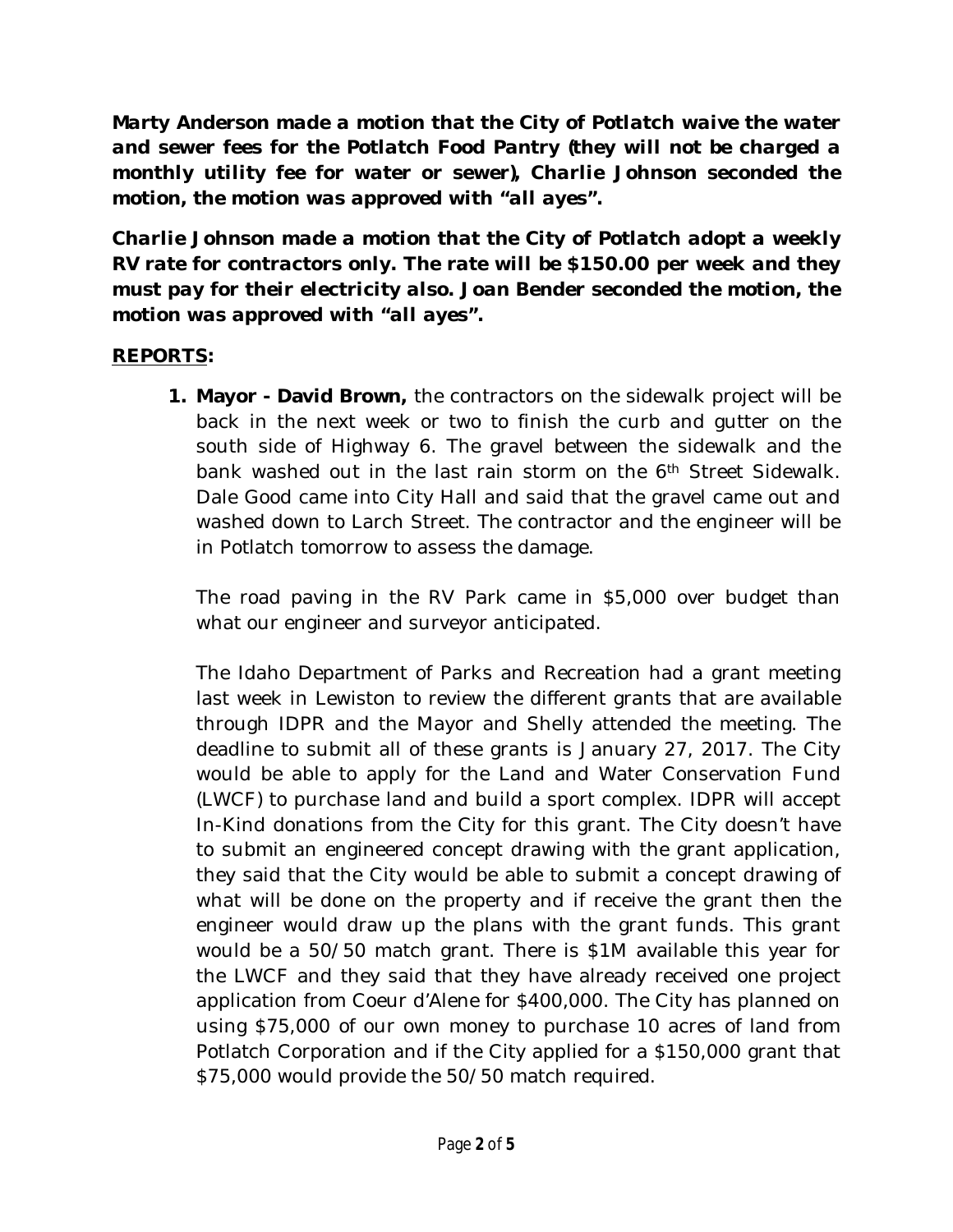The Mayor asked the Council what they would like to see built if the City were to receive the LWCF grant? \*Regulation size track \*Regulation size baseball field \*Mini-golf course \*Pool? (retractable roof)? \*Bicycle track \*Demo Derbys. Joan said that the goal of applying for this grant would be to try and bring people into this area by using the Sports Complex. The Mayor said that the City would need to hire an artist to make a concept drawing of what is wanted. If the City were to be fortunate enough to receive this grant, the land must remain a Recreation area forever (in perpetuity). The Council agreed that the City would apply for the LWCF grant.

The IDPR RV Park grant is also available and the Council discussed this and came up with a list of possibilities to put in the application (see attachment). Joan asked about the grant replacing the gutters on the Scenic 6 Depot? The Council added those items to the list of possibilities for the RV Park grant because the RV park users use that building. When the City has a large group of RV users come for three or more days, the City allows the group to use the Depot building at no cost. The groups usually use the Depot building for breakfasts, lunches and dinners. We have had one RV group use the Depot for their Square Dances. The Council agreed that they would like to apply for the RV Park grant.

- **2. Parks - Joan Bender,** We had one person submit a quote for the Swenson Park and that was Cliff Dudley. His quote was between \$2,500 and \$5,600 to put the trails in. They have been dumping dirt on the land from a shop that is being built. Dennis Ownbey said that he wouldn't be able to do anything until the first of next year. Joan said that Cliff said that now that it is raining is may be hard for him to get anything done. The Mayor said that we have a certain amount of money for this project and he would like to show Mrs. Howard that something is being done with the money.
- **3. Pool & Cemetery - Dave Cada,** absent.
- **4. Charles Johnson - Water & Sewer,** everything seems to be going smooth.
- **5. Streets - Martin Anderson**, asked if the "No Parking" signs had been put up on Fir Street? Shelly ordered the signs and they came in last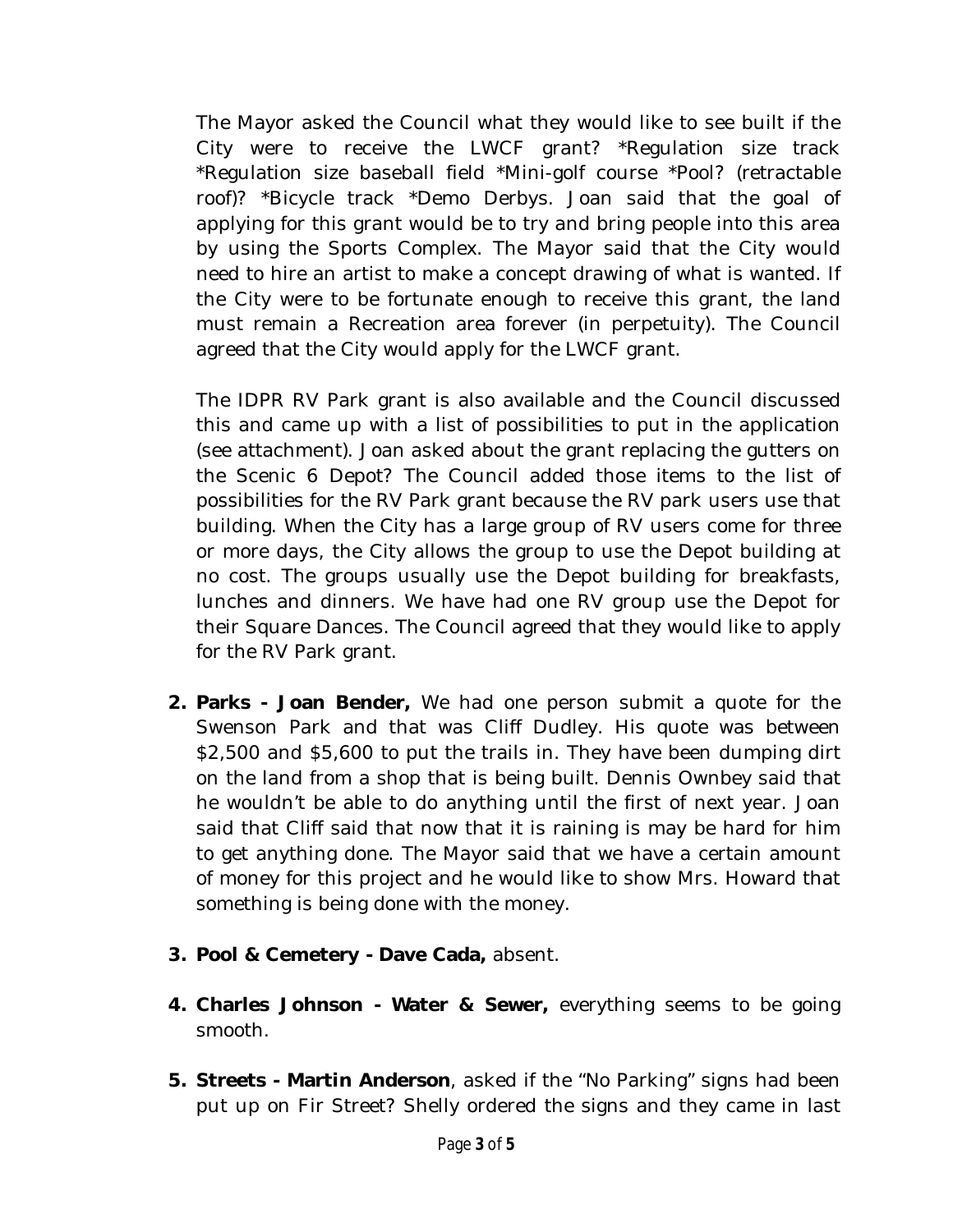week but we don't know if they have been put up yet. Tom is on vacation this week.

- **6. Scenic 6 - David Cada**, absent.
- *7.* **Clerk - Shelly Hammons,** nothing at this time.

### **PUBLIC COMMENT***:*

Kathi Nygaard and Debi Dockins attended the City Council meeting on behalf of Let's Get It Started! Kathi is the chairman of LGIS (has been for 13 years) and Debi is the secretary. Debi gave the City Council a copy of LGIS "The Potlatch Dream" (see copy attached). Debi explained what LGIS is and they are here on behalf of LGIS asking the City Council to not sign the Memorandum of Understanding that was approved at the last City Council meeting. Kathi and Debi will be attending the School Board meeting this Wednesday evening (10- 12-2016) asking the School Board to not sign the MOU also. Debi explained what the Century 21 grant was intended to do and she expressed appreciation for the City's help providing the fiscal oversight of the Century 21 grant. Debi said that she wrote the grant to help supplement the Potlatch Recreation District grant to provide an After-School Program at The Landing. Debi and Kathi would like to see the Century 21 7-12 After-School Program be housed at The Landing. Debi shared some anecdotal information with the Council regarding the Century 21 program and what is happening at this time.

The Mayor said that he hasn't signed the MOU yet. The Mayor asked Debi what is the "ripple effect" if the MOU is signed? Debi said that LGIS has two goals and one is that Potlatch has a successful Century 21 7-12 After-School Program and that the Potlatch community has a successful community center for The Landing. LGIS would like to help the staff of the Century 21 program make the program successful. Debi said that she has not made calls to Boise and she hopes that we can solve this situation in our own community.

If there is a privacy issue for counseling sessions, Debi said that she thought that using Megan's office at City Hall would be one option. Debi and Kathi both thought that the 5th and 6th graders should be allowed to be included in the Alternatives to Violence on the Palouse program sessions with the 7<sup>th</sup>-12<sup>th</sup> graders if the Century 21 Program was at The Landing.

If the Century 21 Program is not moved back to The Landing, The Landing will be closing as of December 31, 2016. Debi said that there are a lot of ways to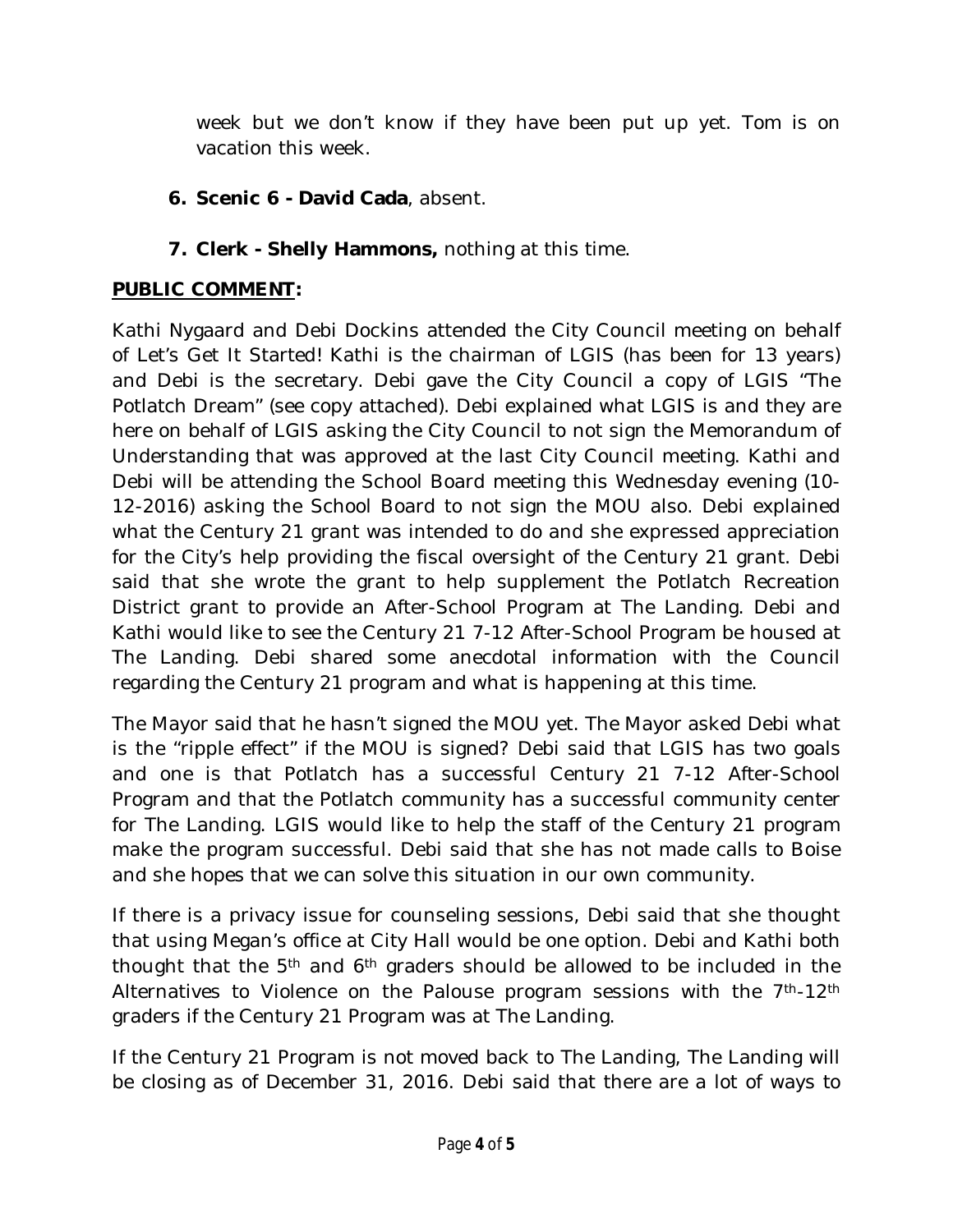say "yes" regarding the grant opportunities and that we need to use our dollars wisely, "let's be innovative and find a way to make this work".

*Joan Bender made a motion that the Century 21 bills of \$2,830.00 and the City of Potlatch bills in the amount of \$290,538.13 be approved, Charlie Johnson seconded the motion, the motion was approved with "all ayes".* 

*Martin Anderson made a motion to adjourn the meeting, seconded by Joan Bender, the motion was carried with "all ayes", meeting adjourned at 7:52 p.m.*

David L. Brown, Mayor

\_\_\_\_\_\_\_\_\_\_\_\_\_\_\_\_\_\_\_\_\_\_\_\_\_\_\_\_\_\_\_\_\_\_\_

ATTEST:

\_\_\_\_\_\_\_\_\_\_\_\_\_\_\_\_\_\_\_\_\_\_\_\_\_\_\_\_\_\_\_\_\_\_\_\_\_\_\_\_\_ Shelly M. Hammons, City Clerk-Treasurer

#### **The next Council meeting will be October 24, 2016.**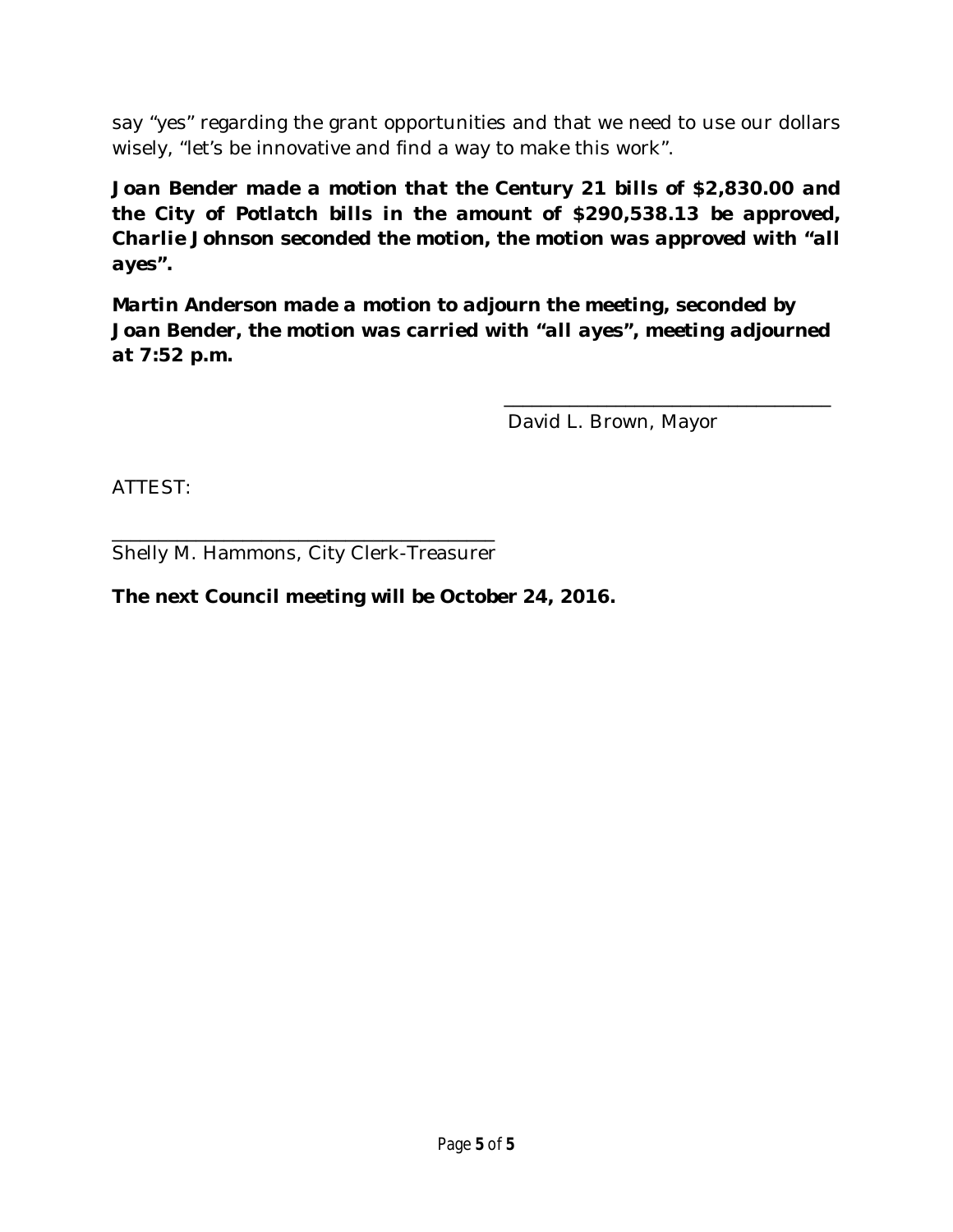

**City Hall – 195 6th Street – Potlatch, ID 83855**

# **October 24, 2016 – 7:00 p.m.**

The regular meeting of the city council was presided over by Mayor David Brown. Council members present: Dave Cada, Joan Bender, Martin Anderson and Charlie Johnson. Also present: Shelly Hammons.

GUESTS: Dave Ostrom.

#### **NEW BUSINESS:**

#### *Joan Bender made a motion that the meeting minutes for the Public Hearing on October 10, 2016, be approved, Charlie Johnson seconded the motion, motion was approved with "all ayes".*

The Potlatch Planning & Zoning committee made a recommendation to the City Council that they approve the Variance requests from Dave Ostrom representing Palouse Habitat for Humanity is requesting approval of a variance from the minimum R1 lot width of 60' to a width of 55.3' and a variance in the R1 setback requirement on the south side of the lot from 20' to 15'. The City of Potlatch donated this lot to Palouse Habitat for Humanity for the purpose of building an affordable house and these two variances will allow Habitat for Humanity to build a home on the lot.

### *Dave Cada made a motion that the Council approve the Variance request from Palouse Habitat for Humanity as recommended by the Potlatch Planning & Zoning committee, Joan Bender seconded the motion, the motion was approved with "all ayes".*

The Mayor told Dave Ostrom that the City is excited about this housing project. Mr. Ostrom explained that this will be a three bedroom, two bathroom house. They were trying to have the foundation done this year but with the extremely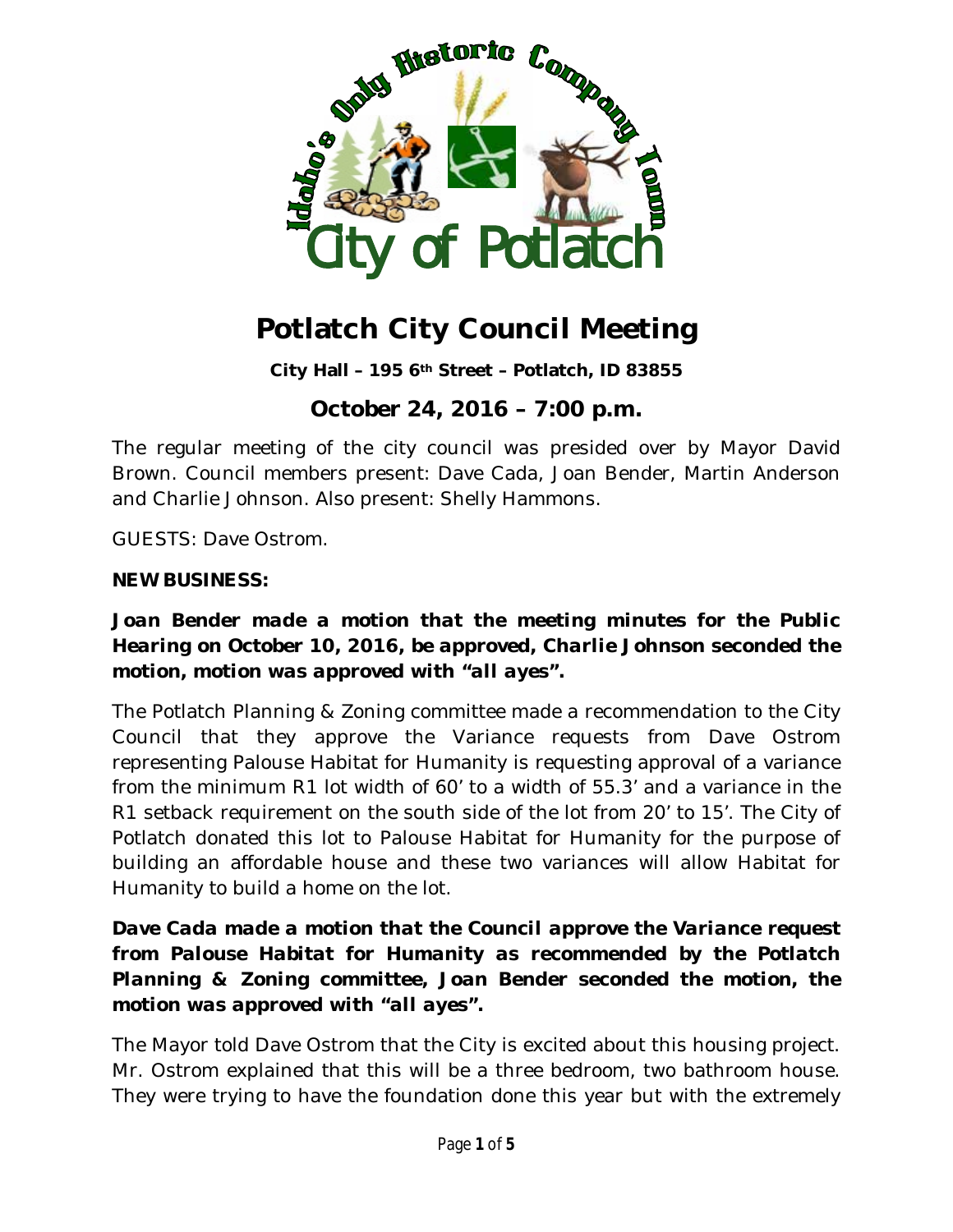wet October it may not happen. Mr. Ostrom will be talking with Tom Andres about getting the water meters in. Mr. Ostrom said that Habitat would like to be good neighbors and reach out to area churches and other venues to greet people to become better known in Potlatch.

The Mayor explained to the Council about the current situation with the Century 21, 7-12 After-School Program. There was an Advisory Board meeting this morning and two of the members quit: Kathi Nygaard and Debi Dockins. The School Board didn't approve the MOU. Megan Comstock, Program Director, attended the last school board meeting and the school board gave those involved 30 days to come to an agreement regarding where the program was going to be housed. The program is located in the high school for the time being. The Council approved that the Mayor sign the MOU but the Mayor hasn't signed it yet.

Megan explained that she hopes to continue to move forward at the high school. The Council discussed the program and the Mayor let them know that the Superintendent, Jeff Cirka, has placed the Mayor and Megan on the agenda for the next school board meeting, November 14. Dave Cada said that he encourages the entire Council to go to the school board meeting to show solidarity with the Mayor and Megan. Shelly will e-mail everyone what the date and time is for the meeting.

Megan explained to the City Council a few things that the children have been doing in the After-School program since it started. Megan said that they have had two family engagement nights with the children and their parents. Last week they had a combination family night with the 4-H Elementary After-School program. There were tiny kids along with junior and senior high school students carving pumpkins. WSU Civic Engagement has been coming to the 7- 12 After-School program every Monday and Palouse Alternatives to Violence conducts a program on Thursdays. The children are developing a connection and they feel welcome and needed. Megan is working with the high school counselor and has had several students referred to the program from the counselor.

The Mayor said that the curb is in across from the Grange. Motley will be back to wrap up the project the end of this week and fix the trench by Highway 6 and Larch Street, hydroseed the bank and put the handrails up for the steps. The Mayor asked the Council if the City would like to pour the sidewalk where the curb is? The Council discussed this option.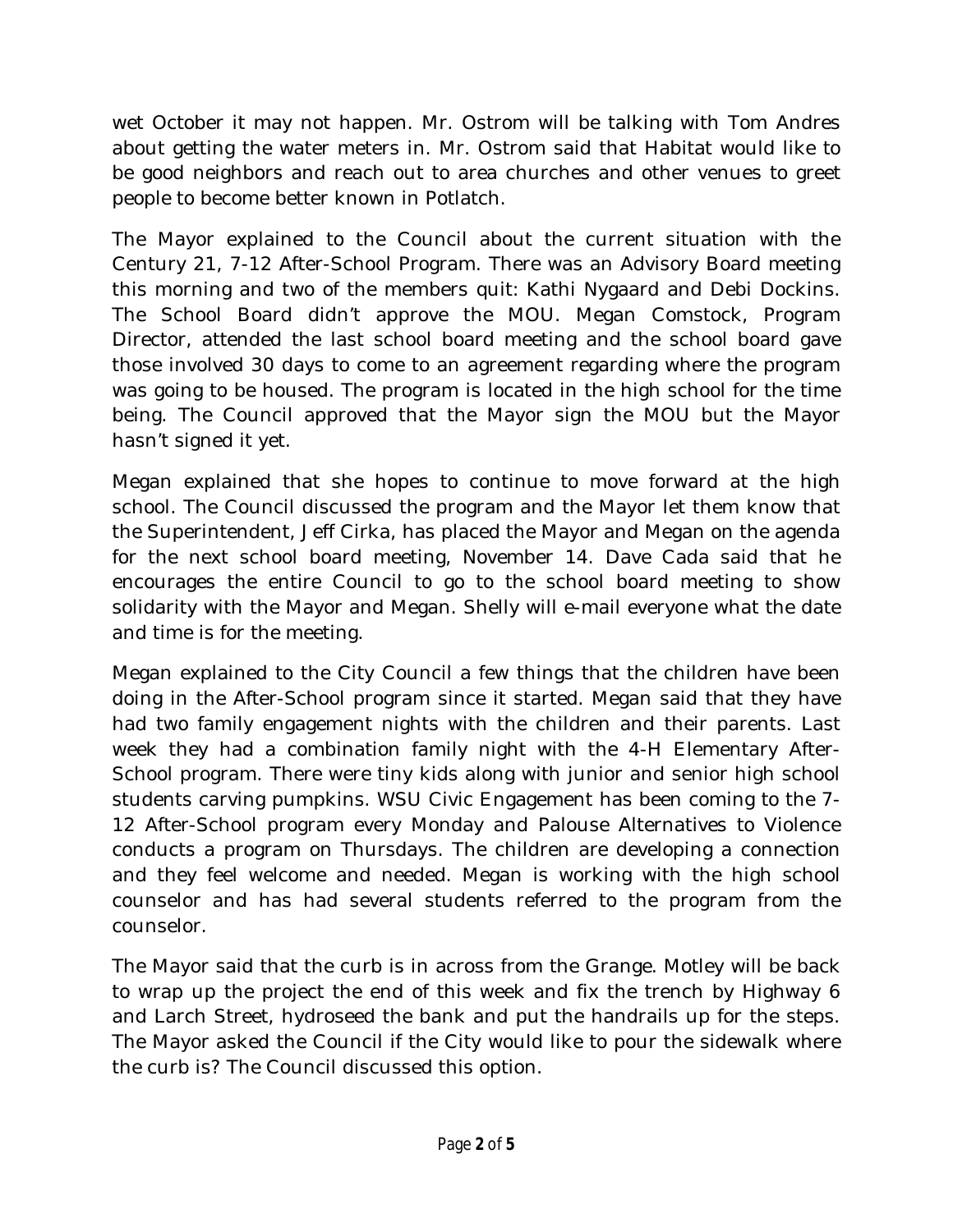John Hayden was into City Hall and said that the road is too narrow where the sidewalk and the curb is located. The public believes that the road is narrow but it is the same width as it was before the project was started.

The Mayor said that the City is 99.9% sure that it has received the Phase II sidewalk grant from ITD. Cynthia Gibson of Walk, Bike, Ride Idaho, and Ken Helm, ITD engineer from Lewiston, have both said that the grant was approved for the City. The City won't receive official notice as late as early spring 2017. The Phase II project would extend the sidewalk from Elm Street to Ponderosa Drive and then from the Onaway Road/Highway 6 to the City limits right past Bennett's Addition.

The Council discussed if the City does receive this grant, what engineering firm would be the design engineer? The City would have to remove trees along Bennett's Addition and along Highway 6 to Elm Street to put the sidewalk in.

### **REPORTS:**

**1. Mayor - David Brown,** it is time to put the Christmas lights up in the Scenic 6 Park.

Joan Bender, Dave Cada, the Mayor and Shelly all attended the PRIMA meeting last week. The Mayor received his Risk Manager plaque for attending the two-year training.

The Mayor hasn't contacted Cliff Dudley on his submittal to work on the Swenson Park. The Council feels that it is too late in the year and too wet at this time.

The Mayor talked to the Potlatch Recreation District about the Land/Water Conservation grant for a recreation center. The match would be 50/50. They talked about the different possibilities that could be built on the land. Possibly purchase 10-15 acres with the Rec. District. The Rec. District talked about fixing the little baseball fields up by the school but if there was a possibility of building new fields, then possibly put that money into this Land/Water Conservation project. Denny Dawes said that he may work on the concept drawings.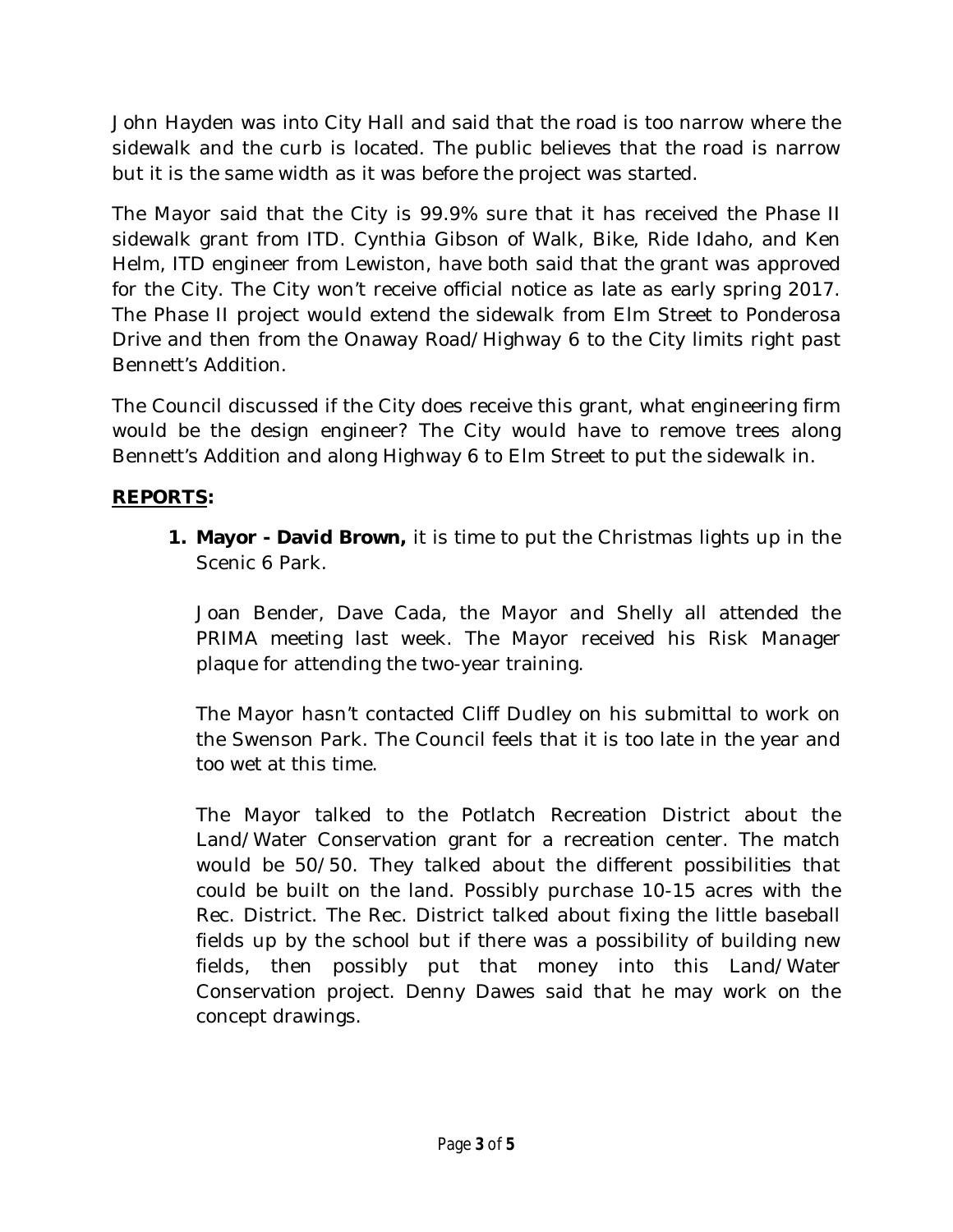The public needs to be involved in this process and the City Council meetings are considered a public forum. The public can come and make comments on the project.

The Mayor said that the City would contact the Idaho Dept. of Commerce and see if this project would qualify as economic development and if they would have a grant to help pave Mill Road.

The Council discussed different possibilities that could be built on the land: \*Baseball fields \*Track and Field design: track, long jump area \*Shooting Range \*Mini-golf course \*RV Park \*Parking for the events.

The Mayor talked with Paul Kimmell of Avista about paving into the Scenic 6 Park. Paul said to write up a proposal and submit it to Avista if the City would like help paving the entrance into the park.

Paul did tell the Mayor that they have hired a new director for the old LEDC which is now called PEP. Paul was very complimentary about the country music festival this summer and said that Idaho Department of Commerce is always aware of what is happening in Potlatch.

**2. Parks - Joan Bender,** parks: nothing at this time.

Potlatch Food Pantry is waiting on three inspections for its building: electrical, plumbing and the building inspection for occupancy. They anticipate that they will be moving into the building on Friday, November 4.

They would like to have an Open House on Sat., Dec. 10, and serve chili during the day. The Boy Scouts will be having their food drive before Thanksgiving.

- **3. Pool & Cemetery - Dave Cada,** nothing at this time.
- **4. Charles Johnson - Water & Sewer,** everything seems to be going smooth.
- **5. Streets - Martin Anderson**, nothing at this time.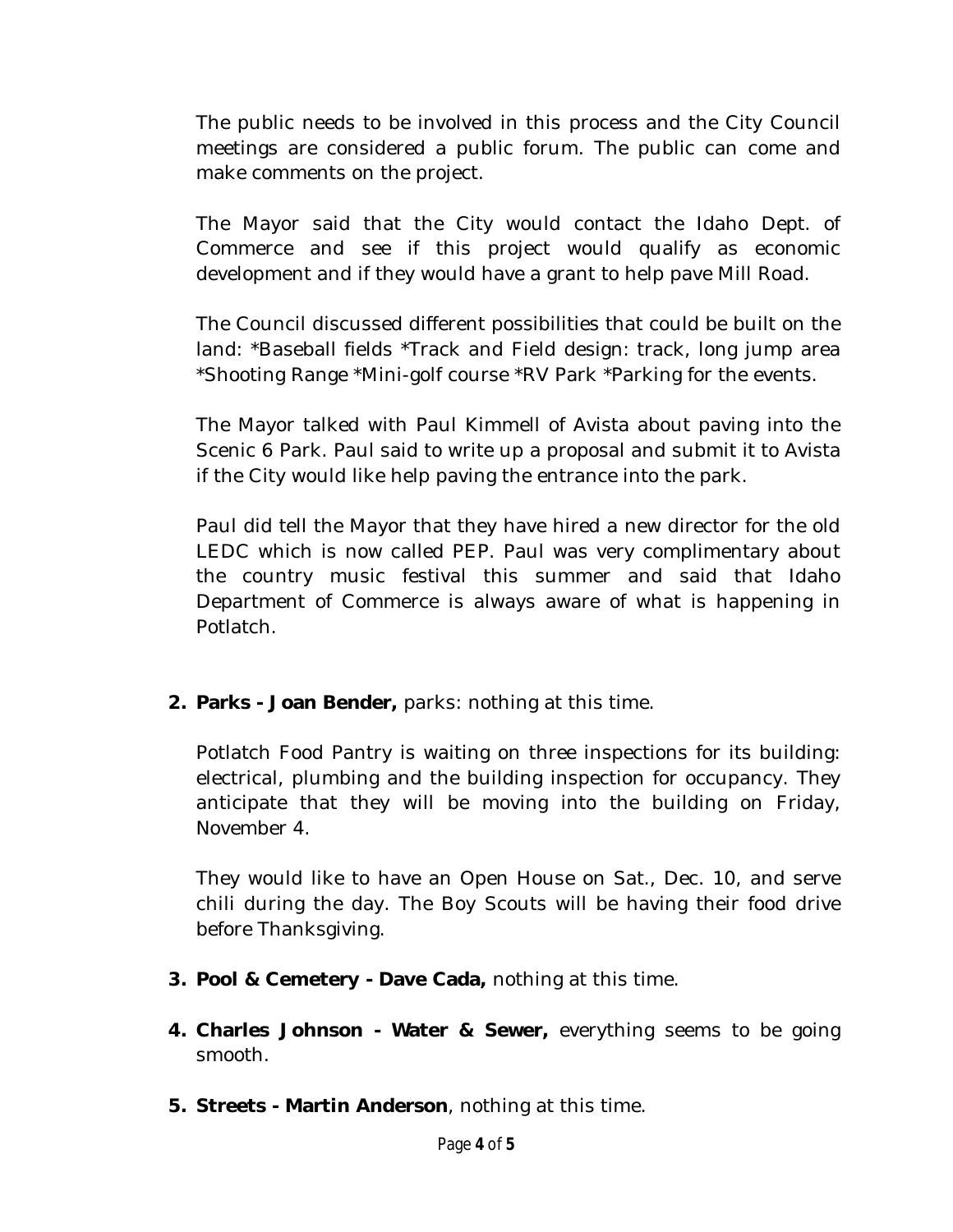**6. Scenic 6 - David Cada**, there was another meeting last week of the Potlatch Riverside Music Festival committee. They reviewed the different issues with the last festival: heat was an issue. They talked about moving the event to the evening maybe on Potlatch Day.

Dave wanted to clarify that the Potlatch Music Festival and the Scenic 6 Economic Development Council are two separate entities.

Dave received a magazine today from the International Railroad Historical Society. They are the group that came to Potlatch last Memorial Day. They are already doing good things by spreading the good news about Potlatch.

**7. Clerk - Shelly Hammons,** nothing at this time.

#### **PUBLIC COMMENT***:*

*Marty Anderson made a motion that the Century 21 bills of \$3,238.00 and the City of Potlatch bills in the amount of \$90,699.90 be approved, Joan Bender seconded the motion, the motion was approved with "all ayes".* 

*Martin Anderson made a motion to adjourn the meeting, seconded by Joan Bender, the motion was carried with "all ayes", meeting adjourned at 8:18 p.m.*

David L. Brown, Mayor

\_\_\_\_\_\_\_\_\_\_\_\_\_\_\_\_\_\_\_\_\_\_\_\_\_\_\_\_\_\_\_\_\_\_\_

ATTEST:

\_\_\_\_\_\_\_\_\_\_\_\_\_\_\_\_\_\_\_\_\_\_\_\_\_\_\_\_\_\_\_\_\_\_\_\_\_\_\_\_\_ Shelly M. Hammons, City Clerk-Treasurer

**The next Council meeting will be November 14, 2016.**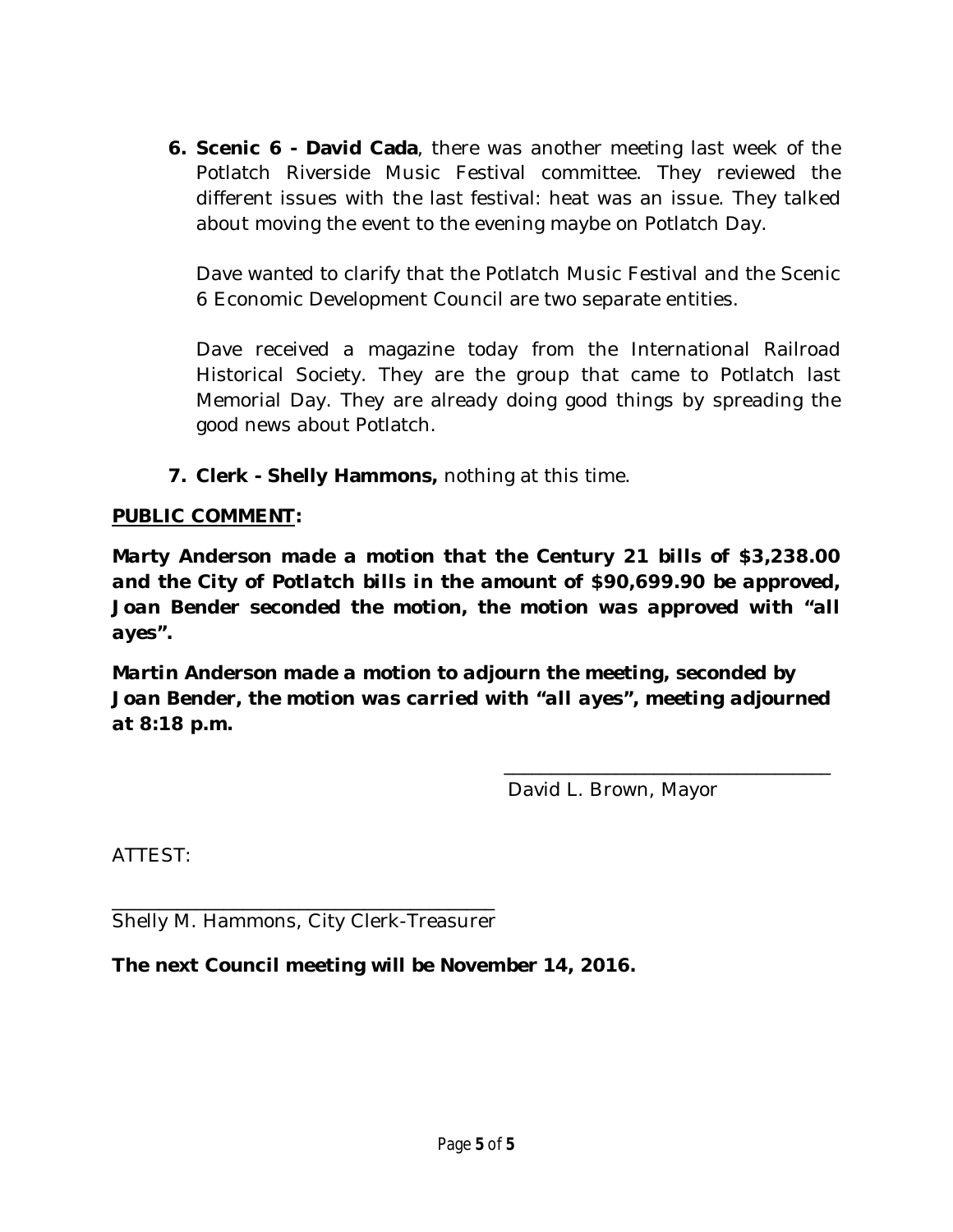

**City Hall – 195 6th Street – Potlatch, ID 83855**

## **November 14, 2016 – 7:00 p.m.**

The regular meeting of the city council was presided over by Mayor David Brown. Council members present: Joan Bender, Martin Anderson and Charlie Johnson. Dave Cada was absent. Also present: Shelly Hammons.

GUESTS: Megan Comstock.

#### **NEW BUSINESS:**

#### *Joan Bender made a motion that the minutes for the City Council meeting on October 24, 2016, be approved, Charlie Johnson seconded the motion, motion was approved with "all ayes".*

The School District Board meeting is this Wednesday, Nov. 16, and the Mayor is not going to go and he told Jeff Cirka, School Superintendent. The School Board is going to discuss the MOU at the meeting.

The Mayor attended the garbage meeting with the City of Moscow last week. The rates will be going up. The Mayor has invited Amanda Bashaw and Tim Davis to a City Council meeting to explain to the garbage rate increase.

The Mayor told the Council that the City will be applying for the Land and Water Conservation Grant through the Idaho Dept. of Parks & Recreation. The Mayor and Shelly talked with Kathy Muir from Boise about the requirements of the grant which is a 50/50 match. The Mayor would like to be able to have \$150,000 from the City, Potlatch Recreation District and the School District and then ask for \$150,000 through the grant.

Idaho Department of Commerce has Block Grant funds for parks. The Mayor has communicated with Robin Woods, District II, representative for Dept. of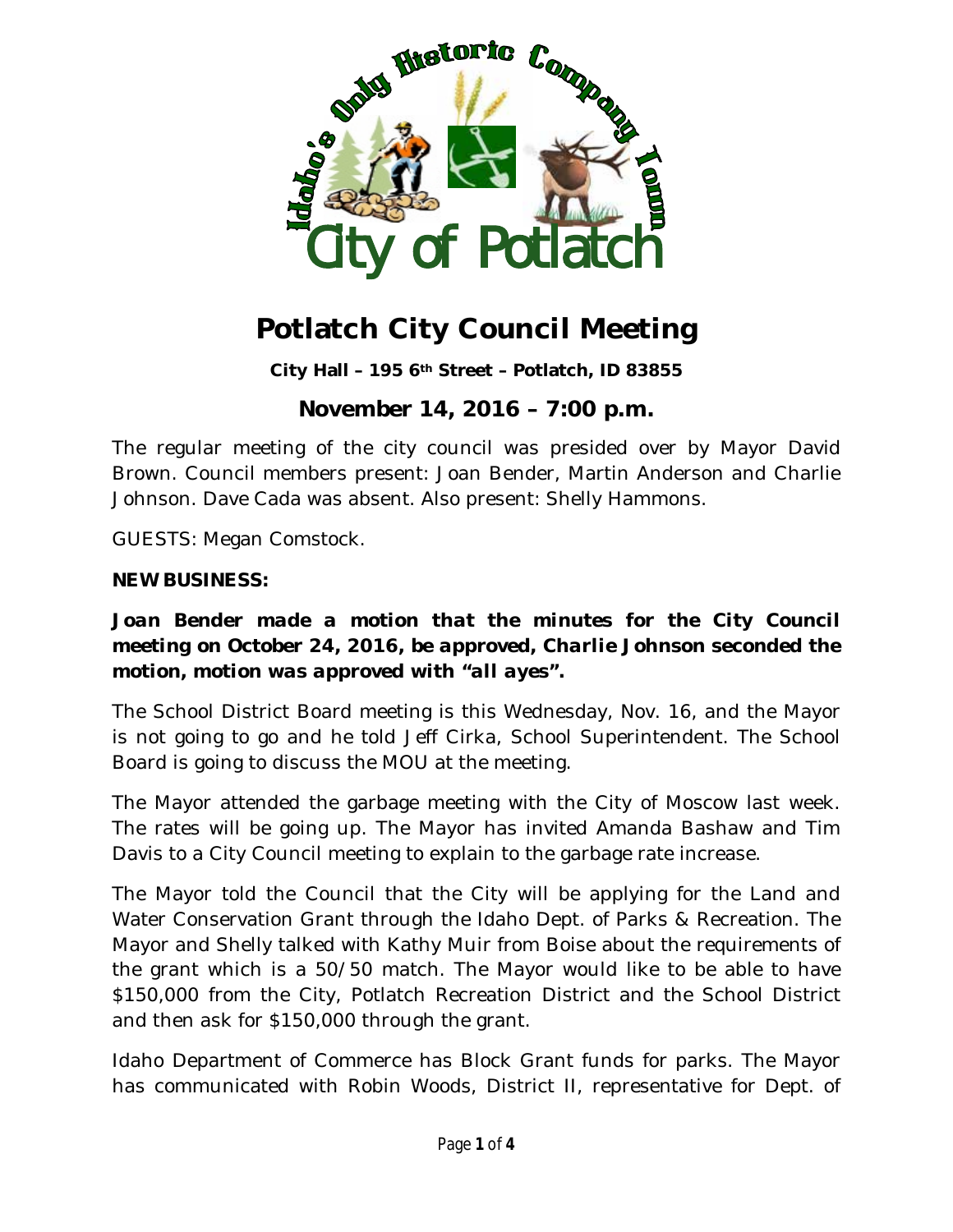Commerce and Robin said that now is a good time to apply for the Block Grant funds.

The grant funding through the IDPR won't fund an arena for the Recreation site.

Jeff Cirka did say that the School District may want to go together to help build a baseball field on the property. The School Board would have to approve that idea.

A conceptual drawing will be needed but the City would be able to use Genesee's drawing to include with the application and ask for funds to have an actual concept drawing done if the grant is approved.

The ideas that would go into the Recreation Site (funded by the Land/Water Conservation grant) would be: \*bicycle track \*Food Court \*Bathrooms \*Lighting \*Parking \*2 small baseball fields \*1 regulation size baseball field.

The City is also going to be applying for another Idaho Parks & Recreation RV grant. The Mayor has talked with Tom Moore, City Engineer, about the paving for the RV Park. The items that will be included in the grant this time will be: \*Paving from the highway to the RV Park \*Sprinklers in the RV Park \*Handicapped Ramp to the backside of the RV Park Community Building \*Sidewalk to the ramp \*Small lawnmower \*Small shed to store the mower \*Sidewalk to cabin \*Lights, heat and fan in bathrooms/shower rooms \*Gutters on Depot (match) \*Post-n-rail around RV pads \*Dog run (dog park?).

The City allows RV groups to use the RV Park Community Building free of charge when they stay for an extended time in the RV Park.

The Mayor said that Rim Rock Consulting has placed the steel corner markers in the 10 acres of land that the City would like to purchase from Potlatch Corporation. If the Recreation Side requires more than 10 acres possibly the City would be able to purchase an extra five acres at the price the City agreed to last year, \$7,500 per acre.

The Council reviewed the two quotes for a telemetry system for the wells and reservoir. Strom Electric's bid is \$5,670 and Source Electric came in at \$32,950 (with an additional \$14,595 if more is done). The Council asked how long the prices would be good for? Strom says that the price is good for 30 days. The water doesn't overflow in the winter the Mayor said. The Council decided to table this issue until March 2017.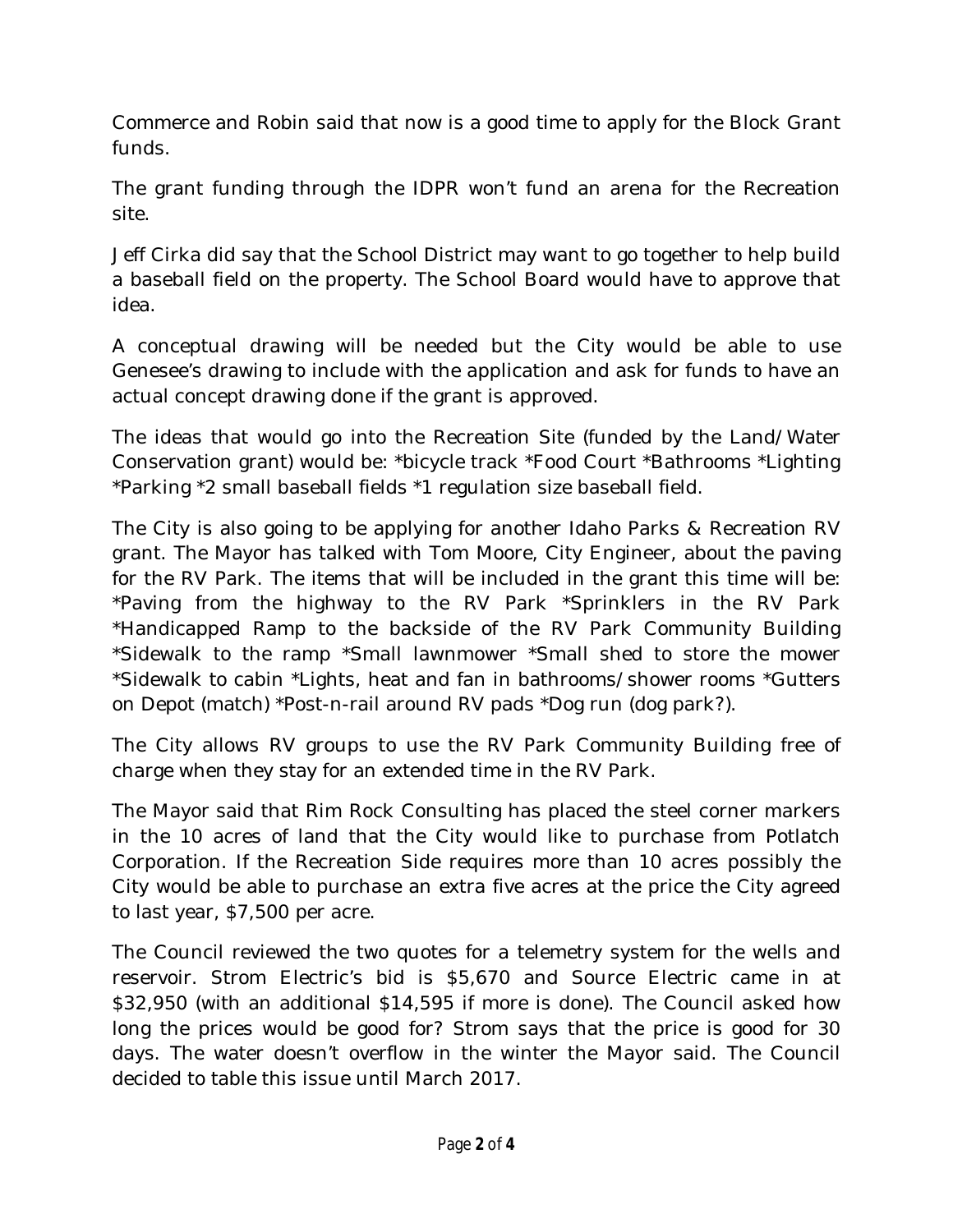#### **REPORTS:**

- **1. Mayor - David Brown,** nothing at this time.
- **2. Parks - Joan Bender,** the Boy Scouts collected food over the weekend for the Food Pantry and the total amount of food collected was 2,053 pounds.
- **3. Pool & Cemetery - Dave Cada,** absent.
- **4. Charles Johnson - Water & Sewer,** everything going well.
- **5. Streets - Martin Anderson**, nothing at this time.
- **6. Scenic 6 - David Cada**, absent.
- **7. Clerk - Shelly Hammons,** AIC has a District meeting in Lewiston at the Red Lion Hotel on November 29 from 9-3. The Mayor, Joan, Charlie and Shelly will be attending the meeting.

#### **PUBLIC COMMENT***:*

Megan Comstock asked the Council if she could speak briefly and said that after enormous challenges with the Century 21 After-School Program, she had a Letter of Resignation as the Program Director for the City. The Mayor took the letter and told Megan that the Council was going to discuss the letter in Executive Session. The Mayor did tell Megan that the City would have to talk with the rest of the Century 21 Advisory Executive Board and that he admired Megan and what she has done with the program academically.

Joan Bender made a motion that the City Council go into Executive *Session, Pursuant to Idaho Code 74-206 (1) (b) To consider the evaluation, dismissal or disciplining of, or to hear complaints or charges brought against, a public officer, employee, staff member or individual agent. Marty Anderson seconded the motion, the Council went into Executive Session at 7:45 p.m.*

*Joan Bender made a motion that the Council come out of Executive Session at 8:48 p.m., Marty seconded the motion, the motion was approved with "all ayes".*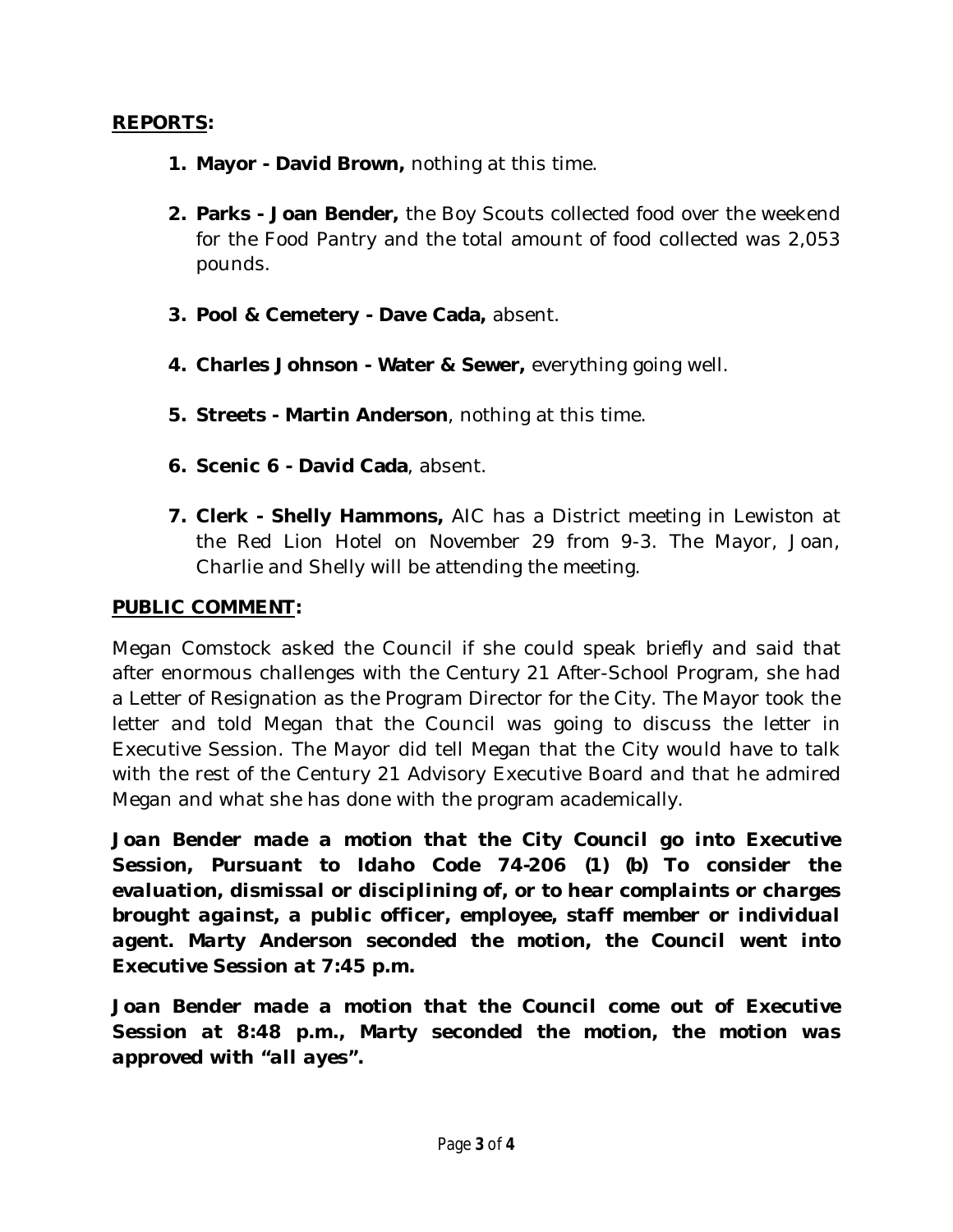*Martin Anderson made a motion that the City and the Council accept Megan Comstock's Letter of Resignation as the Program Director of the Century 21 After-School Program effective today, November 14, 2016. Joan Bender seconded the motion, the motion was approved with "all ayes".*

*Joan Bender made a motion that the Century 21 bills of \$3,427.98 and the City of Potlatch bills in the amount of \$42,200.96 be approved, Charlie Johnson seconded the motion, the motion was approved with "all ayes".* 

*Martin Anderson made a motion to adjourn the meeting, seconded by Joan Bender, the motion was carried with "all ayes", meeting adjourned at 8:51 p.m.*

David L. Brown, Mayor

\_\_\_\_\_\_\_\_\_\_\_\_\_\_\_\_\_\_\_\_\_\_\_\_\_\_\_\_\_\_\_\_\_\_\_

ATTEST:

\_\_\_\_\_\_\_\_\_\_\_\_\_\_\_\_\_\_\_\_\_\_\_\_\_\_\_\_\_\_\_\_\_\_\_\_\_\_\_\_\_ Shelly M. Hammons, City Clerk-Treasurer

**The next Council meeting will be November 28, 2016.**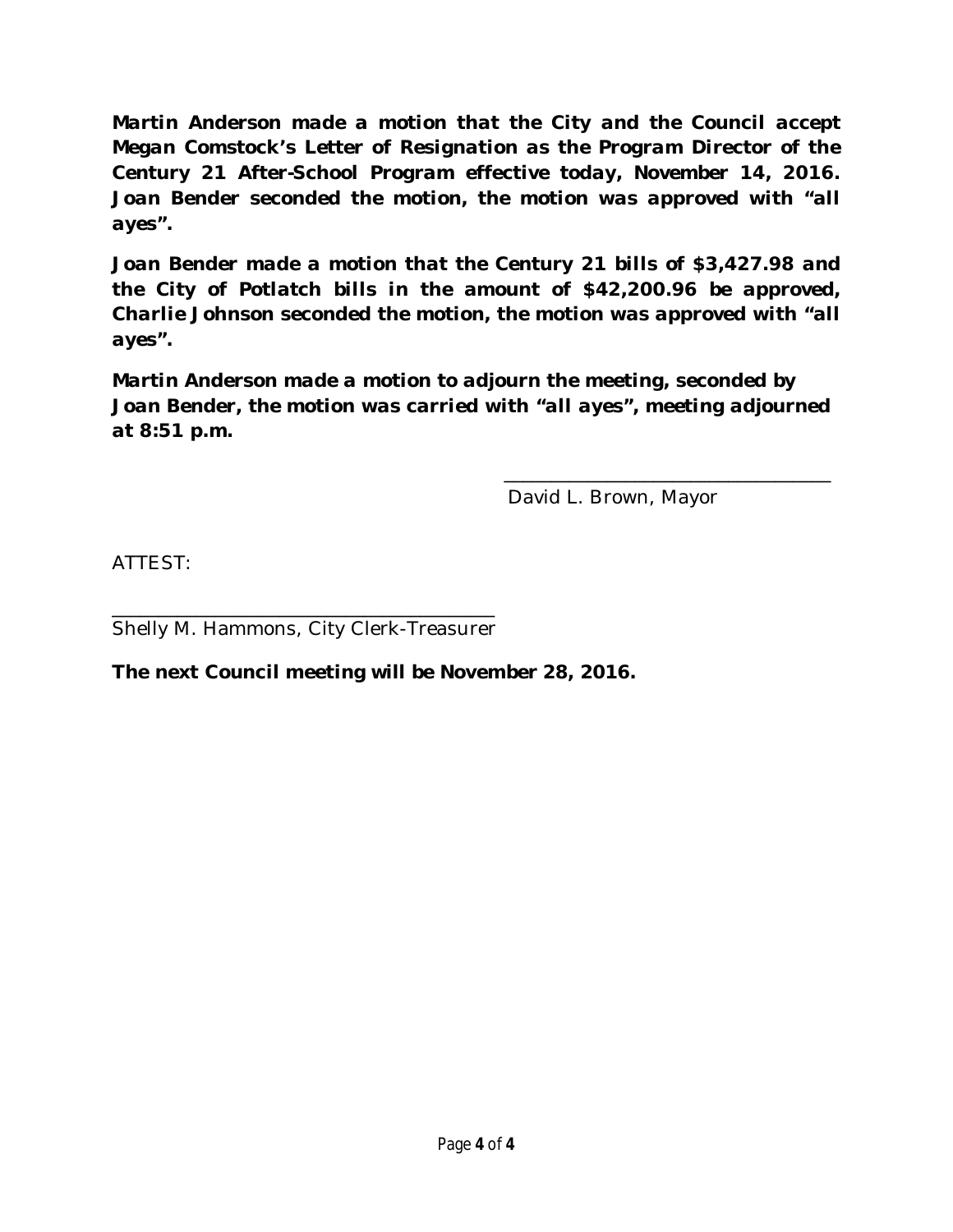

**City Hall – 195 6th Street – Potlatch, ID 83855**

## **November 28, 2016 – 7:00 p.m.**

The regular meeting of the city council was presided over by Mayor David Brown. Council members present: Dave Cada, Joan Bender, Martin Anderson and Charlie Johnson. Also present: Shelly Hammons.

GUESTS: Tim Davis, Sanitation Manager for the City of Moscow and Amanda Bashaw, Latah County.

#### **NEW BUSINESS:**

### *Joan Bender made a motion that the minutes for the City Council meeting on November 14, 2016, be approved, Charlie Johnson seconded the motion, motion was approved with "all ayes".*

Tim Davis and Amanda Bashaw attended the City Council meeting to inform the City about the costs that will be raised for the garbage collection and disposal. Tim gave everyone a cost breakdown sheet with several different options on raising the rates for the next few years. Option #3 seems to be the option that all cities are choosing to go with. There will be the raise on Option #3 and also a Cost Price Index raise. They still transport the waste to Oregon for dumping. Tim read the letters from the City of Moscow to the rural cities and explained that the expenses are exceeding the revenue. The Mayor attended the workshop that Tim Davis had last month and at the workshop Gary Riedner, administrator for the City of Moscow explained that he has a cost-breakdown program that he uses for his budget. Amanda explained that the City of Potlatch is the only small city that picks up yard waste free-ofcharge for its residents on a daily basis.

## *Dave Cada made a motion that the City Council approved the November 14, 2016, Amended Agenda that added the grants from the Idaho*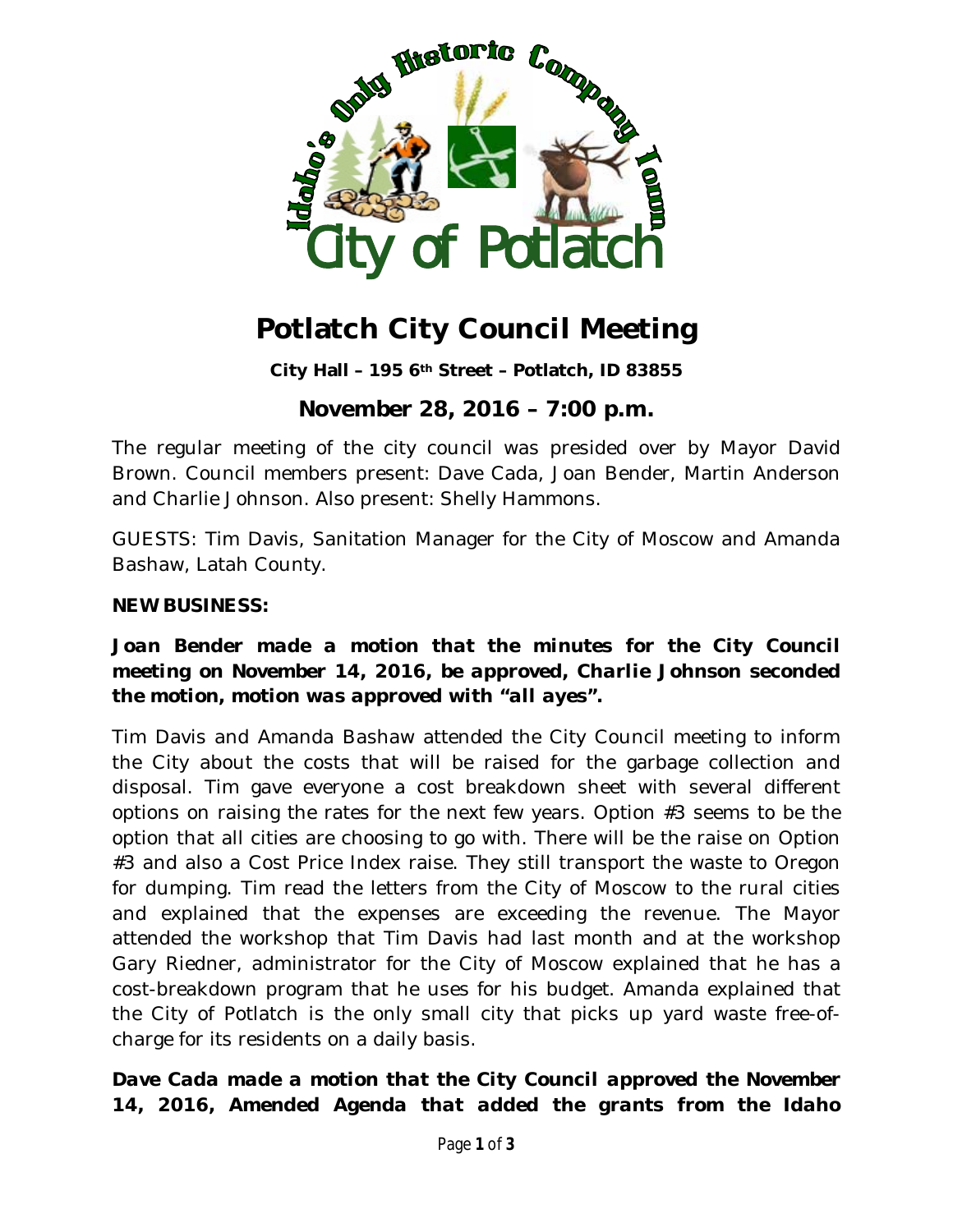*Department of Parks and Recreation and also added the Executive Session to the agenda, Joan Bender seconded the motion, the motion was approved with "all ayes".*

*Dave Cada made a motion that the City Council go into Executive Session, pursuant to Idaho Code 74-206 (1) (i) To communicate with legal counsel for the public agency to discuss the legal ramifications of and legal options for pending litigation, or controversies not yet being litigated, but imminently likely to be litigated. Joan Bender seconded the motion, the Council went into Executive Session at 7:48 p.m.*

*Dave Cada made a motion that the Council come out of Executive Session at 8:15 p.m., motion was seconded by Joan Bender, motion was approved with "all ayes".*

The Latah County Commissioners will be having a Commissioner's meeting in Potlatch on December 7, 2016, at 2:00 p.m.

### **REPORTS:**

- **1. Mayor - David Brown,** nothing at this time.
- **2. Parks - Joan Bender,** nothing at this time.
- **3. Pool & Cemetery - Dave Cada,** nothing at this time.
- **4. Charles Johnson - Water & Sewer,** everything going well.
- **5. Streets - Martin Anderson**, asked about the cabins in the park? How long does the City have to build them? The grant closes out in June 2017. The cost per cabin is approximately \$6,000 each.
- **6. Scenic 6 - David Cada**, the Country Music Festival was the first weekend in August this year. Next year the Festival will be Saturday, August 28. They are still working on securing the bands for next year.
- **7. Clerk - Shelly Hammons,** AIC has a District meeting in Lewiston at the Red Lion Hotel on November 29 from 9-3. The Mayor, Joan, Charlie and Shelly will be attending the meeting.

#### **PUBLIC COMMENT***:*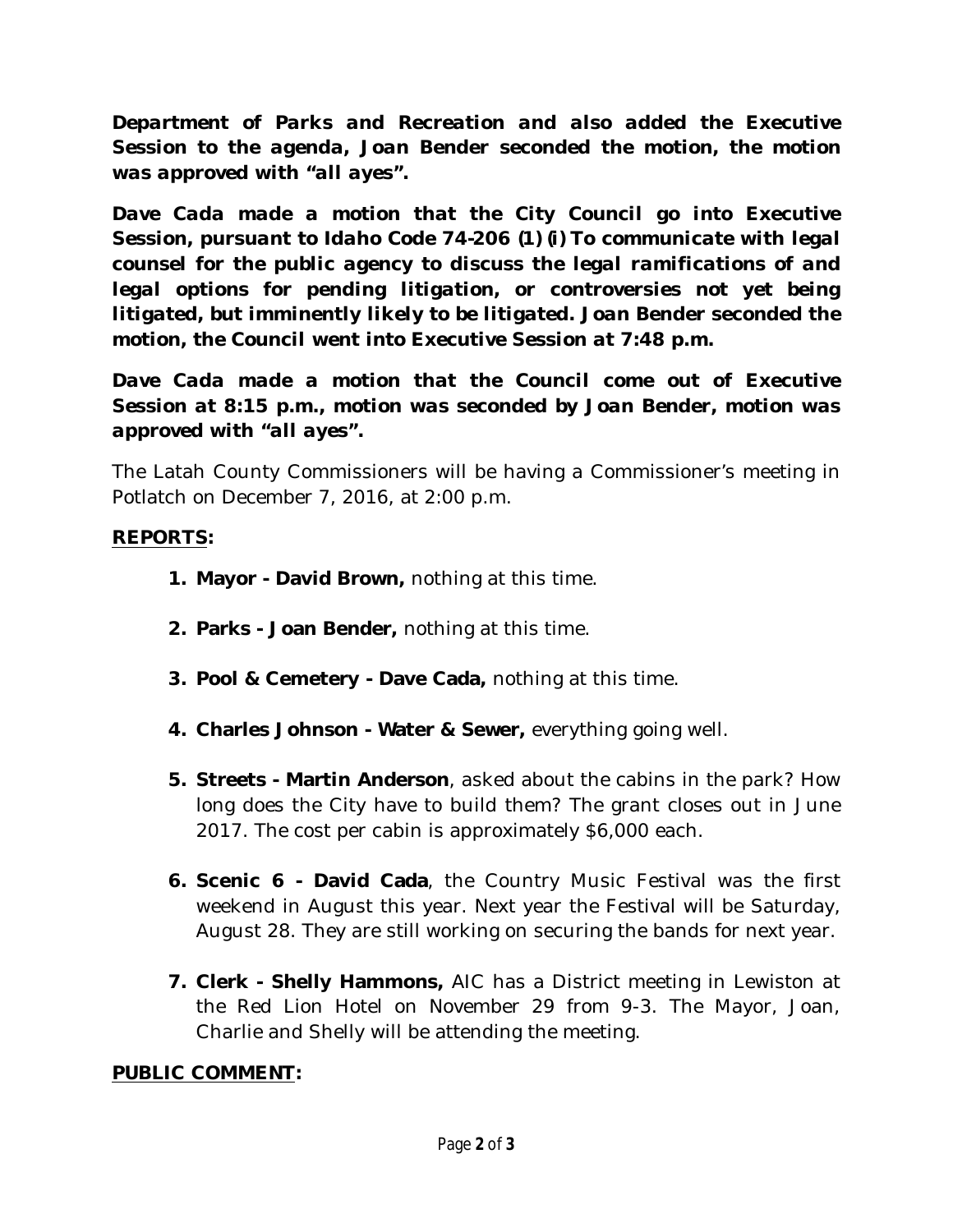*Marty Anderson made a motion to pay the City of Potlatch bills in the amount of \$5,921.94, Joan Bender seconded the motion, the motion was approved with "all ayes".* 

*Martin Anderson made a motion to adjourn the meeting, seconded by Joan Bender, the motion was carried with "all ayes", meeting adjourned at 8:20 p.m.*

David L. Brown, Mayor

\_\_\_\_\_\_\_\_\_\_\_\_\_\_\_\_\_\_\_\_\_\_\_\_\_\_\_\_\_\_\_\_\_\_\_

ATTEST:

\_\_\_\_\_\_\_\_\_\_\_\_\_\_\_\_\_\_\_\_\_\_\_\_\_\_\_\_\_\_\_\_\_\_\_\_\_\_\_\_\_ Shelly M. Hammons, City Clerk-Treasurer

**The next Council meeting will be December 12, 2016.**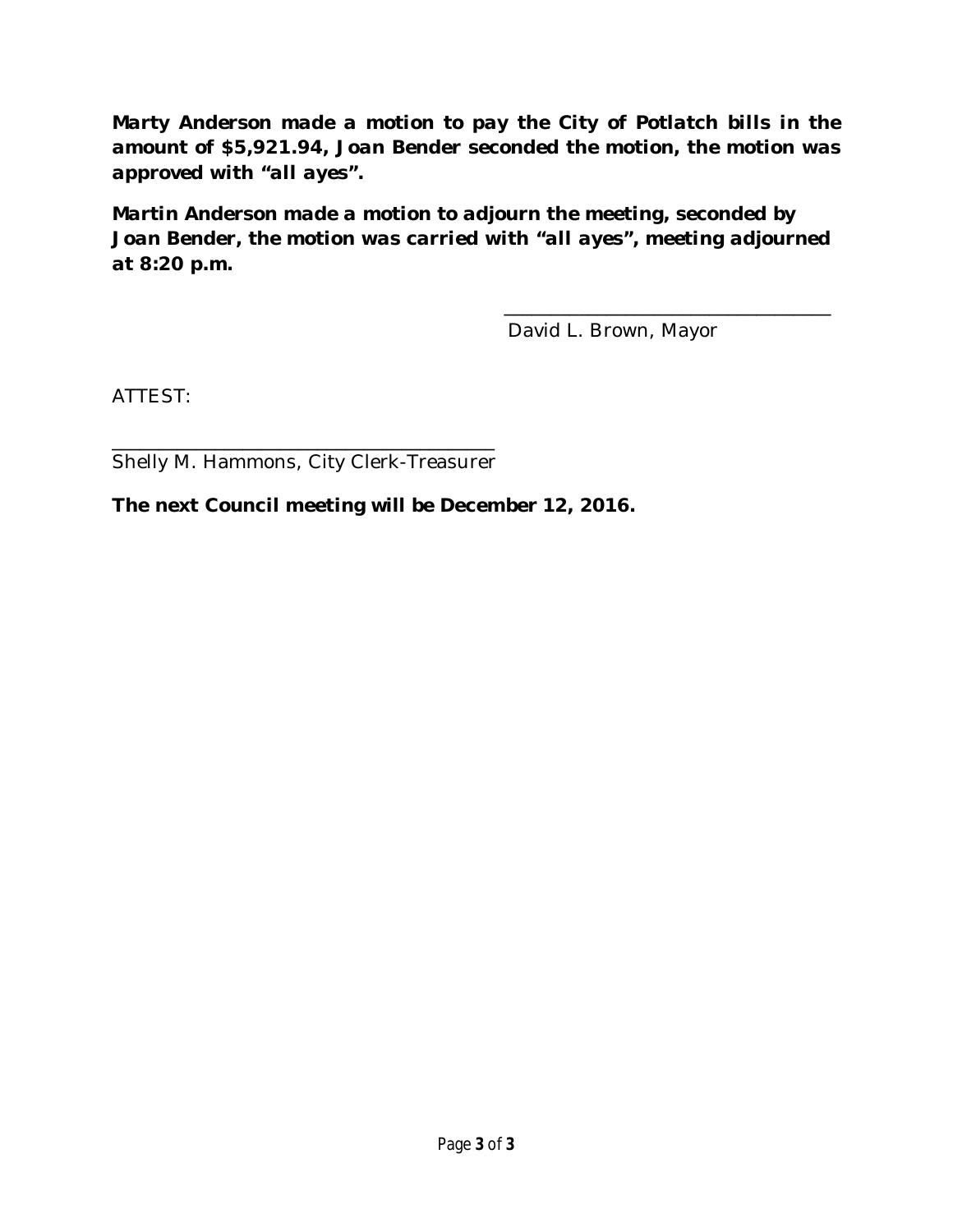

**City Hall – 195 6th Street – Potlatch, ID 83855**

# **December 12, 2016 – 7:00 p.m.**

The regular meeting of the city council was presided over by Mayor David Brown. Council members present: Dave Cada, Joan Bender, Martin Anderson and Charlie Johnson. Also present: Shelly Hammons.

GUESTS: Corolee Smith.

#### **NEW BUSINESS:**

#### *Dave Cada made a motion that the minutes for the City Council meeting on November 28, 2016, be approved, Joan Bender seconded the motion, motion was approved with "all ayes".*

The Council discussed the fees that US Bank has been charging the City when the accounts go under a certain amount. Shelly will check into changing the Money Market accounts into checking accounts to save paying these fees. Shelly will also look into the Latah Credit Union charges if the City were to switch all of the accounts to the Credit Union.

### *Dave Cada made a motion that Shelly close the safety deposit box at US Bank and research how the City can save fees at US Bank or change the accounts to the Latah Credit Union. Charlie Johnson seconded the motion, the motion was approved with "all ayes".*

The Mayor told the Council that the City needs a plan on paper for the Idaho Department of Parks and Recreation Land and Water Conservation grant. The grant application is due the end of January 2017. The Mayor said that the Potlatch Recreation District isn't too excited about partnering with the City to apply for the Land and Water Conservation grant. Kathy Muir at the Boise office of the Idaho Parks & Rec. said that the grant could match 50/50 if the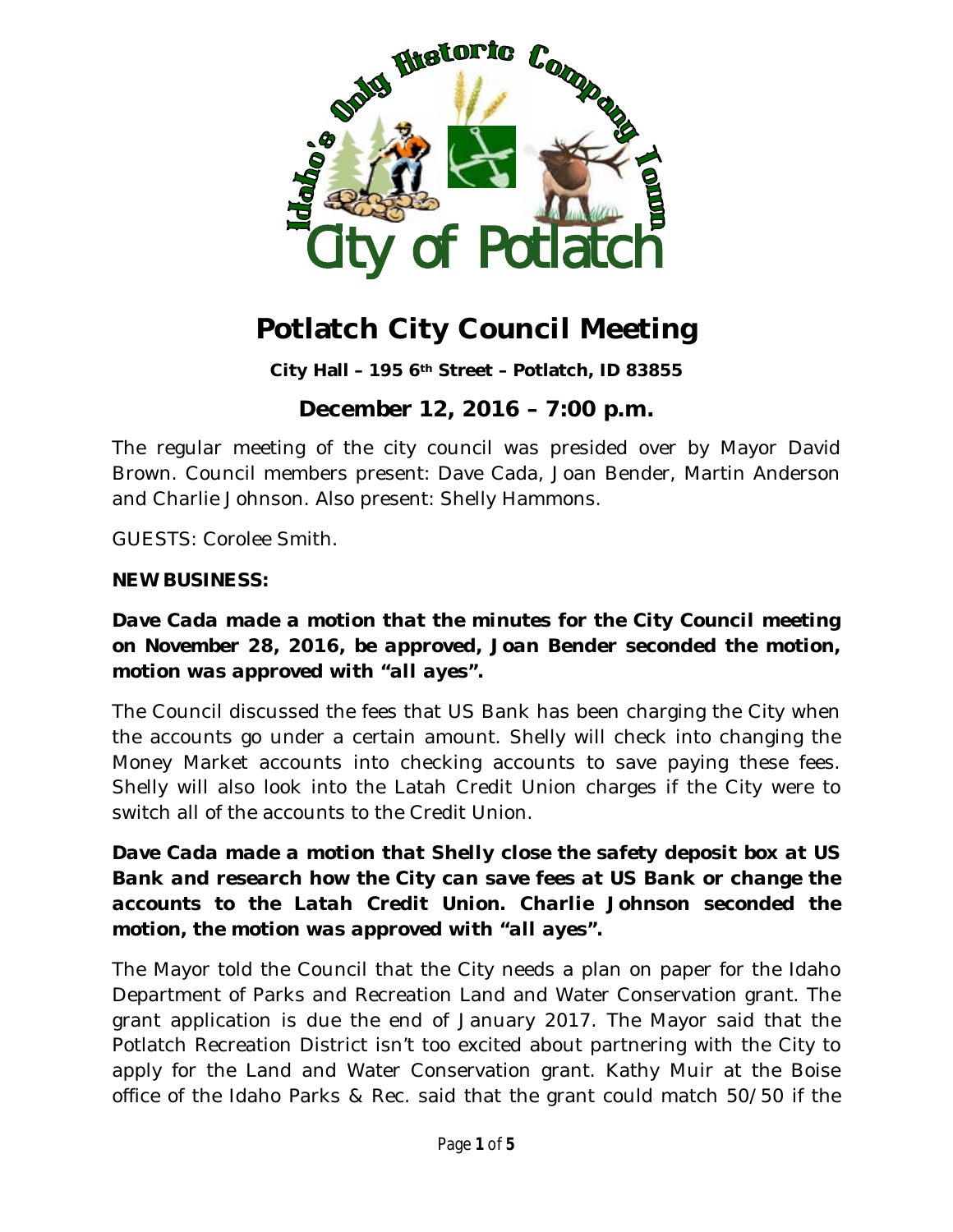City and the Potlatch Recreation District committed \$150,000 for the grant. The IDPR Land and Water Conservation grant can purchase land for recreation purposes and this recreation would be in perpetuity (forever).

The City would like to have all of the quotes for the Idaho Department of Parks and Recreation Land and Water Conservation grant and the Idaho Department of Parks and Recreation RV grant by the end of December. Tom Moore is going to be in Potlatch this Wednesday or Thursday to work on the RV grant and the Land and Water Conservation grant. The City has submitted a proposal to Potlatch Corporation over one year ago to purchase 10 acres of land from them.

First Step Internet would like to put up a 140' tower either next to the existing tower at the water reservoir or attach it to the existing 80' tower. It won't cost the City anything and First Step has offered to upgrade the internet hardware at City Hall.

*Dave Cada made a motion that the City allow First Step Internet to put up the 140' tower at the water reservoir but the existing contract would have to be renegotiated with the City. Joan Bender seconded the motion, the motion was approved with "all ayes".*

## *Joan Bender made a motion to cancel the December 26, 2016, City Council meeting, Dave Cada seconded the motion, the motion was approved with "all ayes".*

The Mayor told the Council that last Saturday when they were cooking the chili in the Scenic 6 Depot, there were three roasters plugged in and it kept tripping the electrical breakers. The electrician came and looked at the building and the building was being overloaded on the circuits. A bigger electrical panel is needed for the Depot. The electrician could put new circuits in the kitchen with the new track electricity and separate the individual circuits.

Tom Andres would like the telemetry system fixed now for the drinking water system. Tom is running off of two wells and he has to shut one well off by hand. The Mayor said that the City is in a new fiscal year now and can afford to have the telemetry system fixed. The Mayor had asked Tom to attend the Council meeting tonight. The Council discussed the telemetry system and Marty Anderson said to wait until summer. The matter was tabled until March or April. One of the questions was: If the City were to allow First Step Internet to put in a bigger tower, could the telemetry system be able to be run off of that tower?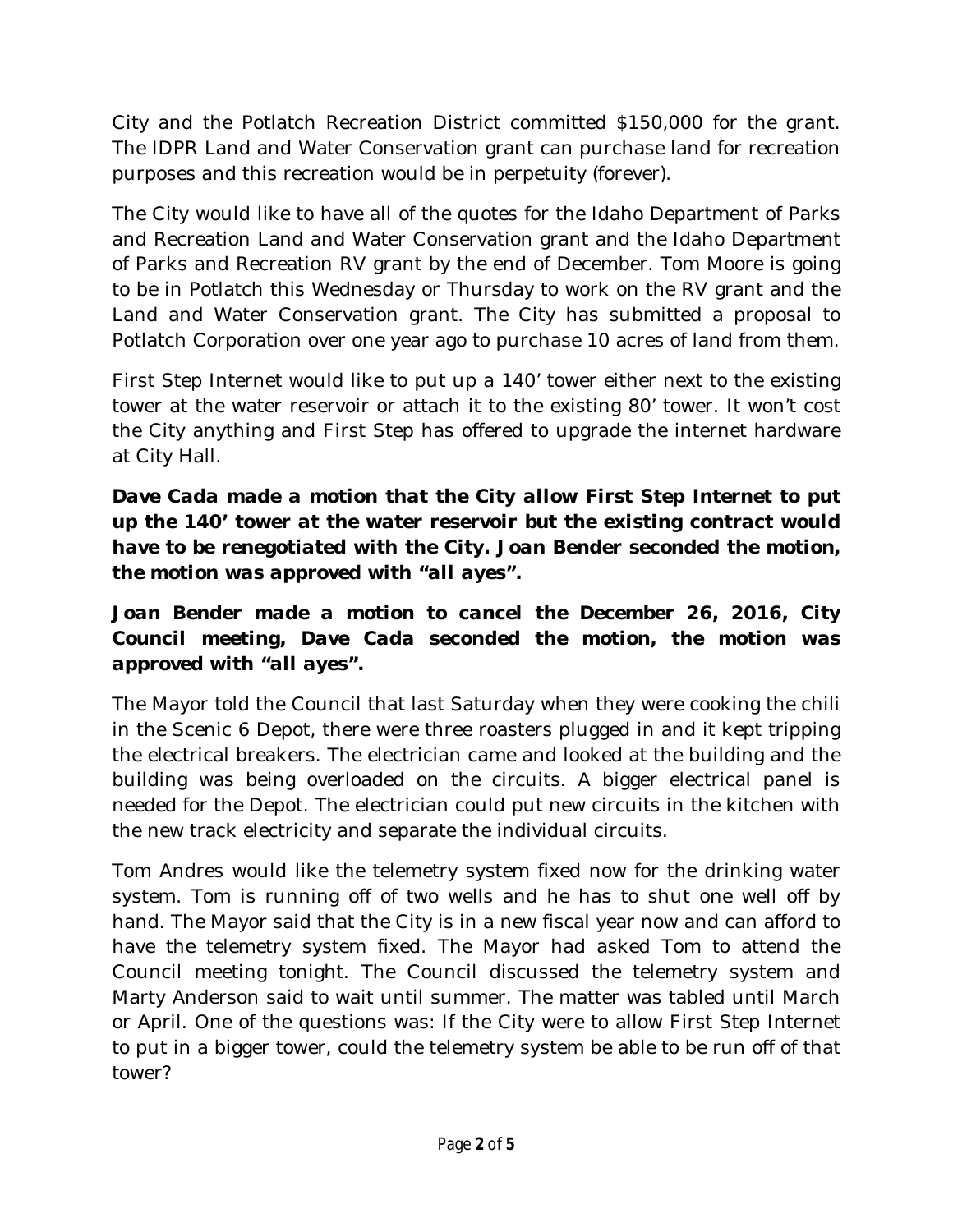The Council discussed the handrails at Dale Good's resident that had been run over by the vehicle that came down the hill and took out Dale's handrails and the vehicle ended up under Mark Furchteniecht's porch. No one wants to be responsible for the damage. The steps and the handrails are on State right of way but the State said that it is the vehicle owner's responsibility. The vehicle owner doesn't have insurance.

Brett Hogaboam has a drone and takes overhead photos of Potlatch. Brett is seeking donations to help him purchase music to make a video of Potlatch.

#### **REPORTS:**

- **1. Mayor - David Brown,** nothing at this time.
- **2. Parks - Joan Bender,** nothing at this time.
- **3. Pool & Cemetery - Dave Cada,** nothing at this time.
- **4. Charles Johnson - Water & Sewer,** everything going well.
- **5. Streets - Martin Anderson**, the roads look good. Tom doing a good job plowing.
- **6. Scenic 6 - David Cada**, Dave said what a nice day on Saturday for Christmas in Potlatch. Dave was in the Depot all day. Dave just said what a good day it was. Dave attended the Flag Retirement Ceremony and he wanted to give Dave Brown a big "thank you" for all of his work. Dave made a comment that we need to get more younger people involved with these events and all of the Council agreed.
- **7. Clerk - Shelly Hammons,** Lois Johnson has a leak at her house on 655 Ponderosa Drive. The leak at Lois Johnson's house resulted in water use last month of 7,090 gallons of water going through the meter. The price of this usage was \$15.24. Lois asked Shelly to ask the Council is she could get a discount on the water going through her meter since she can't get a plumber in there until the end of December? The Council discussed this and they said that wasn't an excessive amount of water that went through her meter so no discount.

## **PUBLIC COMMENT***:*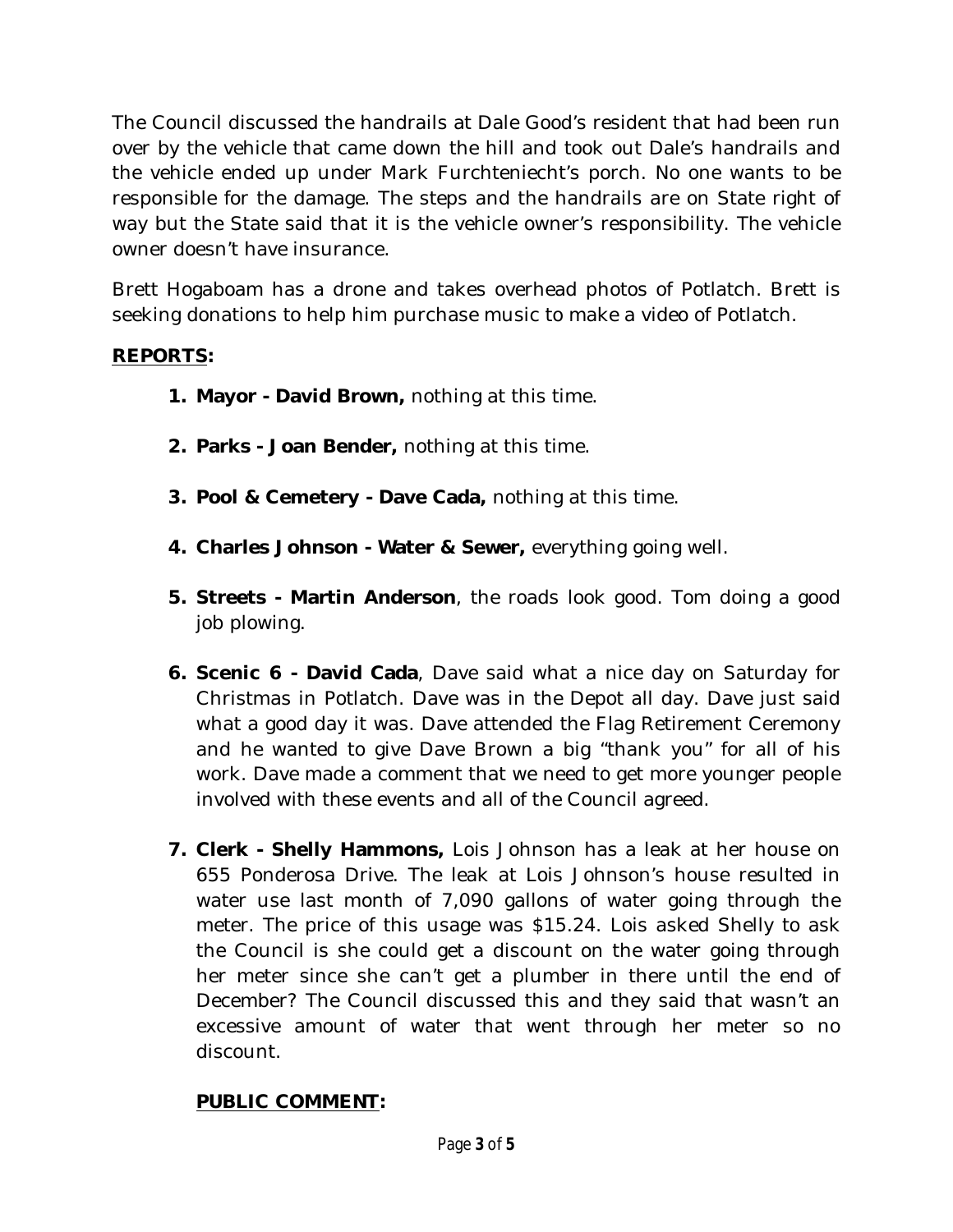Corolee Smith attended the Council meeting and she told the Council that last Saturday during the Christmas event she tried to get into City Hall in the basement to see the Historical Society's room full of information and she couldn't get the door open as it is too hard to get into. Corolee came into City Hall upstairs to look at the Museum but she couldn't go down the stairs because they were too steep for her and she never did get to see the Museum. Corolee said that she knows that the room is open that the Food Pantry vacated and she thinks that the City should let the Historical Society use that room free of charge. Corolee said that it is too cold downstairs for people to look through the Museum. There are such nice things and beautiful displays that the public should have an easier access to see everything. Corolee asked who manages the Museum? The Council told her that Shelly opens up the Museum for people during the week.

Corolee would like to see the Museum somewhere else. Corolee didn't understand why the City would charge the Historical Society \$300.00 a month to rent the room? Corolee said that it is such a privilege to the City to have the Museum at City Hall. The Mayor said that the City has already received an offer from a company to rent the room for that price.

The Mayor said that maybe the WIMHPG Depot would offer a room to the Historical Society to use as a Museum? Also, the Mayor said that possibly the Historical Society could talk to the Lion's Club and use that building for a Museum and the Lion's Club could store their things in the City's basement and use the Volunteer Room upstairs for their meetings?

Corolee said that Saturday (Christmas in Potlatch) was awesome! She wanted to go to the concert in Onaway with her cousin from Onaway and missed some of the events. Corolee said that there were so many people in town and she hasn't ever seen such a good display of fireworks before!

*Dave Cada made a motion that the City Council go into Executive Session, pursuant to Idaho Code 74-206 (1) (i) To communicate with legal counsel for the public agency to discuss the legal ramifications of and legal options for pending litigation, or controversies not yet being litigated, but imminently likely to be litigated. The Mayor asked for a*